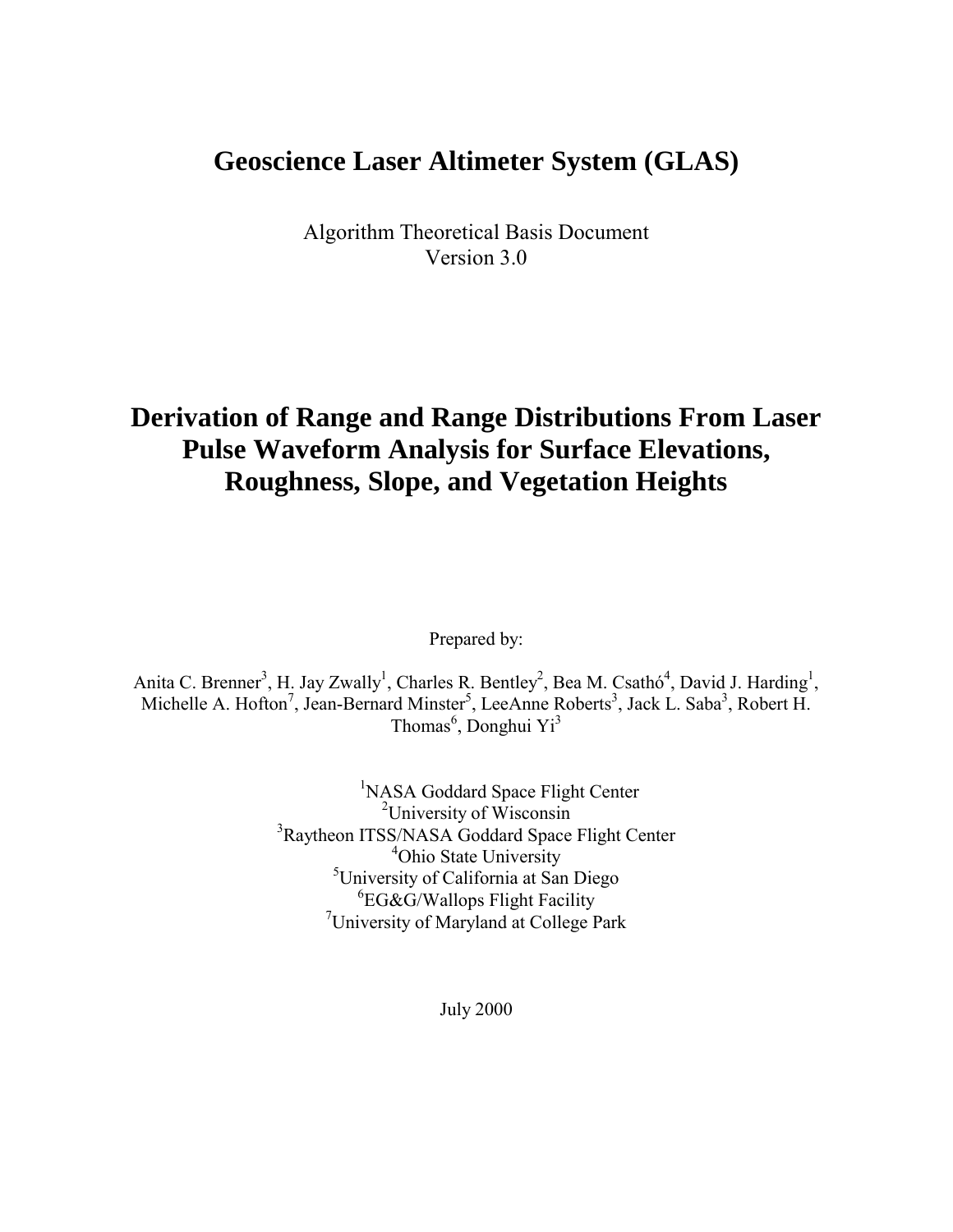### <span id="page-1-0"></span>*i. Changes from version 1.0 to 1.1*

- sec  $3.1.2.1$  Figure 1 replaced for clarity
- Section 3.1.2.2.5 last sentence replace  $\triangle E$  with RMS wave height
- Section 4.1.1 table 4.1 changes: ngt noise added, ref range removed, filterwdmin & filterwdmax moved from "Numerical Program Parameters" to "Instrument Parameters"
- Section 4.1.3.2

 $OLD$ 

Assuming gate 1 is farthest from the satellite, this is the time t such that Wf (t)  $\lt$ Noise\_ob + Nsig  $*$   $\sigma$ \_noise\_ob < Wf (t+1). Given this t,

### NEW:

Assuming gate 1 is farthest from the satellite, this is the time t(i) such that  $Wf(t(i')) < Noise\_ob + Nsig * \sigma\_noise\_ob$  for all i' $\lt = i$  $Wf(t(i+1))$  > Noise\_ob + Nsig  $*$   $\sigma$ \_noise\_ob where i is the gate number.

- Equation changed in section 4.1.3.2 from "WF\_range\_cor\_std = t \*  $\Delta T$ \_hires \* c" to "WF range cor std =  $t * c/2$ "
- Text changed in 4.1.3.4 from "the time it takes to travel to and from the ground using Range std" to "the time it takes to travel to the ground using Range std"
- Equation changed in section 4.1.3.4 from "Time\_gb(i)= GPSshotTime (i) \* Range\_std \* 2/c" to "Time\_gb(i)= GPSshotTime (i) + Range\_std /c"
- Section  $4.1.3.7$

IF Psattm  $>$  Psat\_spec and Psattm  $<$  Psat\_stop THEN

replaced with

Psattm ≥Psat\_spec and Psattm < Psat\_stop THEN

| IF Psattm $>$ Psat stop processing,       | SET Flag sat= $2$ |
|-------------------------------------------|-------------------|
| replaced with                             |                   |
| IF Psattm $\geq$ Psat stop processing,    | SET Flag sat=2    |
| IF Psattm $> 0$ and Psattm $<$ Psat stop, | SET Flag sat= $1$ |
| Replaced with                             |                   |
| IF Psattm $> 0$ and Psattm $<$ Psat spec, | SET Flag sat= $1$ |

- Section 4.1.3.8 Noise calculation changed
- Section 4.2 replaced
- Section 4.3.3.2 Figure 6 changed for clarity
- Section 4.3.3.2 Figure 8 reference changed to Figure 7. Figure 7 shrinked so caption fits on same page
- Section 4.3.4.2 moved  $3<sup>rd</sup>$  bullet to after definitions for  $2<sup>nd</sup>$  bullet
- Section 4.3.4.3 modified words of  $2<sup>nd</sup>$  bullet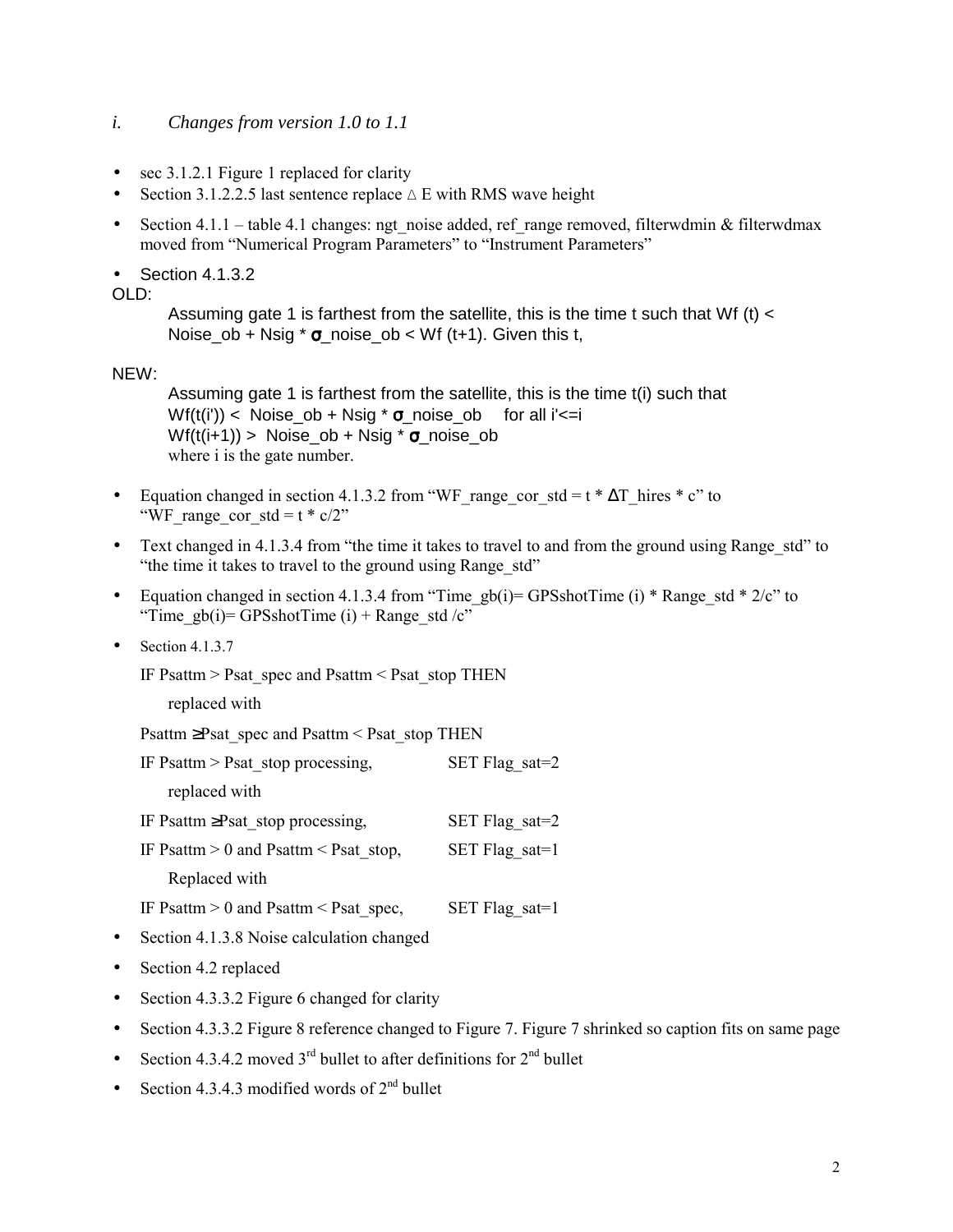- Chapter 5 tables labeled with correct numbers and more meaningful titles, table 5.5 removed since same as 5.3
- Table 5.1 items 2, 3, 11, and 12, changed descriptions and units
- Chapter 5 sea ice and ocean output parameters put into tables instead of lists

Added paragraph above table 5-7"<sup>o</sup>Cean' data will be as determined from the global DEM, to include all regions larger than, say 1000 sq km that are at sea level. Thus, 'ocean' tracking will be implemented over large lakes and over sea ice, in addition to the special tracking appropriate to these areas.<sup>"</sup>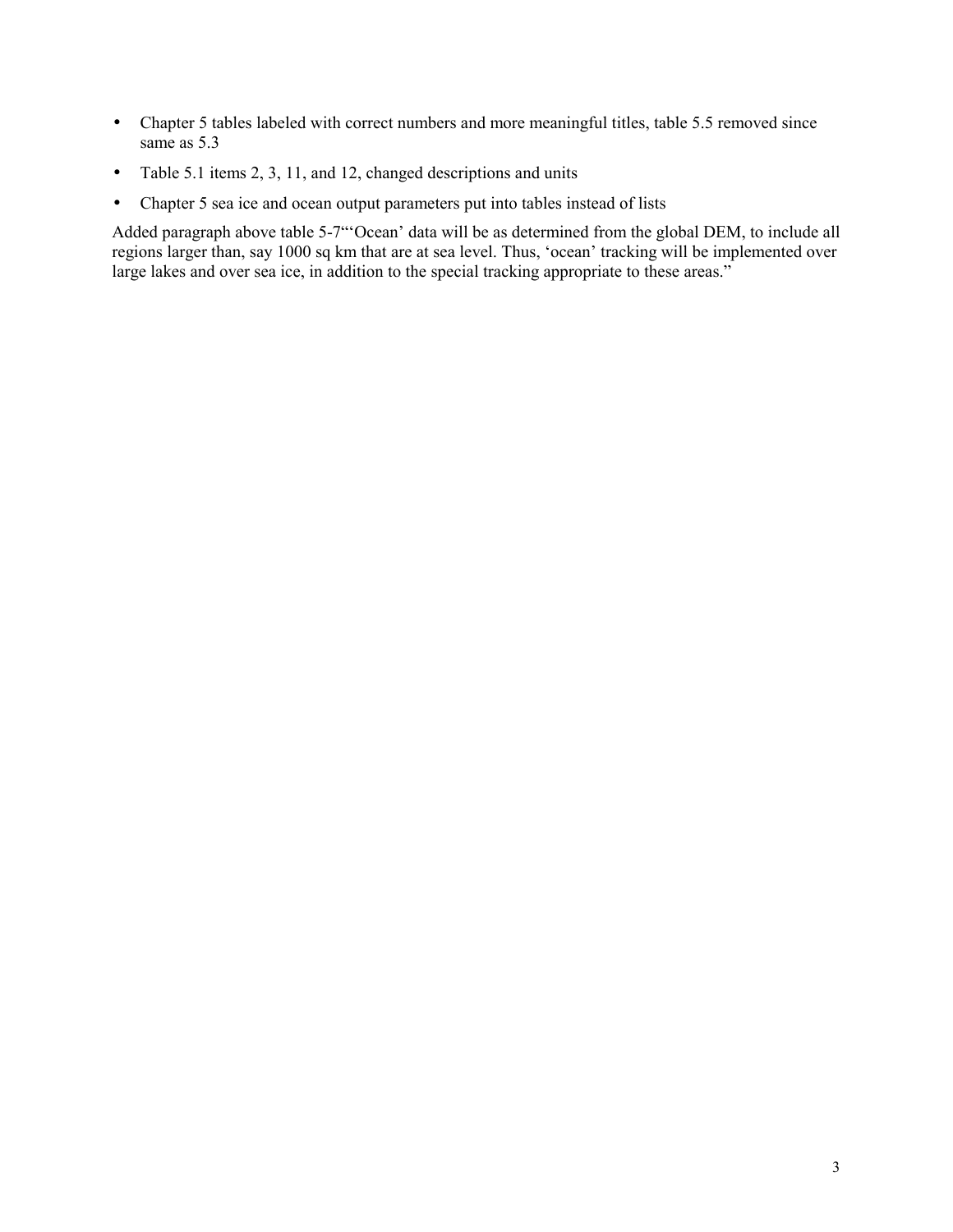## <span id="page-3-0"></span>*ii. Changes from version 1.1 to 2.0*

Sec 1

• added Figure 1

## Sec 2

• Added discussion of how instrument algorithm design (sec 2.7) meets the science requirements

## Sec 3

- Added statement that Gaussian return is assumed for elevation algorithms
- Added section 3.1.2.3 on skewness and kurtosis

## Sec 4

- Minor changes added to make the algorithms work in an operational environment
- Added figures from ATBD for clarity
- Standard range changed to preliminary range
- Threshold retracker added
- Quantitative results presented showing elevation, roughness, and slope errors expected over ice sheets

### Sec 5

- Added geolocation information to level 1a waveform product
- Added discussion on product granule size distribution and archiving
- Added figures from oral ATBD presentation for clarity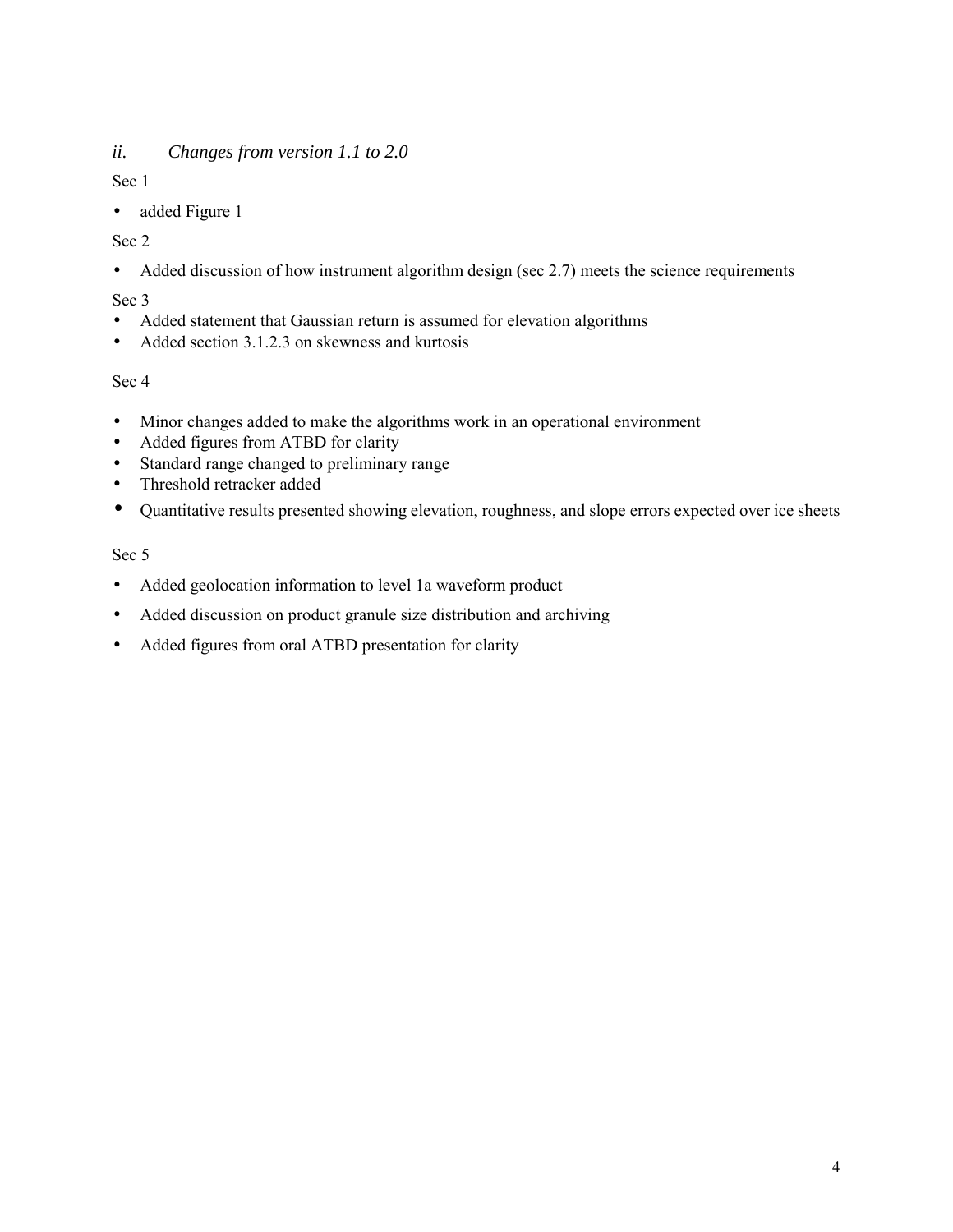### <span id="page-4-0"></span>*iii. Changes from version 2.0 to 3.0*

- In section 2.1, paragraph three, changed the last sentance from "There are no ice shelves around Greenland" to "There are few ice shelves in Greenland".
- In section 2.6, paragraph five (A small footprint ...), replaced entire paragraph as per Robert Thomas.
- In section 2.7, in the last paragraph changed "used solely to determine where the start of the raw digitized data" to "used solely to determine where the start of the received waveform digitized data", and changed "The data to be sent to the ground are obtained directly from the raw digitizer waveform" to "The data to be sent to the ground are obtained directly from the received digitizer waveform".
- In section 3.1.2.2.5, replaced old paragraphs 2 through 5 with new paragraphs 2 through 4 as per Robert Thomas.
- In section 3.2.2, last paragraph, remove items 1 & 2 regarding Var\_mult & Var\_check.
- In section 4.0, Outline Of Procedure, changed "Characterize raw" to "Characterize received".
- In section 4.1.1, removed Var\_mult  $&$  Var\_check from Table 4-1 and added minAmpPcnt, sigmaMinInit, minIter, minGatesNs, minNoise, and min4sat.
- In section 4.1.1.1, Table 4-2, removed Psattm, and changed "The waveform in raw units" to "The received waveform".
- In section 4.1.3.1, changed the formula for the normalized time array.
- In section 4.1.3.10, Loop Begin, second sentance, changed "the smooth value will equal the raw value" to "the smooth value will equal the received value".
- In section 4.3.2.1, after Figure 8, fourth sentance, changed "centroid of the raw waveform" to "centroid of the received waveform".
- In section 4.3.2.1, after Figure 9, first sentance, changed "centroid of the raw return" to "centroid of the received return".
- In section 4.3.3.1, third bullet, first sub-bullet, changed "centroid of the raw waveform" to "centroid of the received waveform".
- In section 4.3.3.1, third bullet, third sub-bullet, changed "fit to the raw waveform" to "fit to the received waveform".
- In section 4.3.3.1, fourth bullet, second sub-bullet, changed "fit to the raw waveform" to "fit to the received waveform".
- In section 4.3.3.1, fourth bullet, fourth sub-bullet, changed "centroid of the smoothed waveform" to "centroid of the received waveform".
- In section 4.3.3.1, fourth bullet, added the following sub-bullets and text:
	- The number of peaks in the gaussian fit
	- The maximum smoothed amplitude
	- The reflectance
	- A forward-scattering parameter TBD

For the same 100km strips (adjustable), the number of problem flags will be calculated and displayed, and the map will be marked if the surface ID (land, ocean, ice sheet, sea ice) has changed.

- In section 4.3.3.2, changed " $T_c$  = time delay of the centroid of the raw" to " $T_c$  = time delay of the centroid of the received".
- In section 4.3.8, replaced Psattm with Psat, and added algorithm for computing saturation.
- Replaced Figure 5 with new Figures 5 and 6. Changed reference numbers for figures 6 through 17 to 7 through 18.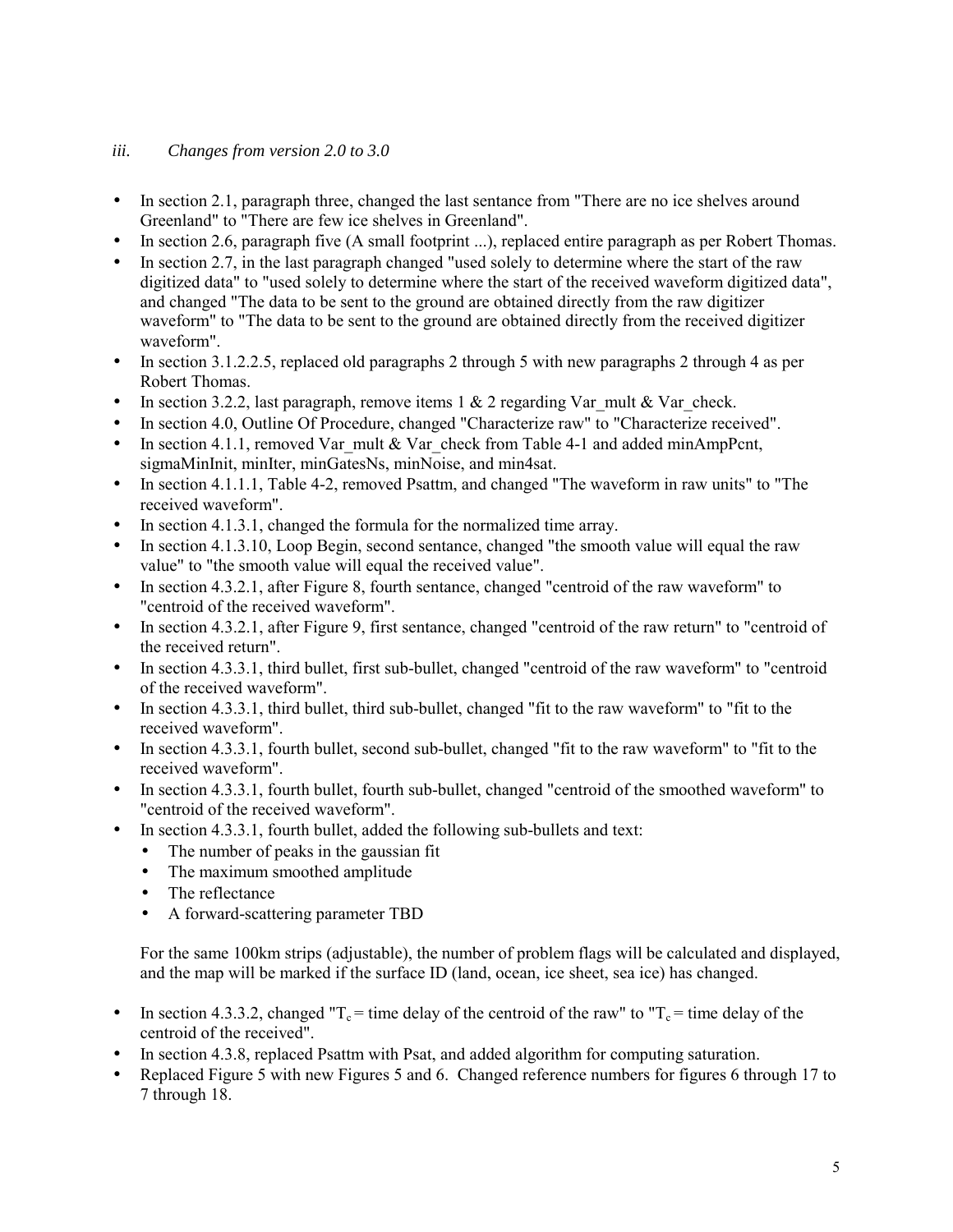- In section 5.1, table 5-1, items 16, 17, 27, and 28, changed "raw" to "received".
- In section 5.1, table 5-1, item 22, changed "as offset from first telemetered gate" to "as offset from last telemetered gate".
- In section 5.1, table 5-1, items 35 and 36, changed "raw" to "transmitted".
- In section 5.2.3, changed "The equation to scale the received energy to account for the range is TBD." to "The equation for the surface reflectivity is:", added formulas 37, and 38 for reflectance from instrument team, and added formulas 39, 40, and 41, and a procedure for determining transmitted and received energy.
- In the first paragraph in section 5.5, changed "These algorithms will be applied both to the full set of stored Gaussian fits and also to the Gaussian fit to the last (lowest) peak" to "These algorithms will be applied to the Gaussian fit to the last (lowest) peak".
- In section 5.2.5, the source for the 1 km resolution land DEM to be used for ICEs at data processing is Global 30 Arc-Second Elevation Data Set (GTOPO30).
- In section 5.5, removed "Surface Roughness from Ice sheet algorithms using all fits" and " Surface slope from ice sheet algorithms using all fit " from Table 5-6.
- In section 5.2.6, Table 5-2, changed "centroid of raw" to "centroid of received".
- In Table 5-2, & Table 5-4, changed "Reflectance" to "Reflectance \* round trip atmospheric transmission".
- In section 5.3, second paragraph, ninth sentance, changed "of the raw waveform" to "of the received waveform".
- In section 5.3, table 5-4, changed "Standard deviation of raw" to "Standard deviation of received", "Kurtosis of the raw" to "Kurtosis of the received", "Skewness of the raw" to "Skewness of the received", and "Range increment from reference range to centroid of raw waveform" to "Range increment from reference range to centroid of received waveform".
- In section 5.4, table 5-5, changed "Average elevation of all surfaces in the footprint from the centroid of the raw" to "Average elevation of all surfaces in the footprint from the centroid of the received", "Standard deviation of raw" to "Standard deviation of received", "Skewness of the raw return" to "Skewness of the received waveform", and "Range increment from reference range to centroid of raw" to "Range increment from reference range to centroid of received".
- 5.4.1, item a, changed "Sea-ice mask, possibly based on daily sea-ice extent charts from the National Ice Center" to "Sea-ice mask, defined from the GSFC SMMR-SSM/I ice concentration data".
- In section 5.5, first paragraph, second sentance, changed "the centroid of the smoothed" to "the centroid of the received".
- In section 5.5, table 5-6, changed "Standard deviation of raw waveform using all fits" to "Standard deviation of received waveform using all fits", "Standard deviation of raw waveform using stored fits" to "Standard deviation of received waveform using stored fits", and "Skewness of the smoothed waveform" to "Skewness of the received waveform from signal begin to signal end".
- In section 5.6, table 5-7, changed "Standard deviation of raw" to "Standard deviation of received", and "Range increment from reference range to centroid of the raw" to "Range increment from reference range to centroid of the received", "Skewness of the smoothed return" to "Skewness of the received waveform from signal begin to signal end", and "Ocean surface elevation calculated using the centroid of the last peak in the waveform" to "Ocean surface elevation calculated using the centroid of the waveform".
- In section 6.1.3, fifth paragraph, item 4), changed "centroid of the raw" to "centroid of the received".
- Added references Krabill et al., (1995) and Krabill et al., (2000).
- Corrected reference Zwally et al., (1983) to include R.H. Thomas.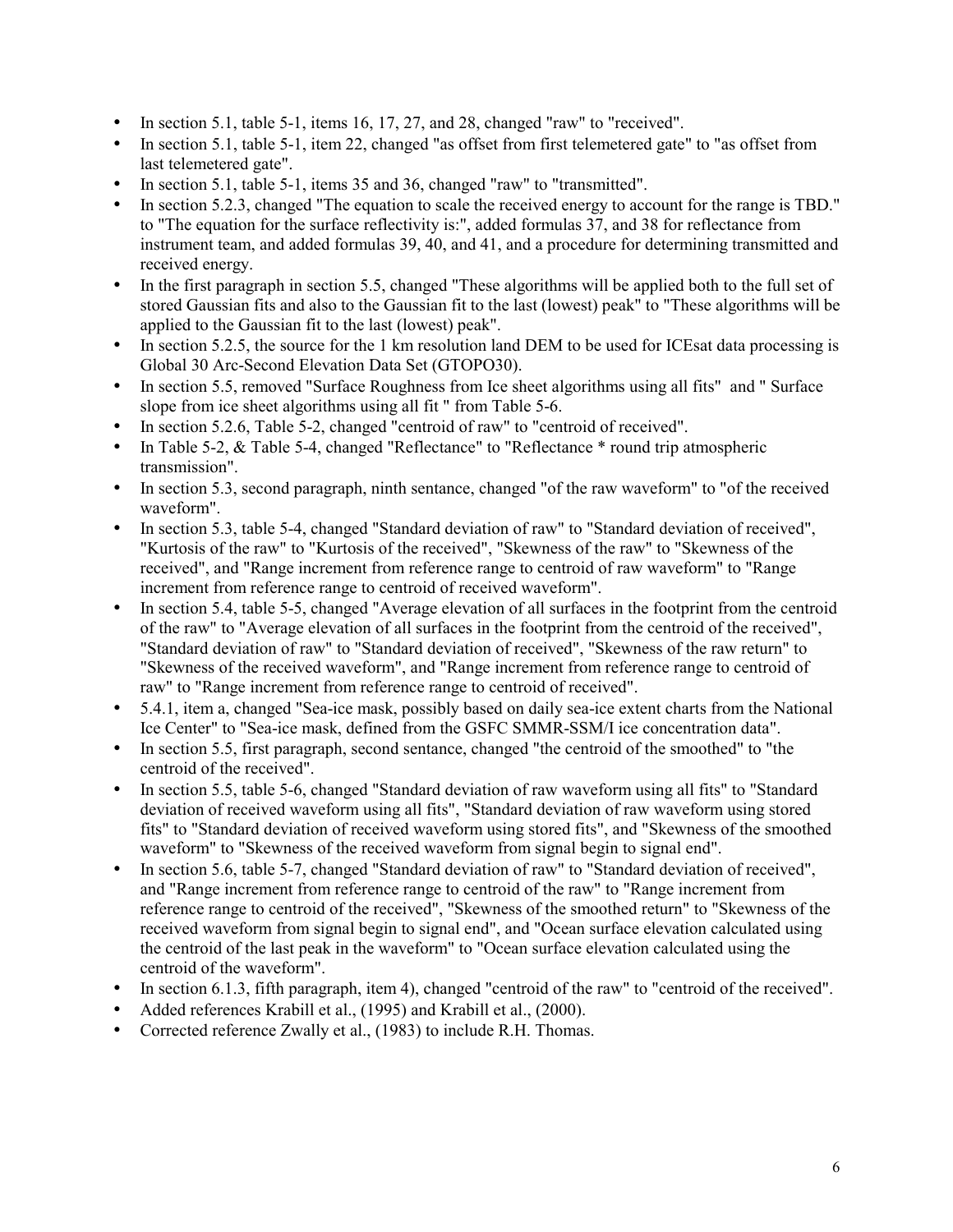# **Table of Contents**

| i.<br>ii.<br>iii. |  |
|-------------------|--|
|                   |  |
|                   |  |
|                   |  |
|                   |  |
|                   |  |
|                   |  |
|                   |  |
|                   |  |
|                   |  |
|                   |  |
|                   |  |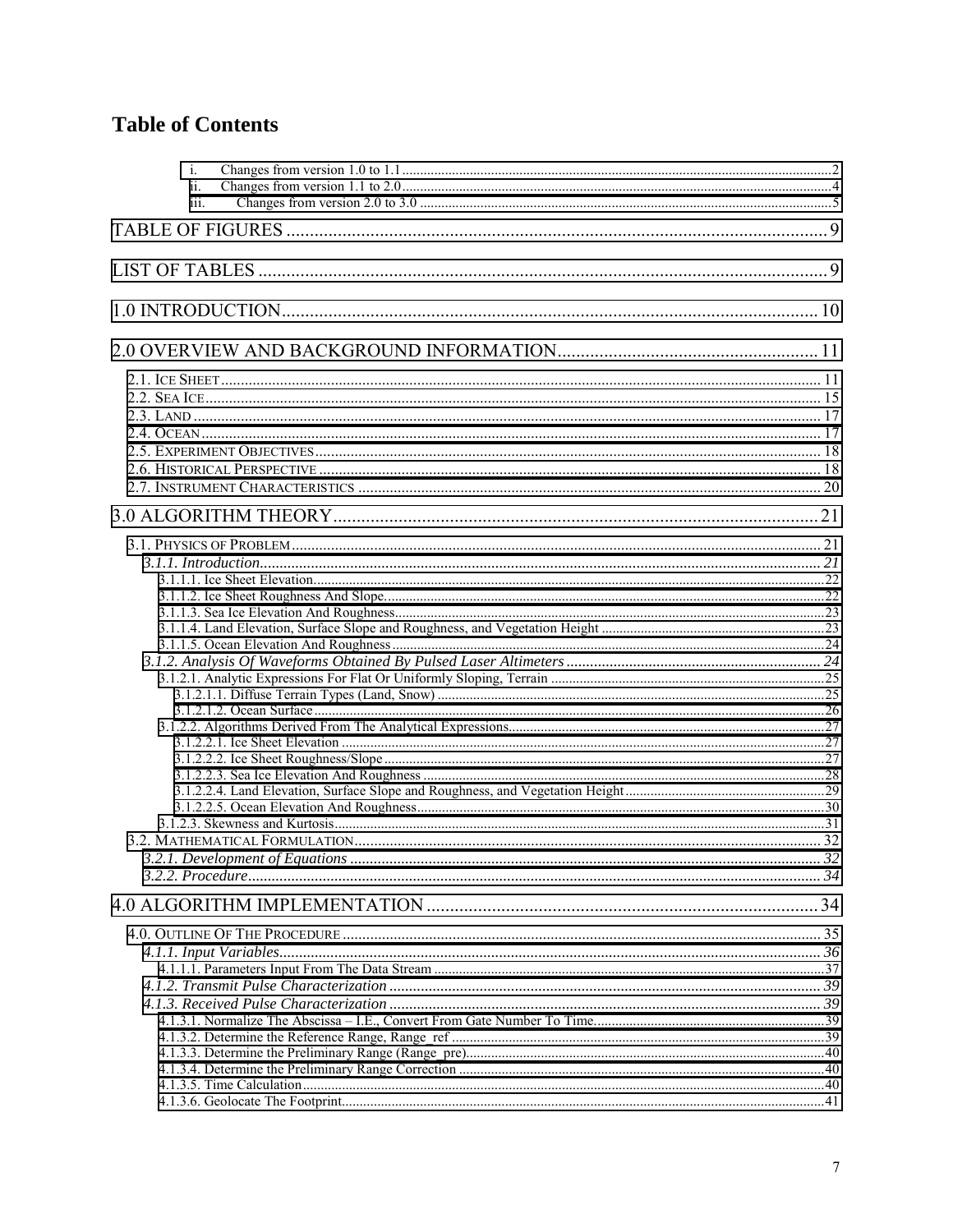| 5.0 WAVEFORM, WAVEFORM ANALYSIS AND ELEVATION OUTPUT PRODUCTS  67 |  |
|-------------------------------------------------------------------|--|
|                                                                   |  |
|                                                                   |  |
|                                                                   |  |
|                                                                   |  |
|                                                                   |  |
|                                                                   |  |
|                                                                   |  |
|                                                                   |  |
|                                                                   |  |
|                                                                   |  |
|                                                                   |  |
|                                                                   |  |
|                                                                   |  |
|                                                                   |  |
|                                                                   |  |
|                                                                   |  |
|                                                                   |  |
|                                                                   |  |
|                                                                   |  |
|                                                                   |  |
|                                                                   |  |
|                                                                   |  |
|                                                                   |  |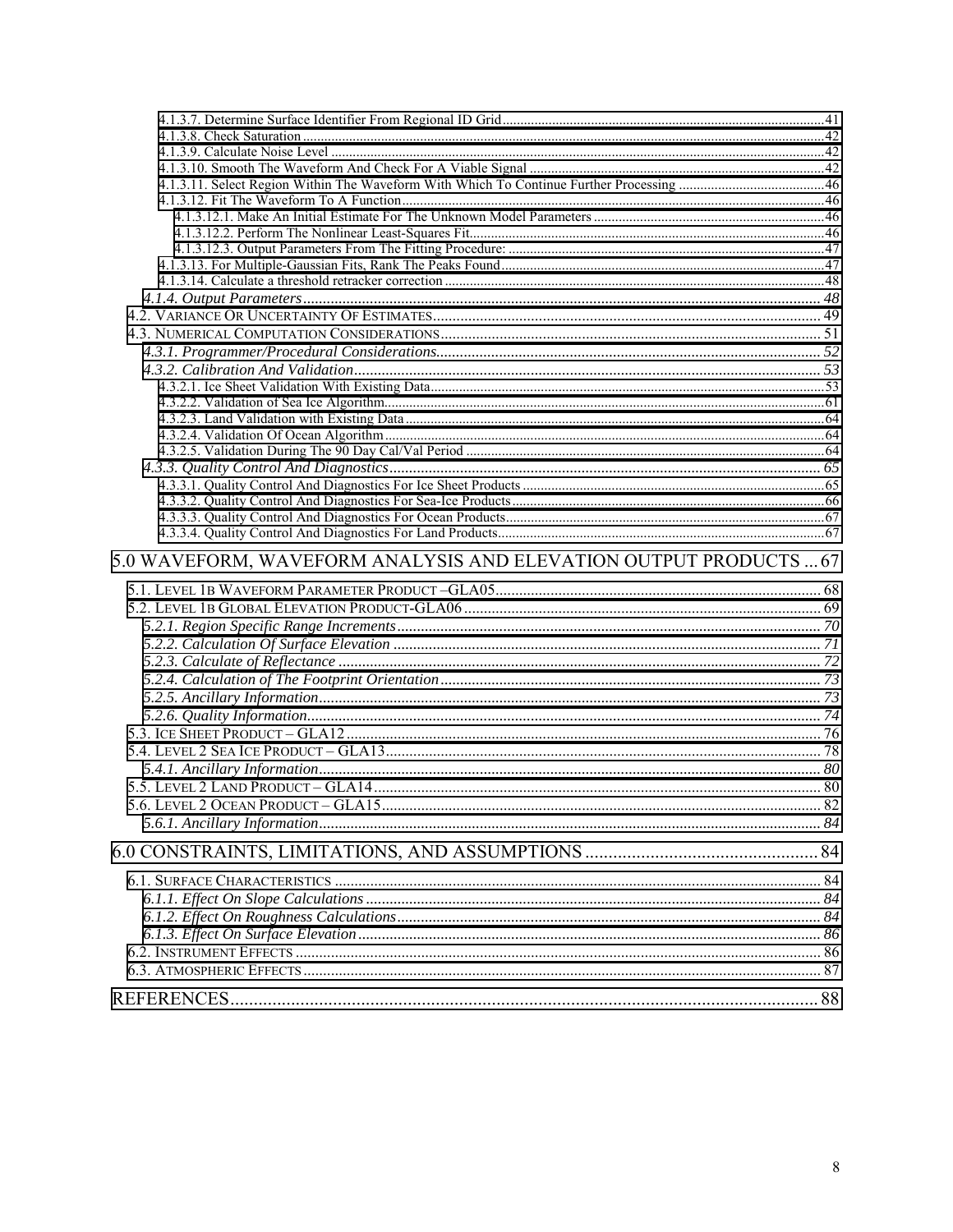# <span id="page-8-0"></span>**TABLE OF FIGURES**

| FIGURE 1 - CHARACTERISTICS OF RETURNED LASER PULSE AS A FUNCTION OF SURFACE TYPE. PRESENCE OF       |  |
|-----------------------------------------------------------------------------------------------------|--|
|                                                                                                     |  |
|                                                                                                     |  |
|                                                                                                     |  |
|                                                                                                     |  |
|                                                                                                     |  |
|                                                                                                     |  |
|                                                                                                     |  |
|                                                                                                     |  |
|                                                                                                     |  |
| FIGURE 10 - BIAS IN NS FROM SURFACE ELEVATION; STAR - CENTROID OF THE RETURN, DIAMOND - CENTROID OF |  |
|                                                                                                     |  |
| FIGURE 11 - COMPARIZON OF SIMULATED AND ACTUAL SURFACE AND RESULTANT GLAS ELEVATION ALGORITHM       |  |
|                                                                                                     |  |
|                                                                                                     |  |
| FIGURE 13- SIMULATED ELEVATION AND CORRESPONDING WAVEFORM USING REAL ICE SHEET PROFILE 59           |  |
| FIGURE 14 - SIMULATED ELEVATION AND CORRESPONDING WAVEFORM USING REAL ICE SHEET PROFILE 60          |  |
|                                                                                                     |  |
| FIGURE 16 - A)COMPARISON OF SURFACE ROUGHNESS COMPUTED FROM LASER-ALTIMETER WAVEFORMS (SOLID        |  |
| LINE WITH DIAMONDS) AND FROM SURFACE ELEVATION (DASHED LINE WITH TRIANGLES), B)SURFACE ELEVATION    |  |
|                                                                                                     |  |
|                                                                                                     |  |
|                                                                                                     |  |
|                                                                                                     |  |

# **LIST OF TABLES**

| <b>TABLE 4-1</b>                                                                           |  |
|--------------------------------------------------------------------------------------------|--|
| <b>TABLE 4-2</b>                                                                           |  |
| <b>TABLE 4-3</b>                                                                           |  |
| TABLE 5.1 PARAMETERS REOUIRED TO CALCULATE PHYSICAL PROPERTIES OF THE SURFACE FOR LEVEL 1B |  |
|                                                                                            |  |
| TABLE 5-2 PARAMETERS TO BE OUTPUT EVERY MEASUREMENT -LEVEL 1B ELEVATION PRODUCT 74         |  |
|                                                                                            |  |
|                                                                                            |  |
|                                                                                            |  |
| TABLE 5-6 PARAMETERS TO BE OUTPUT EVERY MEASUREMENT FOR LEVEL 2 LAND PRODUCT 81            |  |
|                                                                                            |  |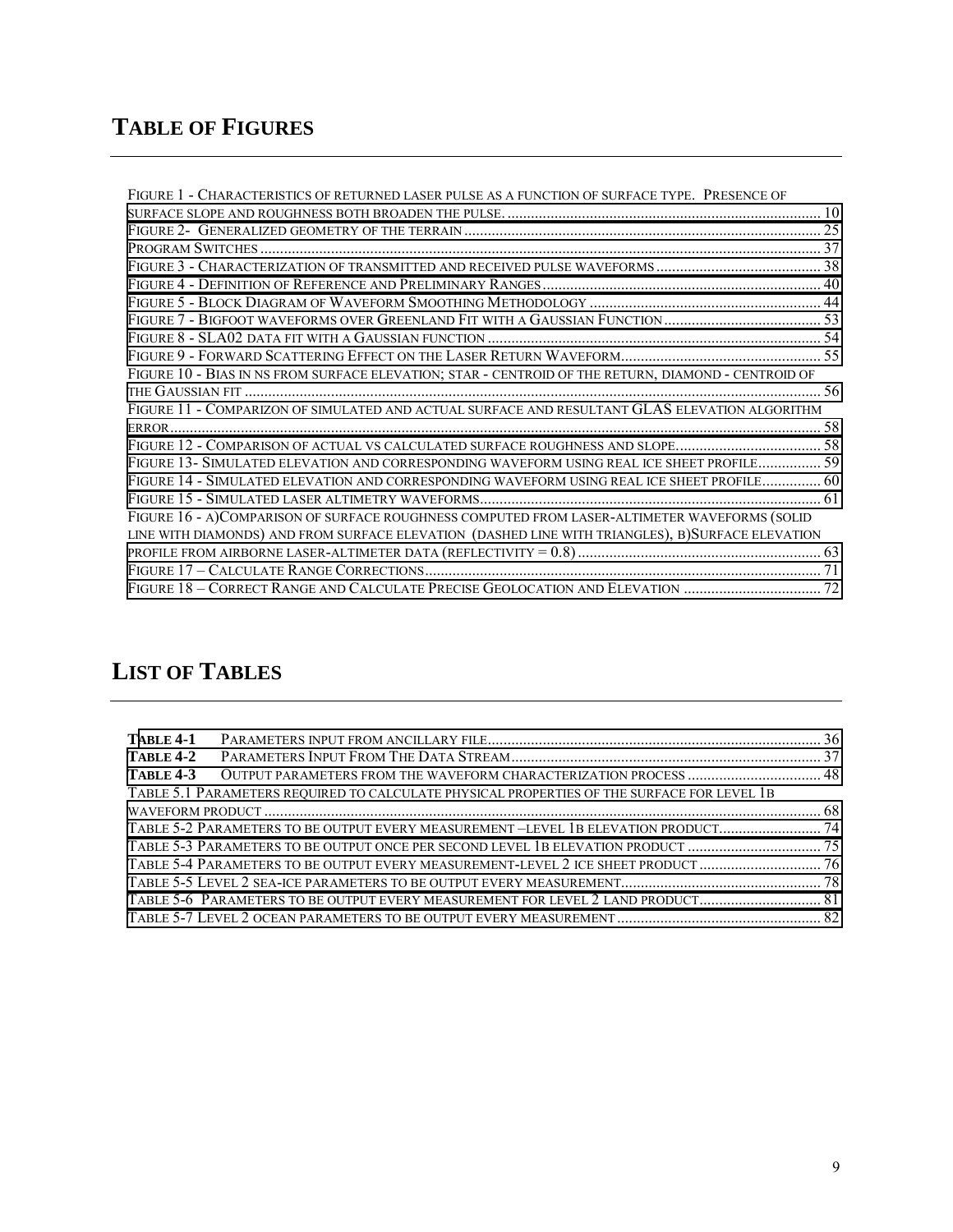## <span id="page-9-0"></span>**1.0 INTRODUCTION**

The primary purpose of the GLAS instrument on the ICESat mission is to detect ice elevation changes that are indicative of changes in ice volume (mass balance) over time. GLAS will do this by precision profiling of ice surface elevations over the Greenland and Antarctic ice sheets. Other objectives include measurements of sea ice, ocean, and land surface elevations; ice, water, and land surface roughness; multiple near-surface canopy heights over land; and cloud and aerosol layer heights.

The GLAS instrument uses a laser altimeter to measure the range to the surface. Ranges are determined from the measured time between transmission of the laser pulse and detection of the photons reflected from the surface and received by the instrument. The laser footprint diameter on the surface is nominally 70 m, and the width of the transmitted pulse is 4 ns, equivalent to 60 cm in surface elevation. The returned laser pulse is broadened by the distribution of surface heights within the footprint as depicted in Figure 1. The surface height distribution is characterized by a mean surface slope and a surface roughness



**Figure 1 - Characteristics of returned laser pulse as a function of surface type. Presence of surface slope and roughness both broaden the pulse.** 

within the footprint. The detected pulse corresponding to the reflections from the surface is selected by an instrument algorithm and digitized in 1 ns (15 cm) range bins. From a total of 1000 selected range bins, a smaller number, 544 over ice sheets and land and 200 over oceans and sea ice regions, is selected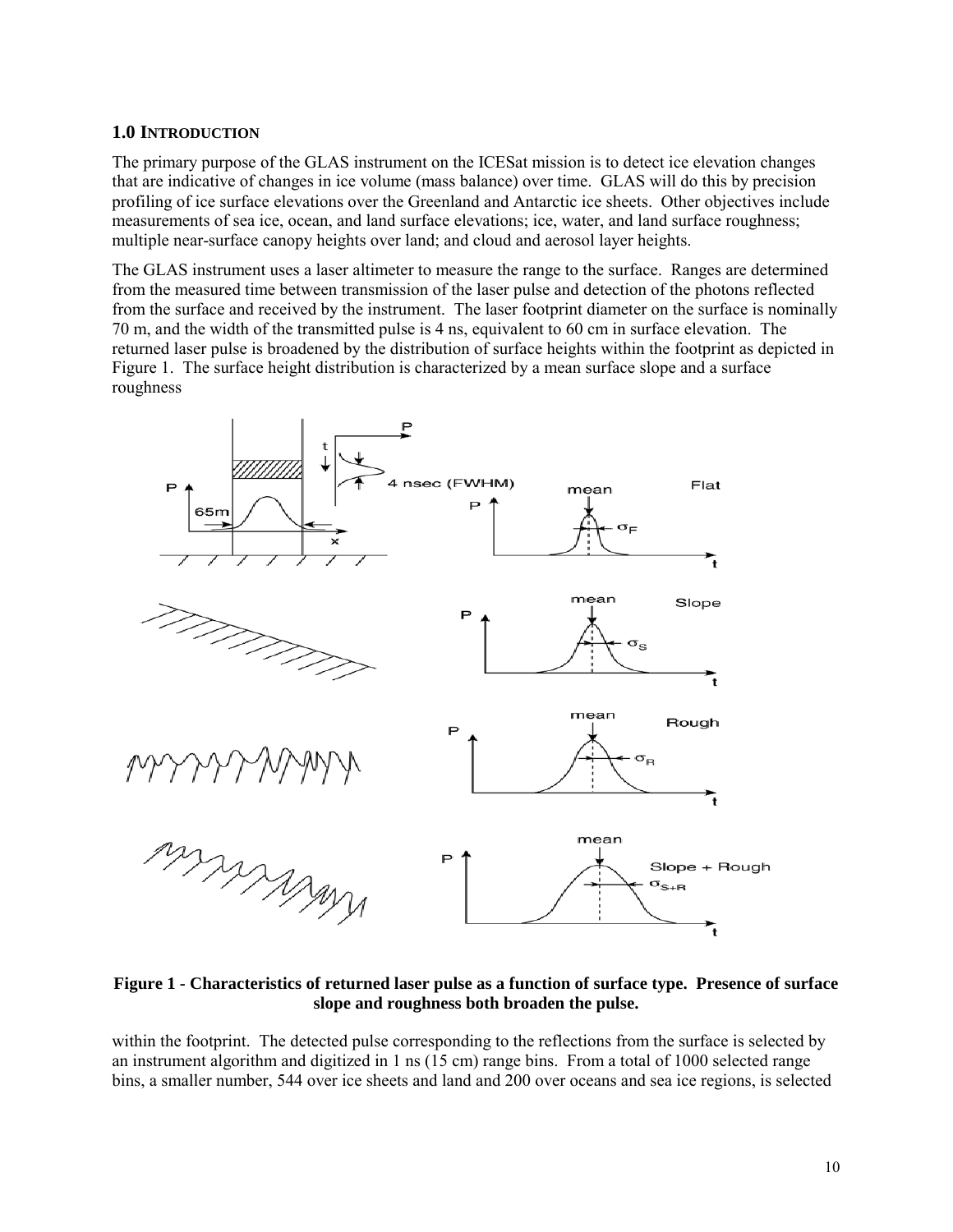<span id="page-10-0"></span>for transmission. The corresponding range widths of the transmitted bin are 81.5 m over ice sheets and 30 m over oceans and sea ice.

This document describes the analysis of the waveform of the laser pulse returned from the ground. The derived parameters are

- the average range (equivalent to the average surface elevation) within the laser footprint
- the ranges (elevations) to multiple reflecting surfaces
- the pulse width and other waveform shape parameters related to surface slope and roughness

Other GLAS ATBDs describe the orbit and attitude calculations, corrections for atmospheric path-length delays, and corrections for changes in the surface elevations due to tidal effects; these other data are needed to convert ranges into absolute surface elevations with respect to the geoid.

## **2.0 OVERVIEW AND BACKGROUND INFORMATION**

GLAS is the Geoscience Laser Altimeter System consisting of both lidar and altimetry subsystems that will fly on the dedicated platform comprising the mission referred to as ICESat, the Ice, Cloud, and Land Elevation Satellite. The following subsections talk to the properties of ice sheet, sea ice, land, and ocean, and what quantitative measurements will help us understand global climate warming and the interactions with these ecosystems and our environment.

## *2.1. Ice Sheet*

There are only two major ice sheets in the world, one on Antarctica and one on Greenland. A good general description of the Antarctic ice sheet can be found in a book by Fifield (1987), from which the following paragraph is adapted. The Antarctic ice sheet is composed of two unequal parts. The larger portion (10.35 million km<sup>2</sup>) lies in East Antarctica, where it reaches a maximum central elevation of just over 4000 m. This part of the ice sheet is mostly terrestrial, that is, it rests on a bed that would be mostly above sea level if the ice were removed and isostatic rebound allowed to take place. The massive Transantarctic Mountain chain, which stretches from Atlantic to Pacific across the continent, separates East Antarctica from West Antarctica (the two portions lie principally in the Eastern Hemisphere and the Western Hemisphere, respectively). The West Antarctic ice sheet itself comprises three very different provinces: the "inland ice", the ice shelves, and the Antarctic Peninsula. The inland ice, which is the main part of the ice sheet, 2 million km<sup>2</sup> in area, is mostly marine (i.e. it rests on a bed that would be sea floor in the absence of the ice) and attains a surface height of 2300 m. Abutting it on the Atlantic and Pacific sides are two large floating ice shelves, each about 0.5 million km<sup>2</sup> in area. The Antarctic Peninsula (also about 0.5 million  $km^2$ ), which stretches far northward from the main body of Antarctica toward South America, is an area of extensive mountainous terrain and complex ice cover, with several merging small ice caps, ice shelves, and outlet glaciers, and many ice-covered offshore islands.

The Antarctic ice sheet is in places over 4000 m thick; it contains 91% of the world's ice and 70% of the world's store of fresh water. Much of Antarctica is technically a desert - each year more than half of its surface receives in snowfall less than the equivalent of 100 mm of water. Essentially no melting of the snow occurs (except close to the more northerly margins) even in summer and each year a new layer is added. As the snow layers are added, deeper layers become compressed, eventually being transformed into ice. Gravity forces the ice to flow downwards and outwards towards the coast, where it is eventually lost to the ocean, principally by calving of icebergs.

The Greenland ice sheet (1.73 million  $km^2$ ) is a single, bowl-shaped unit whose bed in the interior of Greenland lies more or less at sea level. The ice flows outward through the mountains that ring the island in a series of outlet glaciers, most of which reach the ocean either directly, or, more often, through fjords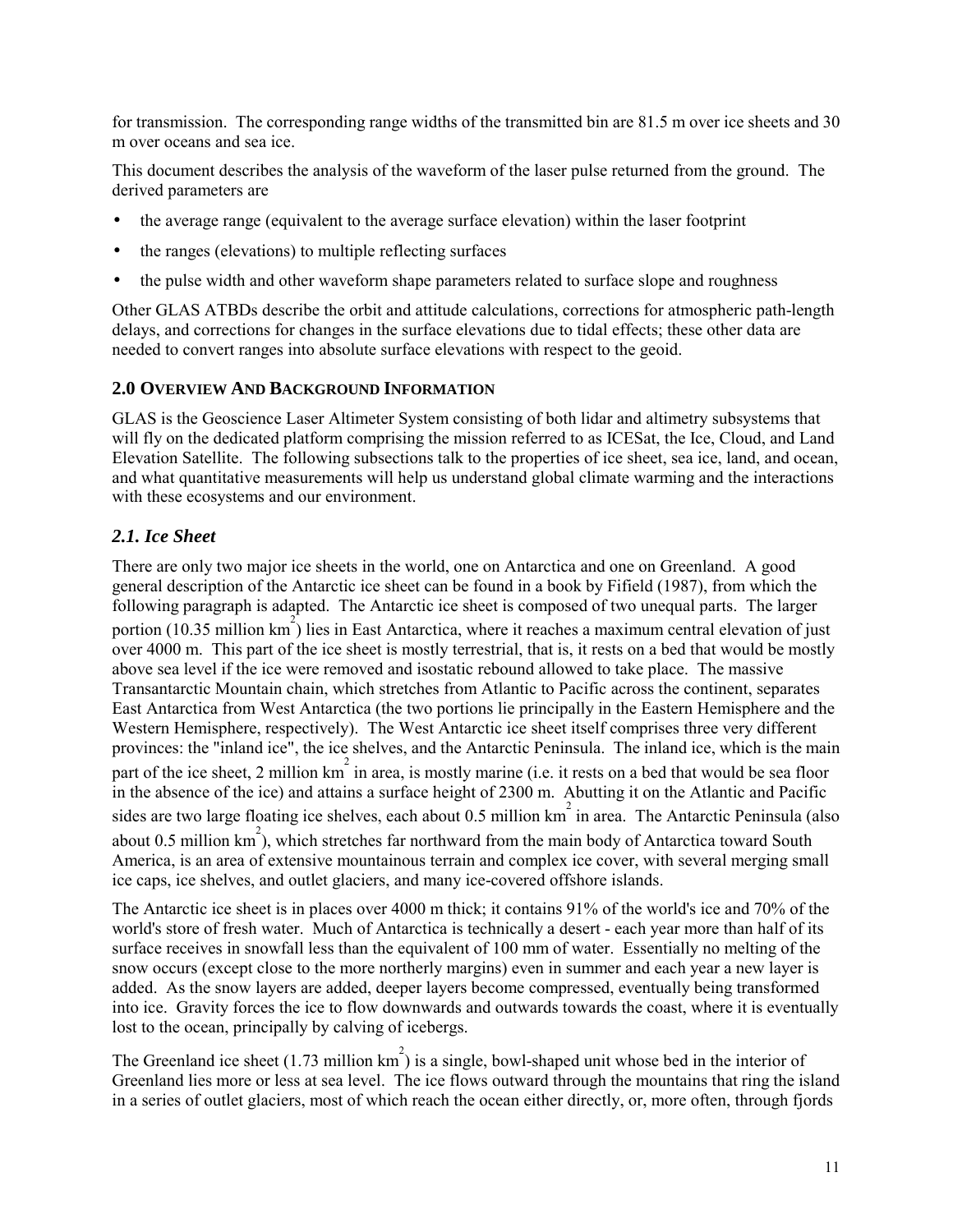that connect to the ocean. Snowfall rates in the interior and melt rates around the periphery are greater than in Antarctica. As it is eight times smaller than the East Antarctic ice sheet it has approximately an eight-fold larger perimeter:area ratio. Because of this and the relatively high melt rates surface melting is a much more important component of the overall ice-mass balance in Greenland than in Antarctica. There are few ice shelves in Greenland.

Slope characteristics: The speed of outward ice flow from an ice sheet is sufficient large to balance the incoming snowfall (when averaged over many centuries). In this way, ice sheets are able to maintain approximately parabolic profiles. The central regions are consequently very flat, with gradients on the order of 1:1000. Toward the ice margin, surface slopes and flow speeds are higher, the ice is thinner, and stresses from flow over the irregular sub-glacial bed makes the ice surface more undulating. Within 200- 300 km of the coast, the ice may become channeled, either through peripheral mountains where outlet glaciers develop, or through ice streams, fast-flowing zones within the ice sheet. Here the slopes are highly variable, from as much as 1:10 where the ice is flowing slowly to as little as 1:1000 on the fastflowing, low-gradient ice streams. The coastal regions, with their widely variable slopes, are of particular importance in the context of global change, because it is here that any reaction of the ice sheets to changes in climate will first appear. More than half of Antarctica has gradients less than 1:300 and 90% has gradients less than 1.5%. Only 3% of the ice sheet, in the marginal areas, exhibits gradients larger than 3% (Drewry et al, 1985). Greenland has a similar distribution of slopes, except that the ratio of the marginal areas to the total is several times larger.

Most of the ice discharging from the Antarctic ice sheet flows into the sea. In many places it floats and continues to move outward in the form of ice tongues and coalescing ice shelves, which spread out under their own weight. The largest ice shelves are hundreds of kilometers across and exhibit changes in ice thickness on the order of 1 m per kilometer. Since the ice shelves float in hydrostatic equilibrium, this produces surface slopes on the order of 1: 10,000.

Roughness characteristics: At first glance the surfaces of the ice sheets appear smooth, but in reality they are roughened in three fundamentally different ways. On the smallest scale there is the roughness caused by the wind and variations in the rate of snow accumulation, which comprises irregular features called "sastrugi" and "snow dunes" (Kotlyakov, 1966; Doumani, 1967). Sastrugi are erosional or erosional/depositional features that vary widely in size, both vertically and horizontally, depending on the wind characteristics and history in a particular region. In many areas the irregularities of the surface are 0.1 m or less in height, with typical horizontal wavelengths on the order of several meters. Over parts of the interior of Antarctica, however, the sastrugi can reach heights as great as a meter (e.g. Endo and Fujiwara, 1973); horizontal wavelengths are larger, although not necessarily proportionally larger. Snow dunes are accumulational features that are somewhat larger than sastrugi - they can be up to several meters in amplitude and tens of meters in wavelength. (N. B. These physical features are larger than the meteorologically defined "surface roughness parameter," which is the height, above the mean surface, at which the wind speed is zero and it typically has a value of 0.01 m so over a snow surface with sastrugi (Paterson, 1994, p. 62-63), because of the streamlined shapes of the sastrugi and dunes.)

Roughness due to sastrugi is anisotropic; sastrugi ridges are elongated in the direction of the wind, so the roughness characteristics are different along, and normal to, that direction.

An absence of surface roughness can also be an important characteristic of the ice-sheet surface. In particular, a smooth, glazed surface probably represents a region that has been free of snow accumulation for several years or more (Watanabe, 1978).

The second type of roughness has much longer wavelengths and has two different causes. First, there are the undulations of the surface that result from the flow of the ice over topographic irregularities in the bed. Although the flow characteristics of the ice are such that the vertical scale of the relief of the surface is much less than that of the bed, surface relief nevertheless exists and in many places is pronounced. Amplitudes of this relief are commonly a few meters to tens of meters, with horizontal wavelengths of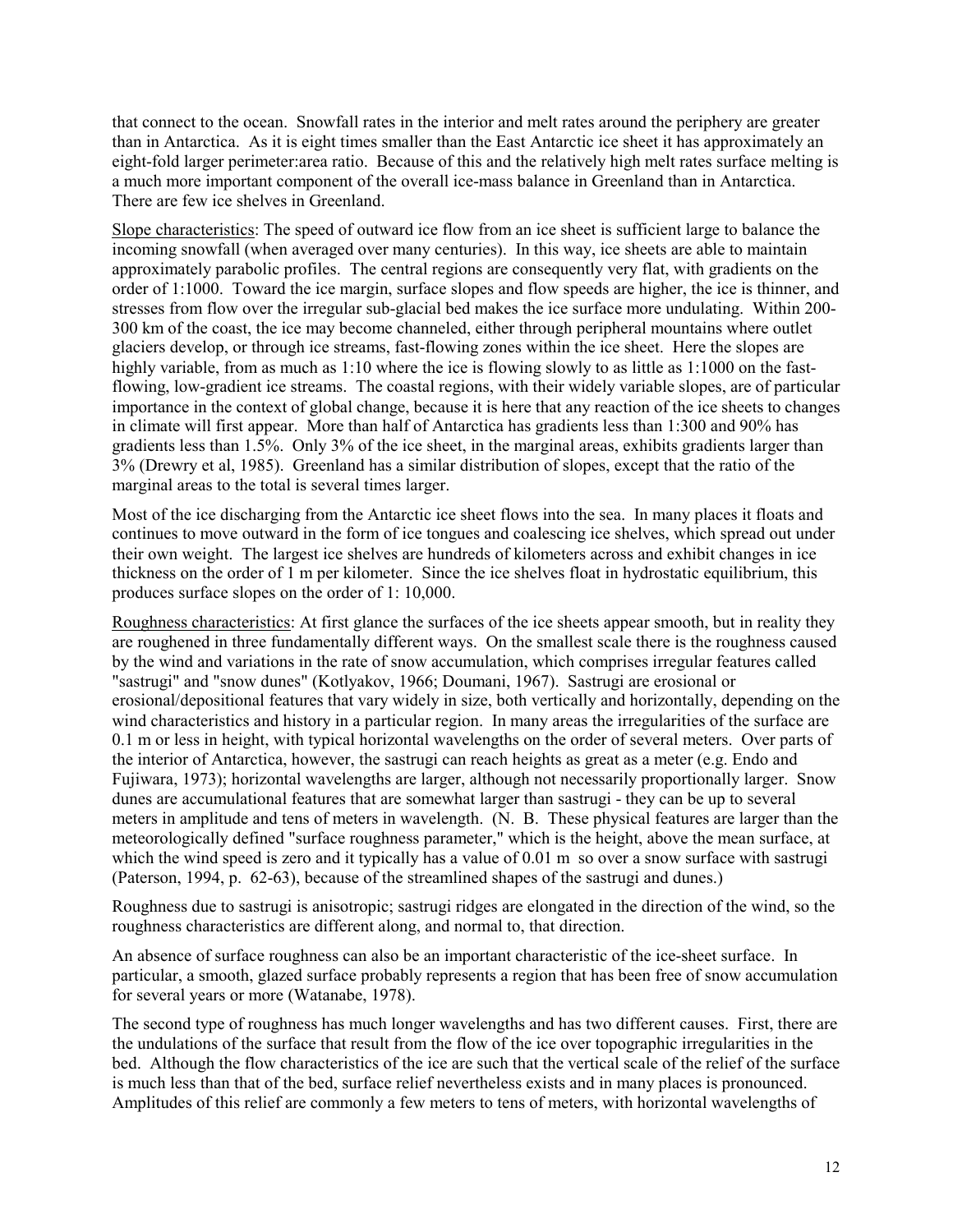hundreds of meters to many kilometers. The thickness of the ice sheet modulates the surface relief in two ways - the thicker the ice, the smaller the amplitude of the surface relief and the greater its dominant horizontal wavelengths. The ice sheet acts like a band pass filter - subglacial relief of wavelengths short compared to the ice thickness is damped by the strength of the ice sheet, whereas very long wavelengths are attenuated by the plastic flow of the ice. Second are the megadunes, identifiable on AVHRR and SAR images, which are comparable in size to the flow-produced undulations but more regularly sinusoidal in form. Megadunes, which are believed to br produced by atmospheric standing waves, cover about 20% of the Antarctic ice sheet (K. C. Jezek, pers. Comm., 1999). They have not been recognized in Greenland

It is the long-wavelength roughness which grows more pronounced in the coastal regions where the ice is thinner and moving faster, that causes one of the most serious problems for radar altimetry, with its wide beam. The surface undulations are such that often the nearest point on the surface to the satellite carrying the altimeter is displaced substantially from the nadir point on the surface, or even from the nearest point on the mean sloping surface. Furthermore, the radar altimeter commonly records overlapping returns from two or more topographic high points. Under most circumstances the surface relief is far too complex, and the sampling from the radar altimeter too sparse, for it to be possible to deconvolve the radar returns to extract the real surface topography.

The third type of roughness stems from cracks in the surface - crevasses. These develop anywhere that the stresses in the ice from variations in flow exceed the breaking strength of the ice in tension. They are caused by lateral variations in flow speed and/or direction as the ice flows over basal topography, around bends in a subglacial channel, or through regions of rapid acceleration (longitudinal or transverse). Crevasses vary widely in scale, from millimeters to tens of meters across and from tens of meters to kilometers long. Spacings between crevasses are characteristically on the order of one or two hundred meters. Like the undulations, crevassing has a strong tendency to be more pronounced in locations nearer to the coast. In extreme cases, (e.g. the Jakobshavn ice tongue in Greenland) the crevassing is so severe that the surface becomes a jumbled series of pinnacles - seemingly more crevasse than ice.

Even a moderately crevassed surface will destroy the coherence of a back-scattered pulse from a satellite radar altimeter if the crevasses are open, because even a single crevasse can provide a multitude of reflecting (or diffracting) points. Furthermore, much of the strength of the signal is lost by being scattered out of the return beam.

Surface and airborne observations: In view of the extensive oversnow traverses that have been conducted in Antarctica and Greenland it is perhaps surprising that so little quantitative information has been published on surface roughness. Comments often appear in traverse reports, but they are typically qualitative and subjective, relating principally to the difficulty caused to travel by large and hard sastrugi.

A few studies of small-scale roughness from surface measurements do exist, principally from work of the Japanese Antarctic Research Expedition. The most comprehensive is that of Watanabe (1978) in central Queen Maud Land, Antarctica; that work was extended eastward to Enderby Land by Furukawa et al, 1992. The emphasis of these analyses has been on the categorization of the wind systems, particularly of the katabatic winds that dominate the East Antarctic slope region and control the orientation of the sastrugi.

Measurement of the undulations related to the subglacial topography were limited to two-dimensional profiles when the only source was the surface traverses. Analyses and theoretical studies led to various quantitative relationships between surface and basal topography (Robin, 1967; Budd, 1970; Budd and Carter, 1971; Hutter, 1981; Whillans and Johnsen, 1983; Reeh et al, 1985). When the results of extensive airborne radio-echo sounding became available, McIntyre (1986) showed the importance of extending the study into three dimensions. He found that wavelengths of two to ten times the ice thickness tend to predominate and that the energy of the surface-relief spectra increases markedly towards the coast.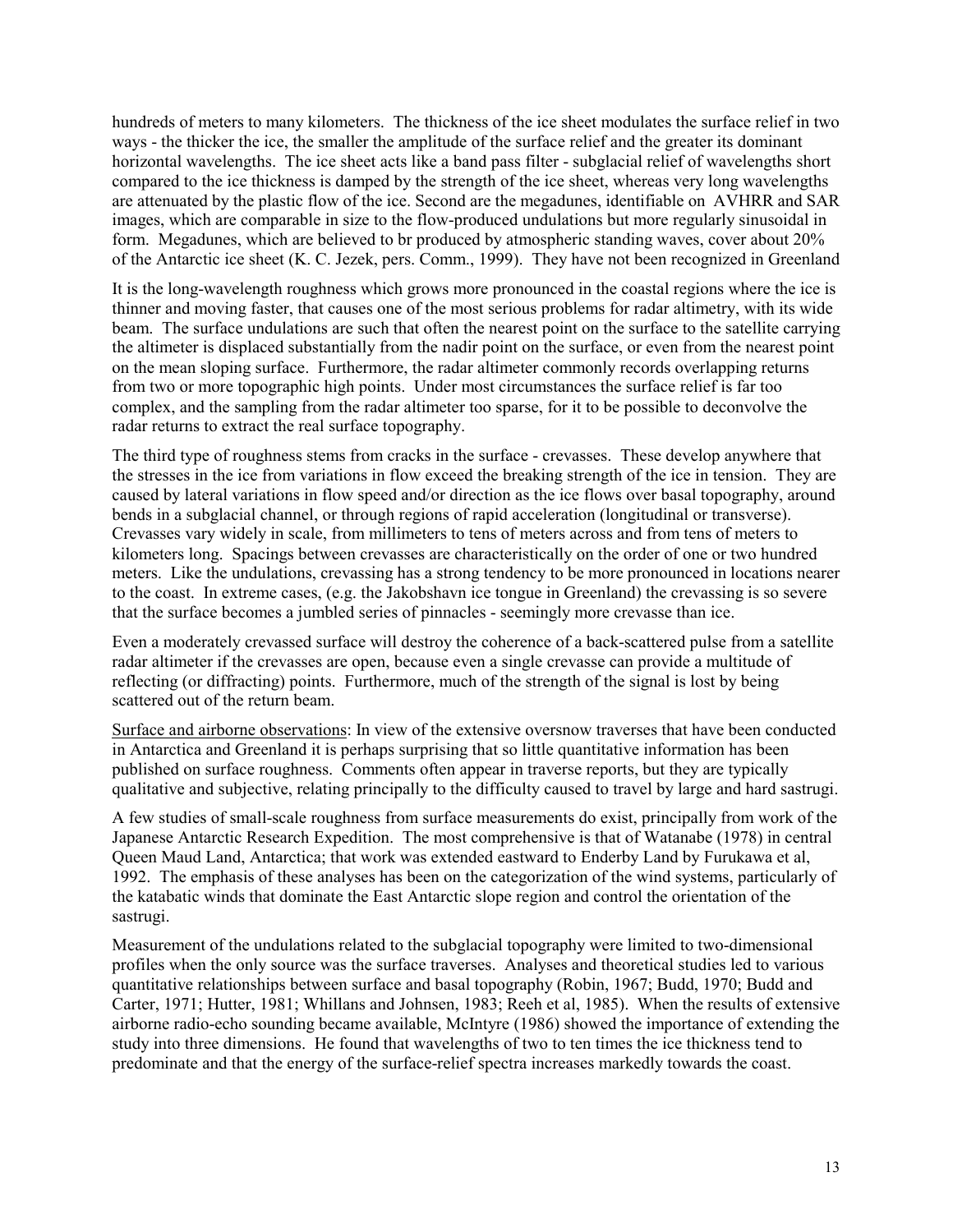Measurement objectives: There are two principal reasons for measuring the small-scale roughness (the first type). In the first place, the interaction between the rough surface and the wind moving over it is an important aspect of boundary-layer meteorology. Furthermore, the size and time-history of the surface roughness of the first type discussed above is a measure of the magnitude and history of strong winds. Secondly, the roughness is an important limiter on the accuracy of the surface-height measurements. Roughness on this scale will be reflected in the broadening of the pulse and will be indistinguishable, by that measure alone, from a mean surface slope within the footprint. For research purposes the roughness will have to be separated from the slope after the fact, when the surface elevations (and hence slopes) have been mapped.

The second type of roughness is important for the information it will reveal about ice dynamics and the subglacial topography. Those longer-scale irregularities of the surface will be revealed by the main surface-elevation mission.

It is unlikely that any quantitative measurement of crevasse characteristics (the third roughness type) will result from the GLAS measurements. Nevertheless, the occurrence of multiple returns from the ice sheet will provide a warning of the presence of crevasses, which affect the accuracy of the basic height measurements.

Radar altimetry: Many of the characteristics of satellite laser altimetry over ice sheets carry over from radar altimetry, which has a 20-year history. The basic measurement is the same in principle - the determination of the time of flight of a electromagnetic pulse from the satellite to the surface and back. For both types of altimeter the shape of the return pulse is modified by irregularities in the ice-sheet surface. There are, however important differences that arise from the different wavelengths and beam widths and that affect both the height and the surface roughness calculations. Before discussing those, however, we will review briefly the effect of surface slope and roughness on the radar pulse.

Because of the wide radar beam, the surface slope has a fundamental effect on the radar return - the return will come, not from nadir, but from the nearest point on the surface that lies within the beam. There is no immediate information in the return on the location of that point - it can only be determined using knowledge of the surface topography generated from the measurements themselves. Several schemes have been devised for doing this that differ in where the corrected height point is taken to be relative to the sub-satellite point (Brenner et al, 1983, Rémy et al, 1989; Bamber, 1994). All schemes suffer from the lack of detailed slope information in the direction normal to the sub-satellite track on the surface. This problem will be alleviated but not eliminated as digital elevation models of the surface are improved (Bamber and Huybrechts, in press).

The roughness of the surface will affect the shape of the back-scattered pulse - the greater the roughness (of the first type cited above) the broader the received pulse will be, other things being equal. The problem with using this characteristic to evaluate surface roughness is that the dominant effect on the radar pulse shape is often the undulations of the surface (roughness of type 2, above) (e.g. Martin et al, 1983). McIntyre (1986) showed that the amplitude of undulations at wavelengths less than 10 km is significant, even in the central part of the ice sheet. Distortion of the returned pulse can be exacerbated by crevassing (roughness of type 3).

Another complicating factor is that a significant portion of the incident signal may penetrate the firn to a depth of some meters before being scattered back (e.g. Partington et al, 1989). Nevertheless, by averaging a large number of wave forms and taking penetration into account, Partington et al, 1989 were able to calculate average roughness values on the plateau of Wilkes Land, Antarctica - they found the rms roughness to be about 1 m. This is significantly larger than the estimates from surface measurements, which suggests that the effects of volume scattering and/or type 2 surface undulations have not been taken fully into account. Davis and Zwally (1993) and Yi and Bentley (1994) made similar calculations from similar models, also for the East Antarctic plateau. Davis and Zwally found roughnesses ranging from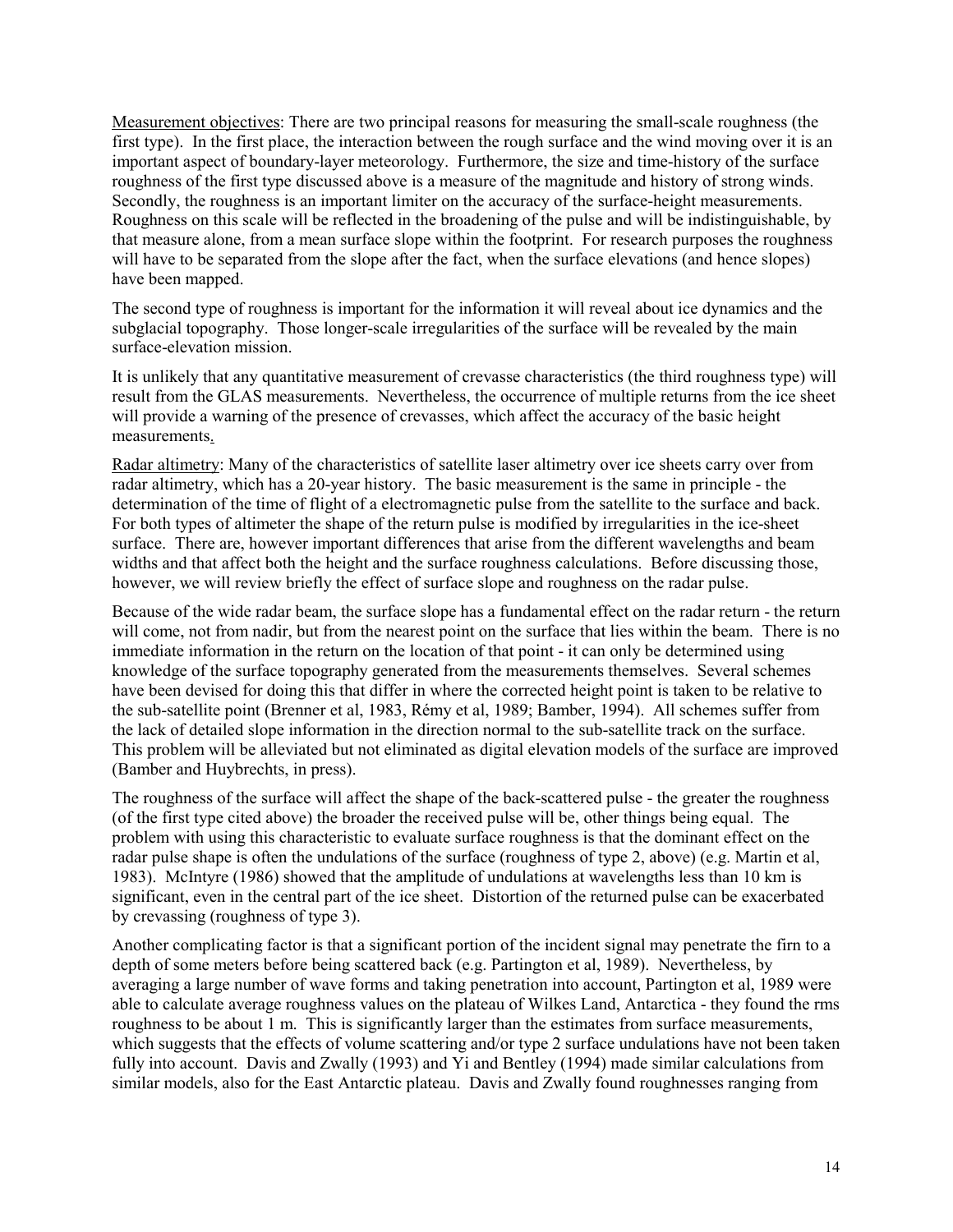<span id="page-14-0"></span>0.05 m to 0.15 m, substantially less than found by Partington et al, 1989, whereas Yi and Bentley (1994) calculated values in the 0.5 to 1 m range, closer to those of Partington et al, 1989.

Another approach is to use the total returned power, averaged over a large number of returns, as a measure of the mean surface roughness. In this way Rémy et al, 1990 calculated variations in roughness that agreed well with the expected katabatic wind variations on the East Antarctic plateau. This method, however, does not yield any quantitative estimate of the absolute roughness.

Other satellite studies. Variations in surface roughness have also been estimated from passive microwave data. Seko et al, 1991 related small differences in brightness temperature to band-shaped undulations of the surface with amplitudes of a few tens of meters and spacings of tens of kilometers. RÈmy and Minster (1991) employed the fact that the difference between the brightness temperatures (or emissivities) for horizontally and vertically polarized microwaves radiated from the surface diminishes as the surface roughness increases. These differences showed a remarkably good correlation with the variations in returned power over an extensive portion of East Antarctica. Further support for the association of roughness with katabatic wind speed was found from an analysis of SEASAT scatterometer data over the same region (Rémy et al, 1992; Ledroit et al, 1992).

Comparison with laser altimetry: There are two crucial ways in which the laser altimeter differs from the radar altimeter - it has a much smaller footprint and it operates at a much higher electromagnetic frequency. The small footprint means that returns will come from only one spot on the surface at a time and that the position of that spot will be known. The high frequency means that the signal will not penetrate deeply below the surface. These characteristics simplify greatly the determination of the surface geometry. On the other hand, clouds and aerosols in the atmosphere affect the laser beam, so

- Heavy clouds (optical depth  $\geq 2$  or so) will completely block ground returns
- Thinner clouds and aerosols cause forward scattering which distorts the waveform, thereby shifting the centroid of the return pulse (and of fitted Gaussians) to later times.

### *2.2. Sea Ice*

The polar oceans are, at least seasonally, covered by a thin, uneven sheet of sea ice. Although its thickness is small (a few centimeters to a few meters), sea ice has a profound influence on the physical, chemical, and biological characteristics of the oceans and the global climate system (e.g. Comiso, 1995). Because of the huge area, hostile weather conditions and long period of darkness, satellite remote sensing systems have been the major tools for mapping and monitoring the sea ice, with emphasis on microwave sensors, both active and passive (e.g. Carsey, 1992; Comiso, 1995; Perovich, 1996).

Sea ice is a complex material consisting of an ice matrix with inclusions of air, brine, solid salt and contaminants. It varies, spatially and temporally in thickness, composition, snow cover, wetness, and surface roughness. Sea ice can be classified by age (typically new ice, first-year ice, and multi-year ice), by structure (e.g. frazil, grease ice, nilas, pancake, columnar etc), or by the degree of deformation. During the winter, the surface is generally covered by snow, which in summer may melt to form slush and melt ponds. Particularly in the Antarctic, where the ice is thin, heavy snow loads can depress the ice sufficiently to permit flooding of seawater above the ice/snow interface.

Sea ice affects both the overlying atmosphere and the underlying oceans in several ways. It is a strong insulator, limiting heat exchange between ocean and atmosphere, it modulates the exchange of momentum between atmosphere and ocean, and with its high albedo it strongly affects the absorption of radiant energy by the Earth. During formation, sea ice rejects salt, and it produces fresh water when melting, thus affecting the salinity structure of the ocean with important ramifications for deep convection, bottom-water formation, and blooms of ocean biological productivity associated with the ice edge in spring. In addition to these characteristics that influence weather and climate in ways that are still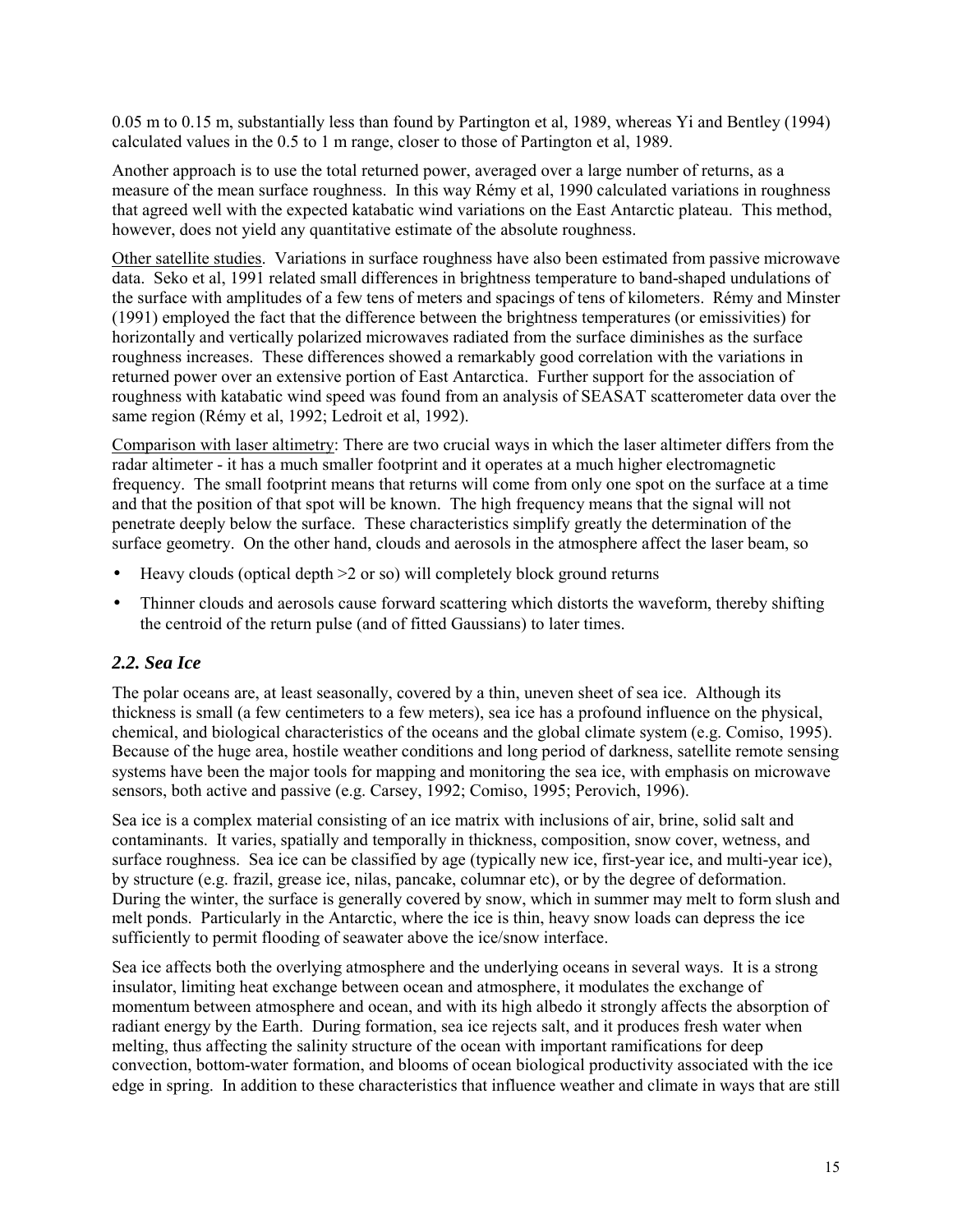poorly understood, sea ice obstructs shipping, modifies submarine acoustics, and provides an environment essential to the survival of a wide variety of polar animals.

Sea-Ice Surface Characteristics: The most notable sea-ice deformation features are ridges, rubble fields, ice rafts, and open-water leads. Ridges can be long quasi-linear features extending for several kilometers, but they generally are sinusoidal and extend for several hundred meters. Repeated ridging causes rubble fields. Ridges usually are a meter to a few meters high and their appearance depends on their age. Firstyear ridges are composed of piles of very angular ice blocks, while multi-year ridges are typically well rounded, hummocky features with few, if any, voids.

On a somewhat smaller scale are the broken and rafted ice fields. Broken ice fields are formed from refrozen ice blocks and their characteristic vertical roughness ranges from a few centimeters to a meter. Rafting occurs when convergence causes one sheet of ice to override another, causing linear or sinusoidal features sometimes extending several kilometers, with vertical relief of less than a meter. Often, however, finger rafts occur, which have a distinctive square wave appearance. Wind-induced snow dunes and snowdrifts also frequently occur on snow-covered sea ice. These typically have vertical dimensions of a few cm to tens of cm.

On a very small scale, roughness is determined by the crystal structure of the surface snow or ice layer. Tucker et al, 1992 summarize the standard deviation and correlation length values published in the literature. The surface roughness usually ranges from 0.05 to 2 cm over a correlation length of 0.5 to 20 cm.

Perovich (1996) provides the most recent and comprehensive summary of sea ice optical properties. Albedo values quoted in this section are from Grenfell and Perovich, 1984. The spectral albedo of snow and sea ice is characteristically highest at visible wavelengths, decreasing strongly in the infrared because of increasing absorption by ice and water. Variations are due primarily to differences in the air bubble density, crystal structure, and fresh water content of the upper layer of the ice.

For sea ice, which is covered by fresh, cold snow, albedo is generally high. For sea ice covered by cold snow near-infrared (NIR) albedo can be as high as  $0.7<sup>1</sup>$ . The aging of snow results in an albedo decrease at all wavelengths, because of the increase of grain size and rounding of the grains. This decrease is especially pronounced in the infrared (albedo for melting snow  $= 0.5$ ), where absorption by ice and water is very large and the upward scattered radiation is very sensitive to the scattering properties of individual grains at the surface.

Bare sea ice has lower albedo values and exhibits more pronounced specular behavior than that of ice covered by snow. Drained white sea ice, which is located above the local freeboard level, has only slightly smaller albedos (about 0.4) than melting snow. Blue ice occurs when the surface becomes saturated with meltwater, which fills in near-surface irregularities so that backscattering is reduced. When blue ice develops into melt ponds, it can reduce the infrared albedo down to the specular reflection limit of 0.05, and it remains constant for the ponds until they refreeze or drain completely. The absorption coefficient of sea ice is very close to that of seawater, therefore the light penetration is negligible at NIR wavelengths.

Multiyear ice has survived a summer melt season, with the attendant surface melting and brine drainage to form a well-developed surface-scattering layer with many air bubbles. Consequently, albedos are typically larger then first-year ice values (Perovich, 1996).

Most sea ice can be regarded as a nearly horizontal, rough surface. The roughness is an indication of the history of the ice, and strongly influences its drag coefficient and hence its response to winds. The surface elevation of flat regions is a close approximation to local sea-surface elevation, but slightly biased upwards, depending on the ice thickness. Sea-ice covered ocean also contains icebergs, with surface

<sup>&</sup>lt;u>1</u> <sup>1</sup> All albedo values in this section are at the wavelength of the GLAS system, i.e. 1.064 microns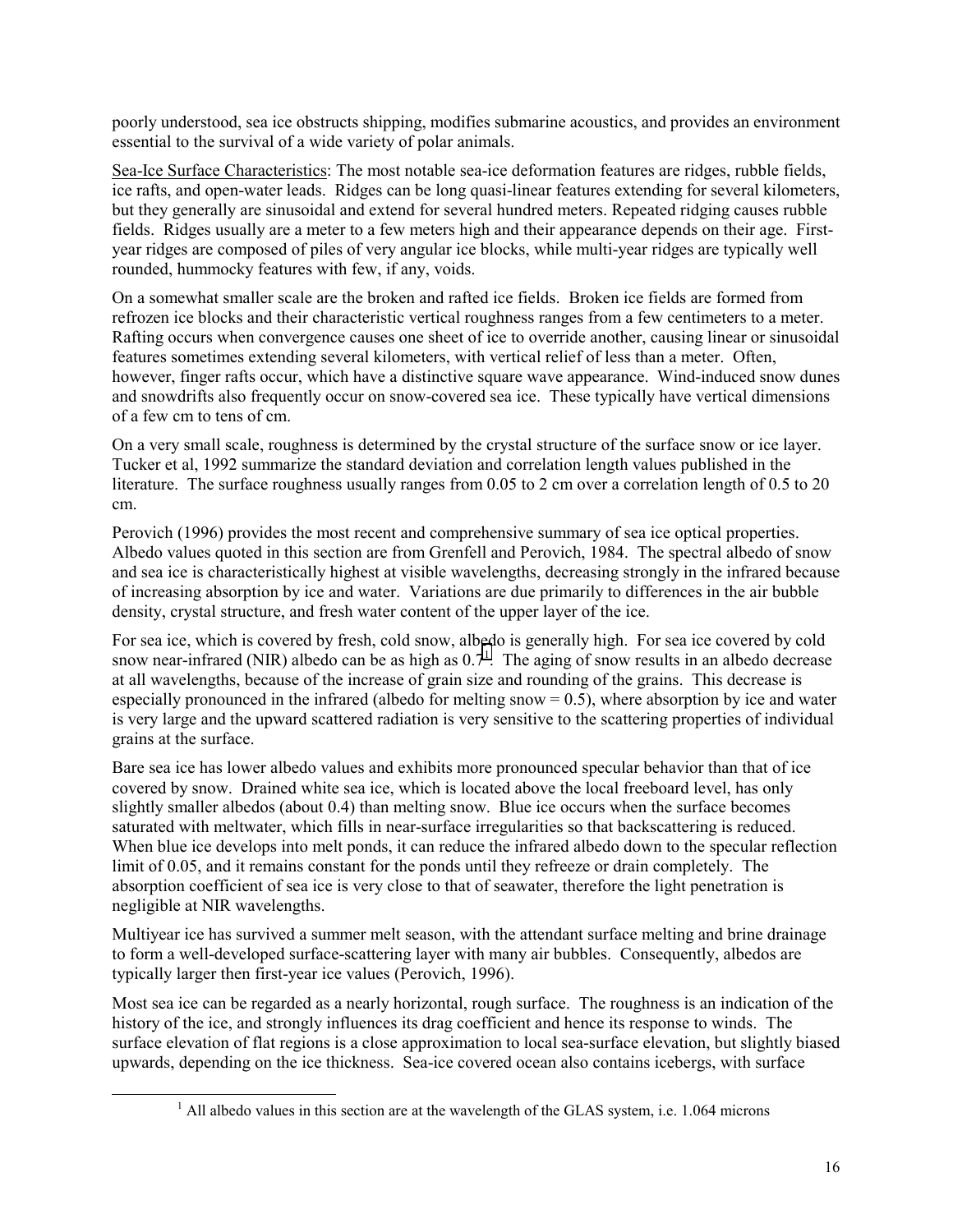<span id="page-16-0"></span>elevations significantly higher than that of the sea ice. The algorithms described in this document will be applied to GLAS data to provide estimates of sea-ice elevation and roughness, and of iceberg elevations.

# *2.3. Land*

The Earth's land surface is a complex mosaic of geomorphic units and cover types resulting in large variations in elevation, slope, roughness, vegetation height and reflectance, often with the variations occurring over very small spatial scales. The spatial variations of these land surface properties are important in a host of scientific applications encompassing all Earth science disciplines. These properties are the product of a diverse set of lithospheric, cryospheric, hydrospheric, ecologic, and atmospheric processes acting on multiple time scales whose integrated effects generate the landscape seen today. Documentation of these landscape properties is a first step in understanding the interplay between the formative processes. Characterization of the landscape is also necessary to establish boundary conditions for models which are sensitive to these properties, such as predictive models of atmospheric change that depend on land-atmosphere interactions. Adequate knowledge of these characteristics is also critical to proper utilization of the land as a resource. Current descriptions of these land properties are in many respects deficient. The best publicly available global representation of the Earth's topography is a Digital Elevation Model (DEM) with a spatial resolution of 1 km, too coarse for the needs of most land process studies. This product is also an amalgam of many disparate topographic sources with inconsistent, and often poorly known, methods of production and a diversity of horizontal and vertical datums. Furthermore, on a global basis, there is no product presently available that characterizes the variation of the Earth's surface roughness and vegetation height at the short spatial scales necessary for many process studies and models. ICESat's contribution will be to provide a global sample of land topography and vegetation height data of value in their own right for characterization of landscape properties but also of great value as a reference for calibration and validation of topographic and vegetation products generated by other means. In particular, high-resolution, land topography DEMs and, to some extent, vegetation height images derived from spaceborne optical stereo photogrammetry and interferometric synthetic aperture radar techniques are becoming more readily available. The ICESat products, inherently defined in a consistent, Earth-centered reference frame will establish globally distributed geodetic control for these products.

Because of the complex variations in land surface properties at short spatial scales, the interpretation of GLAS land waveforms will be less certain than is the case for the simpler cases of ice sheets, sea ice, and ocean. Within any one GLAS laser footprint, multiple targets distributed in height can contribute to the received backscatter signal. For the land, sloped and/or rough ground, vegetation, and cultural features (e.g., buildings, vehicles, etc.) may all be contributing to a waveform. The purpose of this document with respect to land waveforms is to define methods for processing and analysis that account for the potential complexities of the surface-height distribution within land footprints.

## *2.4. Ocean*

ICESat will spend most of its lifetime over the ocean acquiring a vast amount of information on seasurface characteristics. The shape of the GLAS return-pulse waveform will be determined primarily by the surface-height distribution within the footprint, which is small enough to be affected by individual large waves.

Over distances of cm to a few hundred meters, the sea surface is roughened by waves and ocean swell, but over distances of many km, the sea surface is almost flat and horizontal. Nevertheless, surface slopes and long-wavelength undulations are present, caused by variations in Earth's gravity field, associated for instance with sea mounts, ocean currents, and variations in atmospheric pressure and seawater density. Satellite radar altimeters have shown remarkable success in measuring sea-surface elevation and significant waveheight, and will continue to be the prime tool for this purpose. Because of its large effective footprint, a satellite radar altimeter averages the effect of the small-scale roughness in the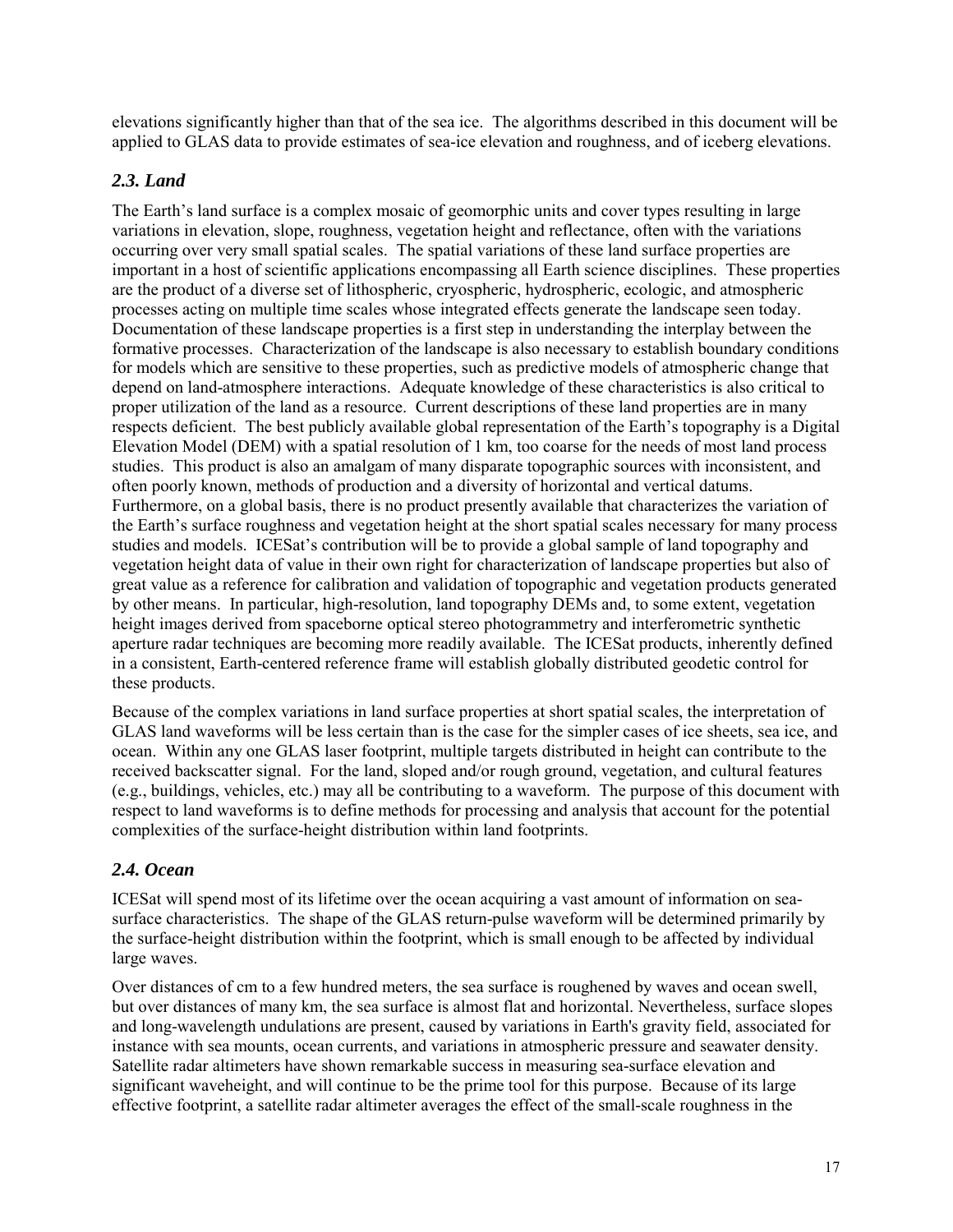<span id="page-17-0"></span>information contained within the composite, 0.05 -0.1 second return pulse from which estimates of surface elevation and roughness are inferred. Consequently, the resulting sea-surface elevations can be used to study the longer-wavelength variability, and estimates of surface roughness are a statistical indication of the wave height. Errors are primarily associated with orbit uncertainty, atmospheric effects, and noise in the instrument system. The noise effects require averaging of several return pulses (at least 1) second's worth) for highest accuracy, which limits along-track spatial resolution. There may also be a range-measurement bias, associated with asymmetry in the shape of ocean waves, which increases with increasing wave height.

# *2.5. Experiment Objectives*

The objectives of GLAS surface elevation measurements are stated in detail in the *Geoscience Laser Altimeter System (GLAS) Science Requirements* document available online at http://www.csr.utexas.edu/glas/Science\_Objectives/*.* In summary, they are:

- Measure elevation changes of the Greenland and Antarctic ice sheets for the purpose of assessing:
	- a. mass balance,
	- b. seasonal and interannual elevation variability,
	- c. elevation trends, and
	- d. contribution to sea level rise
- Determine precise elevation topography and surface roughness of ice sheets and sea ice.
- Conduct global topographic measurements to contribute to topographic maps and digital elevation models as well as detect land elevation changes in excess of 1 meter per year in certain selected regions.

In order to achieve these objectives, accurate and consistent interpretation of the waveforms is necessary. Toward that end, the goals of the waveform surface elevation algorithm development are:

- 1. Define and determine the surface elevation from the laser waveforms
- 2. Identify and interpret multiple returns
- 3. Determine surface roughness and slope based on waveform characteristics.

# *2.6. Historical Perspective*

The idea of using an altimeter in a space orbit to measure the earth's surface was first shown as feasible when a radar altimeter was flown on Skylab in 1974. In 1975 GEOS-3 became operational with a radar altimeter that was designed to measure the ocean surfaces. GEOS-3 covered latitudes of +/- 65 deg which included the southern tip of the Greenland ice sheet. Brooks et al, 1978 showed the feasibility of using these radar altimeter measurements to get topographic measurements over Greenland. Two other U.S. missions, SEASAT in 1978 and GEOSAT (1985-89), flew radar altimeters also designed to measure ocean surfaces. These covered latitudes to  $+/-72$  deg and could only maintain track over slopes less than 1 deg giving coverage of 40% of Greenland and 24% of Antarctica. NASA developed algorithms (Martin et al, 1983) to post-process the return pulse energy waveform to calculate surface elevations of the ice sheets, and topographic maps were produced (Zwally et al, 1983). Methods were also developed to calculate elevation changes using information from crossing arcs from measurements at different times (Zwally et al, 1989).

The launching of the ERS-1 radar altimeter and its successor ERS-2 have given us continuous ice sheet measurements since 1991 that extended coverage up to  $+/$ - 81 deg. These newer altimeters were also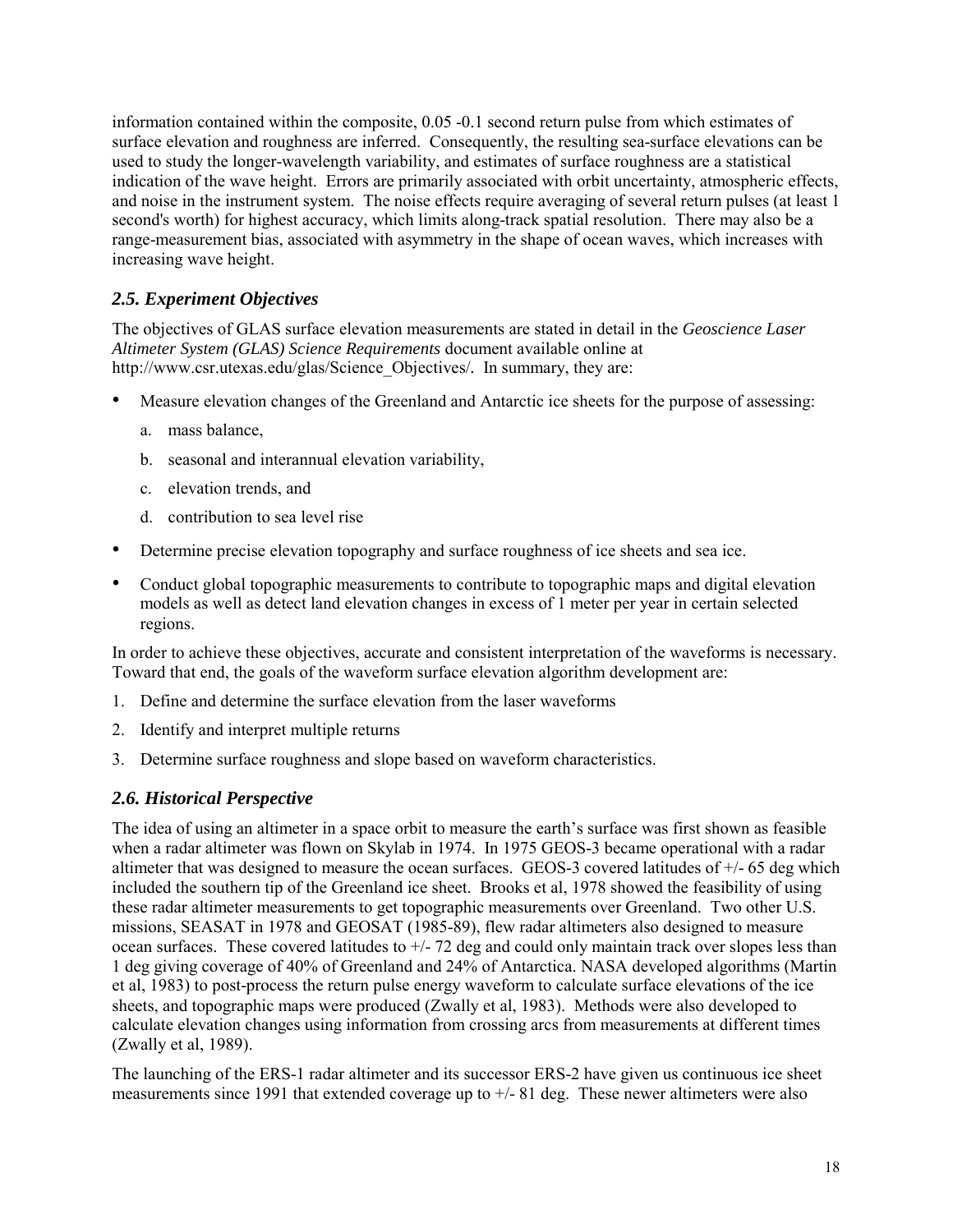designed with a special ice mode capability to extend coverage of tracking into the more sloping regions of the ice sheets and land. Elevation change estimates have been calculated from the radar measurements giving change histories from 1978 to present day (Wingham et al, 1998, Davis et al,1998). However, due to limitations of radar altimetry these have large error bounds. Radar altimeter data have also been applied to measurement of land elevations in a few cases. (Frey and Brenner 1990, Brenner et al, 1990, Koblinsky et al, 1993, Bamber and Muller 1998).

There are several limitations in measuring ice sheet and land elevations using radar altimetry:

- 1. The footprint is very large 10-20 km in diameter, increasing with the surface slope.
- 2. The measurement is a mean elevation over the footprint surface for flat surfaces with small undulations.
- 3. Over sloping surfaces, the measurement is to the higher elevations which are not necessarily at the sub-satellite location, and topographic knowledge is inadequate to properly geolocate the measurement.
- 4. Tracking can only be maintained over small slopes,  $\sim 1$  deg

A spaceborne laser altimeter can overcome many of these limitations. The footprint for GLAS is ~70m so that the effect of sloping surfaces is reduced greatly. GLAS should easily be able to track surfaces on slopes up to 3 deg, which includes the majority of the continental ice sheets. The main problem with the small footprint is the accuracy to which the off-nadir angle must be known in order to precisely geolocate it. This is being addressed with the star cameras and the laser spot imaging.

A small footprint (1m), scanning laser altimeter, the Airborne Topographic Mapper (ATM) has been flown successfully over the past 10 years on aircraft over the Greenland ice sheet (Thomas et al, 1994,) with the objective of measuring the rate of change of surface elevations towards assessing ice-sheet mass balance. As with all laser altimeters, major limitations are the accuracy of the aircraft position in inertial space and atmospheric interference in the form of clouds or ice fog. Nevertheless, 10-cm accuracy is achieved over flight lines of several hundred km (Krabill et al., 1995), yielding data that have been used to infer rates of ice thickening and thinning over much of the ice sheet (Krabill et al., 2000). The scanning ability of the ATM provides highly-detailed surface topography within the 140-300m surveyed swath, which can be used to help simulate GLAS waveforms and, after launch, to validate GLAS-derived surface elevations and roughness.

The predecessor of GLAS, the Mars Orbiting Laser Altimeter, MOLA, uses algorithms similar to those that GLAS will use and has shown the feasibility of using a spaceborne laser to map a planet surface (Zuber et al, 1998). The accuracy of MOLA is limited by its tracking algorithm (post-processing is not feasible since there are no waveforms telemetered) and the orbit accuracy which is driven by the precision of the gravity models available to date. Orbit determination with the advent of GPS, more accurate force models, and sophisticated computer techniques can give us the position of the earth-orbiting ICESat satellite to an accuracy of 5 cm in inertial space. This, combined with the very accurate attitude knowledge, altimeter measurements, and models to account for the atmospheric delays and earth dynamic effects, will allow us, in ideal conditions, to measure the ice sheets to within 10 cm. The Shuttle Laser Altimeter (SLA) experiment provides space-based heritage for the ICESat mission. SLA is a pathfinder experiment devoted to: (1) evaluating engineering and algorithm techniques for high-resolution, orbital laser altimeter observations of terrestrial surfaces, and (2) providing pathfinder scientific datasets of value in addressing global Earth System science issues (Garvin, et al, 1998). The first and second flights of SLA characterized ocean, land, and cloud top elevation and vertical roughness in 100 meter diameter laser footprints spaced every 700 meters along a nadir profile. SLA is a hybrid instrument combining ranging electronics modified from the MOLA design (Zuber, et al, 1992), with a high-speed digitizer used to record the backscatter return amplitude as a function of time (i.e., waveform). Processing methodologies developed from the Shuttle Laser Altimetry, SLA, missions (Garvin et al, 1998) and radar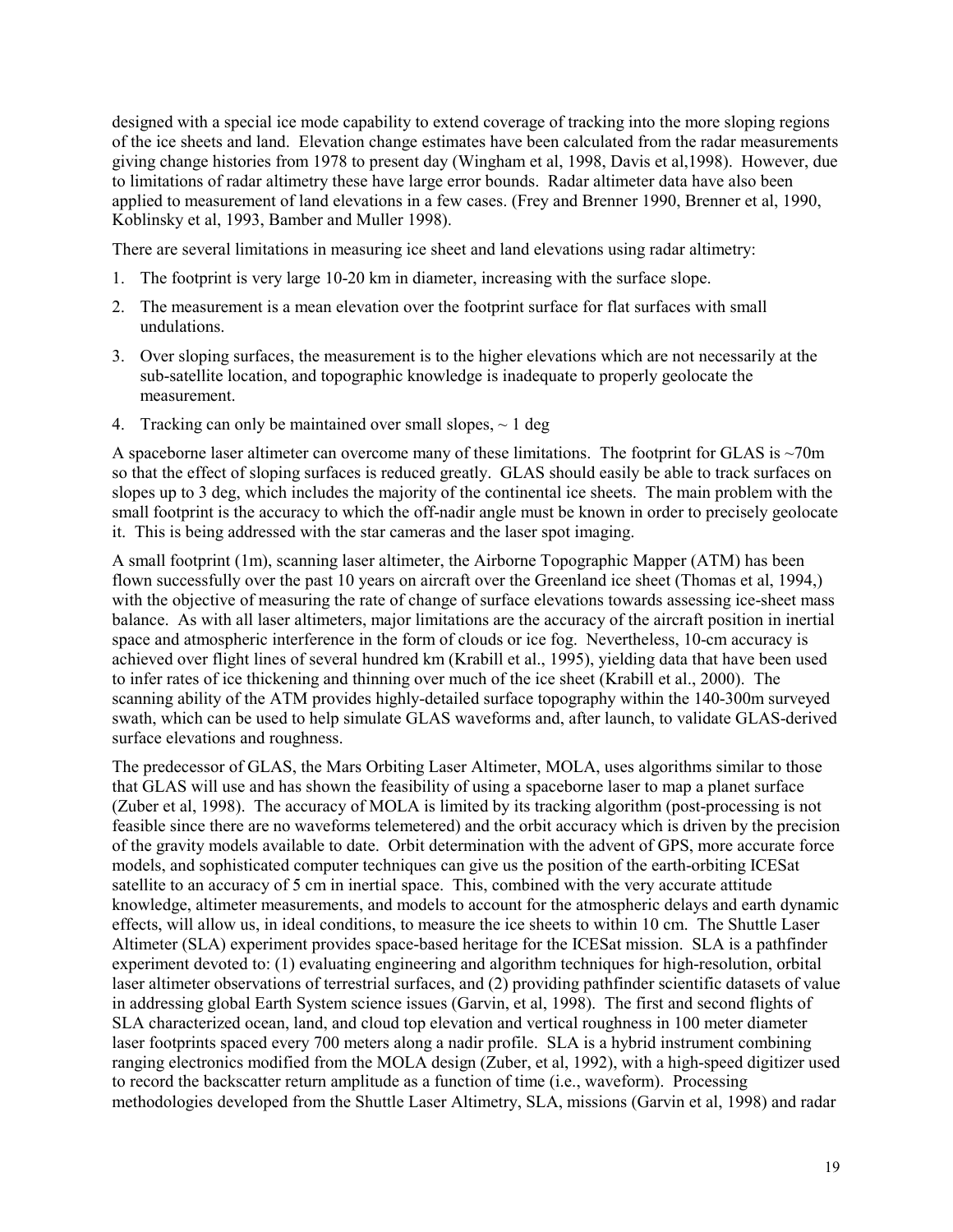<span id="page-19-0"></span>altimetry (Zwally et al, 1994) have laid a good background from which to produce operational algorithms to process the GLAS measurements and allow us to meet our science requirements.

Airborne laser altimeter heritage also provides experience in utilizing lidar waveforms for characterizing surface elevation and vegetation canopy height. Several implementations of airborne surface lidars have adapted bathymetric water depth sounding lidars in order to assess their ability to measure forest canopy height using green wavelength backscatter waveforms (Aldred and Bonnor 1985, Nilsson 1996). A nearinfrared, ND:YAG lidar system developed at Goddard Space Flight Center was specifically optimized to measure canopy vertical structure and the elevation of the underlying ground (Bufton et al, 1991, Blair et al, 1994). A scanning version of this system, the Scanning Lidar Imager of Canopies by Echo Recovery (SLICER), has been used to measure canopy structure of Eastern U.S. deciduous forests (Lefsky 1997, Lefsky et al, 1999) and Pacific Northwest fir stands (Harding et al, 1994, Harding 1998, Lefsky et al, 1998, Means et al, 1999). The SLICER waveform measurements of canopy height and structure show strong correlations with ecologically important forest stand attributes such as above ground biomass and stem basal area. The waveform data used to date to characterize canopy structure and ground topography beneath canopies were acquired using laser footprints on the order 10 m in diameter. Airborne lidar waveform measurements with footprints in a variety of sizes and configurations have been used to monitor topographic change at Long Valley Caldera, California (Hofton et al, in press). The Goddard airborne lidar system has also been used in a large-footprint profiling mode (Bigfoot) to collect data over the Greenland ice sheet and vegetated terrains of North America that emulate the waveform data to be acquired by ICESat.

## *2.7. Instrument Characteristics*

The GLAS instrument uses an Nd:YAG laser with 1064 and 532 nm output. The elevation measurements are determined from the round-trip pulse time of the infrared pulse, while cloud and aerosol data are extracted from the green pulse. The instrument is nadir-viewing with a pointing accuracy of 20 arc seconds. The post-processed pointing knowledge is expected to be 1.5 arc seconds. At a nominal altitude of 600 km, the 375 microradian field-of-view telescope has a spot-size of 70  $\pm$  10 m in diameter. The pulse frequency is 40 Hz, which results in spots that are separated by 175 meters center-to-center on the ground. The requirement for knowledge of post-processed position is better than 5 cm in the radial direction, and better than 20 cm horizontally.

The platform is to be placed in a 183 day ground track repeat cycle (except in the initial 90-day verification phase) which yields 15 km spacing between repeat tracks at the equator, and 2.5 km spacing at 80 degrees latitude. This will allow for adequate measurements to be able to calculate the required accuracy of mean elevation changes after averaging over 100 km<sup>2</sup>.

The GLAS instrument algorithms are described in detail in McGarry et al. The following excerpts give enough information so that the reader can understand the algorithms described in this ATBD. The laser altimeter on ICESat will collect about 4,500,000 1-ns samples for each transmitted laser pulse. It will not be possible to telemeter this entire data stream to Earth, so on-board processing of the GLAS waveforms will be essential to retrieve the desired data. 544 samples will be telemetered over ice sheet and land surfaces and 200 samples over sea ice and ocean surfaces. The GLAS on-board altimetry algorithm was developed to maximize the chance that the telemetered data will include the ground return. This meets the science requirement of being able to maintain measurement over 3 deg slopes and gives a large enough range window (81.6m over land and land ice and 30 m over sea ice and ocean) to measure all levels of expected roughness.

The algorithm does not include an acquisition or tracking phase, but relies on a simpler scheme using a Digital Elevation Model (DEM) to select the region of the echo waveform to be searched for the ground return.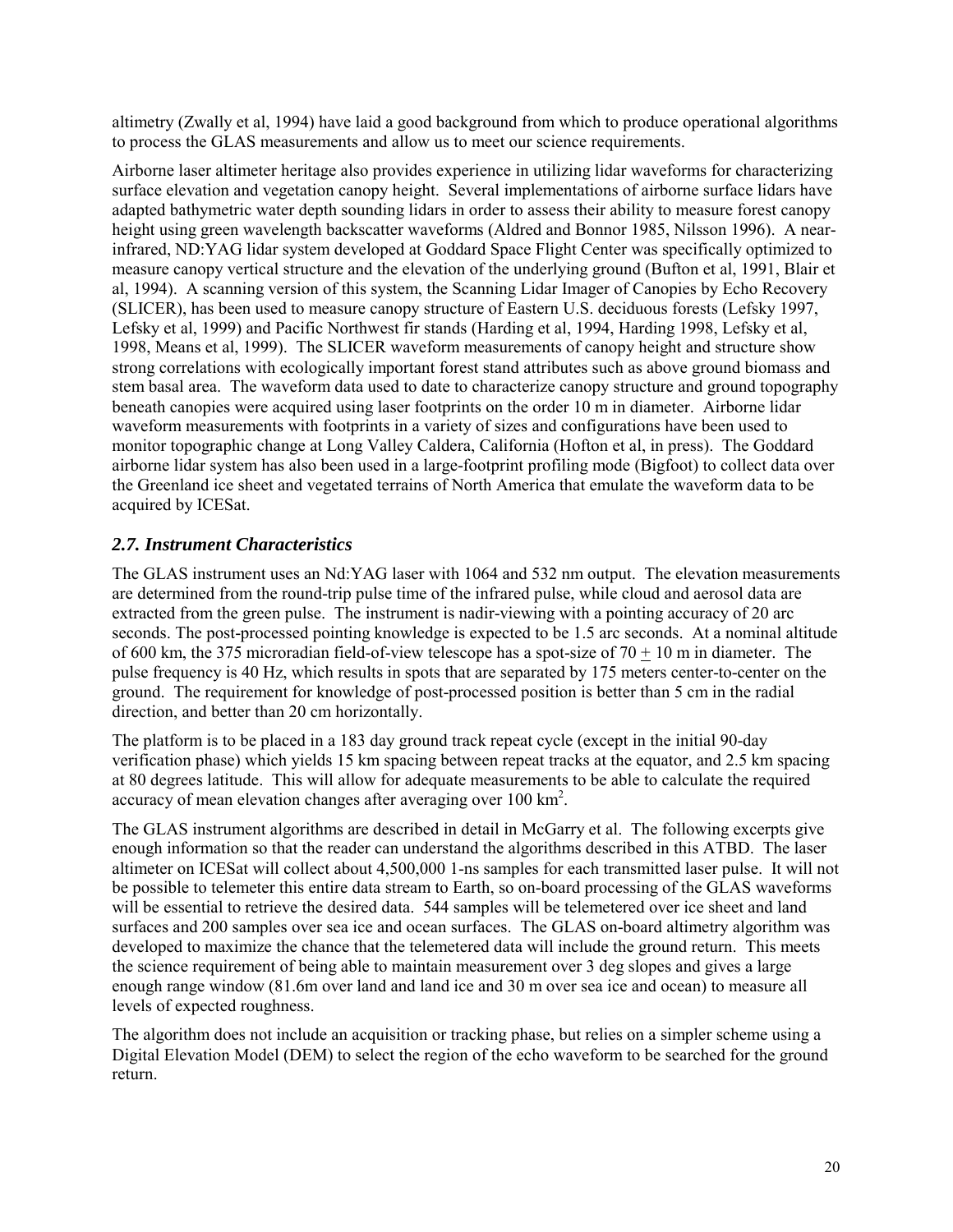<span id="page-20-0"></span>The altimeter algorithm bounds the search area of the digitized waveform using apriori information stored in an onboard Digital Elevation Model (DEM). The DEM is interrogated once per second to determine min and max values of the range window and the type of surface (ocean, sea ice, land, or ice sheet), which will determine the number of elements in the returned waveform and the vertical range it covers.

The digitized waveform information within this DEM bounded region (called the Range Window) is filtered through 6 matched filters (in the hardware electronics) to maximize the probability of finding echoes from sloped or rough terrain and minimize the probability of selecting cloud returns. A separate threshold is determined for each of the filtered waveforms to distinguish the signal level from that of the noise. The thresholds are set as a function of the noise using a 1 km region of the digitized waveform beyond the end of the Range Window where we are sure that no laser light is reflected back to affect the calculation.

Because the echo from the ground is expected to be the last local maximum in the Range Window, the algorithm searches for the surface echo backward in time from the end of the Range Window towards the start. The pulse defined by the first threshold crossing (from below the threshold to above) to the next corresponding threshold crossing (from above the threshold to below) is selected for each filter (providing that such a pulse exists for each filter). A weighting factor which is a function of pulse attributes is used to determine which filtered output is most likely to contain the surface echo.

Once the filter has been selected, it is used solely to determine where the start of the received waveform digitized data sampling will be. The data to be sent to the ground are obtained directly from the received digitizer waveform. 1000 1 ns samples are stored on-board from which to select the telemetered return. The samples can be sent at full resolution or compressed to enlarge the measured range span to cover tall trees and large topographic relief. Two different compression ratios can be used, one for the beginning and one for the end of the waveform. The sample at which the compression ratio changes is also input. The compression ratio allows one to increase the range window over land if requested in order to assure that all canopy heights are included. Nominally the 81.6m range window should be adequate, but for special requirements the compression option will be turned on.

## **3.0 ALGORITHM THEORY**

This section presents the physics behind the problem and how to parameterize the altimeter return pulse to obtain physical results.

## *3.1. Physics of Problem*

### *3.1.1. Introduction*

The GLAS system will use a pulsed laser to measure the precise range from the satellite to the terrain and to provide clues of the surface elevation distribution within the laser footprint. Average reflectivity of the surface at the monochromatic laser wavelength will also be obtained from the ratio of the transmitted and received energy.

This chapter summarizes the background on the waveform and timing of the backscattered laser signal. Assuming that the effect of forward scattering by clouds and aerosols is negligible the shape of the received signal is determined by the range distribution inside the laser footprint modulated by the local reflectivity and the incident beam pattern. Gardner (1982, 1992) and Tsai and Gardner (1982) have developed detailed analytical expressions (see Section 3.1.2.1) to describe the received pulse for simple ground target geometry. These expressions have been used to evaluate the performance of satellite laser altimeter systems (Gardner, 1992 and Harding et al, 1994) and to develop algorithms for GLAS data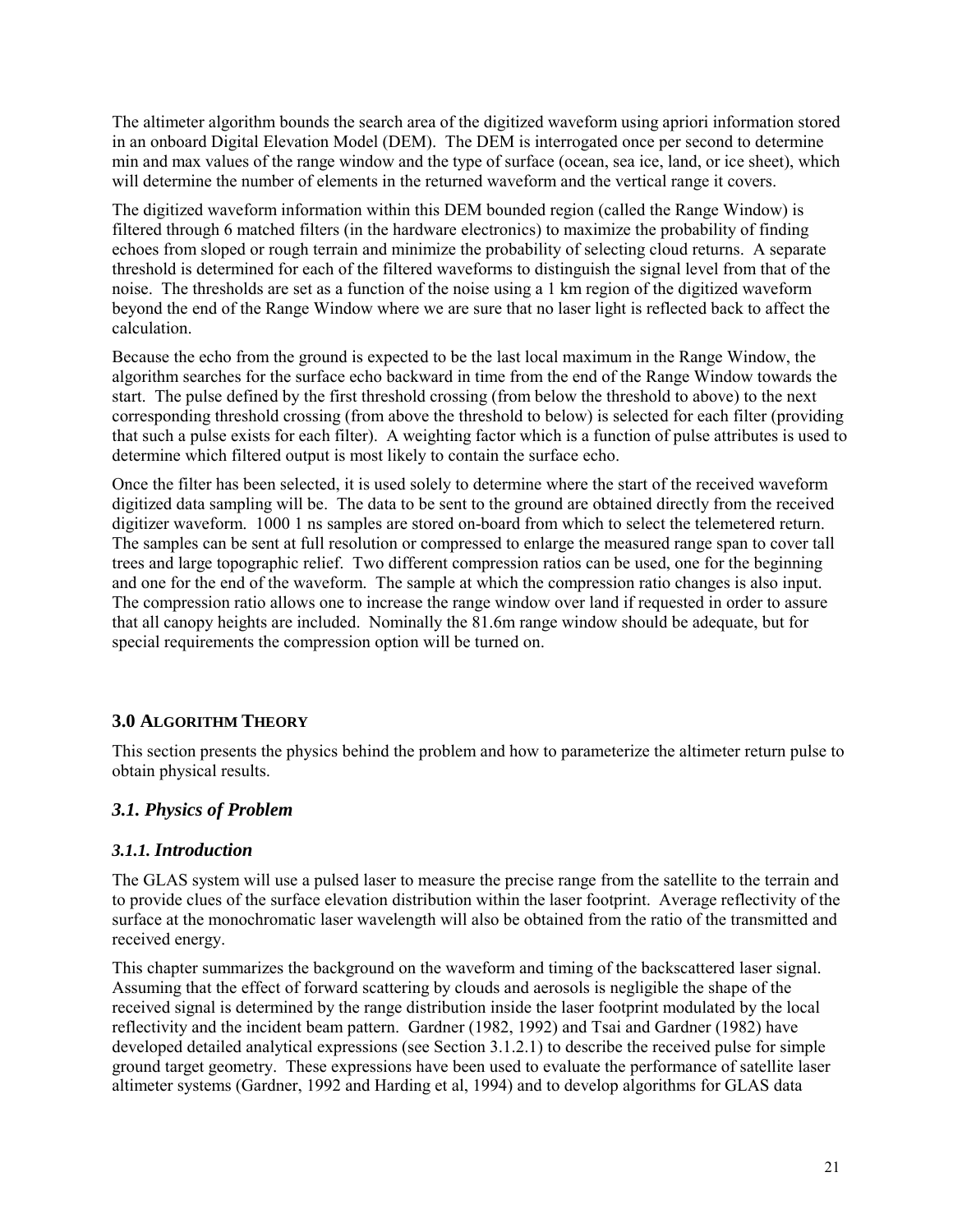<span id="page-21-0"></span>processing (Csathó and Thomas, 1995). For complex terrain the received waveform can be computed by using the Goddard Laser Altimetry Simulator Software (Abshire et al, 1994).

# *3.1.1.1. Ice Sheet Elevation.*

The satellite laser altimeter makes three basic measurements: the range between the satellite and the surface footprint, the shape of the return waveform after reflection from the earth surface, and the laser power returned from the surface. The ice sheet elevation for GLAS is measured as the mean surface height of the laser footprint, which is the difference between the satellite height and the range between the satellite and the surface. The satellite height is determined from the orbit and is independent of the laser measurement. The range is measured by calculating the laser pulse travel time to the surface, correcting for atmospheric and instrument and accounting for the heights of the ocean, solid, load, and polar tides. The shape of the return waveform is affected by the transmitted pulse, the surface height distribution within the footprint, atmosphere scattering and the receiver. If the transmitted pulse is close to a Gaussian, the surface is a mean slope plus random height variations, and there is no atmospheric forward scattering, the return pulse shape will be very close to a Gaussian. Our test results show that fitting a Gaussian pulse to the waveform and then using the centroid of the Gaussian will help to diminish the effects of non-ideal conditions including irregular surfaces and forward scattering when the fitting using only the gates near the pulse center.

# *3.1.1.2. Ice Sheet Roughness And Slope.*

Our approach is based on the assumption that there is a spectral minimum in surface roughness that lies in the range of a few hundred meters and separates the wind-generated roughness at shorter wavelengths from the undulation generated by basal topography at longer wavelengths. That being the case, we can consider the surface within the footprint as characterized by a mean slope, which is a short segment of the long-wavelength undulations; superimposed on that slope is a large number of wind-generated bumps of short wavelength. Correspondingly, we make two calculations, based on the alternate assumptions of a smooth, linearly sloping surface and a rough flat surface. After more quantitative knowledge is gained of the slope from GLAS, we may be able to calculate the roughness using this.

We assume that the surface is a diffuse (Lambertian) reflector, that is the emerging radiance is constant for all directions in a hemispherical solid angle. The surface reflectivity is also assumed to be uniform within the 70 m footprint.

Effect of roughness: We assume that small-scale roughness has a Gaussian distribution, which also implies that there are a sufficient number of bumps within the footprint to justify a statistical approach. Although there is no reason to suppose that this distribution of heights is realistic for the snow dunes and sastrugi that roughen the surface, since they tend to have a regularity of form and size within a small area (Doumani, 1967), there is no quantitative basis for any other assumption. It will require ground-truth experiments to provide a quantitative correlation between surface conditions and the roughness calculated from the GLAS algorithm.

Effect of slope: For the purposes of algorithm development we assume a linear slope. Since the dominant wavelengths of surface undulations are generally over 10 km (McIntyre, 1986), this should be a good approximation across the 70 m footprint.

Combined effect: There is no realistic way to ascertain from the shape of a single returned pulse to what extent the pulse-broadening has been caused by the roughness and to what extent by the mean slope, even though the pulse shapes are slightly different in the idealized, theoretical cases, because the distortion caused by deviations from our idealized assumptions will surely be large compared to that slight difference. We therefore make no attempt to separate the two effects; our data product will be two numbers stemming from alternate analyses of the same pulse. One will give  $\text{Var}(\Delta x)$ , calculated on the assumption of roughness alone, and the other will give the mean slope, calculated on the assumption of a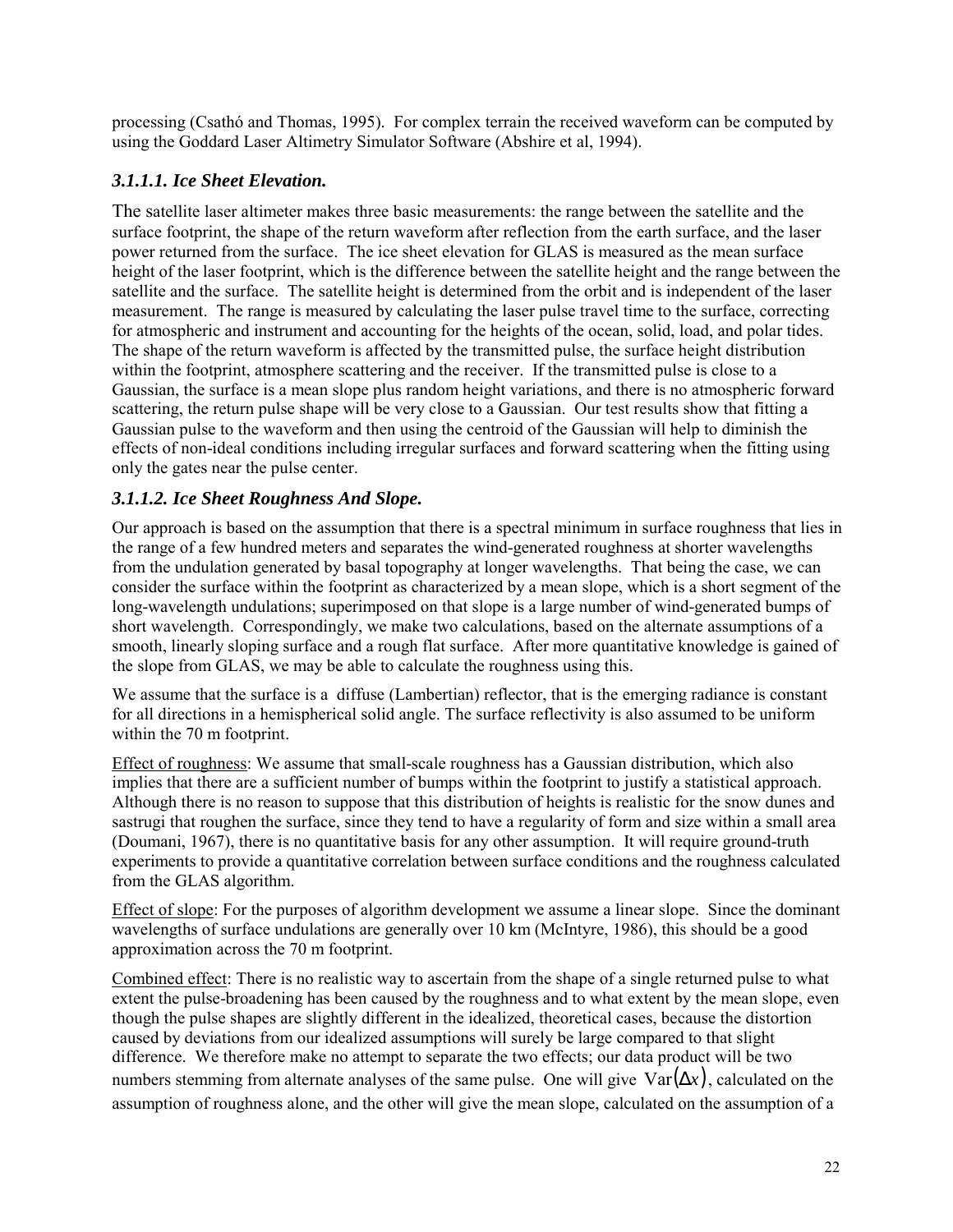<span id="page-22-0"></span>tilted, planar surface. Which is more nearly appropriate in a given situation is a matter that can only be determined by reference to ancillary information about the nature of the region observed.

# *3.1.1.3. Sea Ice Elevation And Roughness*

Within each 70-meter GLAS footprint, incident near infrared (NIR) laser energy will be reflected to the receiving telescope with a time delay determined primarily by surface elevation and surface roughness (for the moment, we neglect the effect of forward scattering by clouds and aerosols), and intensity determined primarily by reflectivity of the surface and the energy beam pattern incident upon the surface. The average time delay of the return energy gives the average range to surfaces within the footprint, and the temporal variation of return-pulse intensity is a measure of the range distribution within the footprint modulated by local reflectivity and the incident beam pattern. The shape of the return pulse is smoothed by the detection system, limiting the information that can be retrieved. Moreover, forward scattering of laser energy in transit through the atmosphere will increase return-pulse spreading beyond that caused by surface roughness. Consequently, little is to be gained by overly sophisticated algorithms, and our objective is to extract the least ambiguous sets of information, and to identify them as objectively as possible.

The major sea-ice parameters determined from GLAS waveforms include elevation, surface slope and roughness, and surface reflectivity. Surface roughness is a statistical description of the surface, representing its deviation from a smooth reference surface (Ogilvy, 1991). The standard deviation of surface elevations from their mean is a good way to characterize the surface roughness of horizontal surfaces. The reflectance (ratio of reflected energy flux to the incident flux) measured by GLAS can be related to the spectral albedo of the surface (ratio of total upwelling irradiance and the total downwelling irradiance).

# *3.1.1.4. Land Elevation, Surface Slope and Roughness, and Vegetation Height*

Interpretation of land properties from GLAS return pulse waveforms is complicated by the diverse nature of land constituents and the small spatial scale over which these constituents can vary. The possibility of steep surface slopes, large roughness and the potential presence of vegetation and/or cultural features (e.g., buildings, vehicles, structures) within a laser footprint leads to ambiguity in waveform analysis. For the purpose of this document, land slope is considered to be the mean planar slope of the surface across the laser footprint and land roughness is random height deviations of the surface from that mean plane. Land surface relief is the minimum to maximum elevation within the footprint caused by slope and roughness. The land surface is considered to be the surface absent any overlying vegetation (living or dead) or cultural features. The land surface may be composed of solid Earth components (e.g., rock, sand, soil), water (e.g., inland lakes, rivers, inundated areas), snow, or ice.

For footprints lacking vegetation or cultural features, the interpretation of the land surface elevation is like that for ice sheets, sea ice, and oceans. The time history of backscatter energy is a measure of the vertical distribution of intercepted surface area (projected in the direction of the laser vector) weighted by the reflectance of the surfaces at the monochromatic laser wavelength and the spatial distribution of laser energy across the footprint. The recorded waveform is the product of this measure convolved with the temporal character of the transmit pulse, the receiver electronics, and atmospheric scattering. These convolved effects are ideally removed by waveform processing yielding a reflectance- and illuminationweighted surface height distribution. The centroid of that distribution is taken to be the measure of the footprint elevation. As is the case for ice sheets, lacking independent information the slope versus roughness contributions to the surface height distribution can not be distinguished within the ICESat footprint. End-member, model measures of slope and roughness can be derived assuming no roughness and slope contribution to the pulse spreading, respectively.

For footprints containing vegetation and/or cultural features, the surface height distribution created by slope and/or roughness will be combined with the height distribution of canopy components (living or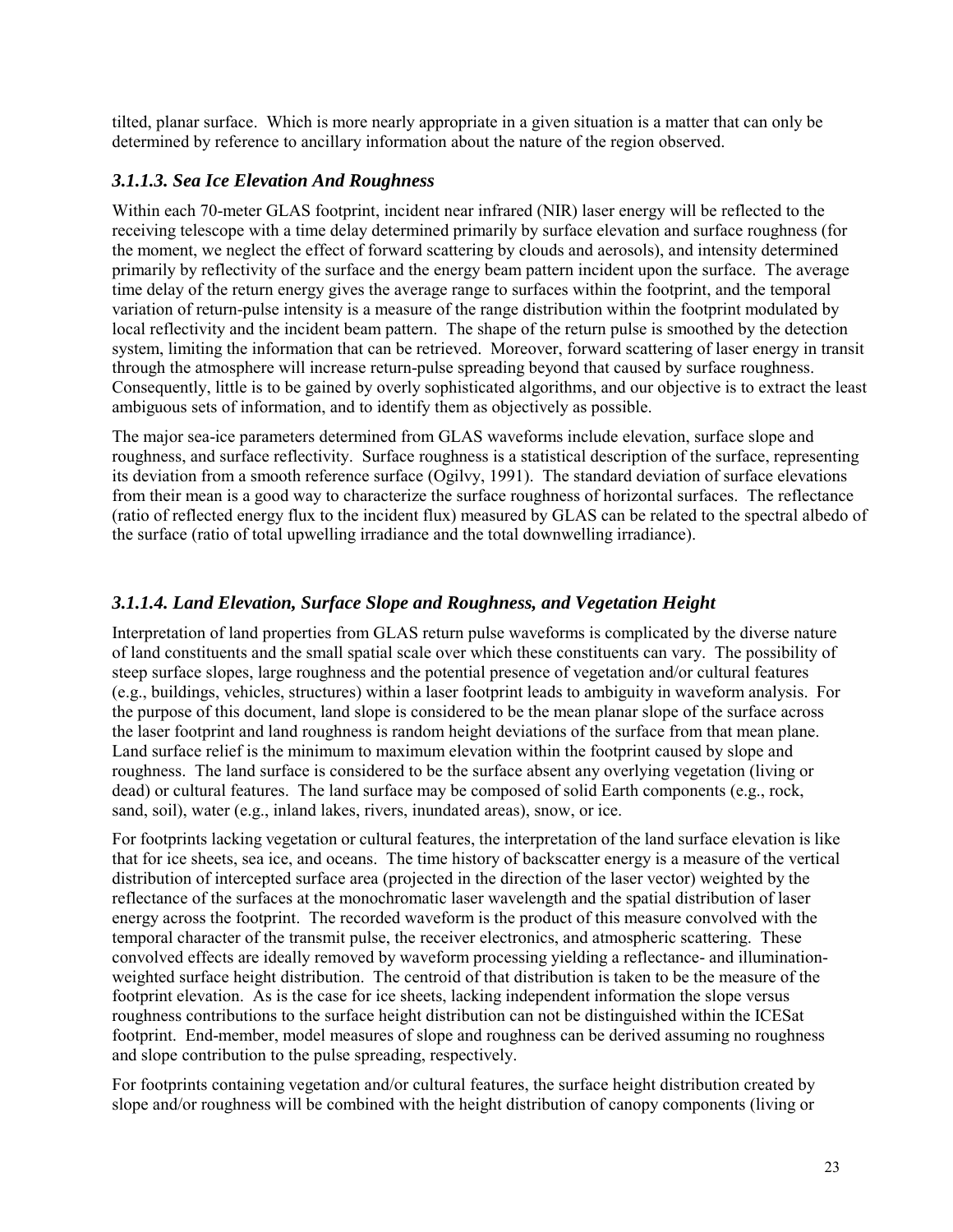<span id="page-23-0"></span>dead foliage and woody tissue) and cultural features. In areas of low to moderate slope and roughness, experience with small footprint (on the order 10 meter diameter) airborne lidar data have shown that vegetated or urbanized landscapes typically yield multi-modal waveform returns. Each mode, or peak, of the waveform corresponds to footprint constituents differentiated in height. Where sufficient laser energy penetrates the canopy and reaches the underlying ground, a last peak corresponding to the ground surface is acquired in the waveform. Higher peaks correspond to discrete vegetation layers and/or the tops of cultural features. The initial return corresponds to the upper-most detected canopy surface or highest cultural feature. Maximum vegetation or building height within the footprint is readily derived from the time delay between the initial and last returns, where maximum refers to the height at which there is return energy sufficient to be detected (dependent on intercepted area, reflectance and laser spatial energy).

The ability to differentiate the height of discrete components within the footprint decreases as the surface relief, due to slope and roughness, increases and as the footprint size increases. With increasing relief the height distribution of the surface becomes mixed with the height distribution of vegetation or cultural features. This effect is compounded by increasing footprint size. For 70 m ICESat footprints, moderately sloping and/or rough terrain can have surface relief commensurate with the height of overlying vegetation or cultural features, causing these contributions to be unresolvable in the waveform. Furthermore, the canopy height distribution becomes less resolved at larger footprint scales as multiple vegetation layers at various heights become spatially averaged. Finally, the meaning of maximum vegetation height, which pertains to the highest vegetation above the ground at a specific location, becomes ambiguous for large footprints where ground relief can be of the same magnitude as vegetation height. Experience with 100 m diameter SLA footprints and 70 m diameter airborne lidar footprints demonstrates that multi-modal returns are common but it is difficult, without independent knowledge of land cover and surface relief, to confidently assign returns within the waveform to specific terrain components.

As is the case with atmospheric forward scattering, multiple scattering from canopy components will cause increased path length and thus delayed return energy in waveforms from footprints containing vegetation. Multiple scattering of optical energy in canopies is a complex process dependent on wavelength, the amount of transmission through foliage, and the three-dimensional distribution of canopy components. The published literature to date evaluating airborne lidar and SLA canopy waveforms has not incorporated models of multiple scattering, considering the effect on canopy height derivation to be small. Consideration of canopy multiple scattering is beyond the scope of operational ICESat waveform processing, and is more appropriately treated as a research issue.

## *3.1.1.5. Ocean Elevation And Roughness*

Each clear-weather GLAS return pulse will provide estimates of average surface elevation and of surfaceheight distribution within the corresponding 70-meter footprint, at a rate of 40/second. However, these footprints will, in general, cover less than one of the longer ocean waves, and it will be necessary to include information from many consecutive footprints to infer sea-surface elevation and wave height. Surface elevation will be obtained by averaging the elevation of these many footprints, and the maximum wave height will be given by the highest and lowest surface elevations inferred from the all the pulse widths for wavelengths less than twice the footprint diameter. The length of orbit track over which this ìaveragingî must be done will depend on the sea state, and it should be possible to calculate this length from the sea-state information that GLAS will provide.

# *3.1.2. Analysis Of Waveforms Obtained By Pulsed Laser Altimeters*

Pulsed laser altimeters estimate the range to the terrain surface by measuring the round trip time-of-flight of a laser signal. The received signal is spread in time, in part due to the variation of range between the laser firing point and the surface features. For statistically uniform, diffuse surfaces with uniform reflectivity the expected signal at the receiver output can be expressed as the convolution of the surface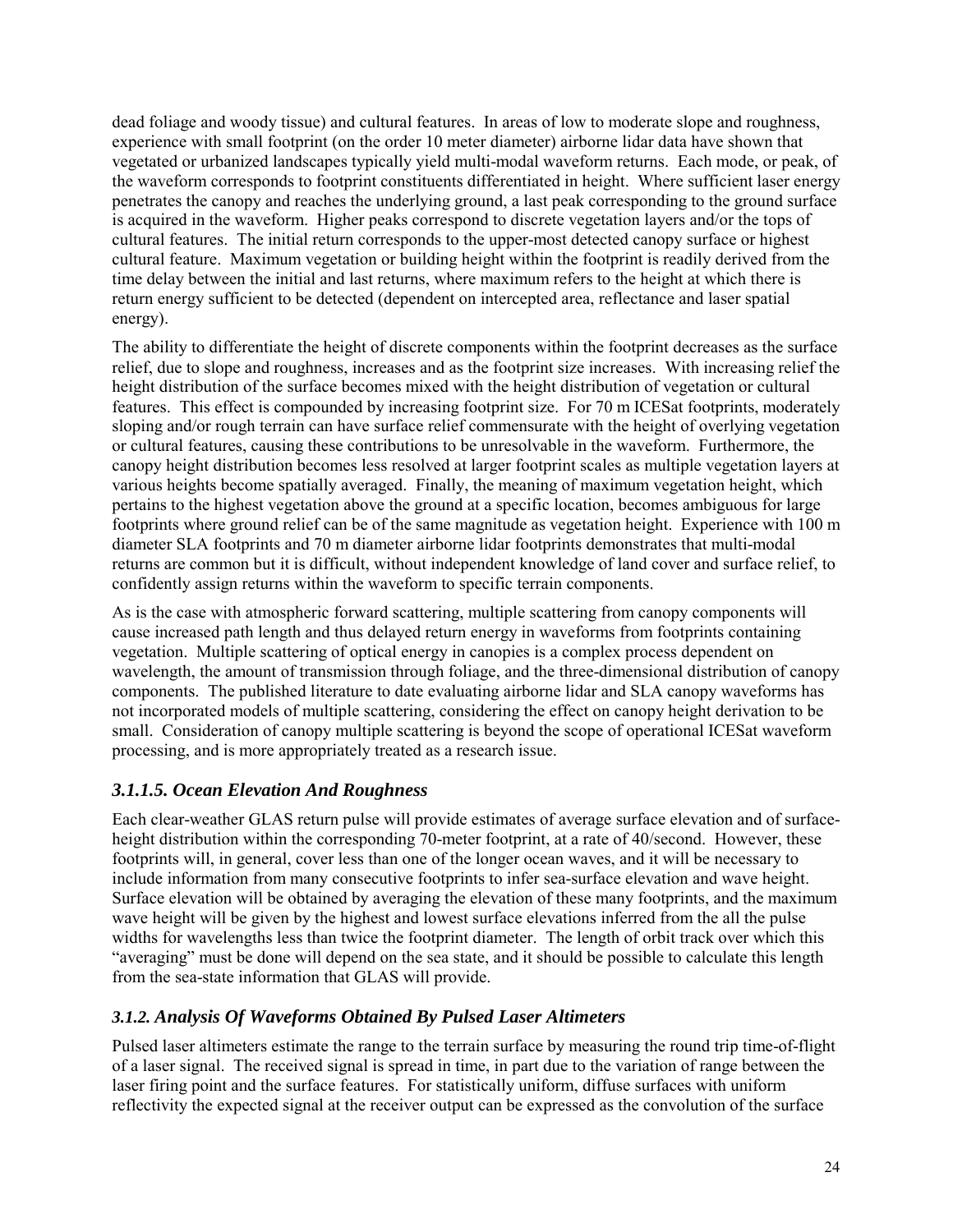<span id="page-24-0"></span>profile probability density with the flat diffuse target response (Gardner, 1982). For returns from the ocean surface the shape of the backscattered signal is closely related to the height probability density of the specular points within the footprint (Tsai and Gardner, 1982). The following description of the analytic expressions is adapted from (Gardner, 1992).

#### *3.1.2.1. Analytic Expressions For Flat Or Uniformly Sloping, Terrain*

The geometry of the model is illustrated in Figure 2. The coordinate system is defined by the optical axis of the altimeter and the line from the altimeter  $(A)$  to the center of the Earth, which determines the direction of the z-axis. The x-axis lies in the plane defined by z and the optical axis and it is perpendicular to z, and y completes the right hand system. The origin of the coordinate system is at the intersection of the optical axis and the terrain surface (F).



**Figure 2- Generalized geometry of the terrain** 

The surface profile within the laser footprint is modeled as

$$
\xi(\vec{r}) = \xi_0 + \vec{S} \bullet \vec{r} + \Delta \xi(\vec{r})
$$
 [1]

where  $\vec{r} = (x, y)$  is the horizontal position vector on the ground,  $\xi_0$  is a constant offset,  $\vec{S} = (S_x, S_y)$  is the mean surface slope within the footprint, and  $\Delta \xi(\vec{r})$  is the random microstructure of the surface.

#### *3.1.2.1.1. Diffuse Terrain Types (Land, Snow)*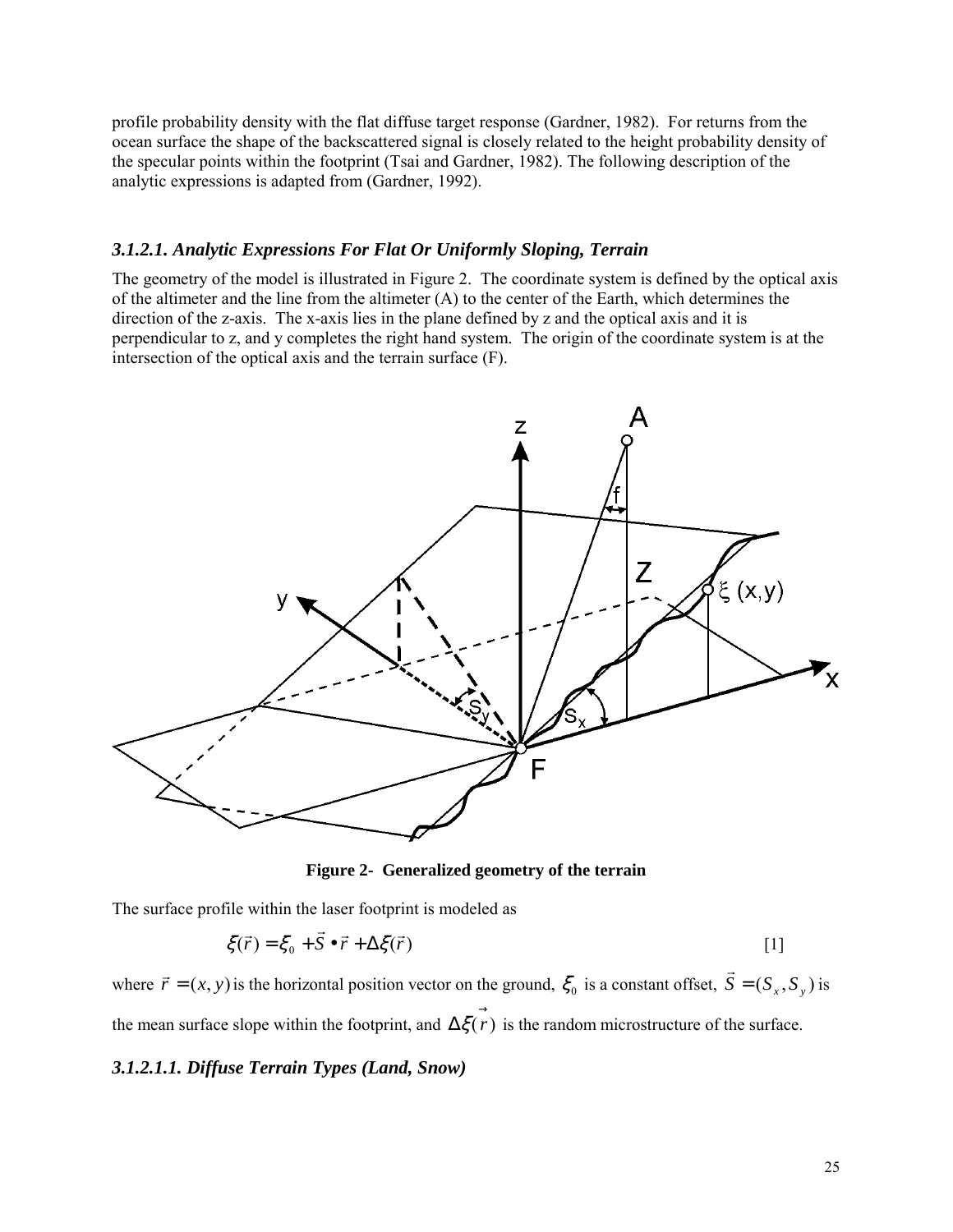<span id="page-25-0"></span>Gardner (1982, 1992) has analyzed the performance of pulsed laser altimeters for sloping, Lambertian (diffuse) terrain with quasi-random surface roughness and uniform reflectivity. He neglected the effect of the forward scattering by clouds and aerosols. By assuming a Gaussian laser beam cross-section he obtained the following analytical expressions for the mean pulse delay and for the RMS pulse width.

The expected mean pulse delay is composed from the propagation delay along the center from the laser beam, the additional delay resulting from the phase front curvature of the diverging laser beam, and the biases caused by the pointing jitter, that is

$$
E(T_P) = \frac{2z(1 + \tan^2 q_T)}{c \cos f}
$$
  
\n
$$
\left[1 + (1 + 2 \tan^2 (f + S_x)) \frac{Var(\Delta f_x)}{2} + \cos^2 f \left(1 + \frac{2 \tan^2 S_y \cos^2 S_x}{\cos^2 (f + S_x)}\right) \frac{Var(\Delta f_y)}{2}\right]
$$
\n[2]

where  $T_p$  is the propagation delay measured by the pulse centroid time,  $c$  is the effective velocity of light (m/s), *f* is the off-nadir pointing angle of laser beam,  $S_x$  is the surface slope in (*xz*) plane,  $S_y$  is the surface slope in ( $yz$ ) plane, *z* is the altimeter height above the terrain (m),  $q_T$  is the halfwidth divergence angle of the laser beam measured at the  $1/\sqrt{e}$  point (rad),  $\Delta f$ <sub>x</sub> is the pointing error parallel to the pointing direction, and  $\Delta f$ <sub>y</sub> is the pointing error perpendicular to the pointing direction.

The mean-square pulse width is the sum of the effects of the system, surface roughness, beam curvature, off-nadir angle, and surface slope, that is

$$
E(s_p^2) = (s_l^2 + s_h^2) + \frac{4Var(\Delta \xi) \cos^2 S_x}{c^2 \cos^2(f + S_x)} + \frac{4z^2 \tan^2 q_T}{c^2 \cos^2 f} \left[ \tan^2 q_T + \tan^2(f + S_x) + \frac{\tan^2 S_y \cos^2 S_x}{\cos^2(f + S_x)} \right]
$$
\n[3]

where  $s_p$  is the RMS received pulse width (s),  $s_l$  is the RMS transmitted pulse width (s),  $s_h$  is the RMS width of receiver impulse response (s),  $\Delta \xi$  is the surface roughness (m).

#### *3.1.2.1.2. Ocean Surface*

The ocean surface is a specular (non-diffuse) reflector. Tsai and Gardner (1982) have derived expressions to compute the mean pulse delay and the RMS pulse width over specular surfaces. To simplify the analysis they assumed Gaussian transmitted laser pulse shape and laser cross section. If the altimeter points at nadir ( $f = 0, \Delta f_x = 0, \Delta f_y = 0$ ), and Gaussian ocean surface statistics are assumed, the statistics of the returned pulse can easily estimated. Although for large beam divergence angles (larger than  $10^{-2}$  rad) the received waveform is highly asymmetrical, for the small divergence angles used on satellite laser altimeters the waveform is nearly Gaussian. For small beam divergence angles the expected pulse delay is:

$$
E(T_P) = \frac{2z}{c} + \frac{2z}{c} (\tan^{-2} q_T + 2S^{-2})^{-1}
$$
 [4]

where S = magnitude of *S*  $\vec{S}$  .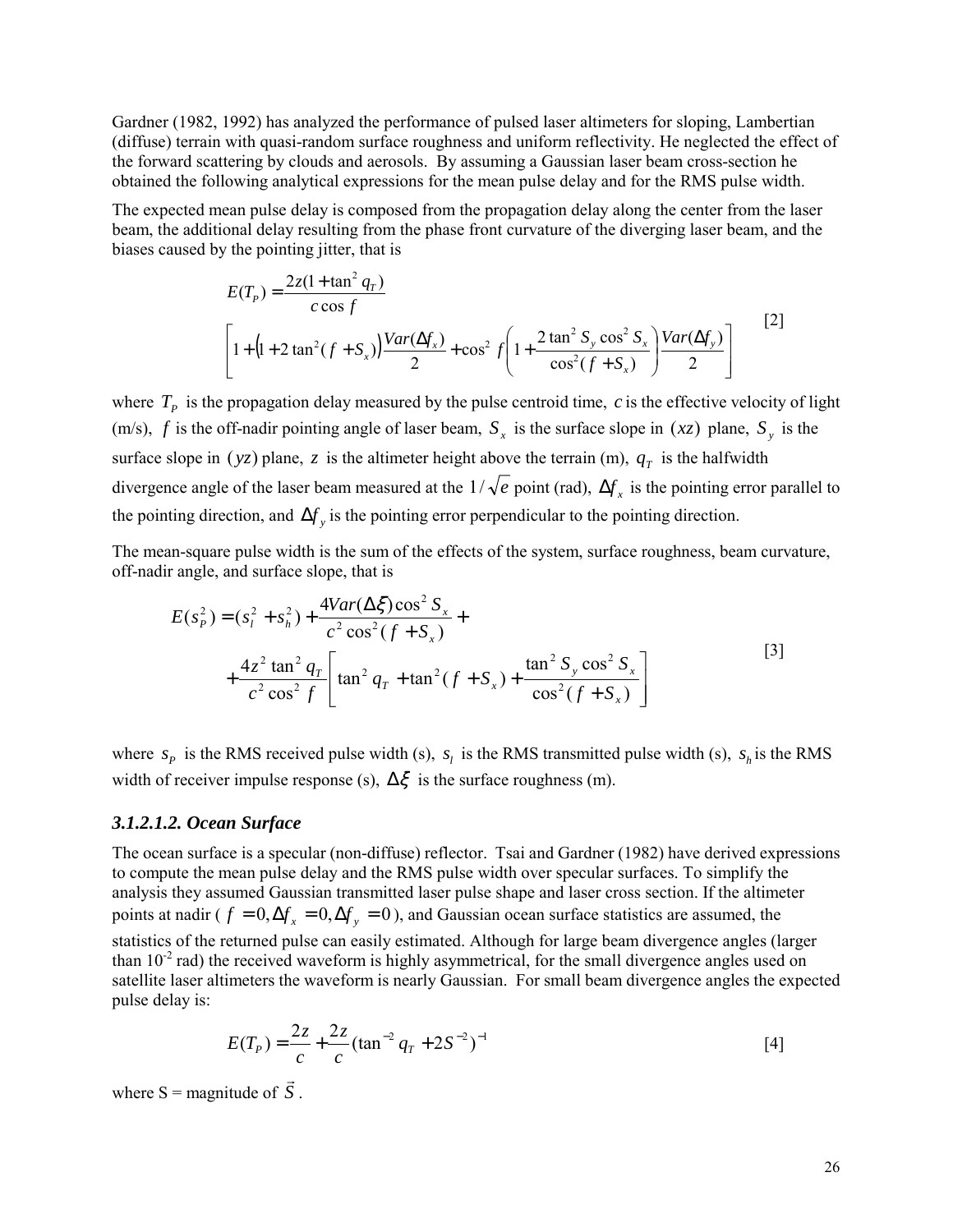<span id="page-26-0"></span>Equation 4 differs from the reflection from the diffuse surface (equation 2) only by the presence of the  $S<sup>2</sup>$ term. Upon reflection from the ocean surface, the laser cross section is modified by the distribution of the surface slopes and the  $S<sup>2</sup>$  term accounts for this modification. This additional delay will introduce a small error into the ocean surface elevation. More research needs to be undertaken to determine the size of this error and its effect.

The RMS width of the received pulse is:

$$
E(s_P^2) = (s_I^2 + s_h^2) + \frac{4}{c^2} \Delta \xi^2 + \frac{4z^2}{c^2} (\tan^{-2} q_T + 2S^{-2})^{-2}
$$
 [5]

If the beam divergence is of the order of  $10^{-3}$  rad or smaller, the last term will be approximately  $(4z^2/c^2)$  tan<sup>4</sup>  $q<sub>r</sub>$ . Then the surface roughness can be computed from the RMS pulse width of the return signal and known system parameters. Tsai and Gardner also derived expression for non-Gaussians ocean surface using the skewness coefficient to describe the non-Gaussian behavior. Due to the complex nature of the ocean returns the errors in the mean elevation and the significant wave height computed from individual returns can be quite large. To reduce the errors several waveforms should be averaged or "stacked" as it is recommended in  $3.1.1.5$ .

#### *3.1.2.2. Algorithms Derived From The Analytical Expressions*

Algorithms can be derived from the analytical expressions to compute parameters describing the changes in surface elevation within the laser footprint (for example roughness, slope).

#### *3.1.2.2.1. Ice Sheet Elevation*

The assumption is being made that the return will closely resemble a Gaussian and therefore a Gaussian pulse will be used to fit the waveform. The centroid of the Gaussian pulse will be used to calculate the range to the mean surface. This range then must be corrected for atmospheric delays using algorithms defined in the GLAS atmospheric correction ATBD, and the effect of time-varying tides removed using algorithms in the GLAS tide ATBD. Using this corrected range, the satellite position above the ellipsoid, and the off-nadir pointing angle; the surface elevation can be calculated using the algorithms defined in the GLAS laser location and surface profile ATBD.

#### *3.1.2.2.2. Ice Sheet Roughness/Slope*

Rough, flat surface: For horizontal surfaces  $\vec{S} = \vec{0}$  and equation 1 becomes

$$
\xi = \Delta \xi + \xi_0 \tag{6}
$$

With  $S_x = 0$  and  $S_y = 0$  from equation 3 we get

$$
E(s_P^2) = (s_I^2 + s_h^2) + \frac{4Var(\Delta \xi)}{c^2 \cos^2 f} + \frac{4z^2 \tan^2 q_T}{c^2 \cos^2 f} (\tan^2 q_T + \tan^2 f)
$$
 [7]

Satellite laser altimeters have a small off-nadir pointing angle and beam divergence. Therefore the third term in equation 7 can be neglected and we obtain

$$
E(s_P^2) = (s_l^2 + s_h^2) + \frac{4Var(\Delta \xi)}{c^2}
$$
 [8]

From equation 8 we finally have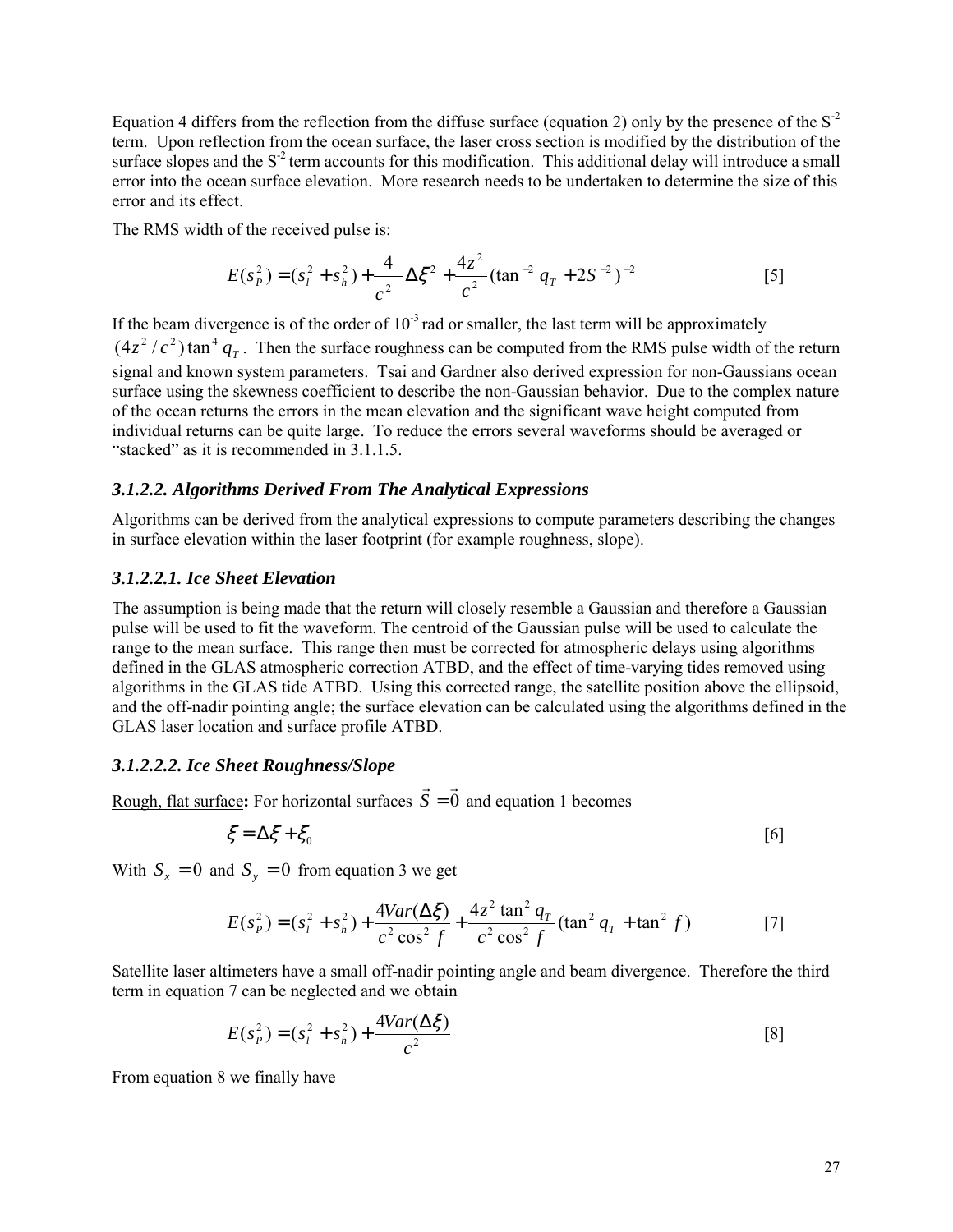$$
sdev(\xi) = [Var(\Delta \xi)]^{1/2} = \frac{c}{2} (E(s_P^2) - s_l^2 - s_h^2)^{1/2}
$$
 [9]

<span id="page-27-0"></span>By using this formula the RMS surface roughness of a horizontal surface can be estimated from the received pulse width and from the known system parameters of the GLAS altimeter.

Sloping, smooth surface:

Set  $Var(\Delta \xi) = 0$ , and  $f = 0$ , from equation (3), we have

$$
E(s_P^2) = (s_I^2 + s_h^2) + \frac{4z^2 \tan^2 q_T}{c^2 \cos^2 f} (\tan^2 q_T + \tan^2 S_x + \tan^2 S_y)
$$
 [10]

Since,

$$
\tan^2 S_x + \tan^2 S_y = \tan^2 S \tag{11}
$$

and for GLAS  $q_T$  is on the order of 10<sup>-5</sup> radians, we can ignore the  $\tan^2 q_T$  term and write,

$$
E(s_P^2) = (s_l^2 + s_h^2) + \frac{4z^2 \tan^2 q_T}{c^2} \tan^2 S
$$
 [12]

Then,

$$
\tan S = \frac{c}{2z \tan q_T} \left( E(s_P^2) - (s_l^2 + s_h^2) \right)^{1/2}
$$
 [13]

Or,

$$
S = \tan^{-1} \left[ \frac{c}{2z \tan q_T} \left( E(s_P^2) - (s_l^2 + s_h^2) \right)^{1/2} \right]
$$
 [14]

#### *3.1.2.2.3. Sea Ice Elevation And Roughness*

Sea ice can be modeled by horizontal, randomly rough Lambertian (diffuse) surfaces, so equation 9 of the previous section applies.

In general, a sea-ice footprint will contain either a mixture of rough and smooth ice (or open water) or predominantly smooth ice (or open water). Less frequently, an entire footprint could be occupied by rough ice, or an iceberg, glacier, land ice, or land could occupy all or part of the footprint. In general, the average elevation of smooth or randomly rough ice (or open water) will be represented by the centroid of the latest, approximately Gaussian peak in the return pulse. Other surfaces in the footprint will have shorter ranges and their effect on return-pulse shape will be determined primarily by their surface height distribution. In some cases, such as when the smooth top of an iceberg fully occupies the footprint, the latest peak will not be smooth sea ice. However, this should be readily identifiable by its height above the geoid.

The key products to be derived for each GLAS "sea-ice" footprint will be:

- a. Average elevation of sea ice or open water
- b. Average elevation of features such as ice bergs that partly or entirely occupy a footprint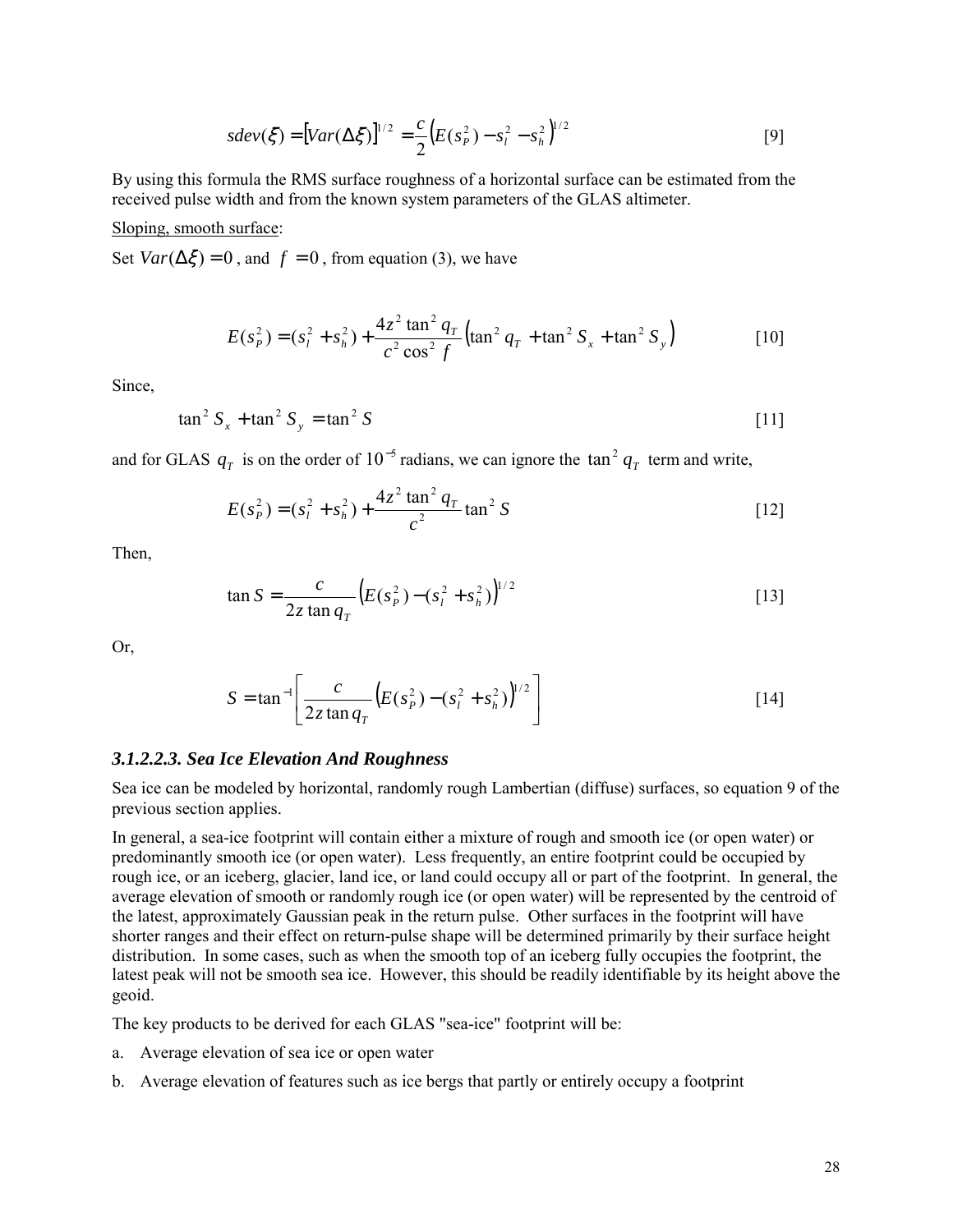- <span id="page-28-0"></span>c. RMS sea-ice surface roughness
- d. Average reflectance

The sea-ice elevations will help improve the geoid, and surface roughness strongly influences both heat and momentum exchanges between the atmosphere and the ice. The reflectance is indicative of sea-ice albedo, which also affects energy exchange. Recent work with satellite radar-altimeter data (Peacock et al, 1998) indicates the possibility of estimating sea-ice freeboard, a proxy indicator of thickness, by comparing elevations of open-water leads with those of the intervening ice. Data from GLAS could be better suited to this application because of their small footprint. Even if identification of open-water waveforms is difficult, it might be possible to identify leads by the abrupt change in elevation between lead and sea ice. This is a research area, and is beyond the scope of a sea-ice algorithm, but if successful it would represent a major enhancement to our ability to monitor sea ice.

## *3.1.2.2.4. Land Elevation, Surface Slope and Roughness, and Vegetation Height*

Due to the potential complexity of land returns, the waveform processing methodology uses an approach that characterizes the return by fitting Gaussian distributions to each mode (i.e., peak) identified within the waveform. Each Gaussian distribution is described following the methodologies defined in 3.1.2.2.1 and 3.1.2.2.2 for ice sheets, with the centroid equivalent to the mean reflectance- and illuminationweighted elevation and the variance a measure of pulse spreading. Interpretation of those fitted distributions in terms of elevation, surface slope and roughness, and vegetation height then depends on the character of the return (uni-modal or multi-modal) and an assumption, or independent knowledge, of land cover type within the footprint. For uni-modal returns thought to be from footprints lacking vegetation or cultural features the interpretation is straightforward. The centroid is the mean surface elevation and the variance is due to the combined effects of surface slope and roughness that can be modeled as end-member cases as for ice sheets. Uni-modal returns thought to be from footprints containing vegetation or cultural features are more ambiguous since the contributing components can not be differentiated in height. The centroid in this case is the mean elevation of all intercepted components and its relationship to the surface elevation depends on the unknown density and spatial organization of overlying vegetation and cultural features. Similarly, the Gaussian variance is due to the height distribution of all intercepted components, not just surface slope and/or roughness. For multi-modal returns an assumption is made that the last peak in the waveform corresponds to the surface and that earlier peaks correspond to overlying vegetation and/or cultural features. The centroid and variance of the Gaussian distribution fit to the last peak are then used to define the mean surface elevation and the pulse spreading due to surface slope and/or roughness. The maximum height of overlying vegetation, or cultural features, is then taken to be the distance from the leading edge of the initial return in the waveform to the centroid of the last return.

The assumption that the last peak in multi-modal land returns corresponds to the surface is useful for operational processing of the waveforms, but it is recognized that the assumption is in error in a variety of circumstances:

- a multi-modal return can result if the surface within the footprint is composed of multiple discrete surfaces separated in elevation, as would be the case with surfaces offset by a scarp or cliff for example; the last peak in this circumstance corresponds to the lowest of the discrete multiple surfaces,
- dense vegetation everywhere across a footprint may prevent sufficient laser illumination from reaching the surface causing there to be no detectable surface return; the last peak in this circumstances corresponds to the lowest illuminated vegetation layer,
- the last peak may be a composite of low vegetation and the surface (e.g.. a low-lying under story or shrub layer), causing the same ambiguities as described above for composite uni-modal returns,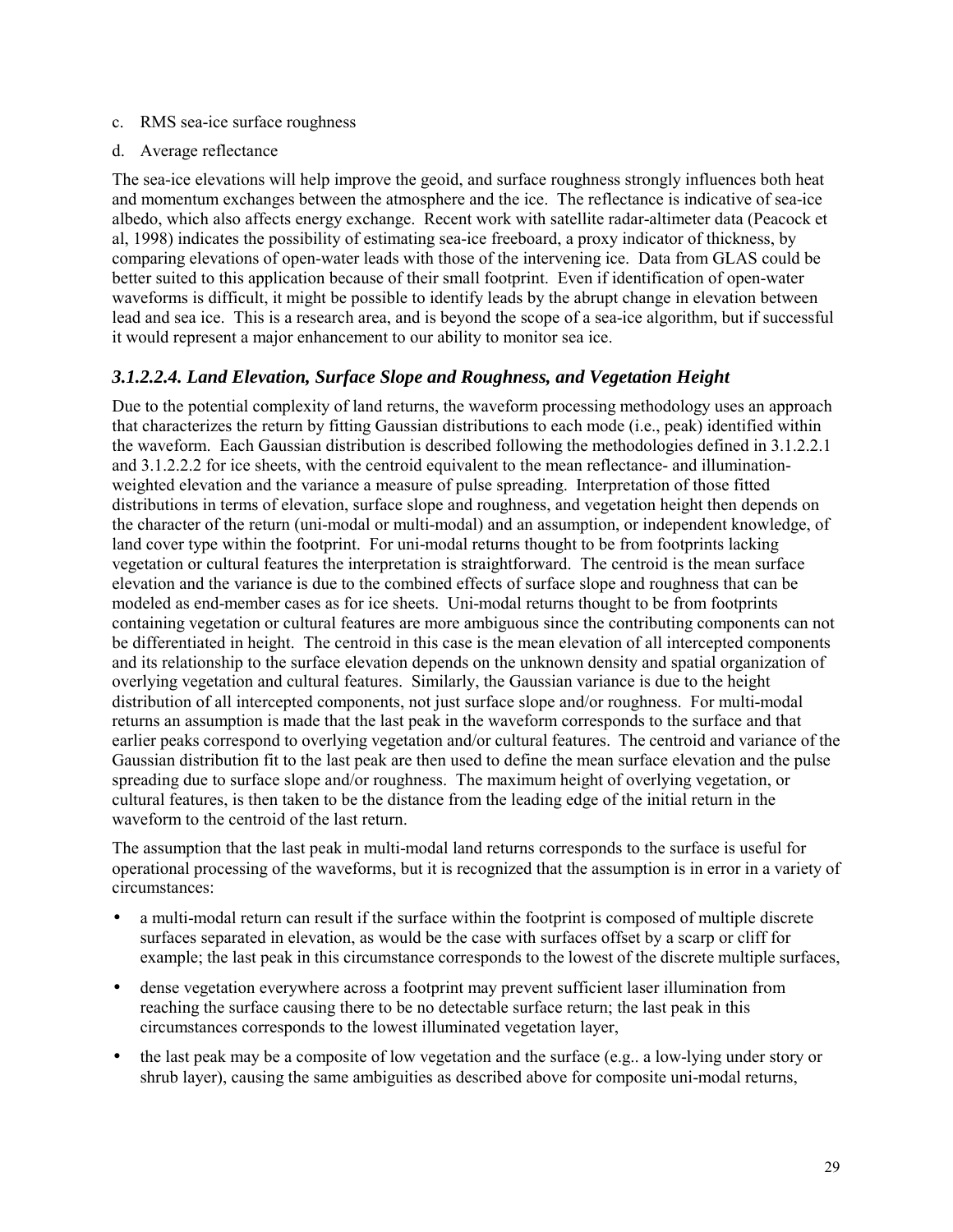<span id="page-29-0"></span>• a footprint could fall entirely on a large, complex cultural feature (e.g., large building with multi-level roof); the last peak in this circumstance corresponds to the lowest part of the cultural feature.

Such circumstances are likely to be rare. Assessment of the correspondence between last peaks and the surface is beyond the scope of operational ICESat waveform processing, and is more appropriately treated as a research issue.

The approach defined for land assumes that all the reflecting components within the footprint behave as Lambertian (diffuse) scatterers. Water surfaces, foliage, and some cultural features violate the assumption of Lambertian scattering. However, lacking complete knowledge of the proportion and distribution of components in the footprint, the effects of non-Lambertian scattering can not be established. The assumption of Lambertian scattering is a practical approximation of the potentially complex character of land footprints.

### *3.1.2.2.5. Ocean Elevation And Roughness*

The proposed algorithm for ocean products will infer the average elevation (E) of a footprint, and the return-pulse width (above some threshold - initially the noise floor, but to be adjusted after launch) as the elevation spread  $(E_{\text{max}} - E_{\text{min}})$  inside the footprint. In general, the 70-m footprint will cover very few waves, often one or less. Consequently, it will be necessary to average many values of E to obtain the mean sea-surface elevation over the corresponding length of orbit track. As an example: Assume that E varies by plus or minus H meters because of the waves. H=1 would probably correspond to either a high sea state or longer waves or swell with amplitude of about one meter. If the variability of E is random, then the average elevation of 100 consecutive footprint elevations has wave-induced errors,  $\Delta E = 0.1$ meters, appropriate to 2.5 seconds of data, or about 16 km of orbit track. Although this capability is poorer than that of satellite radar altimeters, it may offer improved information over specific regions, such as coastal regions and at high latitudes, and for geodesy. Moreover, it may be useful in assessing radaraltimetry errors associated with wave shape. One concern is the possibility of waves of appropriate length being aliased with the footprint spacing to introduce a bias to the average value of E.

Average elevation of the footprint (E) will be obtained from the centroid of the best-fit Gaussian to the return waveform (Section 4.1.3.11). E<sub>max</sub> and E<sub>min</sub> will be inferred from the timing of the start and end thresholds of the return waveform, with the option of using similar information from the best-fit Gaussian if actual GLAS data reveal significant problems with forward scattering amplifying the tail of the return waveform. Section 4.1.3.4 provides details of threshold tracking.

The total area beneath the return waveform between the start and end thresholds (A) will be used to infer the reflectivity of the surface. Values of E,  $E_{\text{max}}$ ,  $E_{\text{min}}$ , and A will be archived for each footprint location, and they will be strongly affected by local sea state. A mean elevation  $(E_m)$  over 1 full second will also be calculated as an average of all N values of E acquired during the second, and both  $E_m$  and N will be archived at the full glas data rate with a sliding one-second window. The value of N will indicate regions of patchy cloud cover. "Ocean" data will be as determined from the global DEM, to include .................. tracking appropriate to these areas.

Within the one-second window, the extreme values of  $E_{\text{max}}$  and  $E_{\text{min}}$  give the full range of wave amplitudes for short wavelengths. However, a better representation of waveheight, and one more comparable to that derived from radar-altimeter data, could be obtained from the width of a composite return pulse formed by stacking many adjacent waveforms. Consequently, after the launch of GLAS, the science team will investigate a level 3 OCEAN product derived from many  $(N+1)$  footprints to take account of the wave height. Average values of E will be determined for orbit segments of fixed length, say 10 km, with final selection based on experience with actual data. The averaging process will require temporary storage of N+1 waveforms: the current waveform plus those for the preceding and subsequent N/2 footprints. The waveforms will be "stacked" to yield a composite waveform appropriate to the 10-km segment of orbit track. This composite waveform will be used to provide an alternate estimate of average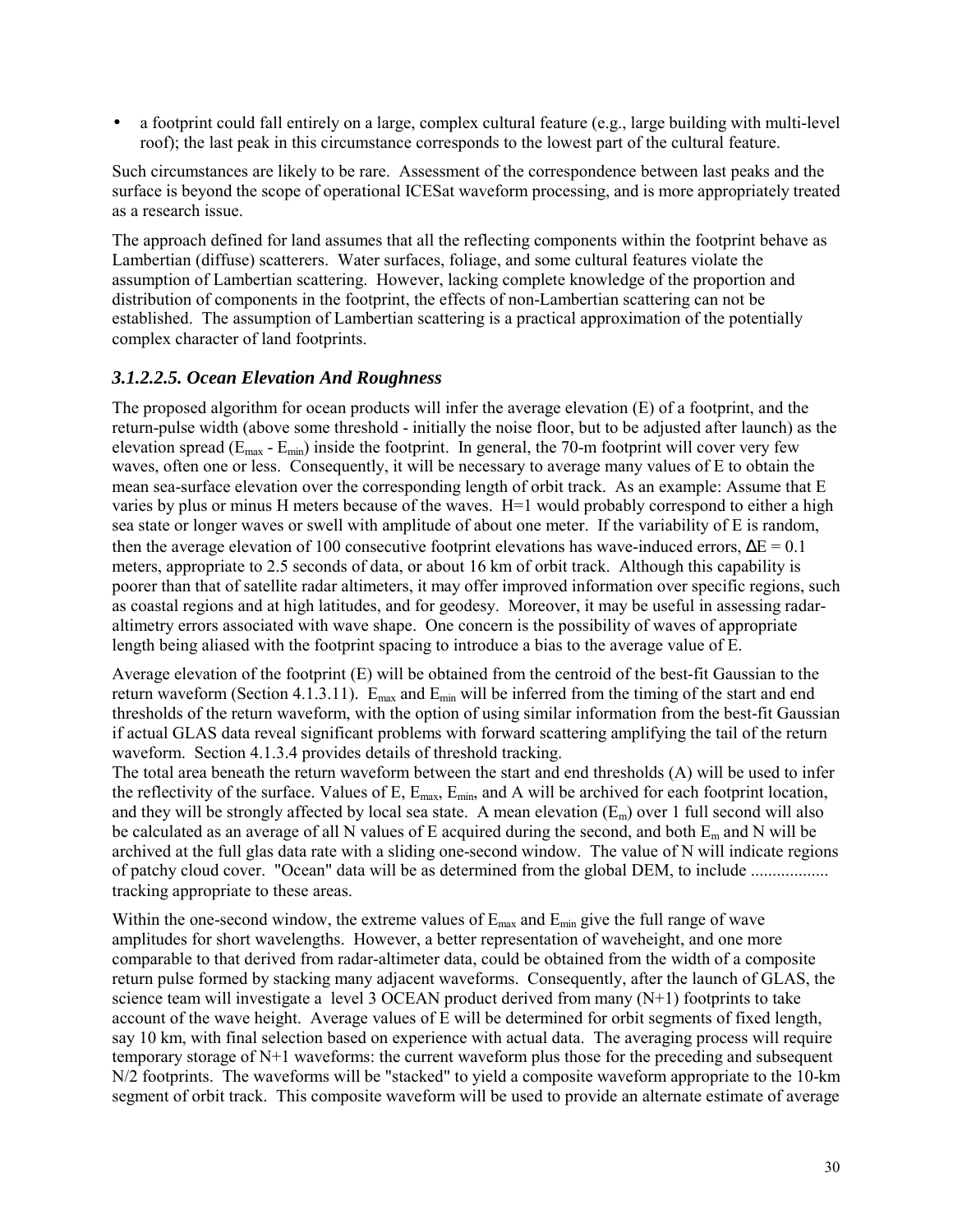<span id="page-30-0"></span>elevation (from the centroid of its best-fit Gaussian) and an estimate of RMS wave height from equation 9 in Section 3.1.2.2.2. From the RMS wave height the Significant Wave Height (SWH) can be computed. The SWH is defined as the average of heights (from crest to trough) the highest one-third of the waves observed at a point. It is approximately equal to four times the RMS wave height (Tsai and Gardner, 1982). This would yield values of average E at the full rate of 40/sec, each with its own value of RMS wave height depending on sea state.

#### *3.1.2.3. Skewness and Kurtosis*

Skewness characterizes the degree of asymmetry of a distribution around its mean and kurtosis measures the relative peakedness and flatness of a distribution (Press et. al., 1992). Skewness and kurtosis values can indicate the shape of a waveform.

 Skewness and kurtosis are defined by the following equations (Leon-Garcia,1989, p148 and Press et. al. 1992, p612)

skewness = 
$$
\frac{1}{\sigma^3} \frac{\sum_{i=start}^{i=end} (i - mean)^3 w[i]}{\sum_{i=start}^{i=end} w[i]}
$$
\nkurtosis = 
$$
\frac{1}{\sigma^4} \frac{\sum_{i=start}^{i=end} (i - mean)^4 w[i]}{\sum_{i=start}^{i=end} w[i]}
$$
 - 3

Where w[i] is the power of the ith gate of a waveform. Start and end are the start and end gate of the signal in a waveform. Mean and  $\sigma$  are the mean and standard deviation of the waveform,

$$
mean = \frac{\sum_{i=start}^{i=end} i w[i]}{\sum_{i=start}^{i=end} w[i]}
$$

And

$$
\sigma^{2} = \frac{\sum_{i=start}^{i=end} (i - mean)^{2} w[i]
$$

$$
\sum_{i=start}^{i=end} w[i]
$$

 For a normal distribution, the skewness and kurtosis are equal to zero. Two different methods will be used to select which portion to be used to calculate the skewness and kurtosis. The first method is to choose the waveform between  $\pm$  n sigma of the fitted Gaussian pulse width. If there is more than 1 peak, use -n sigma for the left most peak and +n sigma for the right most peak. The second method is to use a threshold to determine the data to be used. The threshold is determined by n times the standard deviation of the noise.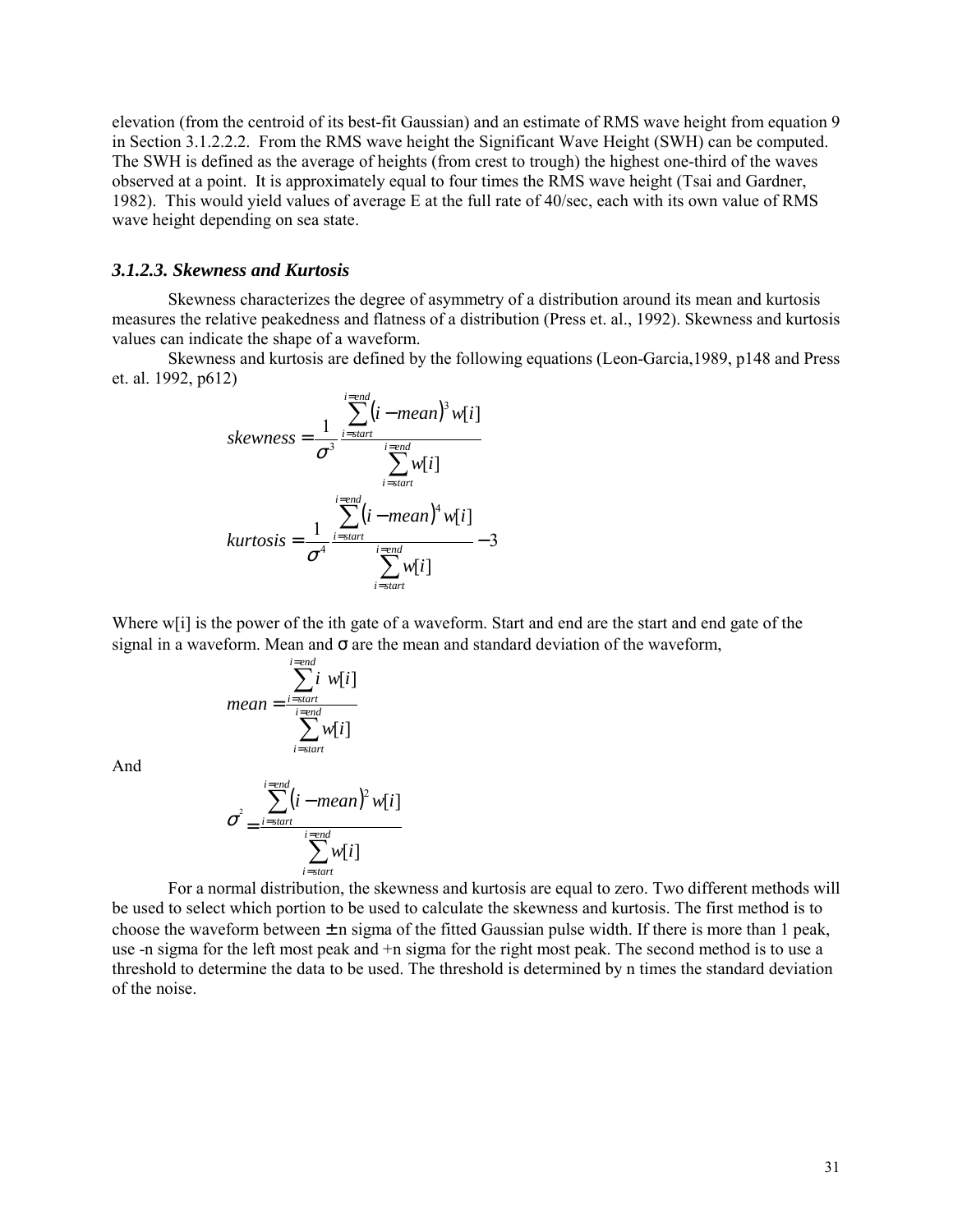#### <span id="page-31-0"></span>*3.2. Mathematical Formulation*

#### *3.2.1. Development of Equations*

Since the transmitted pulse is expected to be Gaussian, if the surface topography is Gaussian, the return should also be Gaussian. We can represent the return mathematically as a sum of Gaussians plus a bias. Over the oceans, sea ice, and most of the ice sheets, the return is expected to be a single Gaussian. Over land and more complicated ice sheet regions, there may be multiple distinct peaks within the footprint (such as a tree), that will show up as multiple peaks in the return. Therefore the modeled waveform is defined as

$$
w(t) = \varepsilon + \sum_{m=1}^{N_p} A_m \exp\left[-\frac{(t - t_m)^2}{2\sigma_m^2}\right]
$$
 [15]

where

 $N_p$  is the number of peaks found in the waveform

 $A_m$  is the amplitude of  $m<sup>th</sup>$  peak

 $\epsilon$  is the bias (noise level) of the waveform

 $t<sub>m</sub>$  is the peak position

 $\sigma_m$  is the 1/e half-width (standard deviation) of the m<sup>th</sup> peak

Nonlinear least squares will be used to compute the model parameters (the  $\varepsilon$ , A<sub>m</sub>, t<sub>m</sub>, and  $\sigma_m$  in Eq 15) by fitting the theoretical model to the observed waveform. This is a standard procedure detailed in many references (Bevington and Robinson, 1992, Menke 1989, Press et al, 1986, Zwally et al, 1990). The development here follows Menke 1989, modified to include weights and a priori error estimates on the parameters as in Zwally 1990.

The measured waveform, consisting of N samples, is

$$
\mathbf{p} = [p_1, p_2, \dots, p_N]^T
$$
 [16]

The model waveform, written in discrete form, is

$$
\mathbf{w} = [\mathbf{w}_1, \mathbf{w}_2, \dots, \mathbf{w}_N]^T
$$

The vector of the M model parameters (the  $\varepsilon$ , A<sub>m</sub>, t<sub>m</sub>, and  $\sigma_m$  in Eq 15) is

$$
\mathbf{c} = [c_1, c_2, \dots, c_M]^T
$$
 [18]

where  $M = 3N_p + 1$ .

The matrix of derivatives of the model waveform with respect to the parameters is

$$
\frac{\partial w}{\partial c} = \begin{bmatrix}\n\frac{\partial w_1}{\partial c_1} & \frac{\partial w_1}{\partial c_2} & \cdots & \frac{\partial w_1}{\partial c_M} \\
\frac{\partial w_2}{\partial c_1} & \frac{\partial w_2}{\partial c_2} & \cdots & \frac{\partial w_2}{\partial c_M} \\
\vdots & \vdots & \ddots & \vdots \\
\frac{\partial w_N}{\partial c_1} & \frac{\partial w_N}{\partial c_2} & \cdots & \frac{\partial w_N}{\partial c_M}\n\end{bmatrix}
$$
\n[19]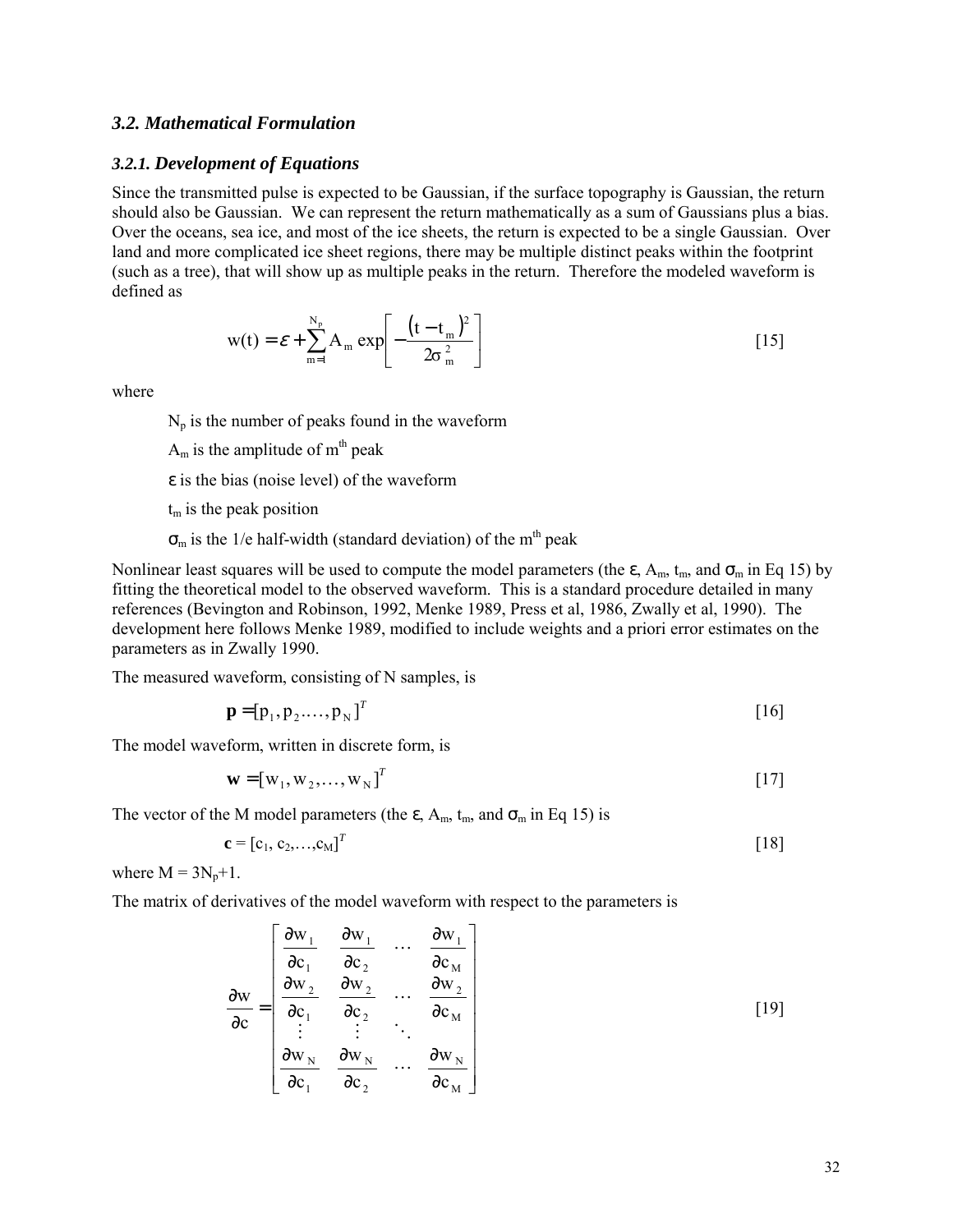Given an estimate of the M parameters,  $C^i$ , the first-order Taylor series expansion of w around w<sup>i</sup> is

$$
\mathbf{w}_{n}^{i+1} = \mathbf{w}_{n}^{i} + \sum_{m=1}^{M} \frac{\partial \mathbf{w}_{n}^{i}}{\partial \mathbf{c}_{m}} \delta_{m}
$$
 [20]

where superscript i refers to the  $i<sup>th</sup>$  iteration and

$$
\Delta_m = \mathbf{c}_m^{i+1} - \mathbf{c}_m^i \tag{21}
$$

If we also define the difference between the measured and  $i<sup>th</sup>$  estimate of the waveform,

$$
\mathbf{B} = \mathbf{p} - \mathbf{w}^{\mathrm{i}} \tag{22}
$$

and the matrix **A** by

$$
A_{nm} = \partial w_n^{i} / \partial c_m \tag{23}
$$

then we can write

$$
A\Delta = B \tag{24}
$$

Since **A** may not be square, we cannot simply multiply both sides of this equation by  $A^{-1}$  to get  $\delta$ . Instead, multiply both sides first by  $A^T$ :

$$
\mathbf{A}^{\mathrm{T}}\mathbf{A}\,\mathbf{\Delta} = \mathbf{A}^{\mathrm{T}}\mathbf{B} \tag{25}
$$

and then by  $[A^T A]^{-1}$ , to get

$$
\mathbf{\Delta} = [\mathbf{A}^{\mathrm{T}} \mathbf{A}]^{-1} \mathbf{A}^{\mathrm{T}} \mathbf{B}.
$$
 [26]

We can rewrite this equation as

$$
\mathbf{\Delta} = [\mathbf{A}^{\mathrm{T}} \mathbf{W} \mathbf{A} + \mathbf{V}_0]^{\mathrm{-1}} \mathbf{A}^{\mathrm{T}} \mathbf{W} \mathbf{B} \tag{27}
$$

to incorporate weights and a priori values. Here the weight matrix is

$$
\mathbf{W}_{ij} = \mathbf{wt}_i \delta_{ij} \tag{28}
$$

and the a priori matrix is

$$
[\mathbf{V}_o]_{jk} = \mathbf{wt}_{ck}\delta_{jk} \tag{29}
$$

where wt<sub>i</sub> is the weight for the i<sup>th</sup> observation, wt<sub>ck</sub> is the a priori weight for the k<sup>th</sup> parameter c<sub>k</sub>, and  $\delta_{ii}$  is the Kronecker delta,

A new set of parameters can then be calculated from

$$
\mathbf{c}^{i+1} = \mathbf{c}^i + \mathbf{\Delta} \tag{30}
$$

The covariance matrix,  $cov(s_{ij}^2)$  and the variance  $s^2$  can be calculated from

$$
cov(\sigma_{ij}^2) = [\mathbf{A}^{\mathrm{T}} \mathbf{W} \mathbf{A} + \mathbf{V}_0]^{\mathrm{T}}
$$

and

$$
s^{2} = \frac{\sum_{n=1}^{N} (w_{n} - p_{n})^{2}}{N - M},
$$
\n[32]

where M is the number of parameters.

The derivatives of the modeled waveform with respect to the parameters: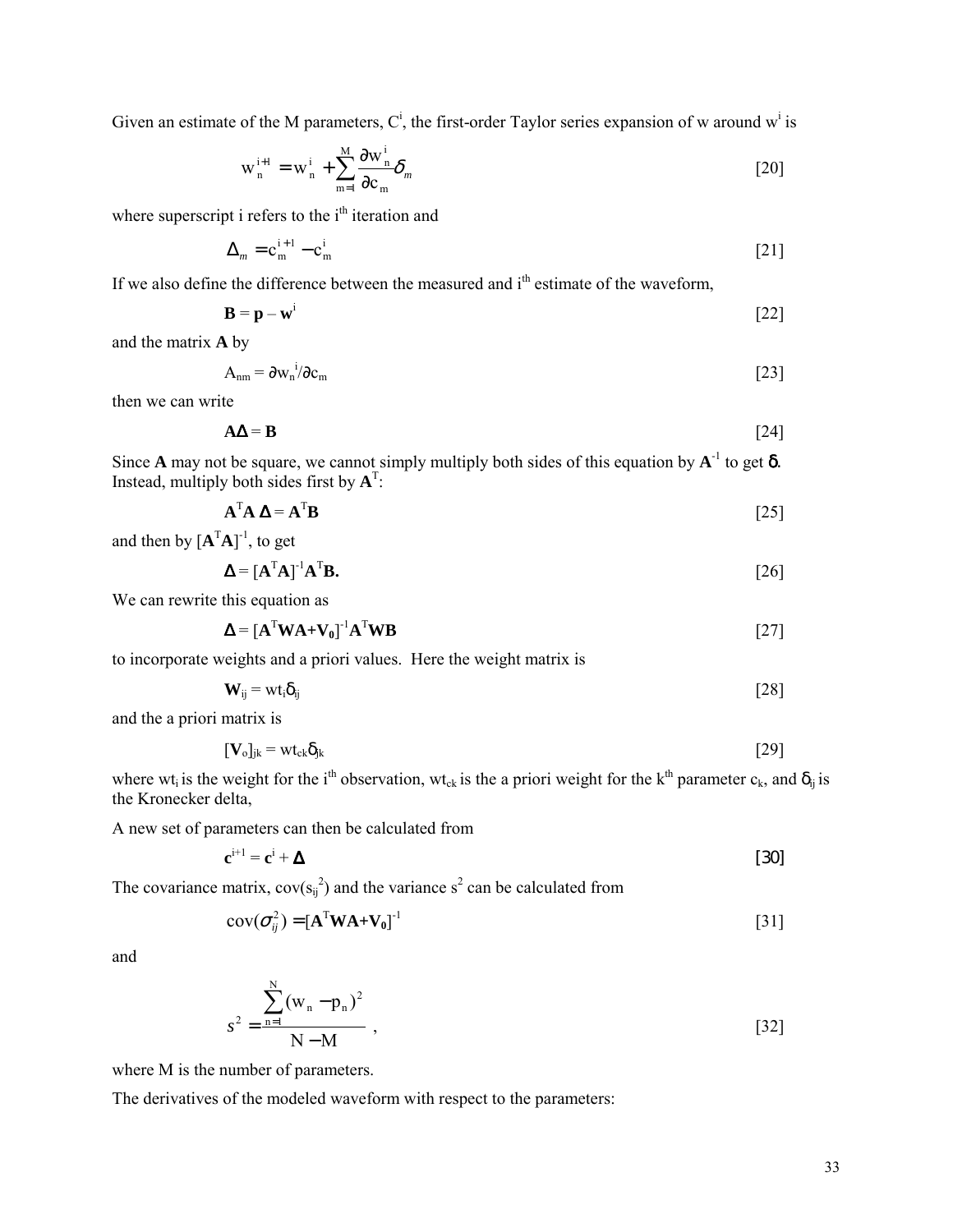<span id="page-33-0"></span>
$$
\frac{\partial w}{\partial \mathbf{A}_m} = 1
$$
\n
$$
\frac{\partial w}{\partial \mathbf{A}_m} = \exp\left[-\frac{(t - t_m)^2}{2\sigma^2}\right]
$$
\n
$$
\frac{\partial w}{\partial t_m} = \frac{A_m (t - t_m)}{\sigma_m^2} \exp\left[-\frac{(t - t_m)^2}{2\sigma^2}\right] = \frac{A_m (t - t_m)}{\sigma_m^2} \frac{\partial w}{\partial A_m}
$$
\n[33]

#### *3.2.2. Procedure*

*The symbols used in this section are defined in Table 4-1.* 

The fitting steps to be used are as follows:

- 1. Estimate the model parameters
- 2. Compute a new value for w using the first order Taylor expansion, Eq. 20
- 3. Compute a correction to the current estimate of the parameters, Eq 27
- 4. Update the parameter estimate, Eq 30
- 5. Repeat steps 2-4 until some exit criterion is satisfied
- 6. Compute the covariance matrix and variance, Eqs 31 and 32

The capability to use in the fitting procedure only that portion of the waveform within n  $* \sigma_{m}$  of the peak(s) needs to allowed for.

For each iteration step, the following constraints apply:

1. 
$$
\sigma_m > 0
$$
 and  $|\delta \sigma_m| < \delta \sigma_{m,max}$ 

- 2.  $\delta t_{\rm m} < \delta t_{\rm m,max}$
- 3.  $A_m > 0$  and  $\delta A_m < \delta A_{m,max}$
- 4.  $\epsilon > 0$ ,  $\delta \epsilon < \delta \epsilon_{\text{max}}$

Methods of incorporating these constraints into the code are being explored.

The maximum number of peaks  $(N_p)$  allowed is six.

The criteria for ending the fitting loop are

- 1.  $|\delta \epsilon_{\text{mean}}| \leq \delta \epsilon_{\text{check}}, |\delta t_{\text{m}}| \leq \delta t_{\text{m\_check}}, |\delta \sigma_{\text{m}}| \leq \delta \sigma_{\text{m\_check}},$  and  $|\delta A_{\text{m}}| \leq \delta A_{\text{m\_check}}$ . The incremental change in each parameter is less than a given amount.
- 2. Number of iterations > MaxIter.

#### **4.0 ALGORITHM IMPLEMENTATION**

The waveform processing algorithms were adapted from methods developed for the analysis of waveforms acquired from

- the first and second flight of the Shuttle Laser Altimeter
- satellite radar altimeters
- aircraft laser altimeters over land and ice sheet surfaces.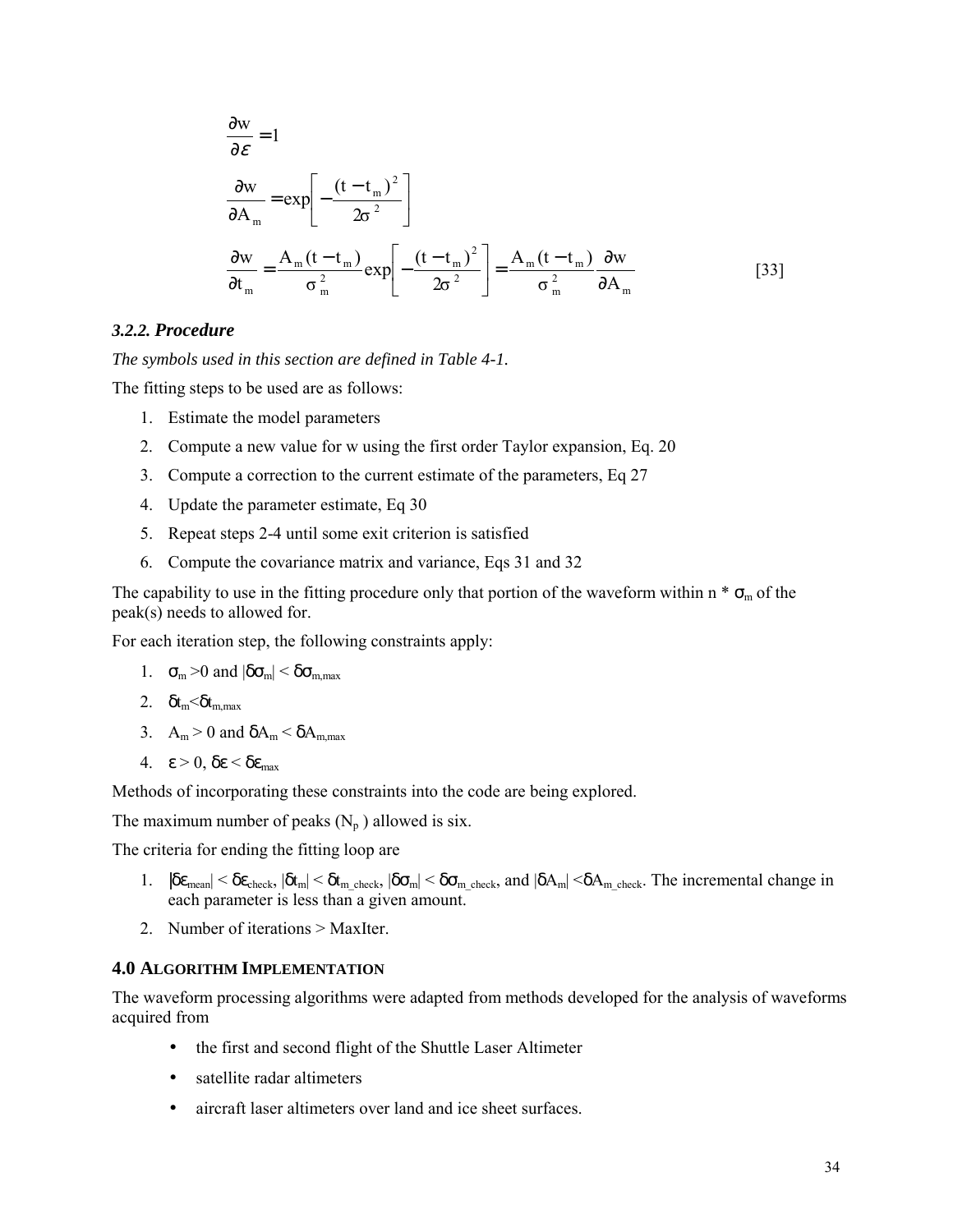<span id="page-34-0"></span>The major goals of the algorithm are to

- characterize the surface reflectivity, roughness, variability, and slope
- calculate the surface elevation

The GLAS instrument will record signals from four types of surfaces – ice sheets, sea ice, land, and ocean. The science requirements differ for these different surfaces. The algorithms described here are the same for all surface types; the differences in the final results come from use of different sets of parameters to drive these algorithms. Two sets of parameters will be used, one that satisfies the ice sheets, sea ice, and ocean processing requirements and one that satisfies the land requirements. Under normal mode of operation the algorithms will be run twice, once with each set of parameters (unless they end up being identical). Therefore one can create a global data set using the level 1b elevation output that will use a consistent set of parameters. The processing software should also have the option of processing only ice sheet and sea ice data using just the appropriate parameter set.

There will be four regional level 2 elevation products; one each for ice sheet, sea ice, land and ocean. Four different surface masks will be used to define what data goes on each level 2 elevation product. It is possible that these masks will overlap and the data will be on more than one level 2 product. The definition of each of the parameters on the level 2 products, as defined in section 5.0, is dependent on the surface type.

### *Outline Of The Procedure*

- Characterize the transmitted pulse and calculate time for beginning of range calculation
- Characterize the received waveform to determine if there is a signal and to determine the point on the waveform to be used to estimate the range and the preliminary footprint location on the Earth.
- Interrogate the database to determine the type(s) of surface at the footprint location.
- Smooth the waveform and determine initial estimates for the waveform parameters.
- Fit the waveform using the procedure developed in section 3.2 and described below.
- Calculate range to mean surface and surface elevation distribution
- Calculate atmospheric delay and tidal values
- Calculate a corrected range to the mean surface
- Correct time for travel time
- Calculate precise geolocation and mean surface elevation
- Calculate region specific parameters

The results of this waveform processing will then be used to calculate the global level 1b elevation product and the level 2 region-specific products defined in section 5.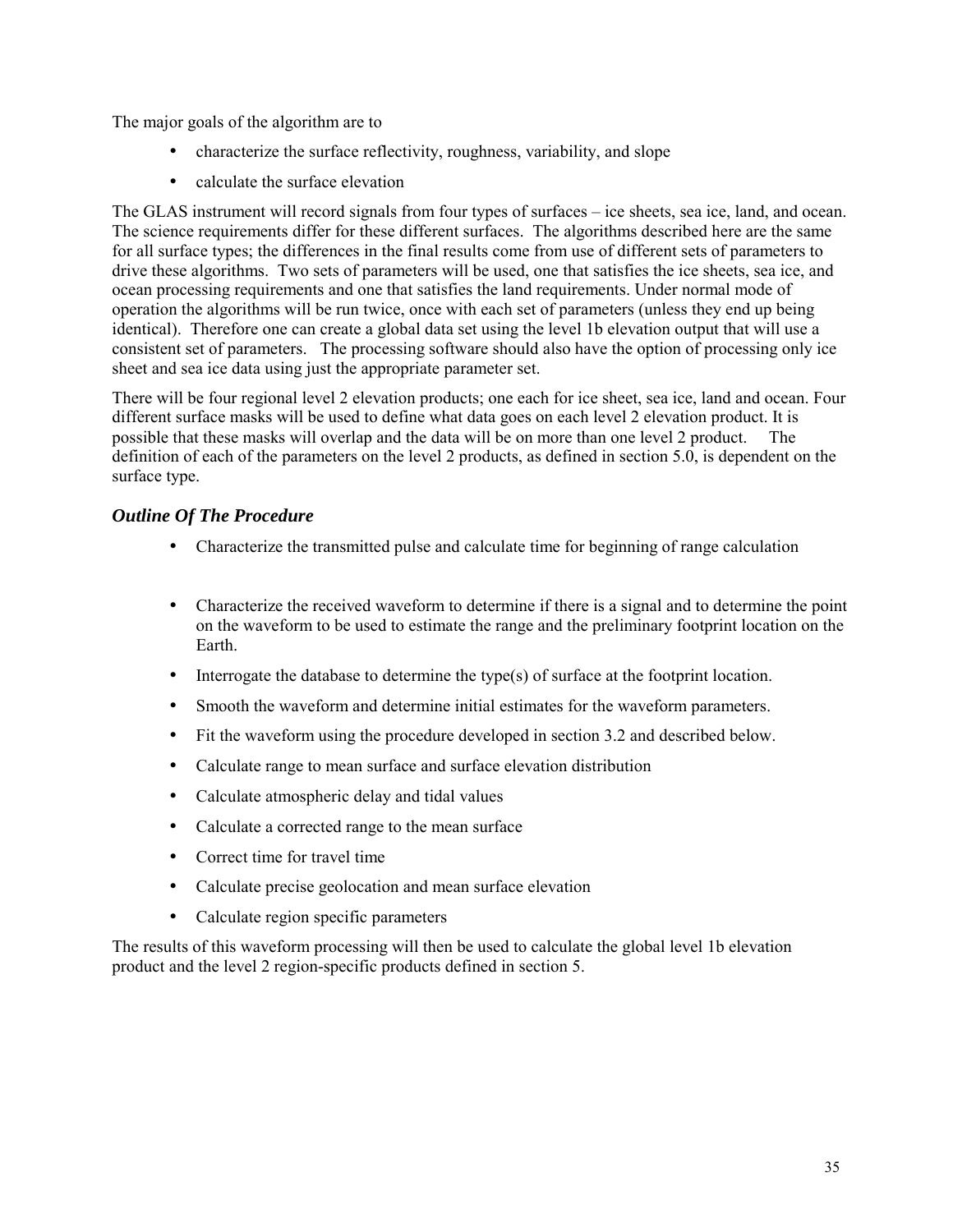# <span id="page-35-0"></span>*4.1.1. Input Variables*

### *Parameters input from ancillary file*

Unless noted each parameter will have two values – one for ice sheet, sea ice and ocean processing, and one for land processing. Recognizing the potential complexity of land returns, land processing parameters will be designed to achieve waveform fitting that preserves all peaks inherently present in the waveform. In particular, criteria will be established that minimize removal of waveform peaks by smoothing, editing, or merging.

| <b>Numerical Program Parameters</b> |                                                                                                                                |  |  |
|-------------------------------------|--------------------------------------------------------------------------------------------------------------------------------|--|--|
| Psat stop                           | If waveform saturation is greater than this, the waveform will not be processed.                                               |  |  |
| Psat spec                           | If waveform saturation is greater than this but less than Psat stop, the waveform will<br>receive special processing.          |  |  |
| nsig                                | The noise threshold is nsig $* \sigma$ noise ob                                                                                |  |  |
| Ngt noise                           | The number of gates used to calculate the noise value.                                                                         |  |  |
| offsetb                             | the offset to subtract from the beginning of the waveform before the first threshold<br>crossing if slctregn is set (ns)       |  |  |
| offsete                             | the offset to add to the end of the waveform after the last threshold crossing if slctregn is<br>set(ns)                       |  |  |
| maxiter                             | maximum number of iterations for fit                                                                                           |  |  |
| maxfit                              | max number of fits allowed                                                                                                     |  |  |
| N peak min                          | A peak in the waveform is considered as possibly real if its peak amplitude is $>$<br>N peak min $*\sigma$ noise ob + Noise ob |  |  |
| Interval min                        | Peaks that are closer together than Interval min will be merged.                                                               |  |  |
| Thresh lvl                          | The % of the maximum amplitude to use for defining the threshold retracker location.                                           |  |  |
| $\delta \varepsilon$                | change in noise level in %; check for convergence in functional fit                                                            |  |  |
| δtm check                           | change in location of peak of Gaussian in $\frac{1}{2}$ ; check for convergence in functional fit                              |  |  |
| $\delta$ om check                   | change in width of Gaussian in %; check for convergence in functional fit                                                      |  |  |
| δAmp check                          | amplitude of peak of Gaussian in %; check for convergence in functional fit                                                    |  |  |
| $Stdev(\sigma m)$                   | The aprioi standard deviation of the $\sigma_m$ parameter in functional fit                                                    |  |  |
| Stdev(tm)                           | The aprioi standard deviation of the peak position in functional fit                                                           |  |  |
| Stdev(Amp)                          | The aprioi standard deviation of the amplitude in the functional fit                                                           |  |  |
| Stdev(noise)                        | The aprioi standard deviation of the noise in functional fit                                                                   |  |  |
| minAmpPcnt                          | Min amplitude as a percent of the max received amplitude                                                                       |  |  |
| sigmaMinInit                        | Min value for peak sigma                                                                                                       |  |  |
| minIter                             | Min number of iterations during functional fit                                                                                 |  |  |

|  | Table 4-1 Parameters input from ancillary file |
|--|------------------------------------------------|
|  |                                                |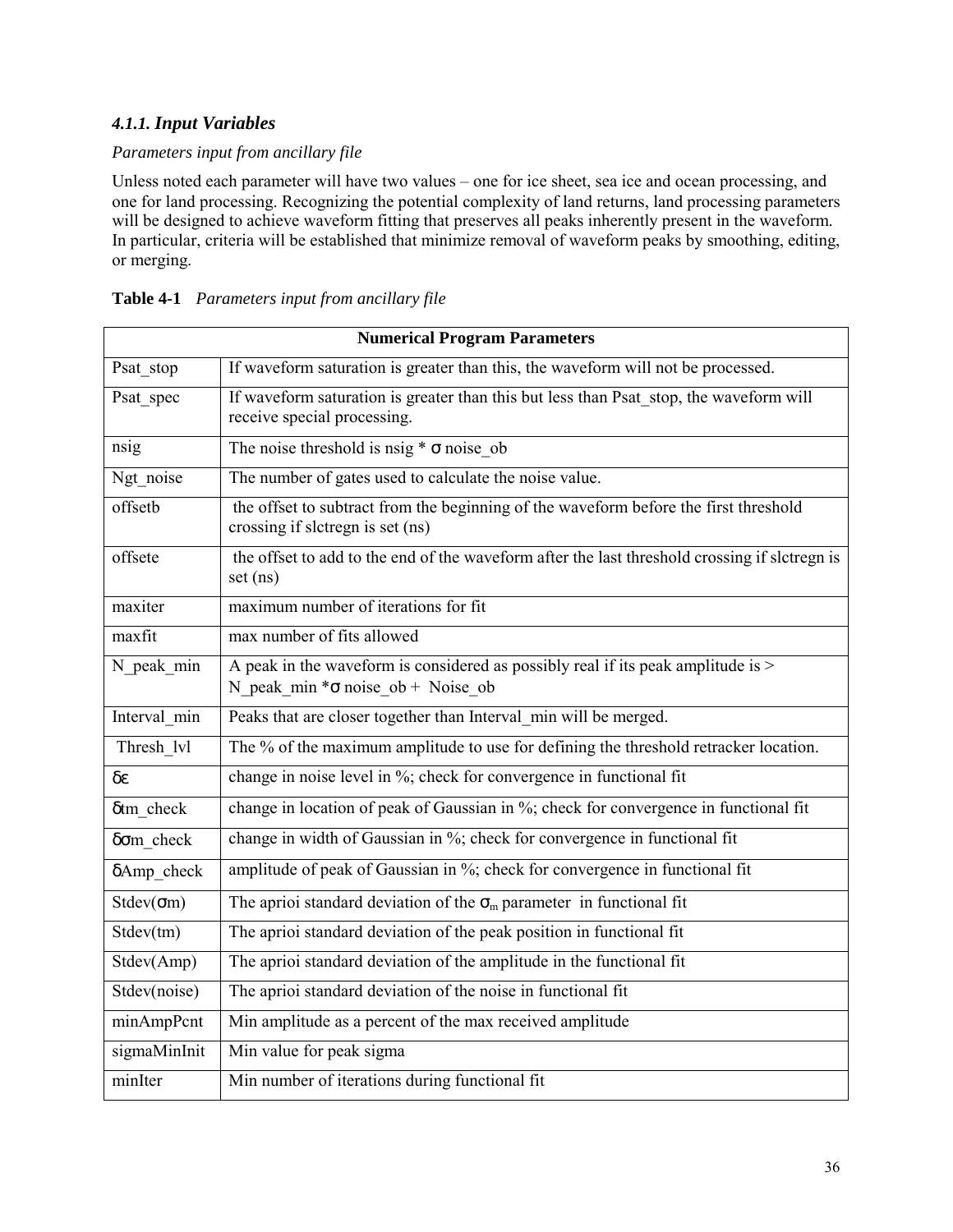| minGatesNs                            | Min gates to use to calculate noise if Ngt noise gates are not available      |  |
|---------------------------------------|-------------------------------------------------------------------------------|--|
| minNoise                              | Min noise                                                                     |  |
| min4sat                               | Min number of consequive gates with the same amplitude to count as saturation |  |
| <b>Program Switches</b>               |                                                                               |  |
| Noisecal                              | 1: calculate noise level and $\sigma$ from waveform                           |  |
|                                       | 0: use noise level and $\sigma$ telemetered                                   |  |
| Slctregn                              | 1: select region of waveform from which to do evaluation                      |  |
|                                       | 0: use all the gates telemetered in waveform evaluation                       |  |
| <b>Instrument Parameters (1 each)</b> |                                                                               |  |
| filterwdmin                           | the minimum width of the filter used to smooth the waveform (ns)              |  |
| filterwdmax                           | the maximum width of the filter used to smooth the waveform (ns)              |  |
| $\Delta T$ hires                      | time between gates for the highest resolution gate – nominally 1 ns           |  |

# *4.1.1.1. Parameters Input From The Data Stream*

# **Table 4-2** *Parameters Input From The Data Stream*

| Gain trans                      | Gain on the transmitted pulse                                                                          |
|---------------------------------|--------------------------------------------------------------------------------------------------------|
| Eff trans                       | Optical to detector volt efficiency for transmitted pulse                                              |
| $Wf$ trans(t)                   | Transmitted pulse waveform (32 gates)                                                                  |
| Wf(t)                           | the received waveform (544 samples in land or ice sheet mode, 200 samples in ocean or<br>sea ice mode) |
| Cr1                             | the compression ratio used on board for Wf(t) samples 1 to Ncr-1                                       |
| Cr2                             | the compression ratio used on board for Wf(t) samples Ncr to the end                                   |
| Ncr                             | the sample number at which the compression ratio changes                                               |
| Gain rec                        | the receiver gain                                                                                      |
| Eff rec                         | Optical to detector volt efficiency for received pulse                                                 |
| Filter ob                       | on board filter used to find signal                                                                    |
| Sigbeg ob                       | beginning of signal found by the on board algorithm                                                    |
| Sigend ob                       | end of signal found by the on board algorithm                                                          |
| Noise ob                        | background noise level as measured by the instrument                                                   |
| σnoise ob                       | standard deviation of background noise level calculated by the on board algorithm                      |
| $T_{\hbox{\scriptsize ngates}}$ | Digitizer address of last gate telemetered of the return pulse (farthest from spacecraft)              |
| $T_{P}$                         | Digitizer address of the location of the peak of the transmitted pulse                                 |
| GPSt(j)                         | GPS time for sub time j - one GPS time is received for every 10 sec                                    |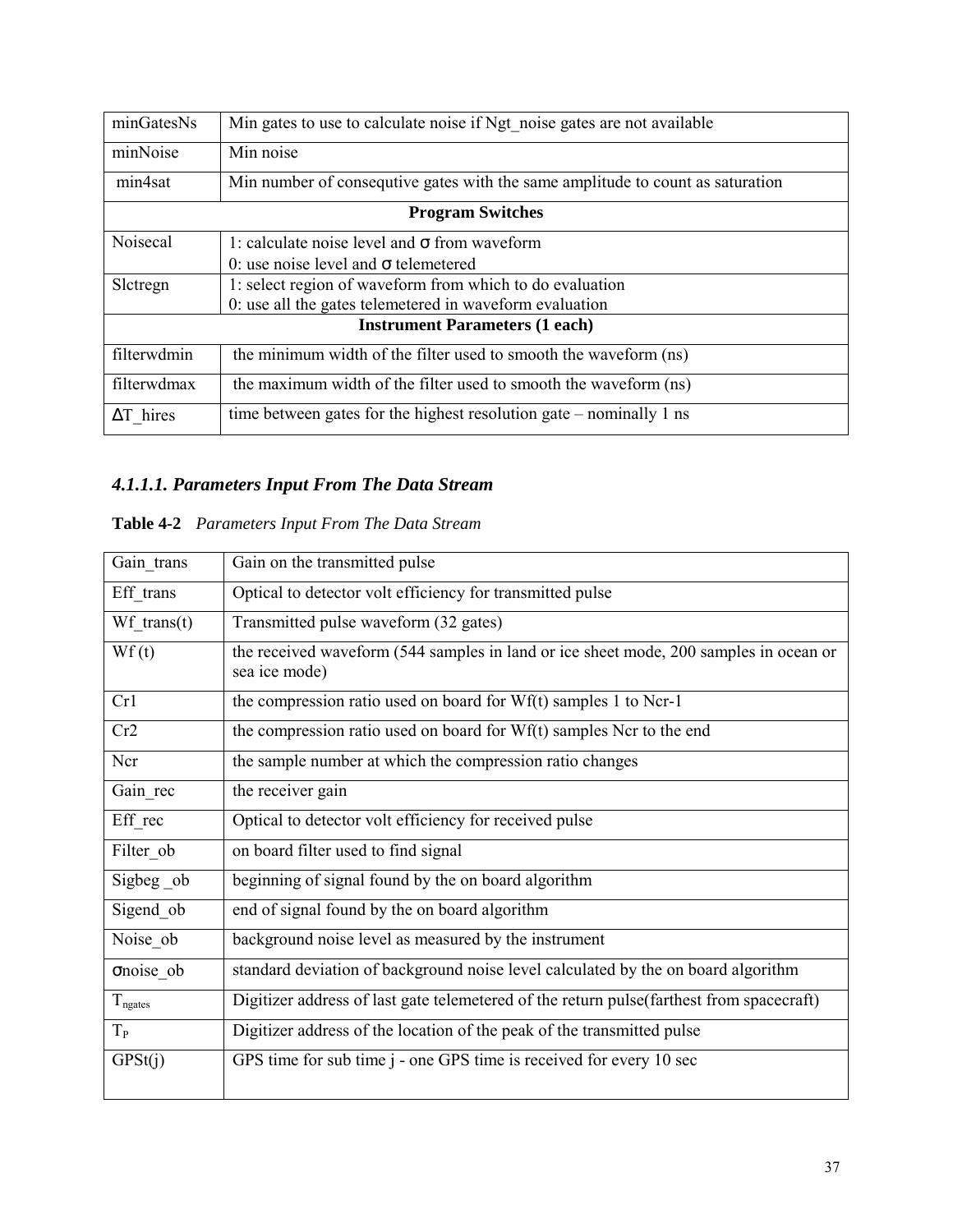| $Time_{FC}(I)$ | Fire Cmd time for shot I linked to internal GLAS clock – time the digitizer is<br>commanded to begin |
|----------------|------------------------------------------------------------------------------------------------------|
|                |                                                                                                      |
| GPSAck(i)      | GPS time linked to internal GLAS clock at GPSt(j)                                                    |
| <b>Ngates</b>  | number of gates telemetered – nominally 544 for land and ice sheet, 200 for ocean and<br>sea ice     |

*Variables from ancillary sources* 

- POD: precision orbit data
- PAD: precision attitude data
- Surface identifier grid

Figure 3 depicts the overall characterization of the transmitted and received pulse waveforms.



**Figure 3 - Characterization of transmitted and received pulse waveforms**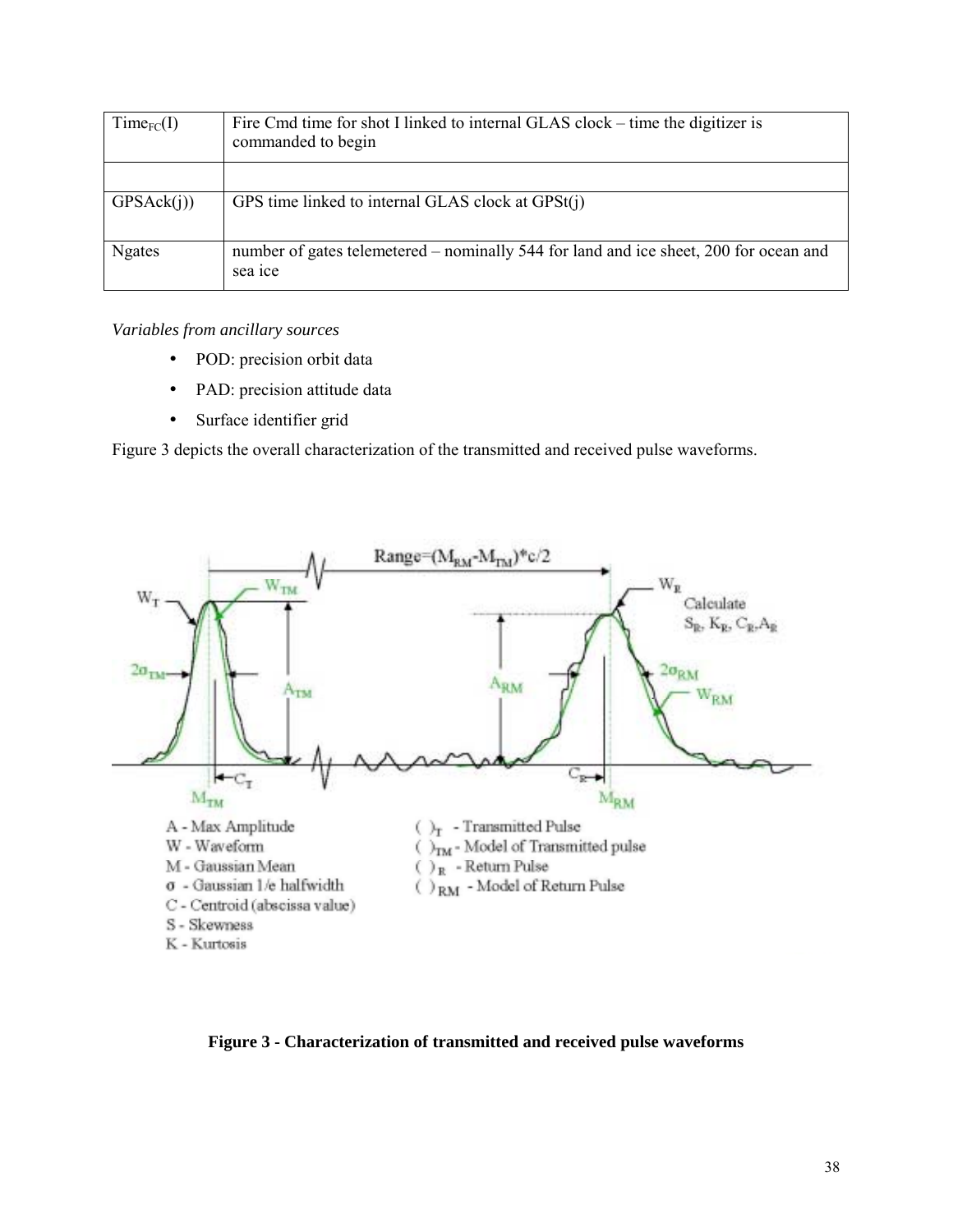### *4.1.2. Transmit Pulse Characterization*

The transmitted pulse is expected to be well represented by a single Gaussian (this will be checked when data become available) with a zero baseline. Characteristics of the actual transmitted pulse will be calculated along with the parameters from a single-peak Gaussian fit. All abscissa values are calculated relative to the laser fire command time. This is time that the digitizer is started.

- Transmitted Pulse
	- Centroid,  $C_T$ .
	- Skewness,  $S_T$
	- Max Amplitude,  $A_T$
	- Area under the pulse
- Gaussian Fit to transmitted pulse
	- Mean,  $M_{TM}$  in ns from the beg of the digitizer
	- Pulse 1/e halfwidth  $(\sigma_{TM})$ , (e=base of natural logs)
	- Amplitude of the peak,  $A_{TM}$

The time from which the range will be calculated is the time corresponding to  $M_{TM}$ ,  $T_{TM}$ 

 $T_{TM} = T_p + (M_{TM} - T_p)$ 

Note: The above equation assumes that  $T_{TM}$  and  $T_{P}$  which the instrument engineers refer to as addresses are really in ns from the beginning of the digitizer turn on, if they are not then they need to be converted to time in ns from the beginning of the digitizer turn on.

### *4.1.3. Received Pulse Characterization*

This characterization will be done using two sets of input parameters, one for land and one for other regions.

### *4.1.3.1. Normalize The Abscissa – I.E., Convert From Gate Number To Time.*

For gates 1 to Ncr-1:

t (n) =  $\Delta T$  hires \* ( (Cr1-1)/2 + Cr1 \* (n-1)) where n = gate number.

For gates Ncr to Ngates:

t (n) =  $\Delta T$  hires \* ( Cr1 \* (Ncr-1) + (Cr2-1)/2 + Cr2 \* (n-Ncr) )

 $Ncr = gate$  number where the second compression ratio was first used

 $Cr1 =$  first compression ratio

 $Cr2$  = second compression ratio

 $\Delta T$  hires = resolution in ns of the highest resolution gate possible (nominally 1 ns)

note: at the end of this normalization, your time array is referenced to 0 at gate 1 of the digitized waveform before compression.

### *4.1.3.2. Determine the Reference Range, Range\_ref*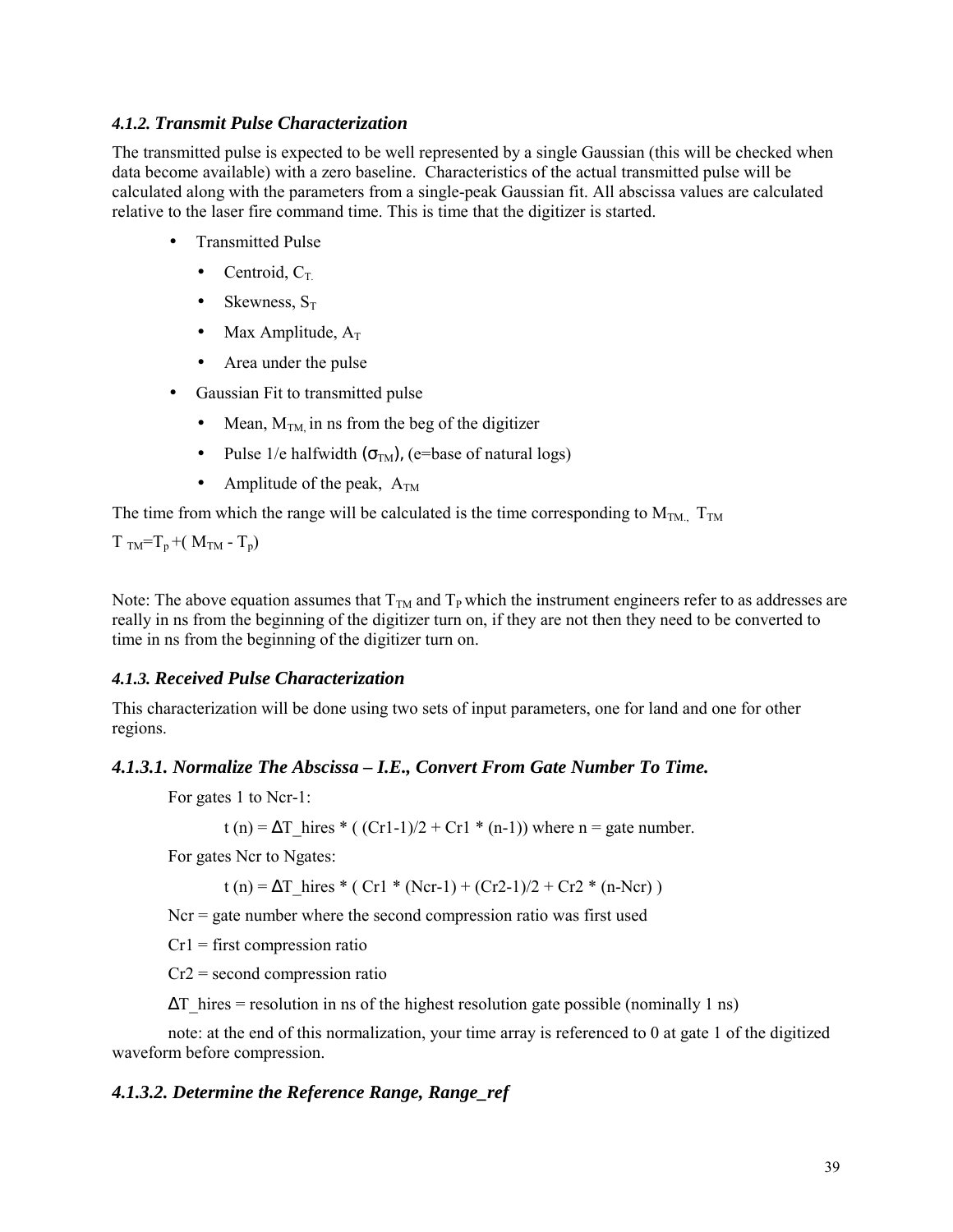The reference range, Range ref, is defined as the time difference in ns between the center of the transmitted pulse,  $T_{TM}$ , and the last gate of the received pulse telemetered (farthest from the spacecraft).<br>Range ref =  $T_{\text{meates}} - T_{TM}$  Where  $T_{\text{meates}}$  = time in ns from the beginning of the digitizer to the gate, Where  $T_{ngates}$  = time in ns from the beginning of the digitizer to the gate, ngates.

### *4.1.3.3. Determine the Preliminary Range (Range\_pre)*

The preliminary range is defined as the range value associated with the threshold crossing farthest in range from the spacecraft. First find the index, i, that corresponds to the first time, t(i) the waveform crosses a threshold value from the far end such that

Wf(t<sub>i</sub>) > Noise ob + Nsig  $*$  **σ** noise ob

Then linearly interpolate between  $f(i)$  and  $f(i-1)$  to calculate the exact time in ns from the beginning of the waveform for this threshold crossing,  $t_{th}$ . Then calculate  $T_{TH}$ , the value in ns from the beginning of the digitizer of this threshold crossing,

 $T_{TH}$ =  $T_{neates}$ - (t(ngates)-t<sub>th</sub>)

Range pre= $T_{TH}$ - $T_{TM}$ 

Note - t is measured from the beginning of the received waveform, and T is measured from the start time of the digitizer. Figure 4 shows these definitions graphically.



**Figure 4 - Definition of Reference and Preliminary Ranges** 

### *4.1.3.4. Determine the Preliminary Range Correction*

Range pre  $cor = Range\ref - Range\ pre$ 

### *4.1.3.5. Time Calculation*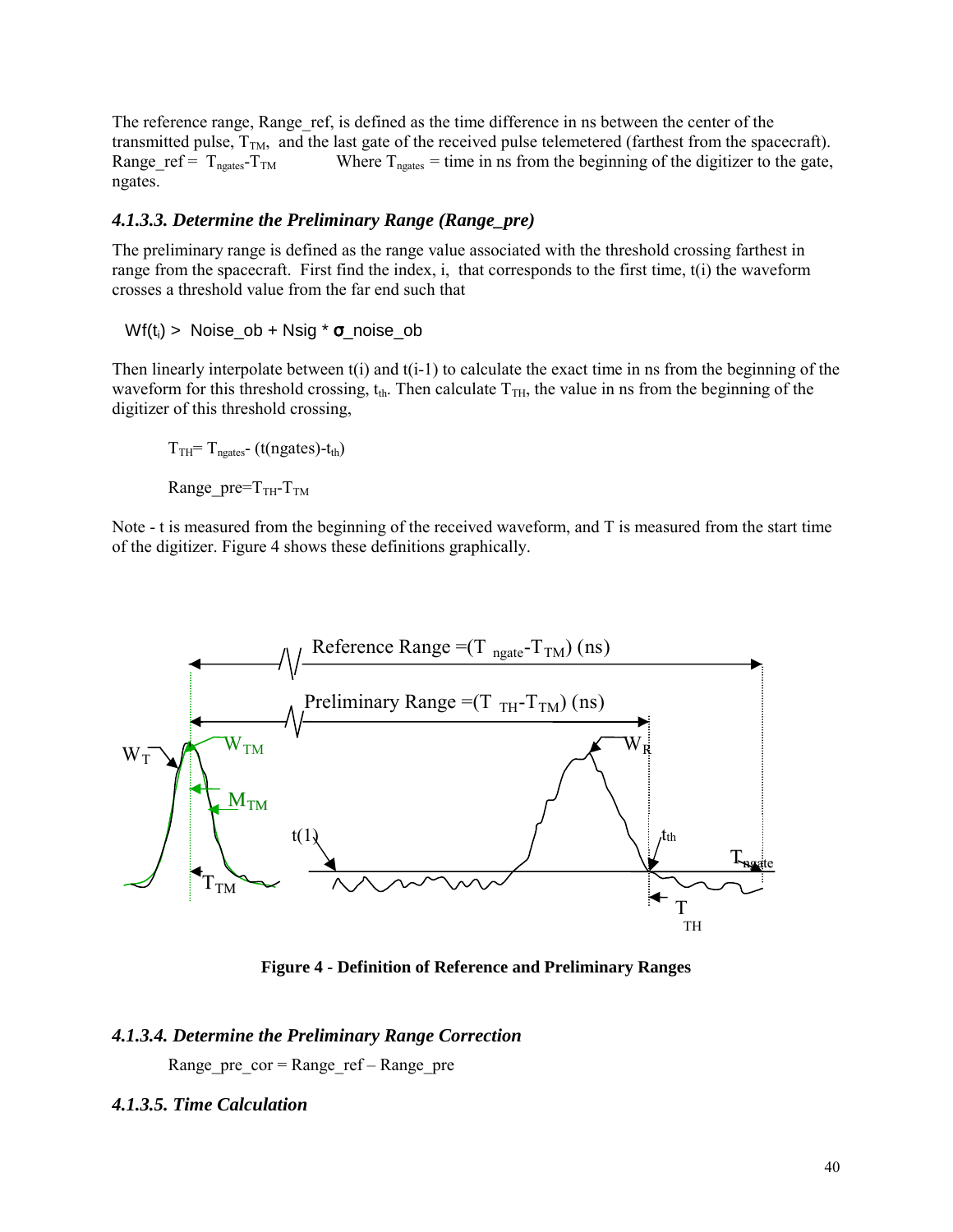Each shot is uniquely time tagged using the fire command time (FireAck), the GPS time (GPSt), and GPS acknowledge time( GPSAck).

There is a unique FireAck time for each shot i telemetered with the associated waveform. The GPS time, GPSt, is sampled once every 10 seconds and at the GPS sample time the same clock that is linked to the FireAck time is latched to provide a GPSAck tag. So the basic time tag equation is for each shot:

 $GPSshotTime (i) = GPSt(j) + (FireAcknowled(D - GPSAck(j)))$ 

Where:

- GPSshotTime(i) is the GPS time for shot i.
- GPSt(j) is the GPS time for the smallest positive (FireAck(I)  $-GPSAck(i)$ ). i.e. the last GPS time just before shot i.

The time at which we need to evaluate the orbit and attitude is referred to as the ground-bounce time,  $T_G$ , or the time at which the signal reached the ground. This is calculated by correcting GPSshotTime (i) for the time it takes to travel to the ground using Range pre.

 $T_G$  (i)= GPSshotTime (i) + Range pre /2

The times on the data products as discussed in section 5.0 are UTC times. These are calculated from the GPS times by correcting for the leap seconds using a table to be supplied by the science team. The times on the data products,  $T_{out}$ , of GLA05, 06, and 12-15 are the ground bounce time in the UTC time frame.

 $T_{\text{out}} = T_G + T_{\text{cor}}$  gps to utc

Where Tcor gps to utc is the time correction from GPS to UTC

### *4.1.3.6. Geolocate The Footprint*

Determine the geodetic latitude and longitude of the center of the laser footprint. The footprint location is a function of the spacecraft orbit and attitude and the range. The exact equations used to do the geolocation are found in the Precision Attitude Determination (PAD) Algorithm Theoretical Basis Document (ATBD), the Precision Orbit Determination (POD) ATBD, and the footprint location and surface profile ATBD.

The attitude data will be at the shot rate (40/sec). A unique index number will be on each attitude record that will correspond to the same index number on each of the GLAS standard products. The attitude data need to be merged using that index number. The POD file will give the sub-satellite (nadir) location of the laser in GPS time. The orbit needs to be interpolated from the POD file at  $T<sub>G</sub>$ . Range pre is then used in the geolocation algorithms to determine the location (Lat pre uncor and Long pre uncor), and the surface elevation (elev pre uncor). Range pre is a preliminary range. It is not corrected for atmospheric delays and does not have the tides applied it is referred to as preliminary uncorrected geolocation output.

### *4.1.3.7. Determine Surface Identifier From Regional ID Grid*

Find the region ID grid nodes surrounding the footprint geolocation.

| If any of the nodes indicate land      | THEN lland $= 1$     |
|----------------------------------------|----------------------|
| If any of the nodes indicate ocean     | THEN locean $= 1$    |
| If any of the nodes indicate seaice    | THEN Iseaice $= 1$   |
| If any of the nodes indicate ice sheet | THEN licesheet $= 1$ |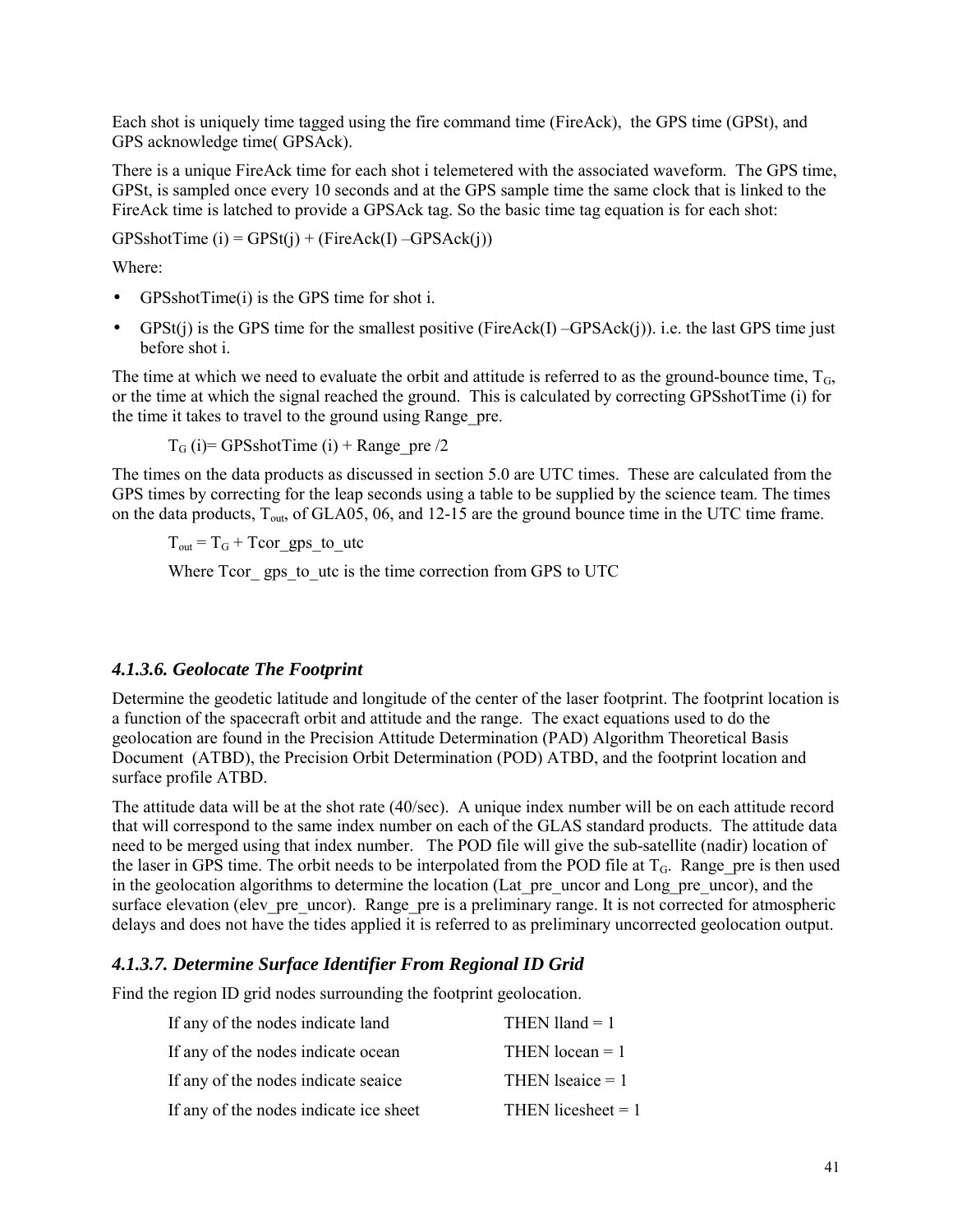### *4.1.3.8. Check Saturation*

IF Psat  $\geq$  Psat spec and Psat < Psat stop THEN

| Special handling of saturated returns – TBD, | SET Flag sat=3         |
|----------------------------------------------|------------------------|
| IF Psat $\geq$ Psat stop processing,         | SET Flag sat= $2$      |
| IF Psat $> 0$ and Psat $\leq$ Psat spec,     | $SET \, Flag \, sat=1$ |
| IF Psat = $0$ ,                              | SET Flat sat=0         |

Saturation occurs when the strength of the backscatter return exceeds the detection limit of the detector as established by the detector gain level. The shape of saturated signals are corrupted and must be treated as exceptions. For Psat  $\geq$  Psat\_stop the duration of saturation is excessive and no waveform processing is applied. For Psat  $> 0$  and Psat  $\leq$  Psat spec the duration of saturation is minimal and normal waveform processing is applied.

For Psat  $\geq$  Psat spec and Psat < Psat stop the duration of saturation is moderate and some information on surface elevation can be approximated. For moderate saturation, the shape of the return pulse leading edge up to the onset of saturation is properly recorded, but the width of the pulse, the characteristic abrupt decrease in amplitude at the trailing edge, and subsequent detector 'ringing' (amplitude oscillations about the background level) are artifacts. Based on detector response in saturation, it is thought that the area under the saturated return is approximately equal to what the area would have been if the detector had a greater detection range and the signal were not saturated. This assumption of preserved area and the shape of the leading edge are used to fit a Gaussian distribution to the saturated return that models a nonsaturated return, yielding an approximate measure of waveform parameters (width, amplitude, position) for the saturated peak. Functionally, waveform bin positions in saturation are weighted with a zero weighting in the Gaussian fitting process, and the area of the resulting Gaussian fit is constrained to be equal to the area under the saturated peak. Low-amplitude peaks following saturation are likely to be corrupted by detector ringing and should be deleted before applying the Gaussian fitting routines.

Psat is determined by dividing the number of saturated bins by the total number of bins in a waveform. A bin is saturated if it is part of a group of consecutive bins numbering at least min4sat, with amplitudes equal to the maximum amplitude of that waveform.

### *4.1.3.9. Calculate Noise Level*

IF Noisecal is set THEN

Calculate mean value of the whole waveform  $Wf(t)$  (Wf\_mean) Calculate the noise as the mean of  $Wf(t)$  for an input number of gates, ngt noise, that are below Wf mean starting at the end of the waveform farthest from the satellite. Calculate  $\sigma$  noise as the standard deviation in Wf(t) for these same gates.

IF noisecal is not set THEN

σ\_noise = σnoise\_ob Noise = Noise\_ob

### *4.1.3.10. Smooth The Waveform And Check For A Viable Signal*

Input: wf(t)

Filter ob: the filter at which the instrument algorithm found the signal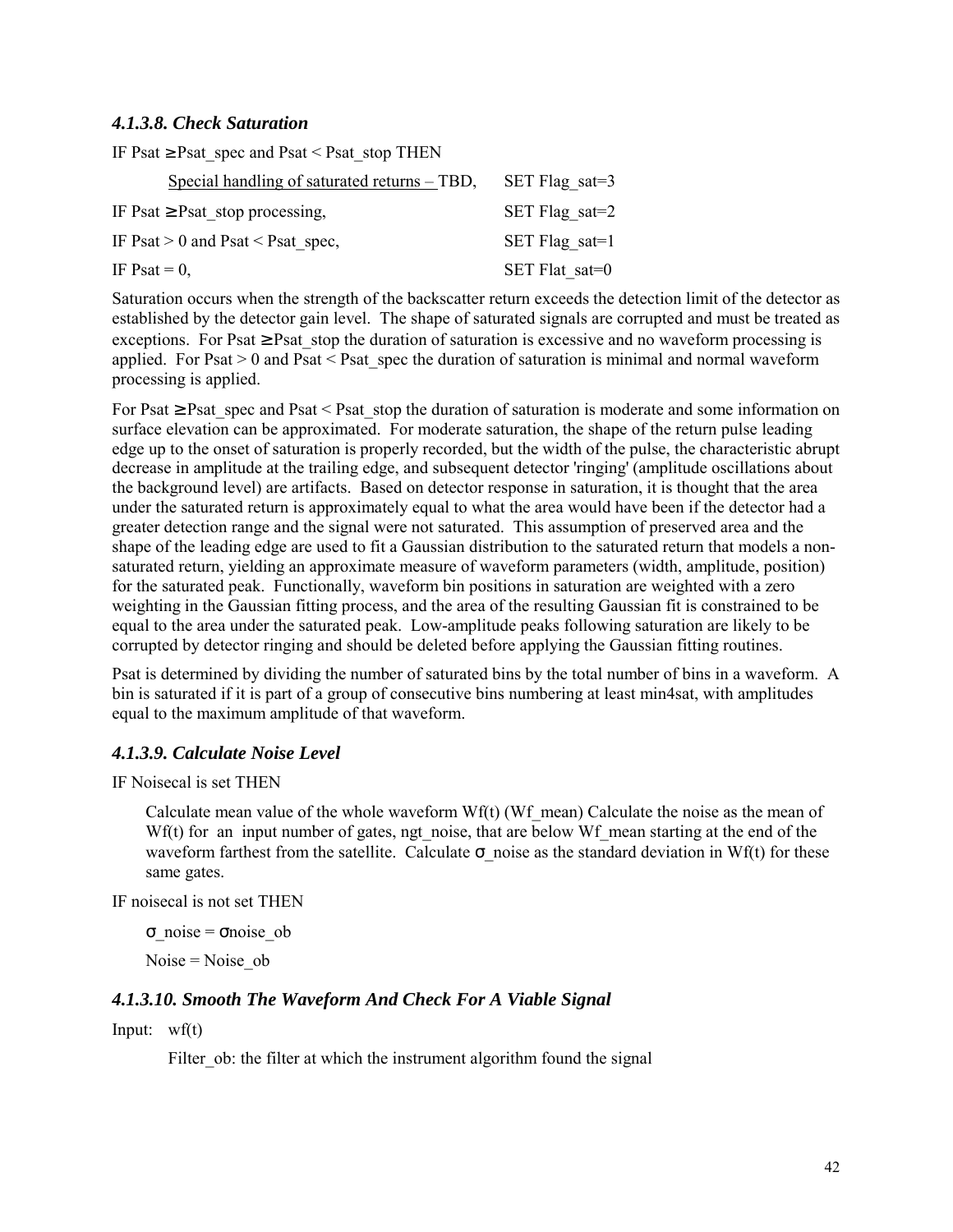Start at the width of the smallest on board filter, Filter\_1 (4 ns) and redo this step incrementing the filter size through filter ob until a signal region is found. If no signal region is found then stop processing the waveform and set flag\_signal=1, otherwise set flag\_signal=0.

### Loop Begin

Smooth the waveform using a Gaussian filter with sigma equal to the sigma of the filter used on board. For samples where the time between contiguous abscissa values is greater than the filter width the smooth value will equal the received value. This can occur if different compression ratios were used for the waveform.

Determine the time of the beginning of signal, sig beg = the first time t such that wfsm(t) > Noise + Nsig \* σ\_noise

and the time of the end of the signal sig\_end = the last time t such that wfsm(t) > Noise + Nsig  $*$   $\sigma$  noise

IF (sig\_beg-sig\_end) > sig\_width THEN set flag\_signal=0. get out of loop

Loop End.

A block diagram showing the smoothing logic is shown in Figures 5 and 6.

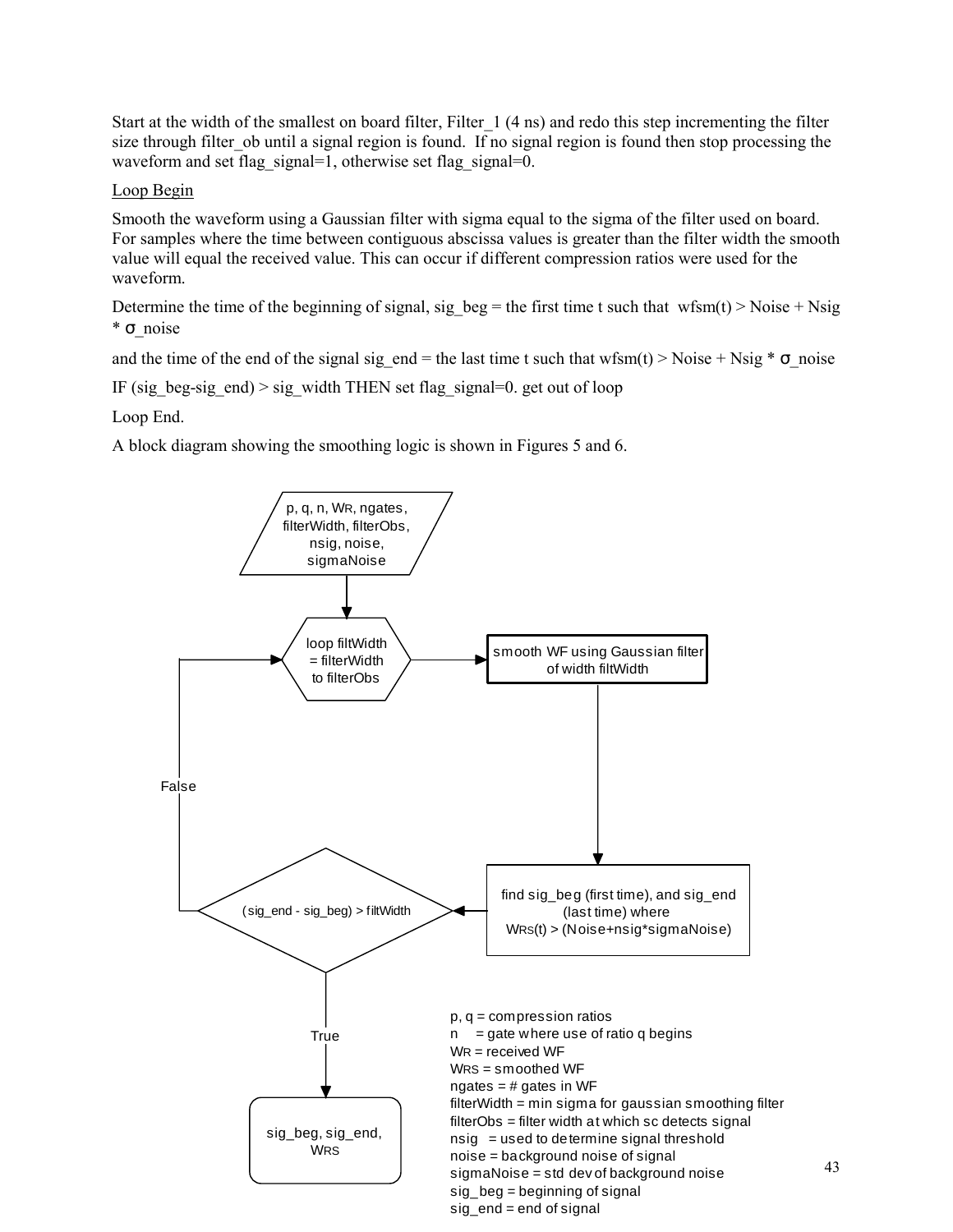**Figure 5 - Block Diagram of Waveform Smoothing Methodology**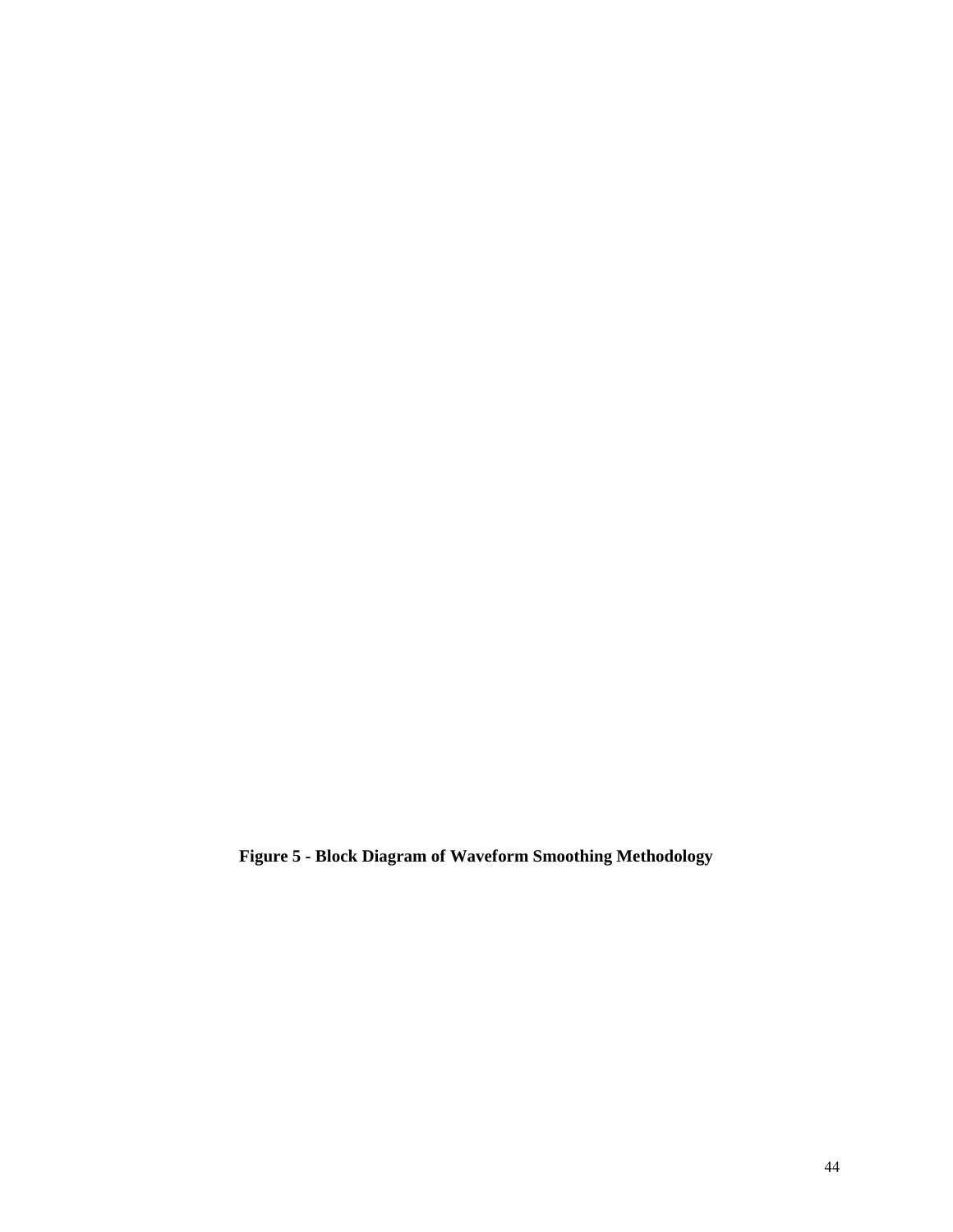

**Figure 6 - Smooth WF using Gaussian filter of width filtWidth**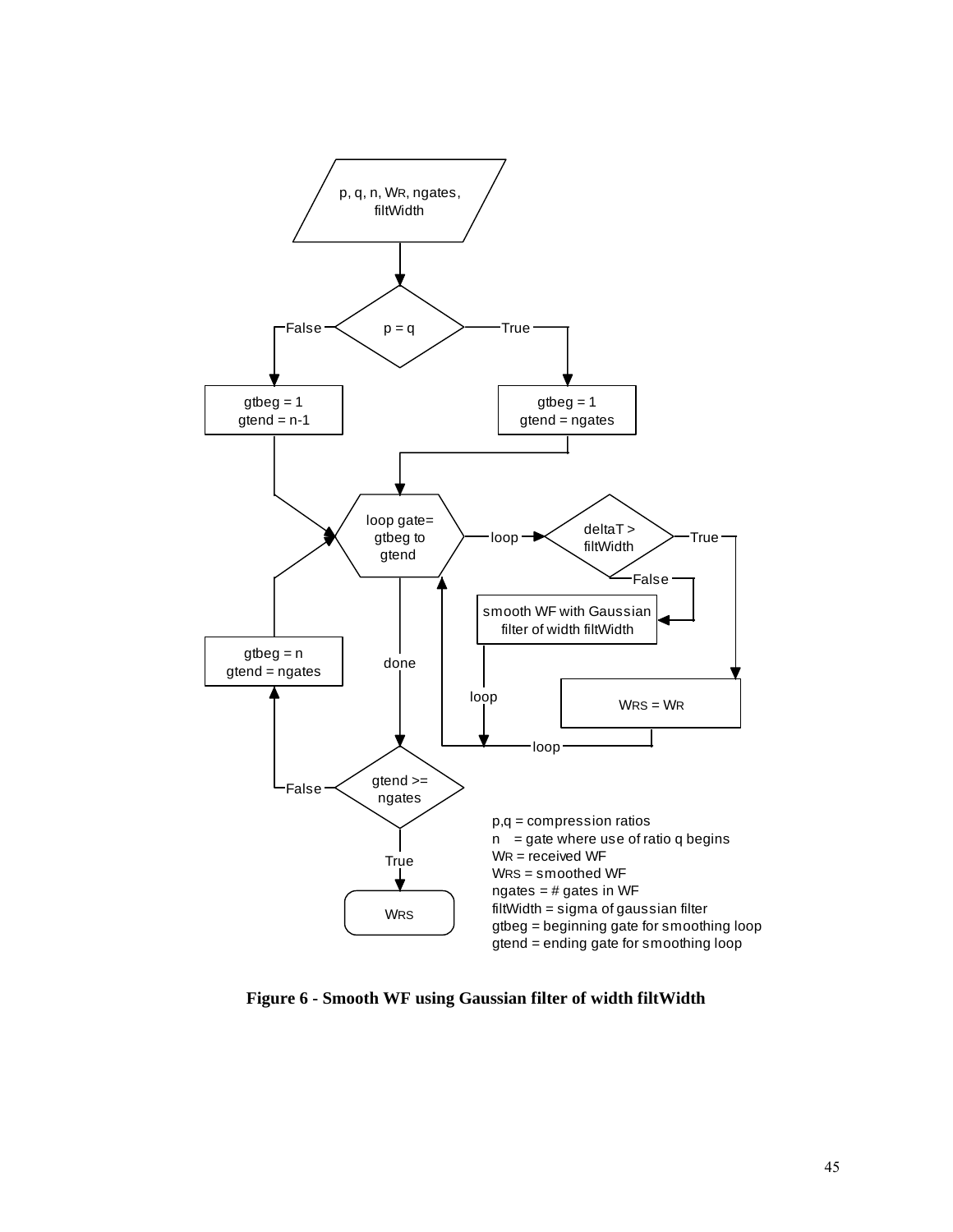## *4.1.3.11. Select Region Within The Waveform With Which To Continue Further Processing*

IF slctregn is set THEN

Time beg = beginning time of selected region = MAX [ sig beg - offsetb, t(1) ]

Time end = end time of selected region = MIN  $\lceil$  sig end + offsete, t(Ngates)  $\rceil$ 

These values will default to t(1) and t(ngates) respectively if slctregn is not set.

## *4.1.3.12. Fit The Waveform To A Function*

## *4.1.3.12.1. Make An Initial Estimate For The Unknown Model Parameters*

Calculate the second derivative of the smoothed waveform, WFsm(t), using contiguous first forward differences to calculate the first derivative and then contiguous first forward differences of the first derivative results to calculate the second derivative.

Determine all locations, where the second derivatives cross zero from positive to negative, Lpos p n(i). Find the minimum values of the second derivatives between contiguous locations of Lpos  $p_n(i)$ . The locations at which these minima occur are possible locations of individual Gaussian peaks in the return. Two other possible locations are the minimum of the  $2<sup>nd</sup>$  derivative between Time beg and the first Lpos p\_n and the minimum between the last Lpos p\_n and Time\_end. All these possible peak locations will be referred to as Peak  $init(i)$ . Find the amplitude(s) at the peaks from the smoothed waveform corresponding to the time(s) for Peak init(i). These will be referred to as AMP init(i).

will be setLoop through all occurrences of the possible locations of the individual Gaussian peaks editing out those for which the amplitude is smaller than an input criteria:

AMP init(i)  $\leq N$  peak min\* $\sigma$  noise

Combine peaks if the interval between them is too small:

Peak init(I)-Peak init(I-1) < Interval min

To combine peaks, use a weighted average of the positions, widths, and amplitudes.

The remaining peak positions and amplitude will be used to set the initial values for these parameters in the least squares fit. The initial  $\sigma$ m values  $\sigma_{m}$  init(i), will be set using the mathematical relationship between the amplitude,  $\sigma$ , and  $2^{nd}$  derivative of a Gaussian such that

 $\sigma_m$  init(i) =  $\sqrt{(AMP \text{init}(i)/2ndDeriv(i))}$ 

The maximum number of peaks that will be fit will be six. If more than six peaks are found in this process then the peaks will be ranked as explained in section 4.1.3.13 and the lowest ranked will be combined with the closest peaks until only 6 remain.

## *4.1.3.12.2. Perform The Nonlinear Least-Squares Fit*

Use the methodology described in section 3.2.2. All calculations are to be performed in double precision arithmetic. Based on the input parameter maxfit, the fit may be performed twice.

After the first fit, if maxfit=2, then check to see if the Gaussians found in the first fit meet the criteria discussed in the previous paragraph. If not, edit and merge the peaks using the same criteria as before. If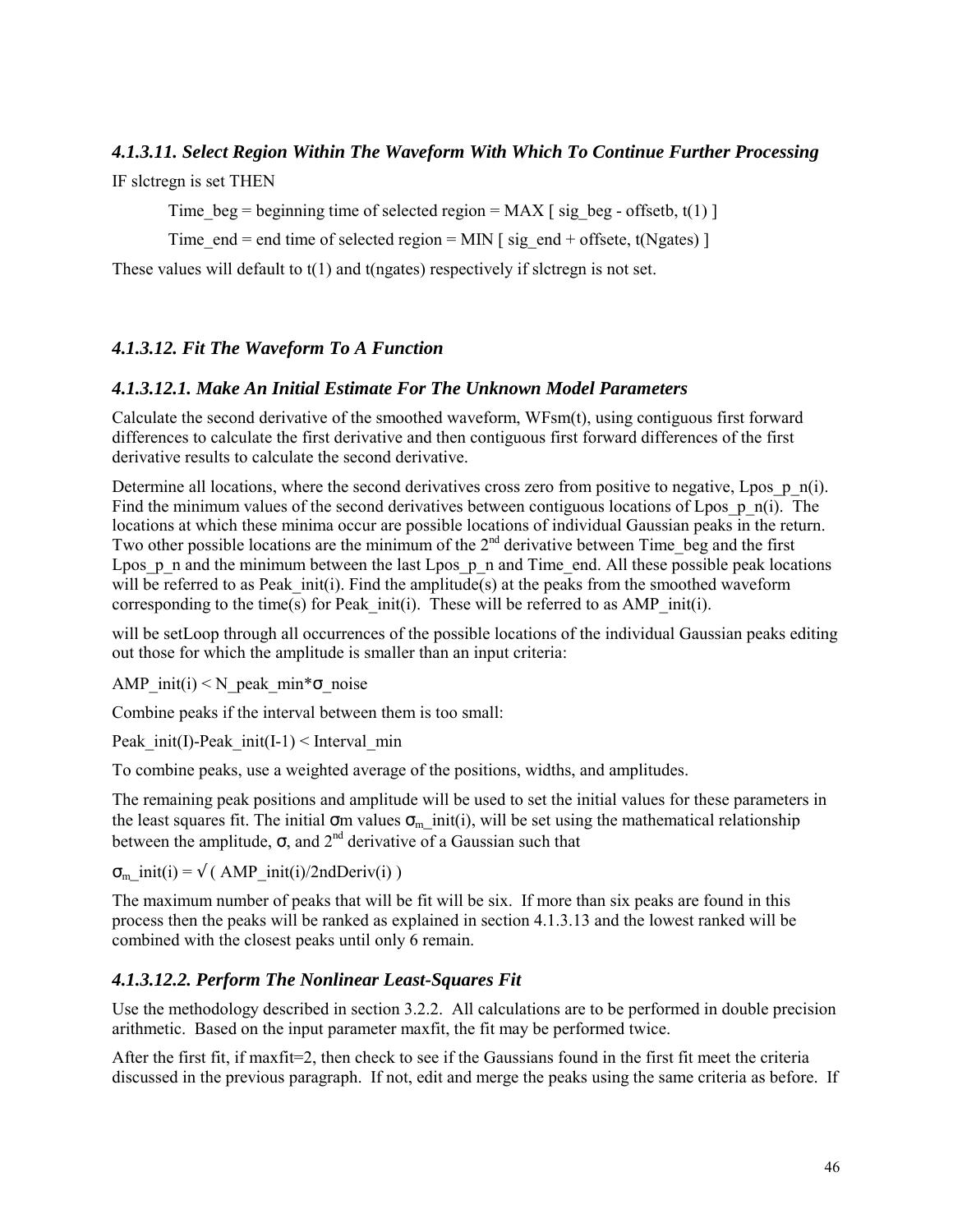no Gaussians are edited or merged do not perform another fit. If any Gaussians are edited and/or merged then perform a 2<sup>nd</sup> fit using the edited and merged data for the initial values.

IF the fitting procedure stops because it took too many iterations to converge, THEN set flag fit maxiter=1.

IF the fitting procedure stops because the normal matrix becomes singular, THEN set flag fit nogo=1.

## *4.1.3.12.3. Output Parameters From The Fitting Procedure:*

- 1. Npeak init: the number of peaks found in the initialization procedure. This can be greater than 6.
- 2. Npeak soln: the number of peaks solved for.
- 3. The amplitude,  $\sigma$ , and position of each Gaussian in the fit
- 4. The noise value, signal\_noise
- 5. The  $\chi^2$  of the fit
- 6. Flag fit nogo: a flag indicating if the fit was unsuccessful (numerical instabilities occurred).
- 7. Flag\_fit\_maxiter : a flag indicating the fit ended without meeting convergence criteria.

### *4.1.3.13. For Multiple-Gaussian Fits, Rank The Peaks Found*

The number of peaks found by the Gaussian fitting may exceed the available space for storing the fit parameters in the final data structure, which is limited to a total of 6 Gaussian peaks. This may in particular occur for complex land returns. Peaks will be ranked based on the area of each Gaussian fit. Calculate General Waveform Assessment Parameters

The waveform assessment parameters are based on the portion of the waveform above noise level. This step therefore begins by calculating

wf(t) signal = wf(t) - signal noise

wf(t) sm signal = wf(t) sm - signal noise

From these, compute

| maxamp                                    | Maximum amplitude of $wf(t)$ signal from time beg to time end       |
|-------------------------------------------|---------------------------------------------------------------------|
| centroid                                  | Centroid of wf(t) signal from time beg to time end                  |
| Total area under<br>received pulse signal | Total Area under $wf(t)$ signal from sig beg to sig end             |
| skewness                                  | Skewness of wf(t) signal from time beg to time end                  |
| kurtosis                                  | Kurtosis of wf(t) signal from time beg to time end                  |
| Maxamp sm                                 | Maximum amplitude of $wf(t)$ sm signal from time beg to<br>time end |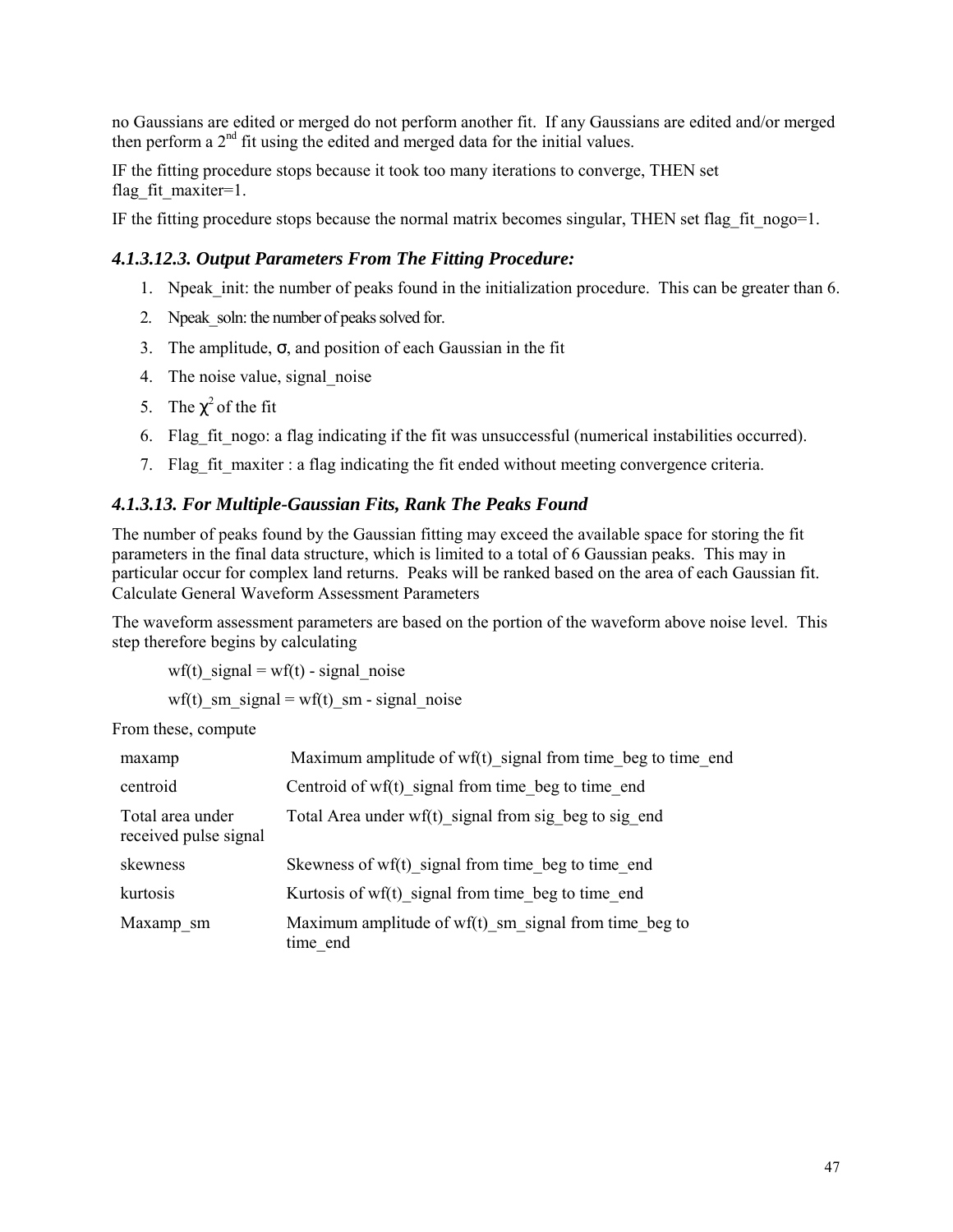## *4.1.3.14. Calculate a threshold retracker correction*

Calculate the value the time in ns from the beginning of the waveform to the location on the waveform where it first crosses a threshold power value based on the threshold level defined on the input parameter file, thresh Ivl. This thresh Ivl is given as a percentage of the maximum amplitude of the smoothed waveform. Find the index i within the array  $t(n)$ , where wf(i) is > thresh lvl\*maxamp sm. Then linearly interpolate between wf(i) and wf(i-1) to obtain the exact value of t that corresponds to wf(t)=thresh\_lvl\*maxamp\_sm, ( $t_{TH_RET}$ ). Calculate the threshold retracker correction to the ref range as range th\_cor=Range - ref( $t_{\text{neates}}$  -  $t_{\text{TH}}$ <sub>RET</sub>).

## *4.1.4. Output Parameters*

This table lists the output parameters from the waveform characterization process.

| Range pre cor         | range correction to be added to reference range based on location on the waveform<br>defined as the preliminary correction location (ns)                                                                  |
|-----------------------|-----------------------------------------------------------------------------------------------------------------------------------------------------------------------------------------------------------|
| Lat pre uncor         | geodetic latitude associated with the preliminary range uncorrected for<br>atmospheric delays, no tides applied (deg N)                                                                                   |
| Long pre uncor        | geodetic longitude associated with the preliminary range uncorrected for<br>atmospheric delays, no tides applied (deg E)                                                                                  |
| Elev pre uncor        | surface elevation relative to the reference ellipsoid uncorrected for atmospheric<br>delays, no tides applied (mm)                                                                                        |
| <b>lland</b>          | 1= Laser footprint is on possible land surface as indicated by regional ID grid                                                                                                                           |
| locean                | 1=Laser footprint is on possible ocean surface as indicated by regional ID grid                                                                                                                           |
| licesheet             | 1=Laser footprint is on possible ice sheet surface as indicated by regional ID grid                                                                                                                       |
| <b>lseaice</b>        | 1=Laser footprint is on possible sea ice surface as indicated by regional ID grid                                                                                                                         |
| Noise, $\sigma$ noise | Noise level and corresponding standard deviation of the waveform either<br>calculated or set from instrument (counts)                                                                                     |
| Flag signal           | 0-signal found<br>1-no signal found in waveform                                                                                                                                                           |
| Flag sat              | 0-no saturation found in signal<br>1-saturation found but not considered significant<br>2-significant saturation found signal not processed<br>3-significant saturation found, signal specially processed |
| Sig_beg               | $t(n)$ of beginning signal in waveform in ns from gate $1 -$ closest gate to the<br>spacecraft                                                                                                            |
| Sig end               | $t(n)$ of end of signal in waveform in ns from gate $1 -$ closest gate to the spacecraft                                                                                                                  |
| Time beg,<br>Time end | Beginning and end time within which to process signal in ns from gate $1 -$ closest<br>gate to the spacecraft                                                                                             |
| Npeak init            | Number of peaks found in waveform during initialization procedure                                                                                                                                         |

**Table 4-3** *Output parameters from the waveform characterization process*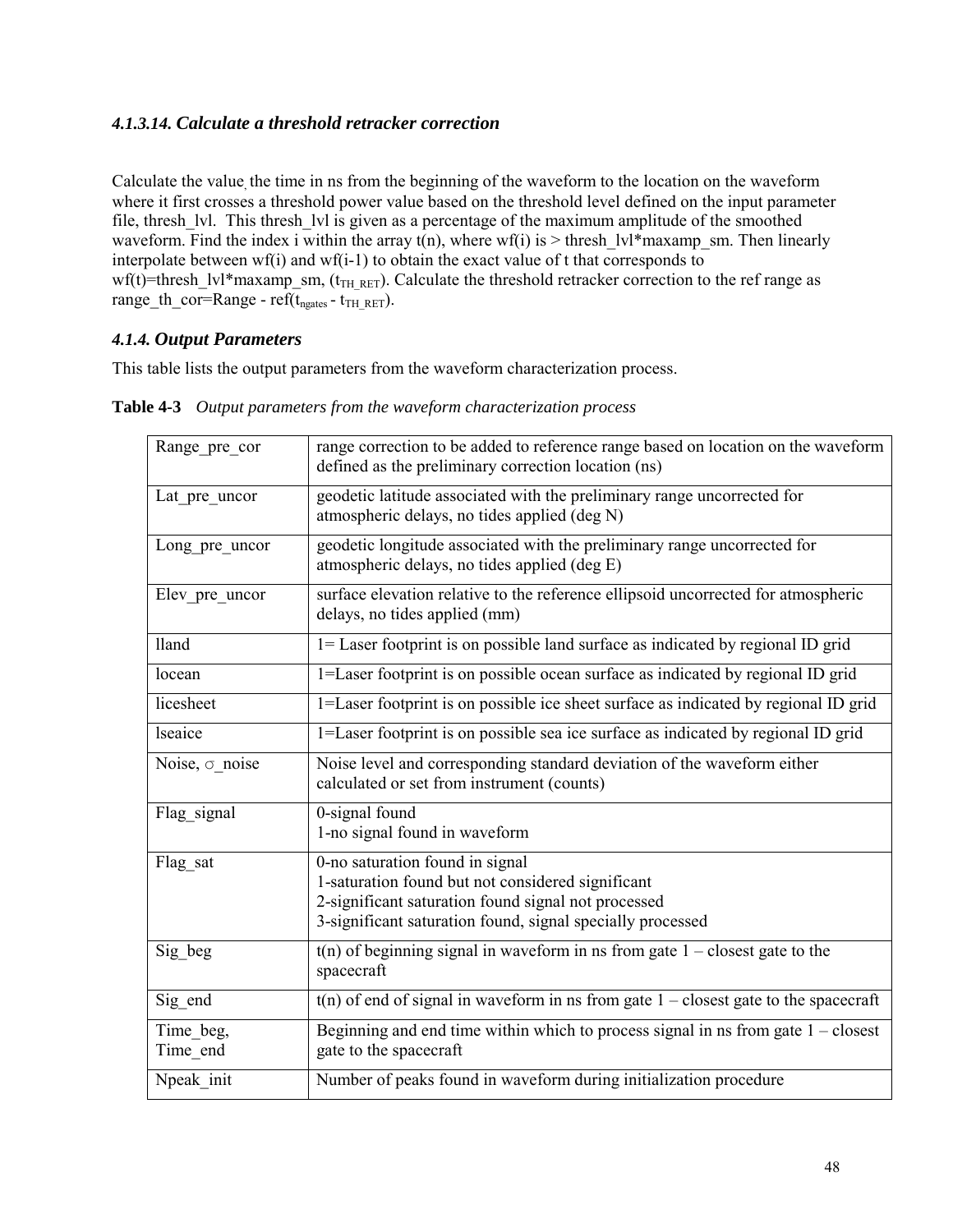| Npeak soln                      | Number of peaks solved for during final functional fit                                                          |
|---------------------------------|-----------------------------------------------------------------------------------------------------------------|
| Amp, $\sigma$ , and<br>location | Parameters of each Gaussian fit to in the functional fit                                                        |
| Covariance<br>Diagonals         | Standard deviation of each parameter solved for in the functional fit                                           |
| Centroid                        | Centroid of $wf(t)$ from time beg to time end in ns from gate 1                                                 |
| Total area                      | Total area under $wf(t)$ from time beg to time end                                                              |
| Flag fit maxiter                | 1=Fitting procedure ended because number of iterations exceeded maxiter                                         |
| Flag fit nogo                   | 1=Fitting procedure was unsuccessful, <i>i.e.</i> normal matrix turned singular, etc.                           |
| Maxamp                          | Maximum amplitude of $wf(t)$ from time beg to time end (counts)                                                 |
| Range th cor                    | Range correction to br added to the reference range to give the range based on the<br>threshold retracker in ns |

### *4.2. Variance Or Uncertainty Of Estimates*

The estimation procedure will give quantitative values for the uncertainties in the parameters being estimated. However there are many surface, instrument, and atmospheric characteristics that will affect the shape of the return waveform. Our algorithms are based on several assumptions. This section examines the uncertainties in the physical quantities being calculated when these assumptions do not hold, and their effect on the ice sheet, sea ice, land, and ocean products.

The anticipated ranging error of single laser pulses comprises the time of flight measurement error and the clock frequency estimation error. Gardner (1992) developed analytic expressions to compute the variance of the centroid time and the received laser pulse width for the simple terrain surface pictured in Figure 2. Gardner (1992) and Harding et al., (1994) used these expressions to determine the RMS range and pulse width errors to evaluate the expected performance of different satellite laser altimeter designs.

The analytic expression (adapted from Harding et al., 1994) separates the sources of the received pulse centroid time variance into five components (impulse response, surface roughness, beam curvature, nadir angle and slope, and pointing uncertainty):

$$
\begin{aligned}\n\text{var}(T_p) &= F \, \text{var}(s_1) / N_r + (FN_B + N_D) T^3 / (N_s^2 \cdot 12 \cdot \Delta t) + \Delta t^2 / 12 + \\
&+ (F / N_r + 1 / K_s) \frac{4 \, \text{var}(\Delta \xi) \cos(S_x)}{c^2 \cos^2(f + S_x)} + \\
&+ (F / N_r + 1 / (2 \cdot K_s)) \frac{4z^2 \tan^4 q_r}{c^2 \cos^2 f} + \\
&+ (F / N_r + 1 / (2 \cdot K_s)) \frac{4z^2 \tan^2 q_r}{c^2 \cos^2 f} \cdot \left[ \tan^2(f + S_x) + \frac{\tan^2(S_y) \cos^2(S_x)}{\cos^2(f + S_x)} \right] + \\
&+ \frac{4z^2 (1 + \tan^2 q_r)^2}{c^2 \cos^2 f} \left[ \tan^2(f + S_x) \, \text{var}(\Delta f_x) + \frac{\tan^2(S_y) \cos^2(S_x) \cos^2 f}{\cos^2(f + S_x)} \, \text{var}(\Delta f_y) \right]\n\end{aligned}
$$
\n
$$
\begin{aligned}\n&= \frac{1}{\sqrt{2\pi}} \left[ \tan^2(f + S_x) \tan(\Delta f_x) + \frac{\tan^2(S_y) \cos^2(S_x) \cos^2 f}{\cos^2(f + S_x)} \right] + \\
&+ \frac{1}{\sqrt{2\pi}} \left[ \tan^2(f + S_x) \tan(\Delta f_x) + \frac{\tan^2(S_y) \cos^2(S_x) \cos^2 f}{\cos^2(f + S_x)} \right] + \\
&+ \frac{1}{\sqrt{2\pi}} \left[ \tan^2(g + S_x) \tan(\Delta f_x) + \frac{\tan^2(g + S_x)}{\cos^2(g + S_x)} \right]\n\end{aligned}
$$
\n
$$
\begin{aligned}\n&= \frac{1}{\sqrt{2\pi}} \left[ \tan^2(g + S_x) \tan(\Delta f_x) + \frac{\tan^2(g + S_x)}{\cos^2(g + S_x)} \right] + \\
&= \frac{1}{\sqrt{2\pi}} \left[ \tan^2(g + S_x) \tan(\Delta f_x) + \frac{\tan^2(g + S_x)}{\cos^2(g + S_x)} \right] + \\
&= \frac{1}{\sqrt{2\pi}} \left[ \tan^2(g + S_x) \tan(\Delta f_x) + \frac{\tan^2(g +
$$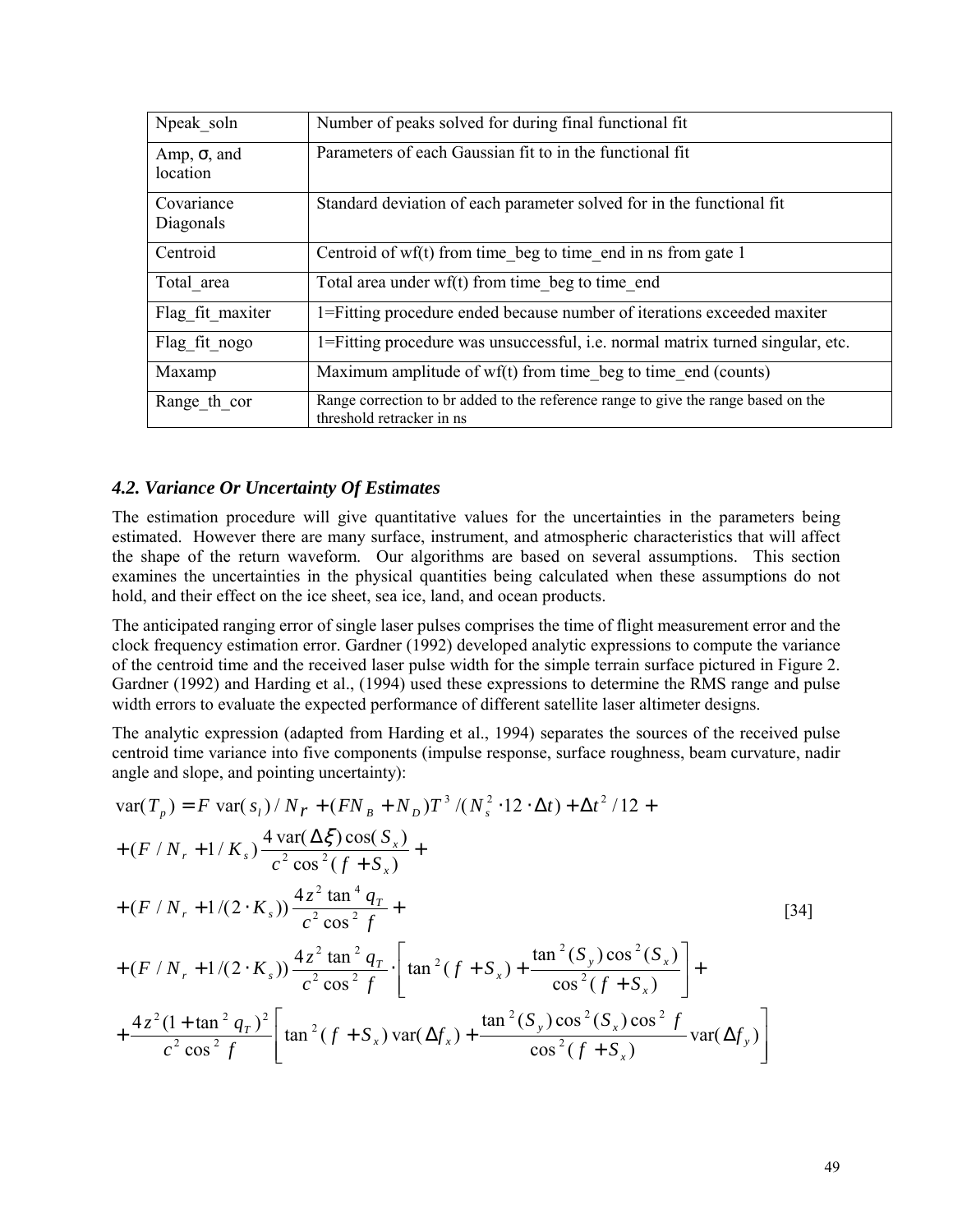where  $T_p$  is the propagation delay measured by the pulse centroid time as it is introduced in 3.1.2.1., *F* is the avalanche photodiode excess noise factor,

 $var(s_i)$  is the variance of transmitted laser pulse width,

 $N_r$  is the mean signal photoelectrons,

 $N_B$  is the mean solar background photoelectrons,

 $N<sub>D</sub>$  is the mean detector dark counts,

*T* is the detector integration time,

∆*t* is the time-interval-unit resolution,

*K<sub>s</sub>* is the speckle signal-to-noise ratio =  $\pi A_r [2 \cdot \tan(q_T / \lambda)]^2$ ,  $A_r$  is the receiver area, and  $\lambda$  is the laser wavelength,

 $var(\Delta \xi)$  is the variance of the surface roughness,

*c* is the effective velocity of light,

*f* is the off-nadir pointing angle of laser beam,

 $S_x$  is the surface slope in (*xz*) plane,  $S_y$  is the surface slope in (*yz*) plane,

*z* is the altimeter height above the terrain,

 $q_T$  is the halfwidth divergence angle of the laser beam measured at the  $1/\sqrt{e}$  point,

 $\Delta f$ <sub>x</sub> is the pointing error parallel to the pointing direction, and  $\Delta f$ <sub>y</sub> is the pointing error perpendicular to the pointing direction.

The first four components in (34), that is the impulse response, the surface roughness, the beam curvature, and the geometric component dependent on the off-nadir angle of the laser beam and the slope of the surface, account for effects that cause pulse spreading in time of the received pulse. Note, however, that equation (34) does not include the effects of pulse spreading by forward scattering of the laser pulse by thin clouds and aerosols. With increased spreading of the pulse, range errors are increased because the centroid of the broad pulse is less accurately determined than that of a narrow pulse, given the same total energy, due to a lower peak signal to noise ratio.

These pulse spreading components are dominated by the photon noise. The photon noise contributions are inversely proportional to the mean signal photoelectrons  $(N_r)$ , which is the number of photoelectrons detected per laser pulse:

$$
N_r = \left(\frac{E_r \eta}{h \nu}\right) \left(\frac{A_r}{z^2}\right) \tau_{sys} \tau_{sys}^2 \left(\frac{r_{surf}}{\Omega_{surf}}\right)
$$

[35]

where  $E_r$  is the transmitted laser energy,

 $\eta$  is the quantum efficiency of the detector,

 $h\nu$  is the photon energy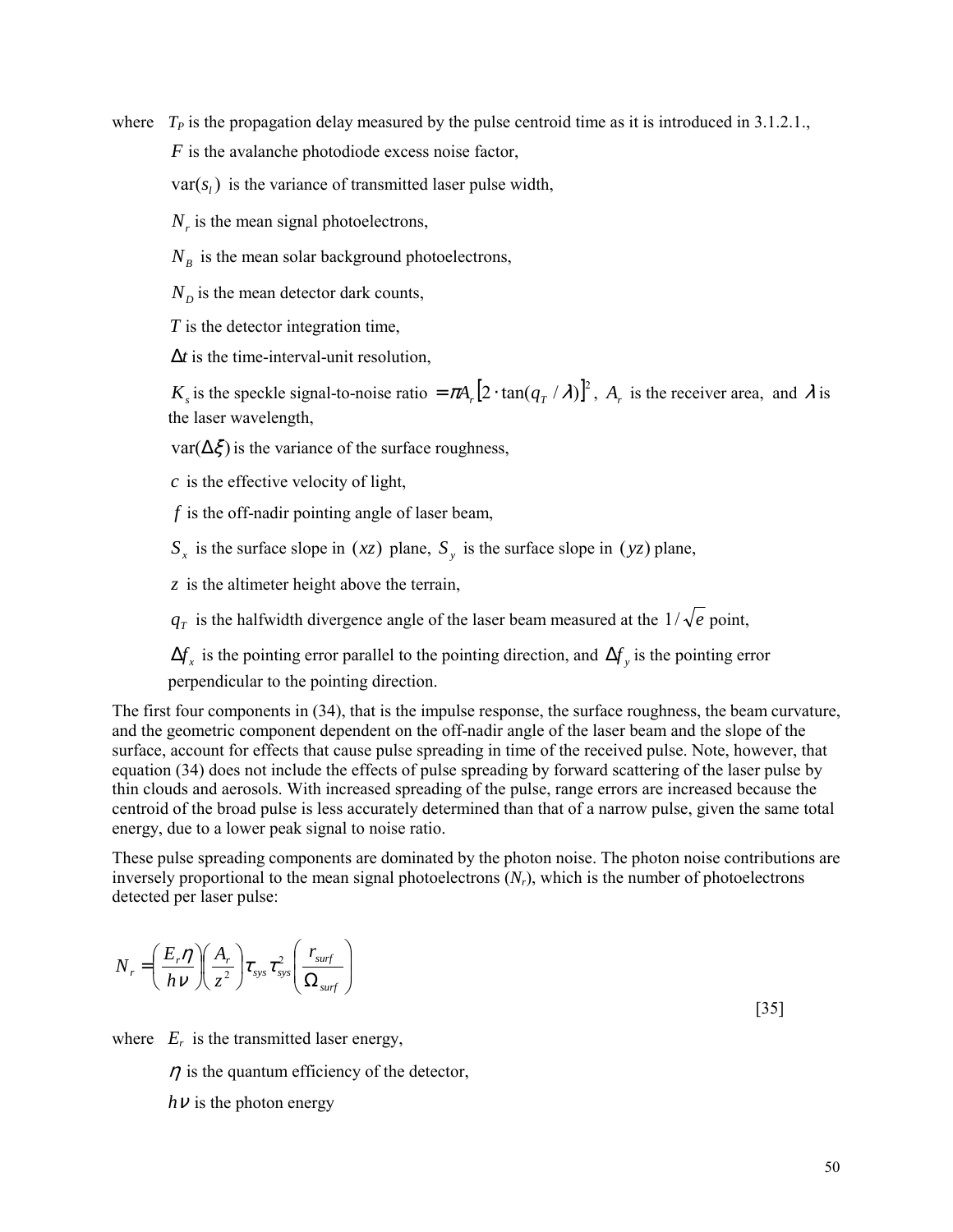*Ar* is the telescope area,

*z* is the range from the spacecraft to the Earth surface,

 $\tau_{atm}$  is the atmospheric transmission,

 $\tau_{\rm sw}$  is the system transmission,

<sup>Ω</sup>*surf* is the surface scattering angle, and

*rsurf* is the surface diffuse reflectivity.

For GLAS values the average number of photoelectrons received is expected to be typically 5,000- 40,000. Link margin calculations indicate high SNR for the GLAS system. For example, in the case of moderately sloping ice/snow terrain (slope= $3^\circ$ , reflectivity=0.6), the estimated link margin is 14.5 dB at night and 13 dB in the daytime. This SNR is high enough to obtain reliable range and surface roughness measurements even in case of large changes in surface albedo and roughness, and atmospheric transmission variability due to aerosol and cirrus cloud scattering process (Bufton, 1989).

The pulse spreading components also include the speckle noise contributions. The speckle noise effects are inversely proportional to  $K_s$ , which is the ratio of the receiver aperture area to the speckle correlation area. According to Bufton (1982), speckle noise is negligible for the GLAS system because of the large number of spatial and temporal speckle cells averaged during each individual range measurement.

The final component in (34) is sensitive to laser pointing angle uncertainties. For small pointing uncertainties Bufton (1982) approximated the range error due to this component by

# $\Delta Z = Z \Delta f$  tan(  $S + f$ )

For the GLAS system both the pointing uncertainty (1.5 arcsec ) and the normal off-nadir pointing angles  $(< 1$  deg) are small and therefore the ranging error due to the pointing uncertainty will be dominated by the effect of surface slope.

Gardner (1992) also derived an analytical expression similar to (34) for estimating the variance of the received pulse width.

To evaluate the performance of the waveform algorithms the analytical expressions and laser altimetry simulations will be used to compute the RMS range error and RMS pulse width errors of the GLAS system. These errors will be estimated over different types of ice sheet, sea ice, ocean and land topography and they will be analyzed in a similar fashion as it was reported in Gardner 1992, and Harding et al., 1994.

The algorithm described in the theory section and the analytical expression presented in this section are valid in cases of horizontal, linear sloping, isotropic, and stationary rough surfaces, uniform Lambertian reflectivity, and Gaussian laser beam far field pattern and atmospheric effects are neglected. Further research should be undertaken to analyze the errors introduced by the deviations from this ideal case or by distortions caused by the atmosphere.

## *4.3. Numerical Computation Considerations*

The mathematical procedures described in the previous sections were tested on SLA-2 and the large footprint aircraft laser configuration (Bigfoot) waveforms. The results are discussed in section 4.3.2. These procedures appear to work with real data, but there are other techniques that may be computationally faster and further research is needed to determine the best method. This section describes the problem in more detail and suggests references to check for prototyping different numerical methods for solving the non-linear estimation problem.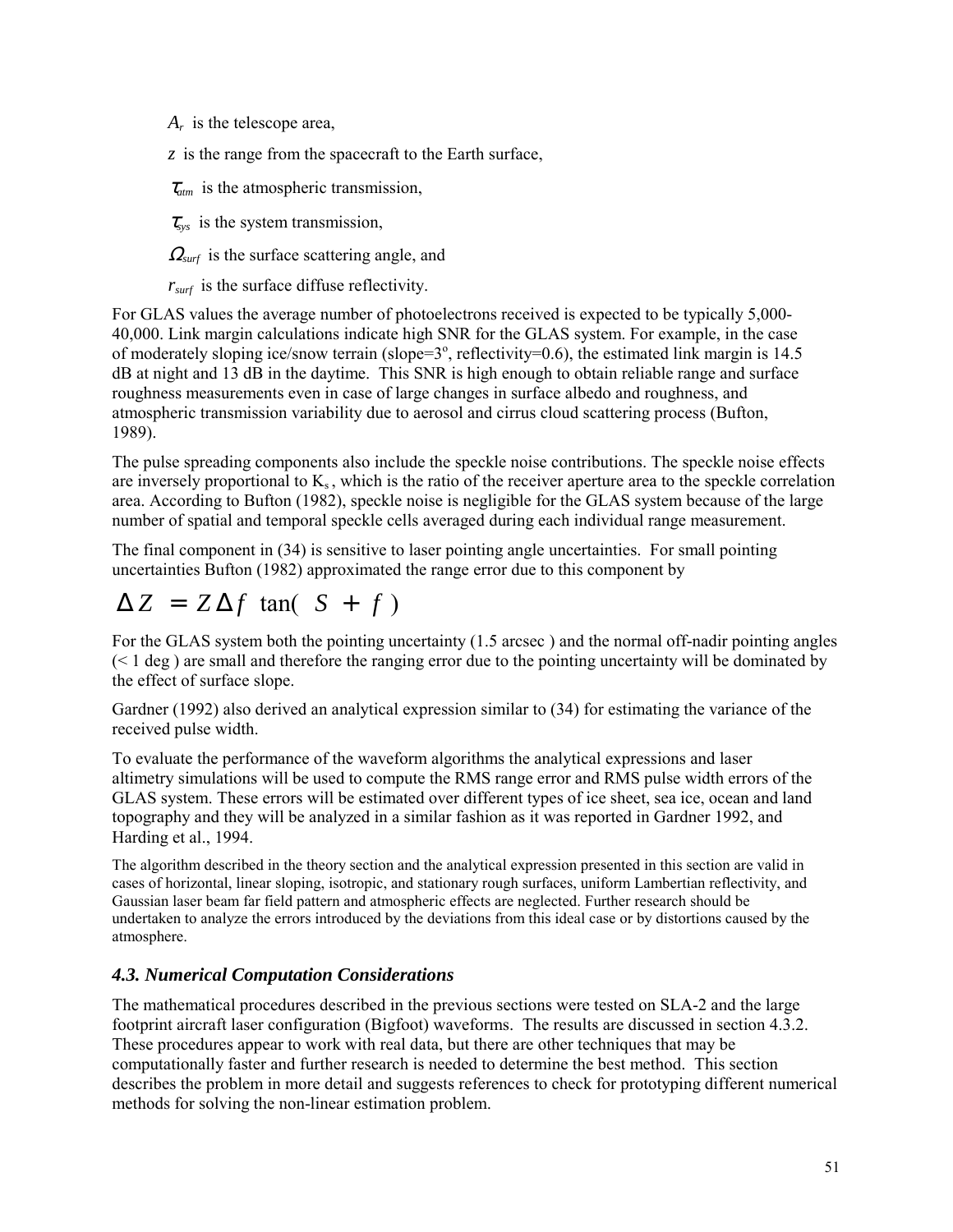The problem is to fit an equation of the form

 $y = a + \sum b_i G_i$  [36]

where the  $G_i$  are functions which also contain parameters, subject to the constraints

1.  $a > 0$ 

- 2.  $b_i > 0$
- 3. For each *Gi*, bounds on the location of the peak and the width of the function.

In addition, there is information available on the uncertainties in the estimates of the parameters. The code used at GSFC for analysis of radar altimetry data incorporates this information by doing Bayesian least squares analysis (Zwally et al, 1990). Without the Bayesian constraints, the calculation frequently did not converge.

The Shuttle Laser Altimeter group is using a Levenberg-Marquardt (LM) algorithm (Press et al, 1986) with constraints, coded in IDL (Interactive Data Language) (Harding et al, 1998). The constraints are handled as follows: at the end of an iteration, if any parameters are outside the acceptable region, do the following before continuing with the next iteration:

- 1. determine the minimum linear interpolation step that takes any one parameter from its value at the start of the iteration to its limiting value. Assume this is the step size rather than the step size used and scale all changes in the parameters to this value.
- 2. compute the derivatives of all parameters that are at their limits. If the derivative tends to move the parameter out of the acceptable region, set it to zero. In optimization terminology, this has the effect of removing the variable from the "active set."

This same algorithm could be used to fit the GLAS waveforms, possibly with the addition of Bayesian constraints on the parameters in the LM algorithm. The GLAS code should be written in Fortran or C for efficiency, and the derivatives should be computed using the known form of the fitting function for both efficiency and accuracy (SLA code uses a numerical derivative).

### Initial estimates

A high-quality initial estimate of the parameters is important to reduce the time it takes the nonlinear least squares procedure to converge.

## *4.3.1. Programmer/Procedural Considerations*

Though we have data from several aircraft and SLA data sets with which to test our algorithms, we do not currently have test waveforms that emmulate all the expected performance characteristics of the GLAS instrument. Test data will be available prior to the ICESat launch from the Vegetation Canopy Lidar (VCL) mission, scheduled for launch in 2000. VCL utilizes a similar waveform acquisition approach and will telemeter full waveforms to the ground for processing. Test data will also likely be available from the VCL airborne simulator (LVIS) for testing of GLAS processing algorithms. Prior to the availability of these test data, the GLAS similator is being used to exercise processing algorithms. However, it must be recognized that the GLAS instrument is different from any previously flown, and therefore the algorithms need to be programmed so that changes can be incorporated easily. To allow for this the following should be taken into consideration.

The parameter estimation procedure must be written in distinct modules so that it can accept a change in the fitting function or the technique used to solve for the function parameters with minimal code changes.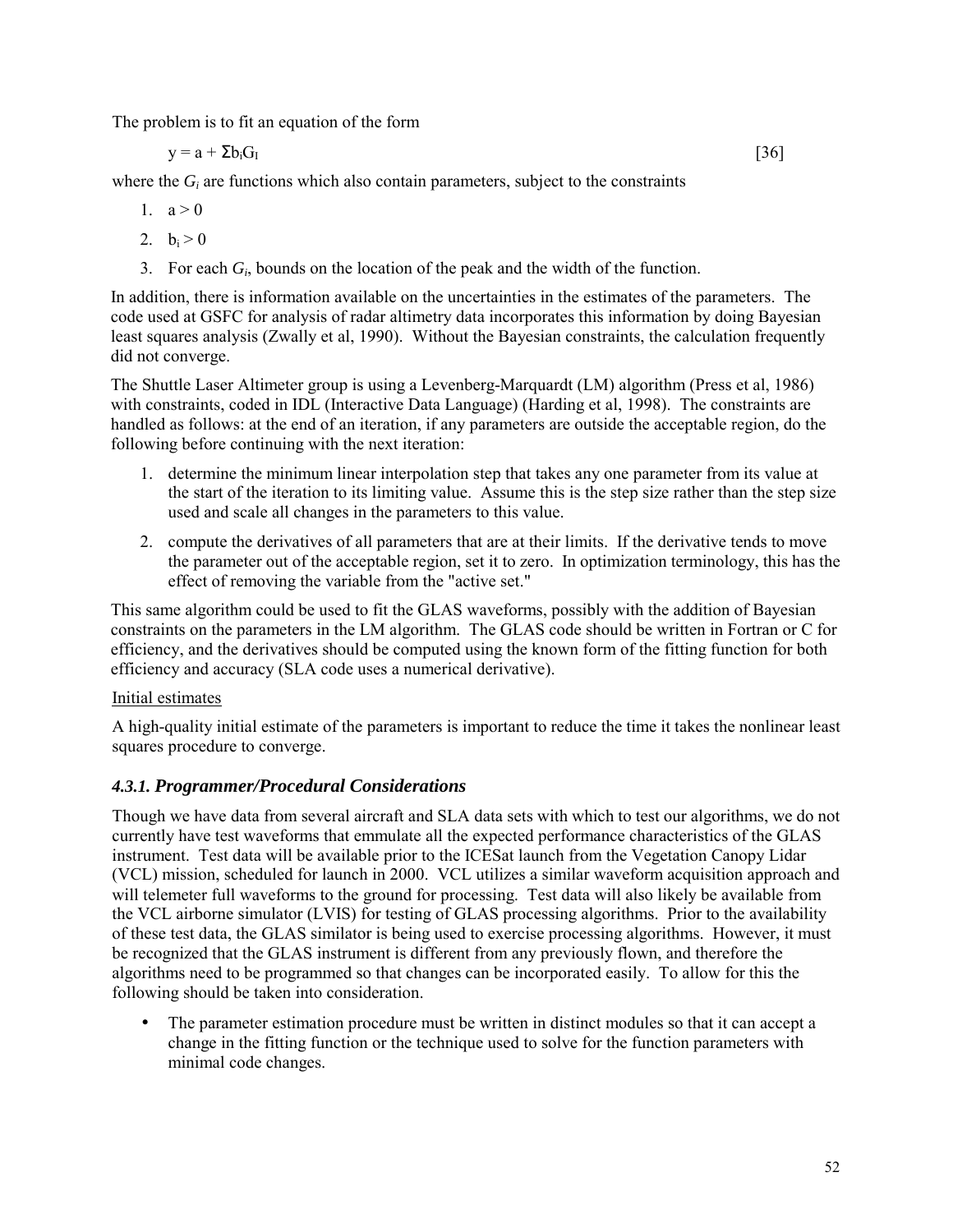- The algorithms must be run off of a parameter file which can contain different values for the same parameter based on region. This is with the expectation that the land parameters will be different from those used for the other three surface types.
- The program must be able to process data from all four surface types or to select and process only ice sheet and sea ice data.

NOTE: all calculations are to be done in double precision arithmetic.

## *4.3.2. Calibration And Validation*

### *4.3.2.1. Ice Sheet Validation With Existing Data*

The waveform assessment algorithms and fitting procedure described in section 4.1 has been tested with over 800,000 Bigfoot aircraft laser waveforms over Greenland, 159,800 SLA-2 waveforms from observation 3 (an assigned ID from the mission) over land and water, and around 70 GLAS simulated forward scattering waveforms, and 270 2D simulated waveforms. The fitting process converged more than 99% of the time for reasonably good waveforms. Bigfoot data were acquired by NASA's airborne laser altimeter over Greenland in 1993 using the instrument in a configuration that produced a GLAS size footprint. Most of the waveforms are single peaked pulses. A single Gaussian function fits these waveform very well as shown in Figure 7.



**Figure 7 - Bigfoot waveforms over Greenland Fit with a Gaussian Function** 

SLA02 data cover both land and ocean. Most of the waveforms are single peaked and can be fit by a single Gaussian function. Sometimes the waveforms over land are multi-peaked and need to be fit by multi-Gaussian-functions as shown in Figure 8. This may be caused by multiple elevation levels within the laser footprint caused by buildings, vegetation or terrain. The ringing in the SLA02 data after the peak is caused by the instrument and is not expected in the GLAS data.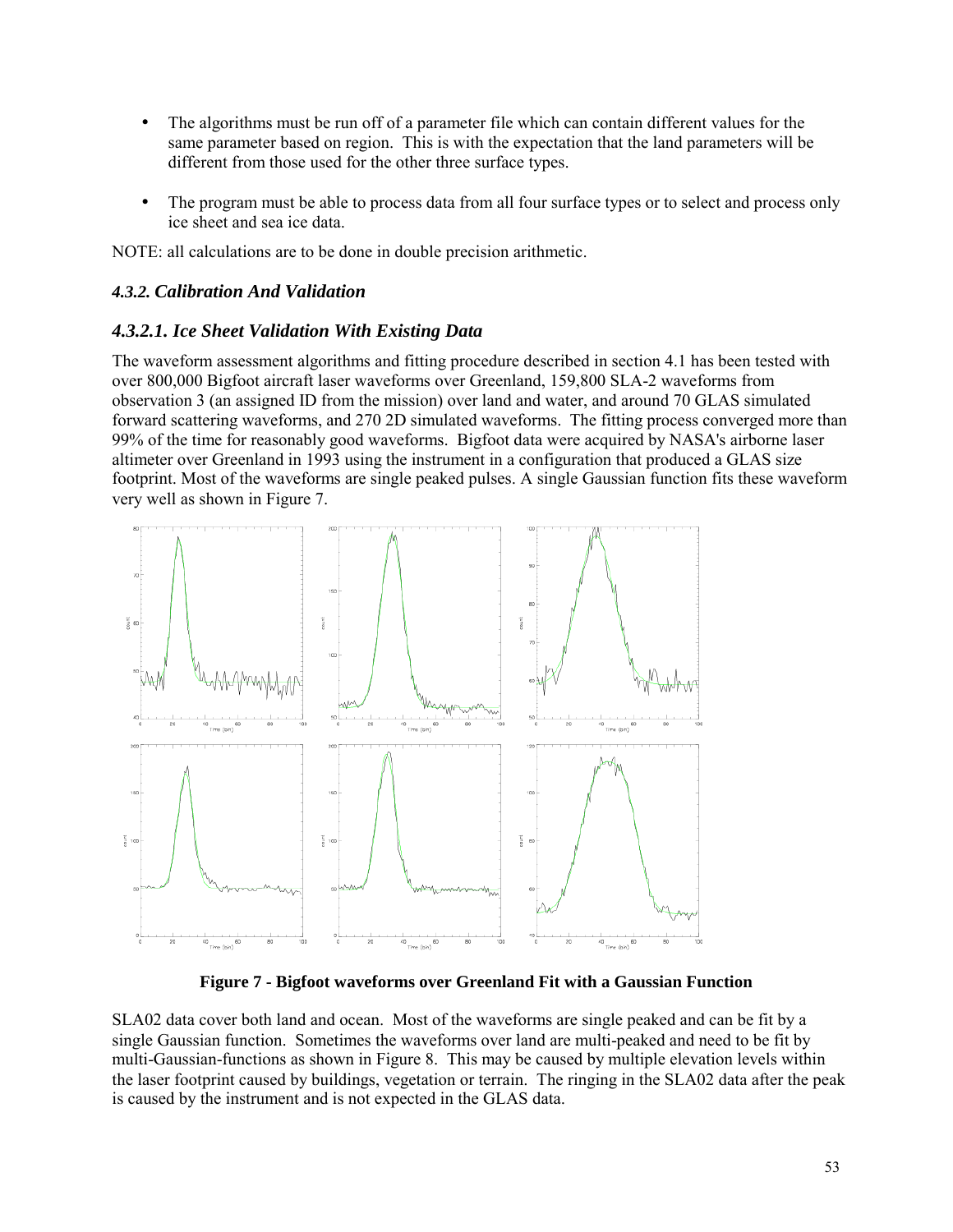

**Figure 8 - SLA02 data fit with a Gaussian function** 

Atmosphere forward scattering changes the shape of the return waveforms. Over flat surfaces this portrays itself as a rise in the tail over the leading edge. David Duda and Jim Spinhirne (personal communications 1998) provided simulated waveforms for various cloud conditions that are expected to cause forward scattering. For these non-symmetrical returns, calculating the range to the centroid of the fitted Gaussian gives better agreement with the actual surface than using the centroid of the received waveform. Figure 9 shows the forward scattering waveform, its non-forward scattering component, its forward scattering component, and a Gaussian fit to the forward scattering waveform. The centroid of the non-scattering component at 14.95 ns is the known surface position. The centroid of the forward scattering waveform is at 16.88 ns, which gives a bias of 1.93 ns (equals to 28.95 cm in elevation) compare to the known surface. The centroid of the fitted Gaussian (±3σ edited Gaussian fit) is at 15.41ns, which gives a bias of 0.46 ns (equals to 6.9 cm in elevation) compare to the known surface. This result shows that the difference between the centroid of the fitted Gaussian pulse and the forward scattering waveform is 1.5 ns (equals to 22.5 cm in elevation) which is a significant decrease in elevation bias introduced by forward scattering.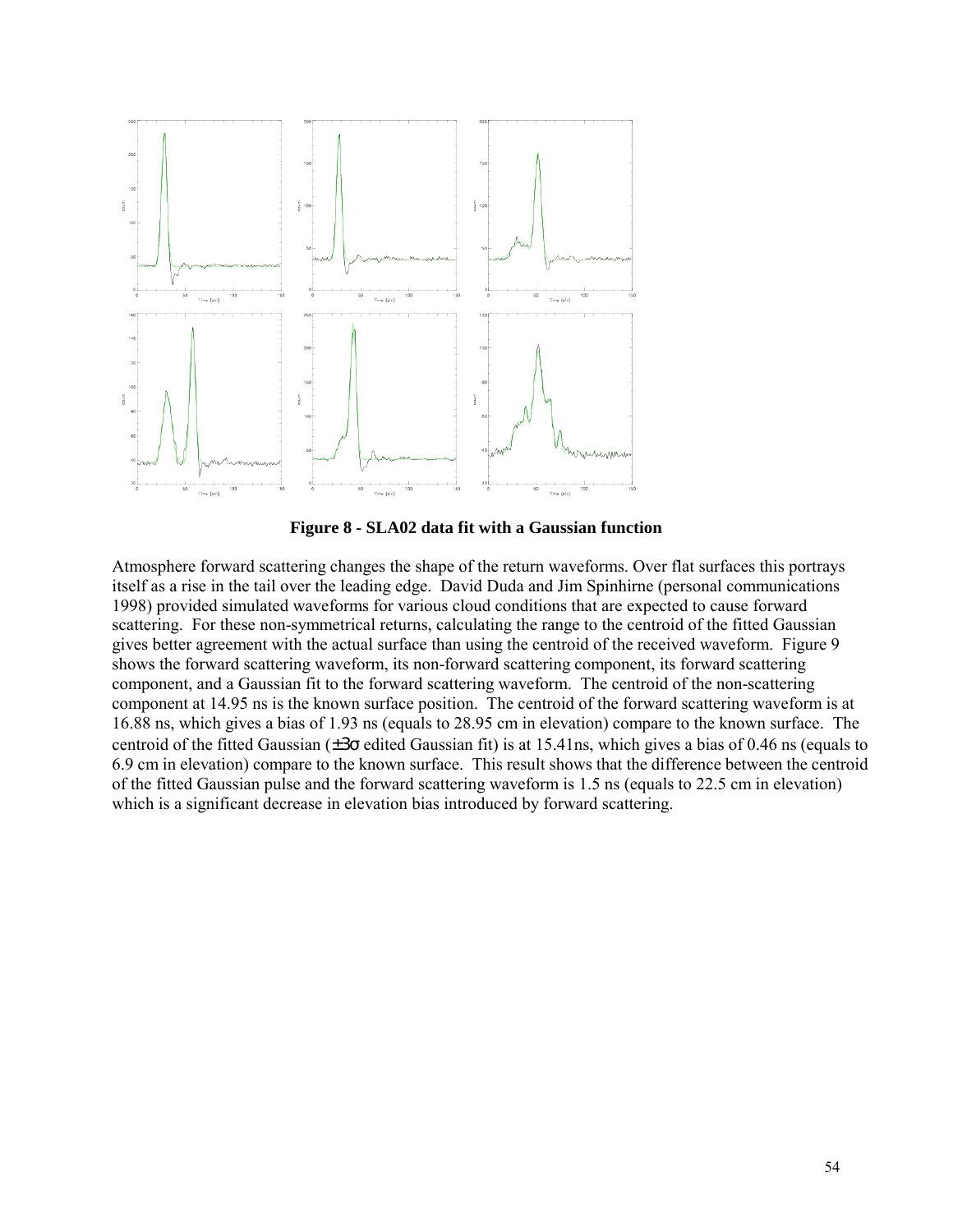

**Figure 9 - Forward Scattering Effect on the Laser Return Waveform** 

Figure 10 shows the biases incurred in the calculation of the surface elevation from the return when the centroid of the Gaussian fit and the centroid of the received return are used as the position on the return which pertains to the mean surface for various cloud heights, particle size and cloud thickness. Using the centroid of the Gaussian fit always decreases the effect of forward scattering on the calculated elevation. Significant decreases are shown for low clouds where the forward scattering bias is high. Using the centroid of the Gaussian fit can reduce the forward scattering bias, but cannot eliminate it. The GLAS science team will study this problem further.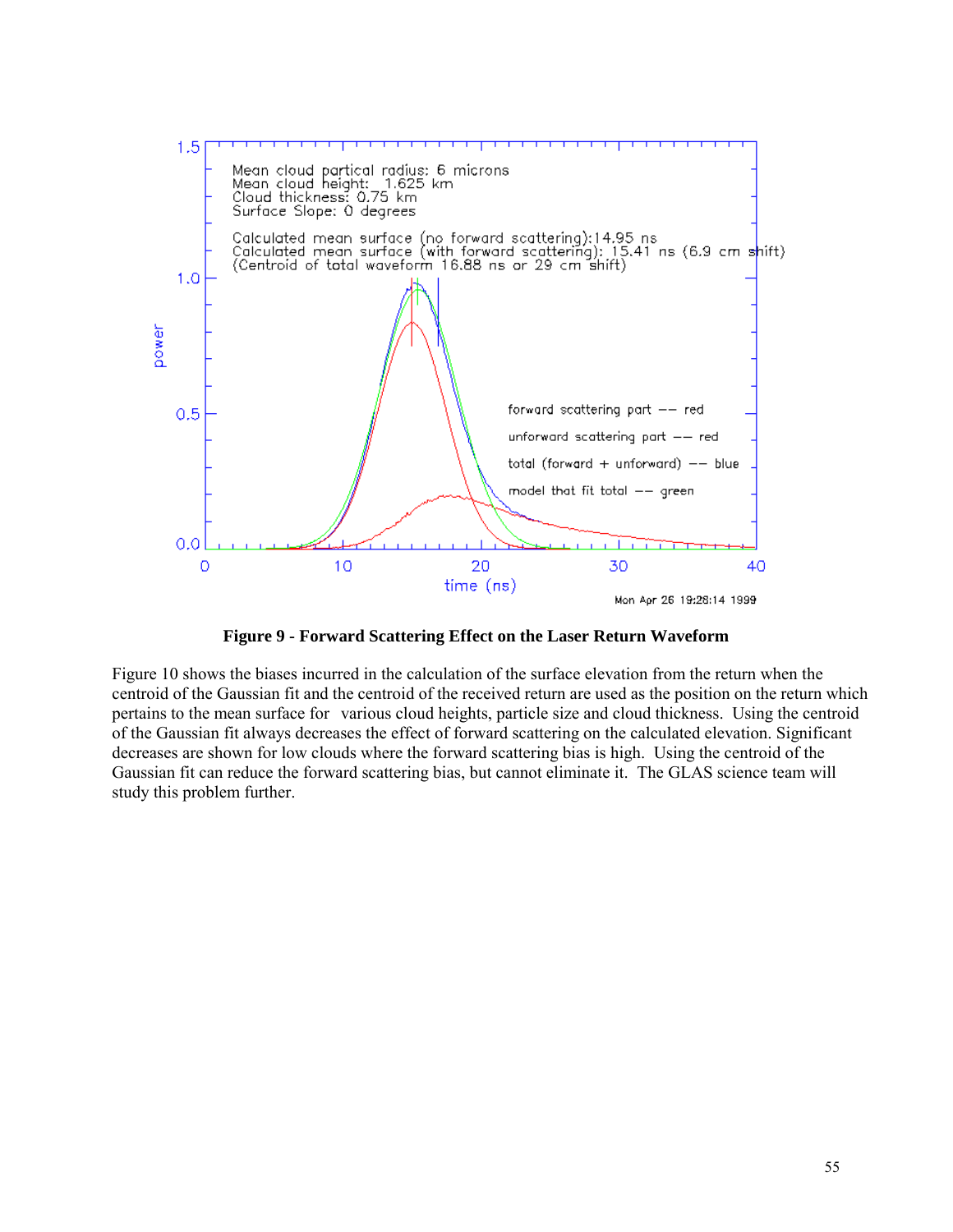

**Figure 10 - Bias in ns from surface elevation; star - centroid of the return, diamond - centroid of the Gaussian fit** 

As a test of the algorithm, a simulation was carried out by using a real surface elevation profile over Greenland. The data were collected on the Jakobshavns glacier by the NASA ATM system. The profile is about 50 km along with 10 cm spacing between data. The surface profile was put into a 2D simulator to generate waveforms. The generated waveforms were analyzed by the retracking algorithm. The calculated surface elevation agrees with the known surface elevation very well. For the 270 simulated waveforms, the error is 5 cm without three points in a very rough zone (Figure 11). The calculated surface slope and surface roughness were compared with known surface roughness and surface slope (Figure 12). Figure 13 and Figure 14 are two examples that show surface elevations within the footprint and their waveforms. The waveform in these figures shows the simulated return. The elevation profiles show the elevation over the footprint with the x denoting the mean elevation calculated from the surface and the rectangle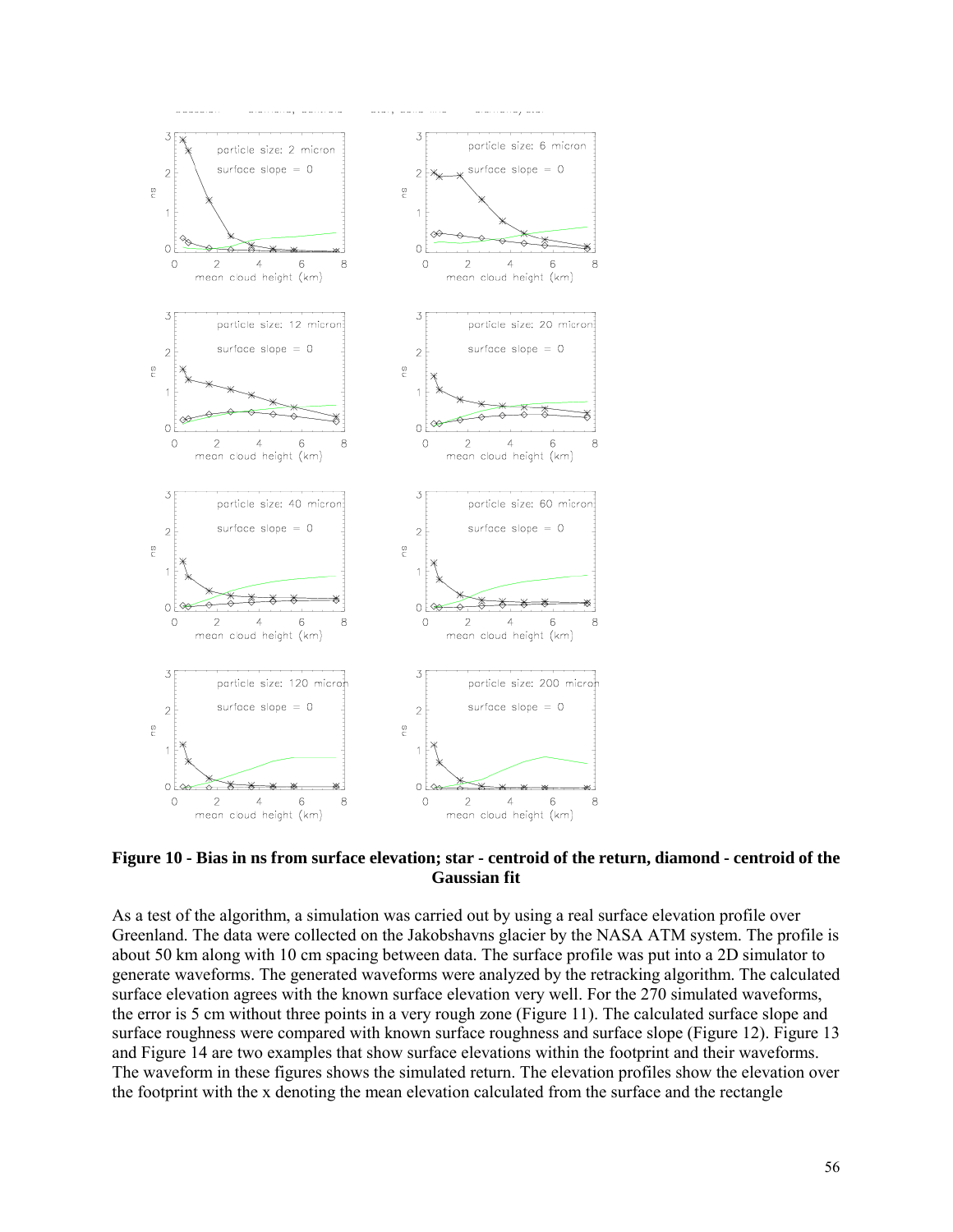denoting the mean elevation calculated from using the algorithms described in section 4. In figure 13, the return is a single peak Gaussian and the mean elevation from the algorithms agrees with the actual value. In figure 14, the return is a sum of two Gaussians due to the different elevations in the footprint and the calculated value (which corresponds to the centroid of the last Gaussian) is lower than the actual mean elevation because it represents the mean from the lower surface.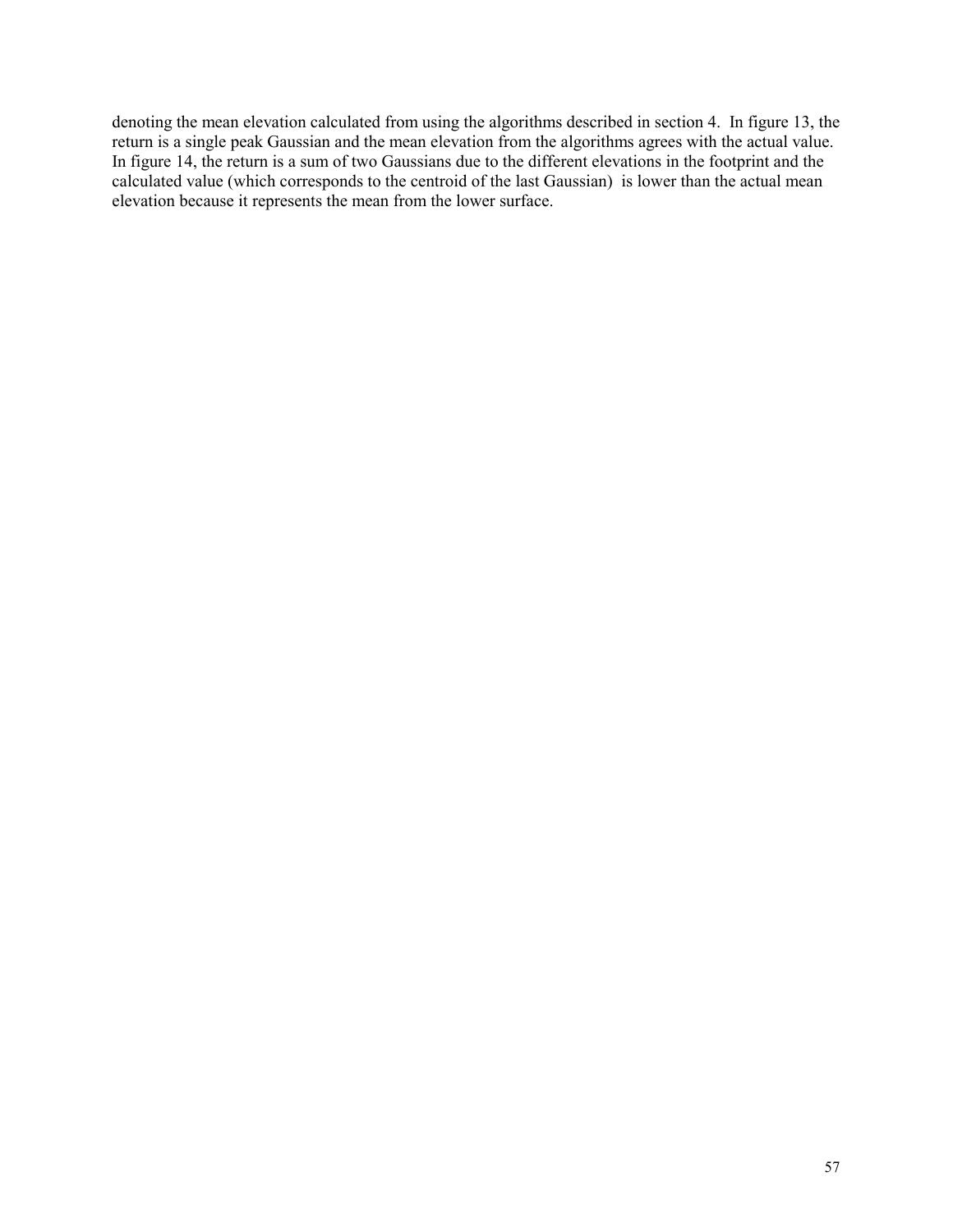

**Figure 11 - Comparizon of simulated and actual surface and resultant GLAS elevation algorithm error** 



**Figure 12 - Comparison of actual vs calculated surface roughness and slope.**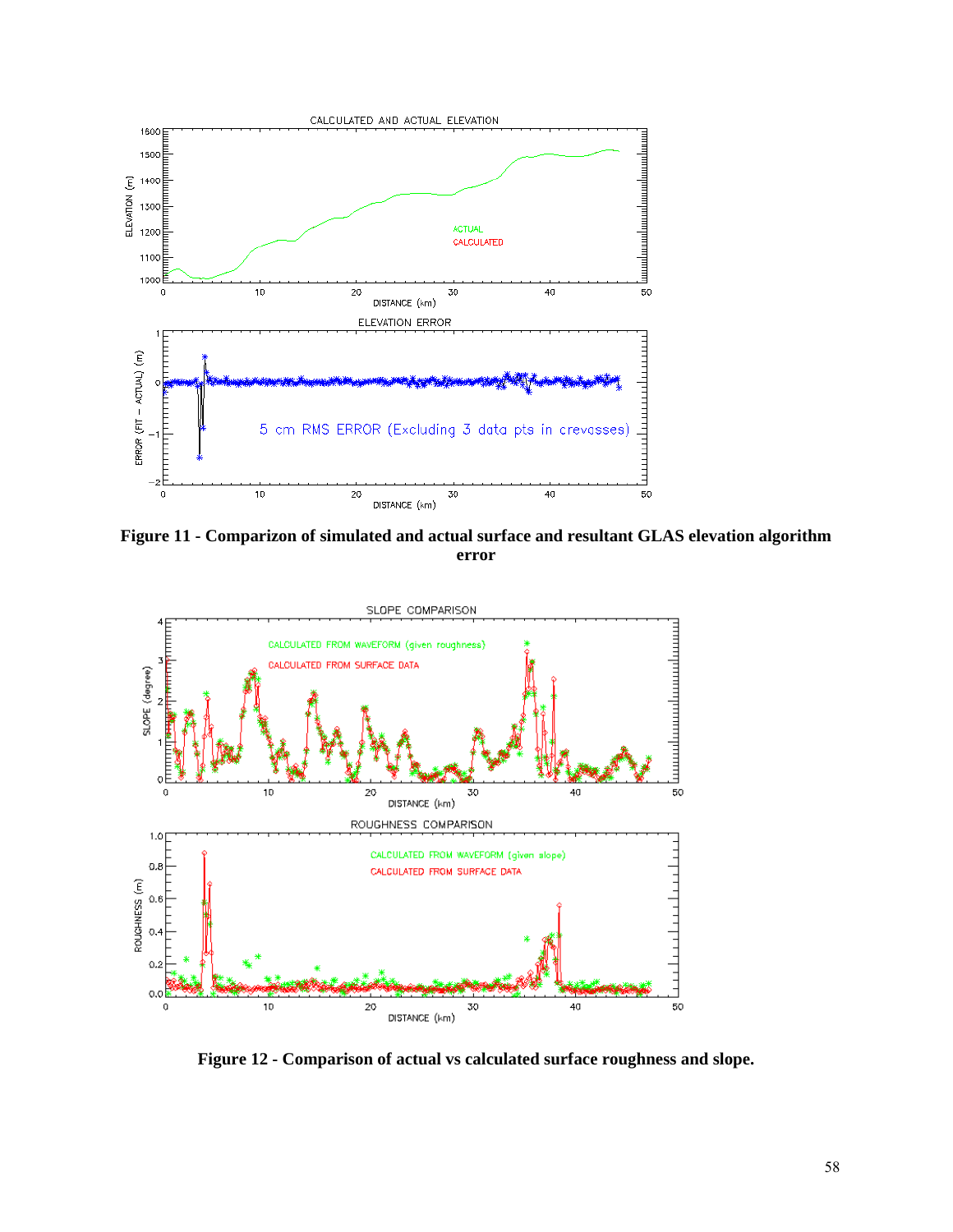

**Figure 13- Simulated elevation and corresponding waveform using real ice sheet profile**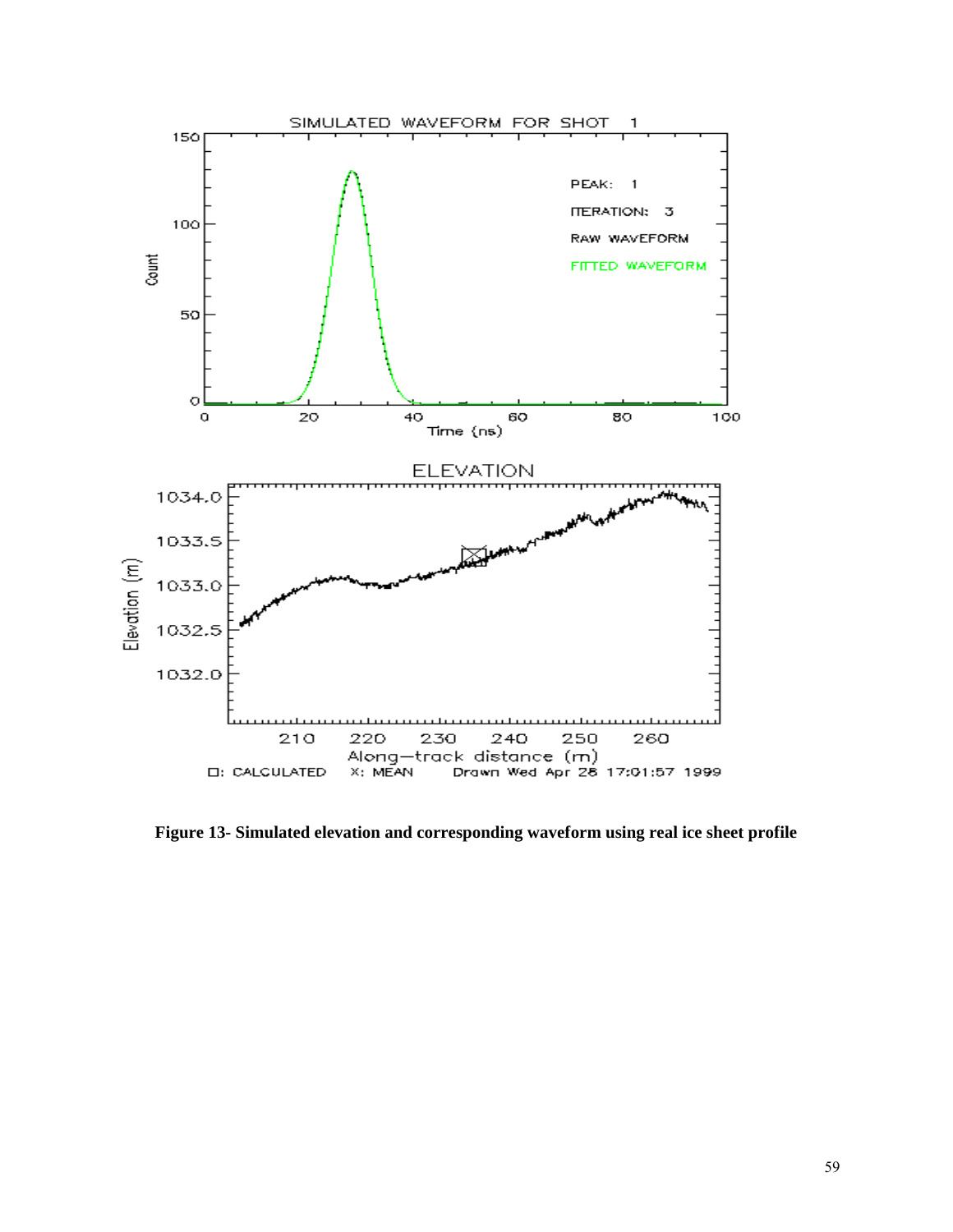

**Figure 14 - Simulated elevation and corresponding waveform using real ice sheet profile**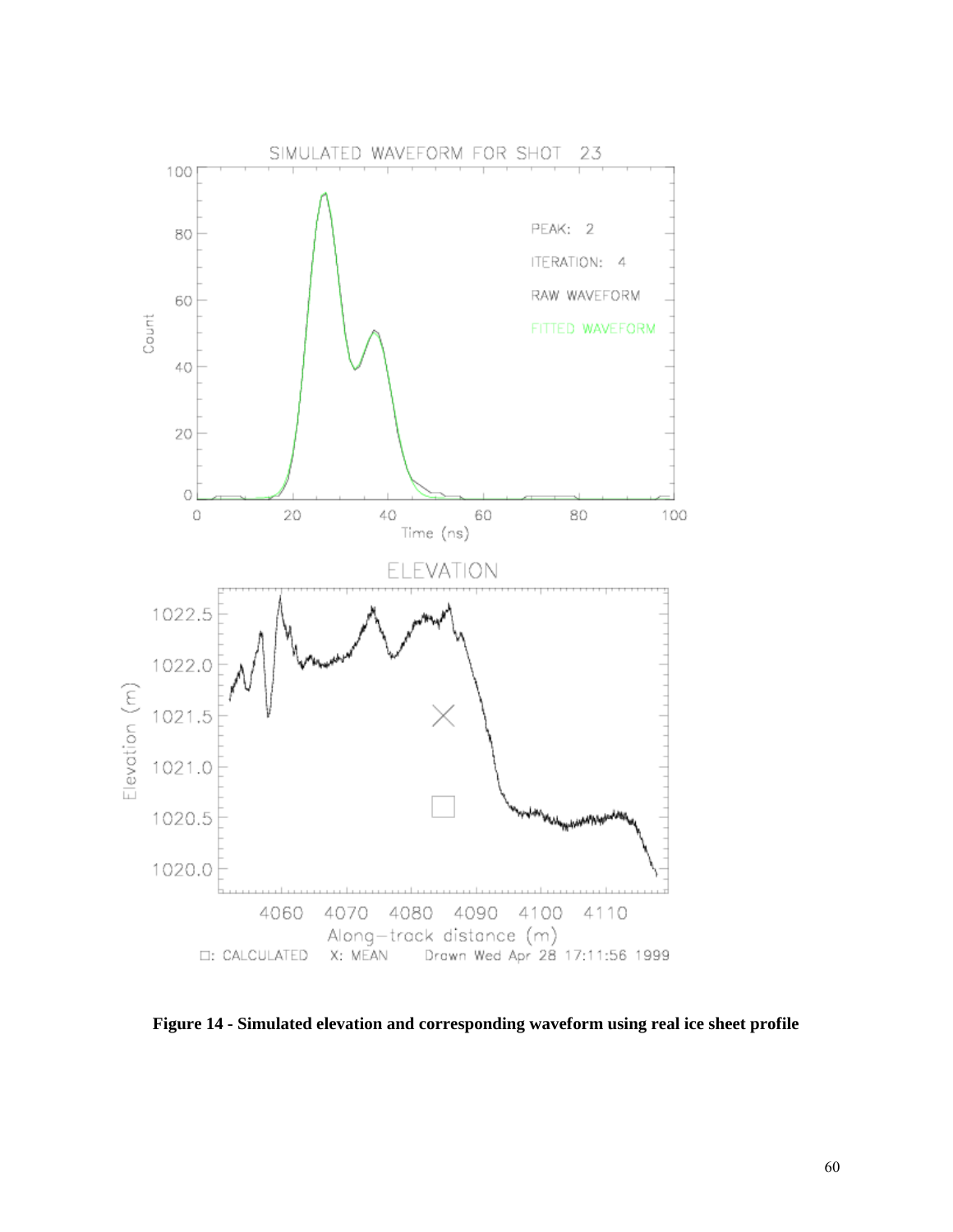### *4.3.2.2. Validation of Sea Ice Algorithm*

The algorithm has been tested by computing laser waveforms for various sea ice models using the Goddard Laser Altimeter Simulator (Version 3.8). The simulator program derives altimeter return-pulse waveforms in a simplified two-dimensional (height versus along-track distance) measurement geometry. The waveform is computed as it propagates to the terrain surface and back to the altimeter receiver. The simulator's receiver includes a telescope, an optical bandpass filter, either a photomultiplier or an avalanche photodiode optical detector (Si APD), a low pass filter, a timing discriminator, a time interval unit and a waveform digitizer. Simulation does not model the effects of atmospheric refraction or scattering. The terrain surface is assumed to be a Lambertian reflector, and its reflectivity and height can be specified for every centimeter of along-track distance. For details on the operation of the simulator see Abshire et al, 1994. Examples of computed waveforms are presented in Figure 15 and in Csathó and Thomas (1995).



**Figure 15 - Simulated laser altimetry waveforms** 

For evaluating the surface roughness algorithm we used the icex.dat sea-ice data set distributed with the GLAS simulator software (Abshire et al, 1994). The surface elevations were measured by an airborne laser altimeter every 1 m along a 110-km profile on May 20, 1987, north of Greenland. Surface roughness was computed from surface elevations and from simulated GLAS waveforms for several different flight segments to evaluate the performance of the estimator. The different stages of the simulation are illustrated in Figure 15. The spacetime waveform (Figure 15, upper left) shows the laser pulse shape after it is reflected back from the terrain to the receiver. The largest peak is caused by the photons reflected from the nearly horizontal sea ice comprising most of the footprint (Figure 15, lower right). The small peaks and 'shoulders' on its left are associated with the photons reflected back from the ridges. The spacetime waveform is further processed by the simulator to model the influence of the receiver and the background noise. The smooth electrical waveform (upper right) emerging from the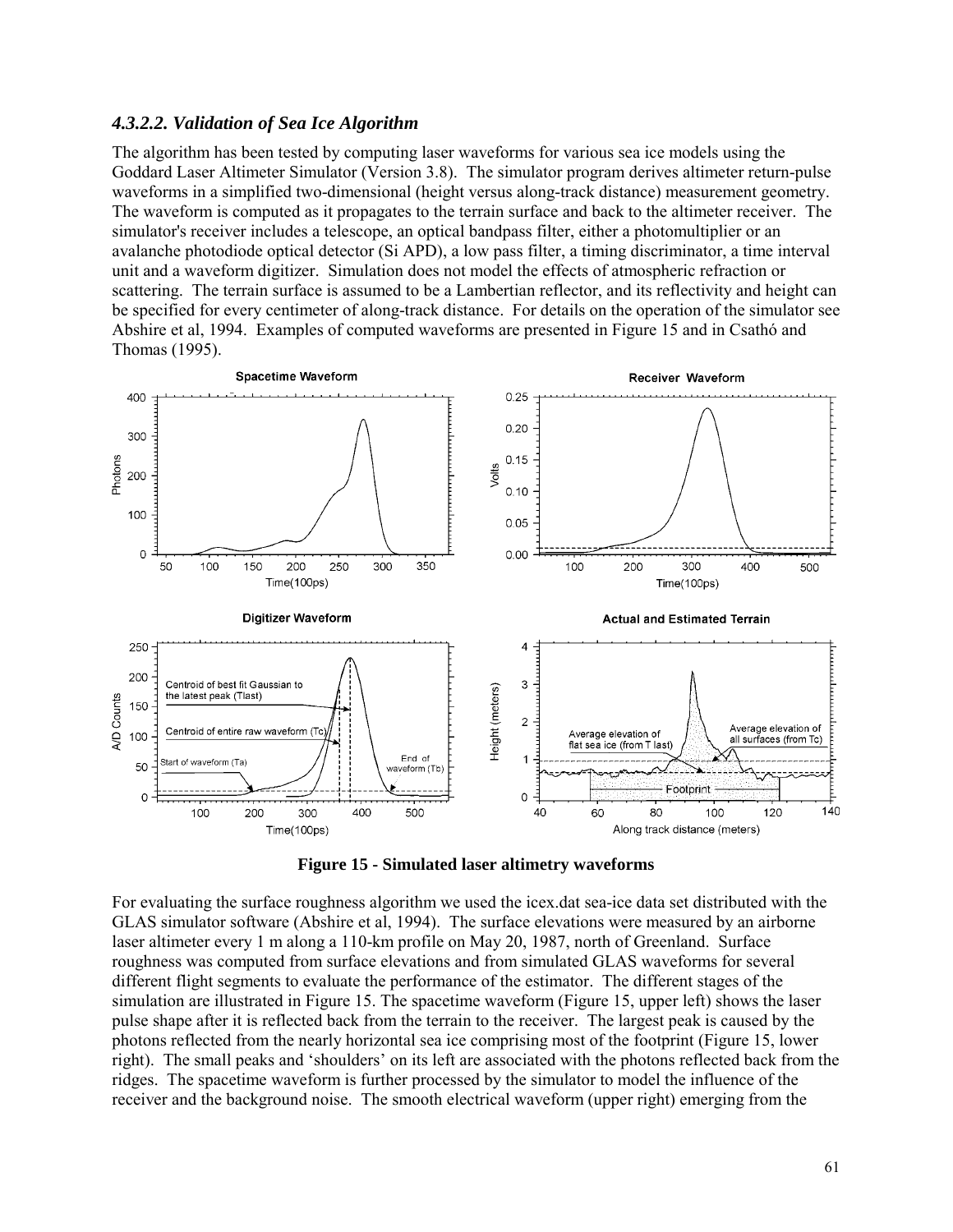receiver has an asymmetric shape and a single peak associated with the flat sea ice. The digitized waveform (Figure 15, lower left) was used as input for the range and surface roughness computation. The average surface elevation was estimated from the centroid time delay, while the centroid of the last Gaussian shaped peak provides a very precise measure of the elevation of the flat sea ice (Figure 15, lower right).

The surface roughness computed from the laser-altimeter waveforms compares well with the surface roughness derived directly from the elevation (Figure 16). However, it generally underestimates the roughness of highly ridged areas, where surface is not "stationary". This is because most of the ridges on this profile are located in the outer part of simulated footprints, and pulse spreading is determined by the within-footprint elevation profile weighted by the normalized cross section of the laser beam (Gardner, 1982). Ridges located away from the footprint center have smaller weight and therefore produce less pulse spreading.

Soon after the ICESat launch, we plan aircraft measurements of sea-ice topography at very high spatial resolution (using the conical-scanning Airborne Topographic Mapper (ATM)), which will provide a detailed description of the sea-ice surface within many GLAS footprints. Data products derived by the GLAS sea-ice algorithm will be compared with equivalent products derived from the detailed mapping. These flights will probably be conducted out of Thule Air Force Base in northern Greenland in conjunction with underflights to validate GLAS performance over the ice sheet.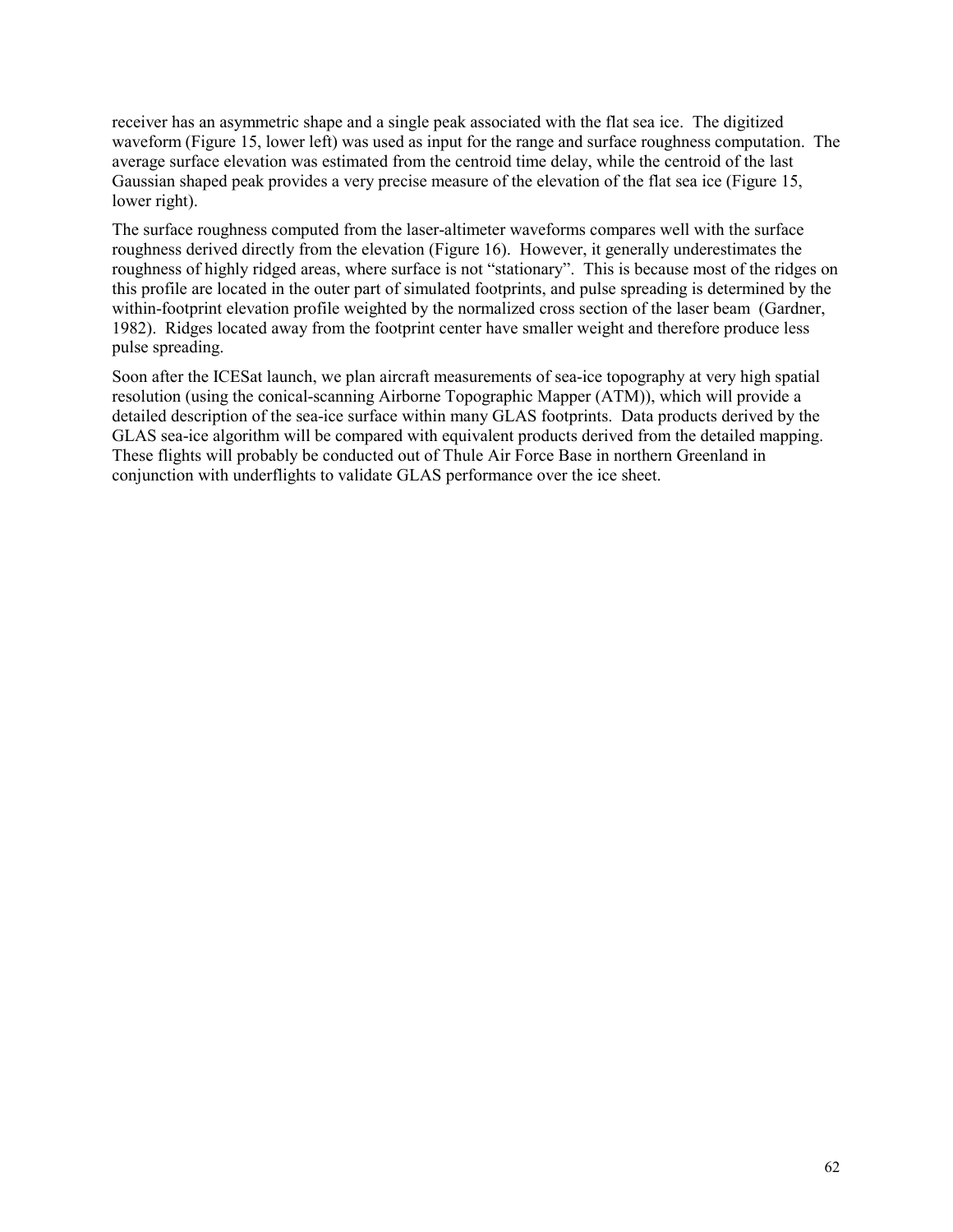

 **Figure 16 - a)Comparison of surface roughness computed from laser-altimeter waveforms (solid line with diamonds) and from surface elevation (dashed line with triangles), b)Surface elevation profile from airborne laser-altimeter data (reflectivity = 0.8)**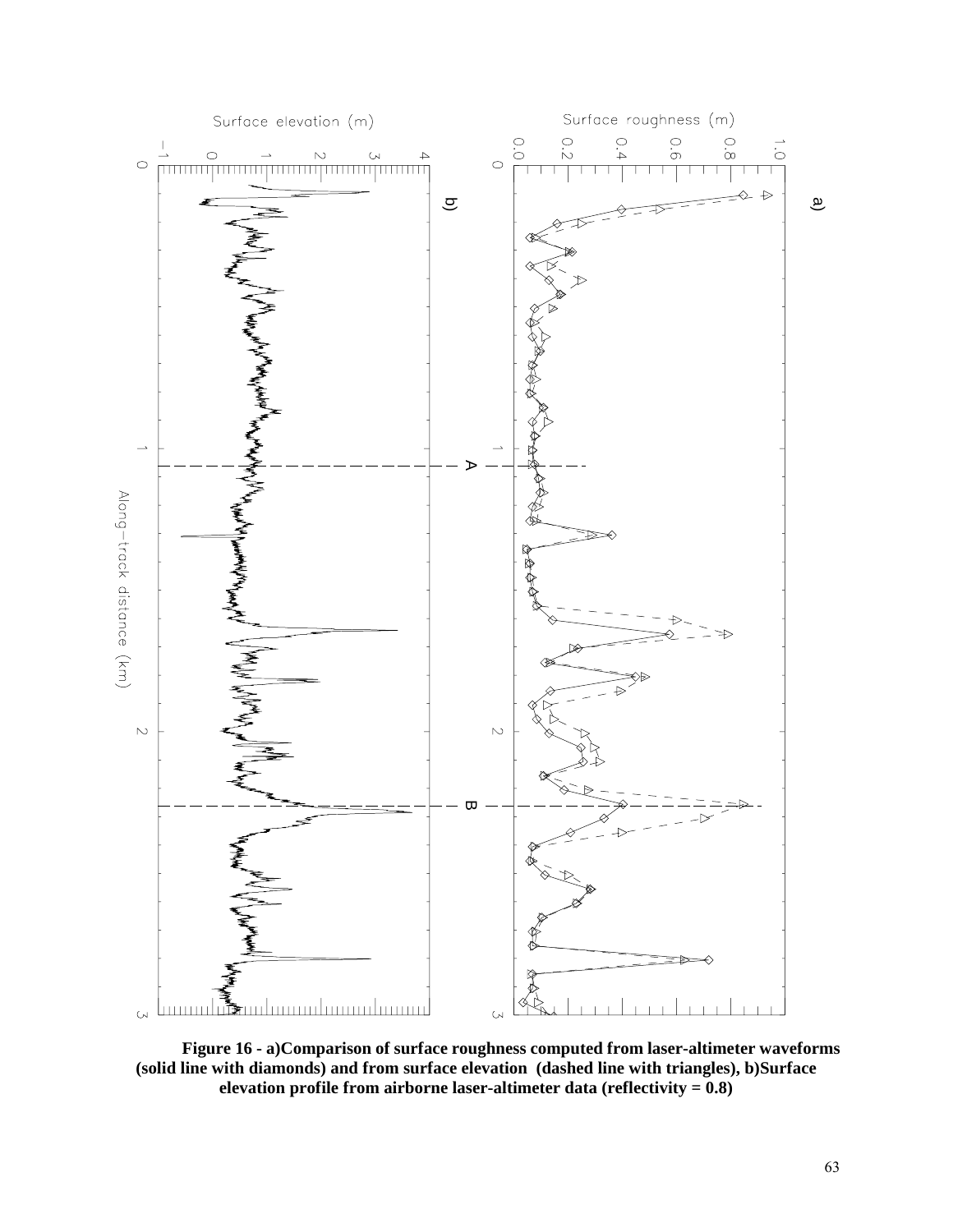## *4.3.2.3. Land Validation with Existing Data*

The validity of the GLAS waveform processing algorithms for determination of land topography parameters (elevation, slope and roughness, vegetation height) is being evaluated using airborne emulation data. ICESat emulation data with 70 m diameter footprints are being compared to higher resolution data (contiguous, 12 m diameter footprints in a narrow swath). Both data sets were acquired by the airborne SLICER instrument along a common transect in the southern part of Gifford Pinchot National Forest in south eastern Washington state. The transect crosses a diverse landscape with a variety of slope and vegetation cover conditions. The smaller footprint data permit accurate separation of lidar backscatter returns from canopy layers and the underlying ground, and thus characterization of canopy structure and ground elevation and slope. The large diameter footprints are being compared as a function of slope to coincident aggregates of the higher resolution footprints in order to establish the amount of mixing between canopy and ground returns at the scale of ICESat footprints. Initial comparisons show that the large-diameter backscatter returns from sites with low slope are typically bimodal with separate canopy and ground returns but, as expected, increasing slope causes increased mixing and resulting ambiguity in establishing canopy structure and underlying ground elevations. These effects will be quantified by applying the GLAS waveform processing algorithms.

## *4.3.2.4. Validation Of Ocean Algorithm*

The ocean algorithm is being tested, using the same approach as described in Section 4.3.3.2, by using waveforms simulated from airborne laser-altimeter measurements of ocean topography. First the surface elevation and surface roughness are estimated from each individual waveforms. Then the average surface elevation and the significant wave height are computed from the "composite" waveforms (Section 3.1.2.2.5).

After launch, GLAS ocean products will be validated against equivalent products derived from satellite radar-altimeter data at locations where the orbits cross at approximately the same time.

## *4.3.2.5. Validation During The 90 Day Cal/Val Period*

The first 90 days of the ICESat mission have been designated as a validation period. This will be the first time the algorithms presented in section 4.1 will be tested on real GLAS data. There are several assumptions upon which the algorithms depend, the validity of which can be tested using real data. The first of these is the assumption that the transmitted pulse is Gaussian in shape. 32 gates defining the transmitted pulse will be telemetered each measurement. Plots of the transmitted pulse, the Gaussian fit, and the difference between the two will be interrogated to determine any significant non-Gaussian features.

The return pulse over flat surfaces should look like an impulse response. The validation period orbit will take the satellite over salt flats and desert regions that can be used to determine the nature of this response. Interrogating the return pulse, the Gaussian fit to it and the difference between the two will show any fundamental problems that would force us to drop the assumptions that we can fit to a Gaussian.

During this period we will also keep statistics as described in section 4.3.3 to determine how well the algorithm performs with real data. The fitting procedure will be fine-tuned to minimize failures ( where the waveform fit will not converge) and optimize the accuracy of the surface elevation measurement. One of the biggest unknowns is how the atmosphere will affect the return and how much forward scattering will cause errors in the calculated elevation. The satellite will be in an 8-day repeat cycle during this period and we will try to compare data over known terrain in different atmospheric conditions to get a better handle on the actual effect. For ice sheet validation, we hope to underfly the satellite with an aircraft laser altimeter that will be able to verify the surface elevation and roughness characteristics. These will be compared with those calculated from the GLAS data and, given the correct conditions, we may be able to tune the algorithm to minimize the effect of the forward scattering.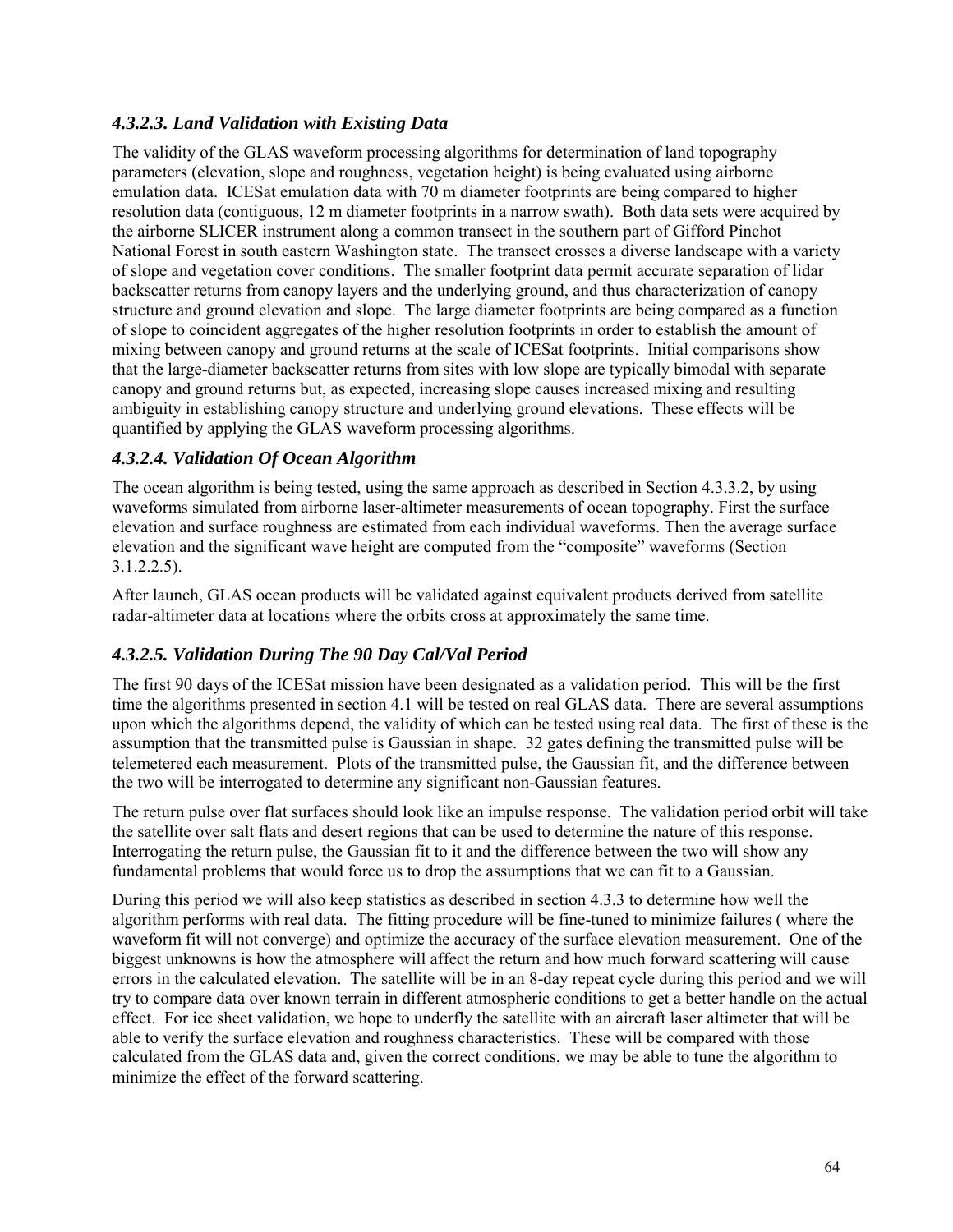Validation of the roughness algorithm for the ice sheet will be provided by underflights of the GLAS track in a suitable location in Greenland by Airborne Topographic Mapper. We are investigating the possibilities of underflights with an airborne laser altimeter in Antarctica as well. The algorithm for slope will be tested by off-nadir pointing (by several degrees) onto one or more of the flat, smooth test areas (White Sands, Bonneville Salt Flats) discussed in the GLAS validation plan.

# *4.3.3. Quality Control And Diagnostics*

As part of the production process, we need to calculate statistics that will allow us to determine the overall data quality and the quality of the physical properties calculated from the data.

# *4.3.3.1. Quality Control And Diagnostics For Ice Sheet Products*

The following information will be provided to allow the scientist to assess the quality of the data and related products.

- The percent of ice sheet measurements for which no signal was found
- For the subset of measurements for which a signal was found the following will be tabulated
	- The percentage of measurements for which the fitting procedure did not converge
	- The percentage of measurements for which no cloud layers were found
	- The percent of measurements that could not be processed due to saturation
- When a signal is found and the fitting procedure is successful, the following statistics are to be tabulated in such a manner that a histogram showing the distribution of these values can be generated. Except for the number of peaks, where the histogram bins will be integers from 1 to 6, the number of histogram bins should be 100. There is to be one set of histograms created for each granule of data.
	- The differences between the centroid of the received waveform and the centroid of the Gaussian fit to the last peak.
	- The number of peaks found in each smoothed waveforms.
	- The standard deviation of the fit to the received waveform
	- The skewness of each single peak return.
	- The kurtosis of each single peak return.
	- The percent of saturated signal compared to real signal within the signal region (from sig beg to sig end)
- For the subset of measurements for which a signal was found and successfully processed the mean and standard deviation of the following quantities will be calculated for each 100km strip (adjustable) along the ground track and color coded plots overlayed on maps showing these results will be generated for Greenland and Antarctica.
	- The number of peaks in the smoothed waveform
	- The number of peaks in the gaussian fit
	- The standard deviation of the fit to the received waveform for each measurement.
	- The skewness of each single pulse return
	- The differences between the centroid of the received waveform and the centroid of the Gaussian fit to the last peak
	- The maximum smoothed amplitude
	- The reflectance
	- A forward-scattering parameter TBD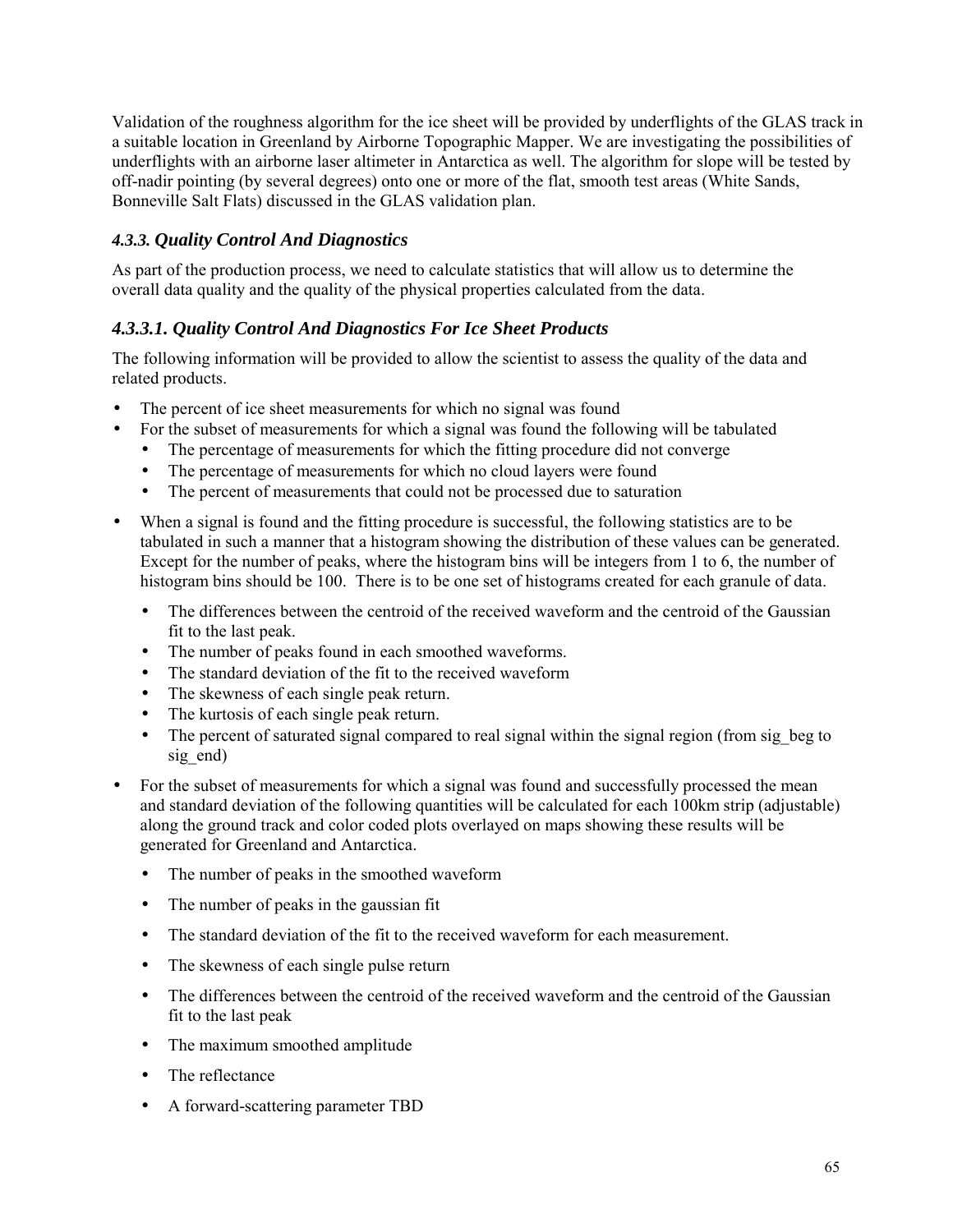- The ice sheet roughness (assuming a flat surface)
- The surface slope (assuming a smooth surface)
- The surface elevation
- The percent of clear sky (no cloud layers found)

For the same 100km strips (adjustable), the number of problem flags will be calculated and displayed, and the map will be marked if the surface ID (land, ocean, ice sheet, sea ice) has changed.

### *4.3.3.2. Quality Control And Diagnostics For Sea-Ice Products*

For each sea-ice footprint not obscured by cloud, the following information will be provided on each data record to allow the user to assess data quality: RMS wave height

 $T<sub>last</sub>$  = the time delay of the center of the peak from the Gaussian fit to the last peak

 $T_c$  = time delay of the centroid of the received waveform from sig\_beg to sig\_end

 $T_a$  = the time delay to sig beg

 $T_b$  = the time delay to sig\_end

Goodness of fit of the Gaussian approximating the latest peak;

From this information the following can be calculated.

- Number of peaks, and  $(T_{last} T_c)$ , indicating complexity of topography in the footprint;
- $(T_{\text{last}} T_a)$ , and  $(T_b T_{\text{last}})$ , expressed as distances, indicating the symmetry of the waveform and the possibility of forward scattering;

Browse products will be separate for Arctic and Antarctic, and will refer to all data from within the sea-ice mask.

The following will be provided per granule:

- percent bad data, or instrument off
- percent cloud cover
- histogram of roughness
- histogram of freeboard (GLAS sea-ice elevation tide-corrected local geoid elevation)

Weekly (adjustable) statistics should be compiled during data processing of "successful" sea-ice data acquisitions (i.e. acquired elevations) expressed as percentages of possible sea-ice footprints within the sea-ice masks for each 30 degrees of longitude.

Per several granules (adjustable - approximately one week), maps of the Arctic and of the Antarctic, showing along each orbit:

- 1. cloud cover in gray
- 2. average roughness over approximately 1 km (adjustable)
- 3. average freeboard over approximately 1 km (adjustable)

Items 2 and 3 should be presented in colors with five classes (adjustable) between 0 and the maximum value. As the mission progresses the maximum value will be replaced by the upper-limit maximum value.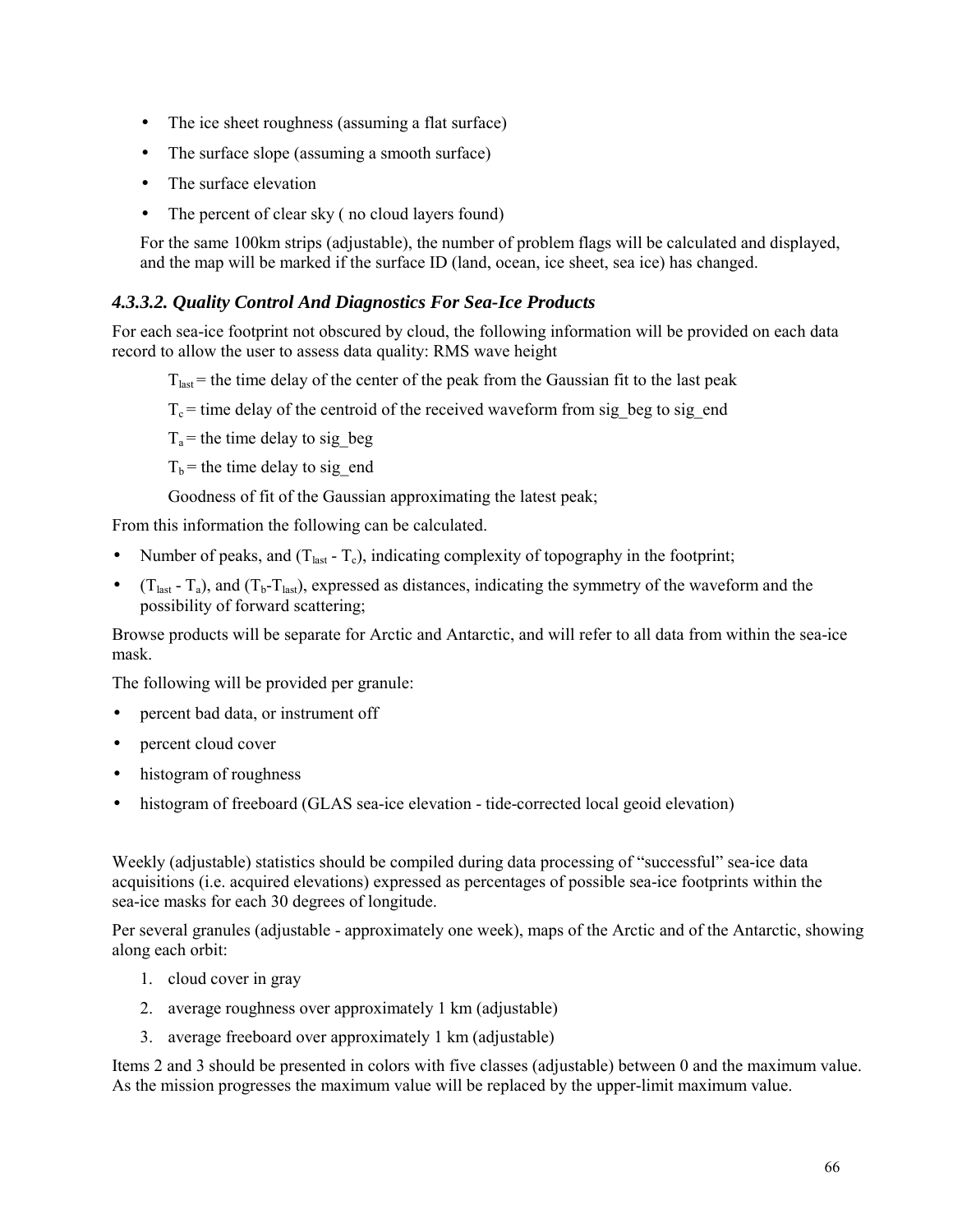Before averaging, reject values of roughness or freeboard more than N times standard deviation. Take averages for any M km of data containing 90% (adjustable) coverage, to take account of spotty cloud cover.

## *4.3.3.3. Quality Control And Diagnostics For Ocean Products*

For each ocean footprint not obscured by cloud, the following information will be provided to allow the user to assess data quality:

- $(T_c T_a)$ , and  $(T_b T_c)$ , expressed as distances, indicating the symmetry of the waveform and the possibility of forward scattering;
- Goodness of fit of the Gaussian fit to the waveform.

In addition, (GLAS ocean elevation - tide-corrected local geoid elevation) should be provided as a "reasonableness" check.

Weekly statistics should be compiled during data processing of "successful" ocean data acquisitions (i.e. acquired elevations) expressed as percentages of possible ocean footprints for each 30 degrees longitude X 30 degrees latitude.

# *4.3.3.4. Quality Control And Diagnostics For Land Products*

Quality control and diagnostic products for the land will utilize the same methods as for ice sheets.

## **5.0 WAVEFORM, WAVEFORM ANALYSIS AND ELEVATION OUTPUT PRODUCTS**

GLAS standard output products, GLA05, 6, and 12-15 will be generated based on this ATBD. The actual waveform will be present on GLA01, a level 1A product, that will also have a predicted orbit at the accuracy of 0.1 deg. GLA05 is a level 1B waveform parameter product. This product will contain the parameters calculated from the waveforms, but the waveforms will not be repeated here. GLA06 is a level 1b global elevation product and will be similar to the existing geodetic data records from the radar altimetry satellites

There will be one level 2 product for each region; ice sheet, sea ice, land, and ocean, GLA12-15. Conforming to NASA's definition of level 2 products these will have the full rate data in a form usable by the science community. For GLAS this means that there will be a defined region-specific surface elevation with all required parameters necessary for it to be useable by a scientist. There will be masks provided that will define which data go on each product by location on the earth. These masks can overlap so that one measurement may be contained on multiple level 2 products. All GLAS output products will be archived at the NSIDC (National Snow and Ice Data Center) DAAC, which is also responsible for their distribution. After the initial calibration period of 90 days, the operational mission data products will be sent regularly to the NSIDC where they will be distributed upon request.

In addition to being able to correlate the products using time, there will be a unique index assigned to each 1 sec frame of data as it is processed from the level 0 products. That index will remain with that frame of data on every product for which information on that frame of data exists. Therefore, if one wants to find a specific waveform frame that corresponds to a level 2 elevation frame, one needs only to line up these indices. This is done to circumvent the confusion that occurs in trying to align products using time when a time correction has been applied to the higher level products but not the lower level ones. In accordance with the EOSDIS design, each product will be distributed by granules. The final definition of the granule sizes will be in a later ICESat data management publication. GLA01, 05, and 06 granule sizes are defined to be  $\frac{1}{4}$  revolution of data where the granules are split at 50 deg latitude, both North and South. This keeps the polar regions on separate granules and should simplify distribution of the lower level data. The level 2 elevation product granules will each contain data from 14 revolutions of the spacecraft. The science team will deliver all GLAS standard products to the NSIDC within a few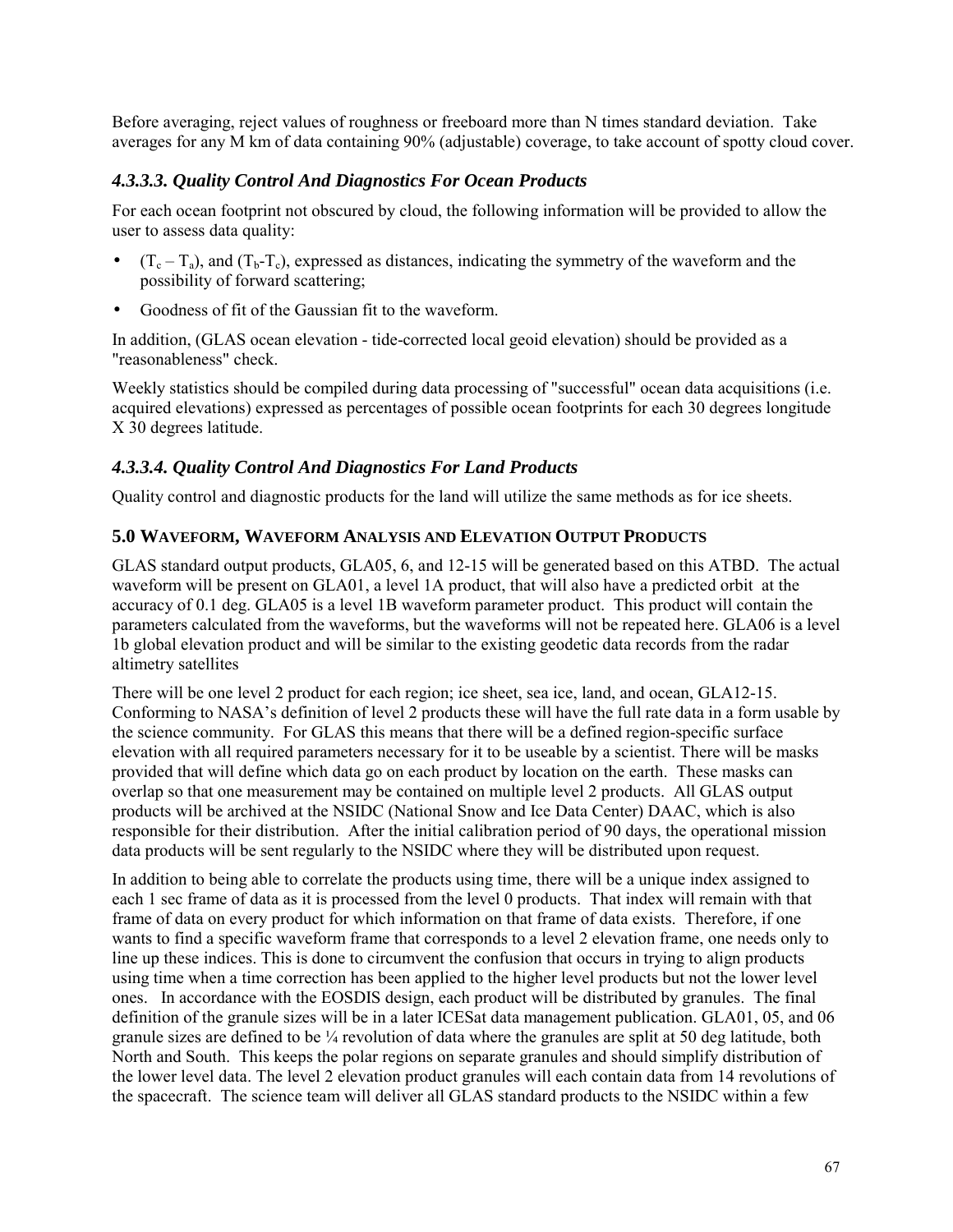weeks of real time and is working with the NSIDC to assure that all level products will be easily distributed.

The following sections describe parameters that are to go on each of these GLAS products covered by this ATBD.

# *5.1. Level 1b Waveform Parameter Product –GLA05*

The waveform parameter product will have all of the parameters from the waveform characterization procedure and other parameters required to calculate physical properties of the surface. These are to include all parameters listed in table 5-1. Section 4.1 gives all algorithms for calculating these parameters.

**Table 5-1 Parameters required to calculate physical properties of the surface for level 1b waveform product** 

| #               | <b>Parameter</b>                                                                                                                   | <b>Precision</b> |
|-----------------|------------------------------------------------------------------------------------------------------------------------------------|------------------|
| $\mathbf{1}$    | UTC time of laser pulse corrected for system delay, transit delay using the<br>preliminary range, and timing bias from Jan 0 2000. | usec             |
| $\overline{2}$  | Range from the peak position of the transmit pulse to the telemetered gate farthest<br>from the spacecraft (reference range).      | $.01$ ns         |
| $\overline{3}$  | Time increment from the reference range to the location on the waveform<br>corresponding to the threshold retracker, $t_{TH}$      | $.01$ ns         |
| $\overline{4}$  | Maximum amplitude of the smoothed waveform                                                                                         | 0.01 counts      |
| $\overline{5}$  | Satellite position from the best available POD as a vector in ITRF at the ground<br>bounce time of the measurement                 | mm               |
| 6               | Off-nadir pointing direction (unit vector) in ITRF from the Precision attitude<br>calculation                                      | 1.5 arc sec      |
| $\overline{7}$  | Geodetic latitude and longitude calculated using the preliminary range with no<br>atmospheric corrections.                         | udeg             |
| 8               | Surface elevation calculated using the preliminary range with no atmospheric<br>corrections or tides applied.                      | mm               |
| 9               | Surface identifier flags from regional ID grid -All 4, locean.lice, lseaice, lland.                                                | N/A              |
| 10              | Noise level from telemetry.                                                                                                        | .01 counts       |
| 11              | Received pulse Gain value.                                                                                                         | N/A              |
| 12              | Received Energy.                                                                                                                   | N/A              |
| $\overline{13}$ | Transmitted Energy.                                                                                                                | N/A              |
| 14              | Percent of signal saturated from sig beg to sig end.                                                                               | N/A              |
| 15              | Transmitted gain value.                                                                                                            | N/A              |
|                 | There needs to be two sets of items 16-31 one for land and one for other surfaces<br>for each received waveform.                   |                  |
| 16              | Kurtosis of the received waveform from signal begin to signal end                                                                  |                  |
| 17              | Skewness of the received waveform from signal begin to signal end                                                                  |                  |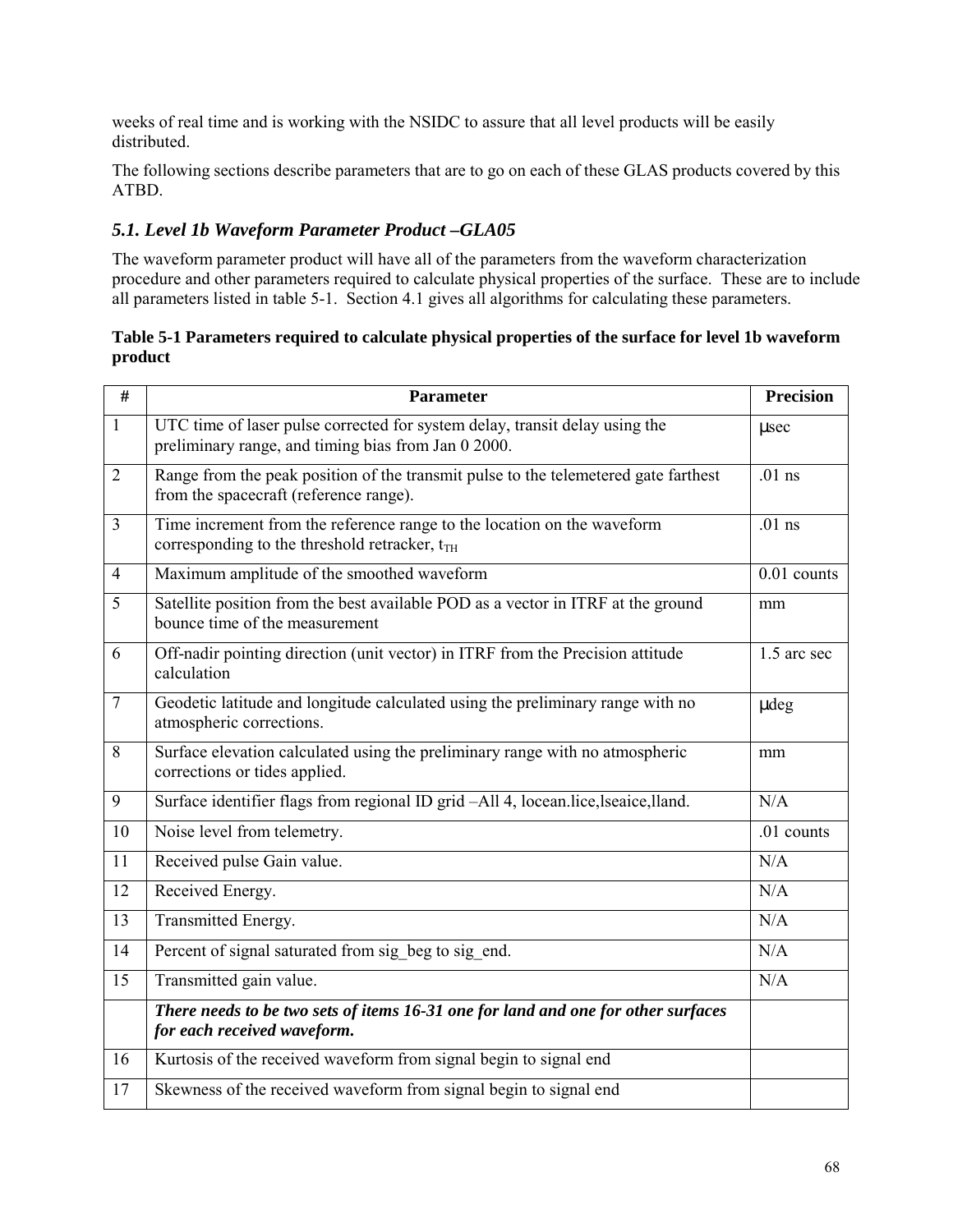| 18              | Initial number of peaks                                                                                                                    | N/A                                 |
|-----------------|--------------------------------------------------------------------------------------------------------------------------------------------|-------------------------------------|
| $\overline{19}$ | Noise level from the functional fit                                                                                                        | .01 counts                          |
| 22              | Amplitude of each Gaussian peak from the functional fit                                                                                    | .01 counts                          |
| 21              | Sigma of each Gaussian from the functional fit                                                                                             | $.01$ ns                            |
| 22              | Centroid position of each Gaussian from the functional fit as offset from last<br>telemetered gate                                         | $.01$ ns                            |
| 23              | Standard deviation from the covariance matrix for each fit parameter to the same<br>accuracy as the parameter                              |                                     |
| 24              | Flags indicating 1) successful functional fit, 2) fit convergence criteria met                                                             | N/A                                 |
| 25              | $X^2$ of the functional fit                                                                                                                |                                     |
| 26              | Ranks of each peak in the solution                                                                                                         | N/A                                 |
| 27              | Area under the received waveform from signal begin to signal end                                                                           | $.01$ counts <sup>2</sup><br>$x$ ns |
| 28              | Time increment from reference range to Centroid of the received signal using only<br>the portion of the return between sig beg and sig end | $.01$ ns                            |
| 29              | Time increment from reference range to sig beg                                                                                             | $.01$ ns                            |
| 30              | Time increment from reference range to sig end (used to calculate preliminary<br>range)                                                    | $.01$ ns                            |
| 31              | Saturation flag                                                                                                                            | N/A                                 |
|                 | The following 32-38 are from the transmitted waveform                                                                                      |                                     |
| 32              | Amplitude of the Gaussian fit                                                                                                              | $.01$ counts <sup>2</sup><br>$x$ ns |
| 33              | Sigma of Gaussian fit                                                                                                                      | $.01$ ns                            |
| 34              | Centroid position of Gaussian fit as offset from gate 1 of transmitted waveform                                                            | $.01$ ns                            |
| 35              | Skewness of transmitted pulse                                                                                                              |                                     |
| 36              | Centroid of transmitted pulse                                                                                                              | $.01$ ns                            |
| 37              | Area under the transmitted pulse                                                                                                           | .01 $\overline{\text{Counts}^2}$    |
| 38              | Maximum amplitude of the signal                                                                                                            | counts                              |

# *5.2. Level 1b Global Elevation Product-GLA06*

The global elevation product will contain information to calculate surface elevations and associated parameters and geodetic corrections required to calculate physical quantities associated with the surface. This product is intended as a research product and a stepping stone from which the region-specific level 2 elevation products are generated. Since this is a level 1 product, the corrections need to be available on the product with enough corresponding information to calculate a new surface elevation if users want to supply their own correction(s). For this same reason all elevations are given relative to a reference ellipsoid and a geoid elevation is provided for users to reference the elevations to sea level. Information is also given here to calculate basic region-specific elevations based on the results of the waveform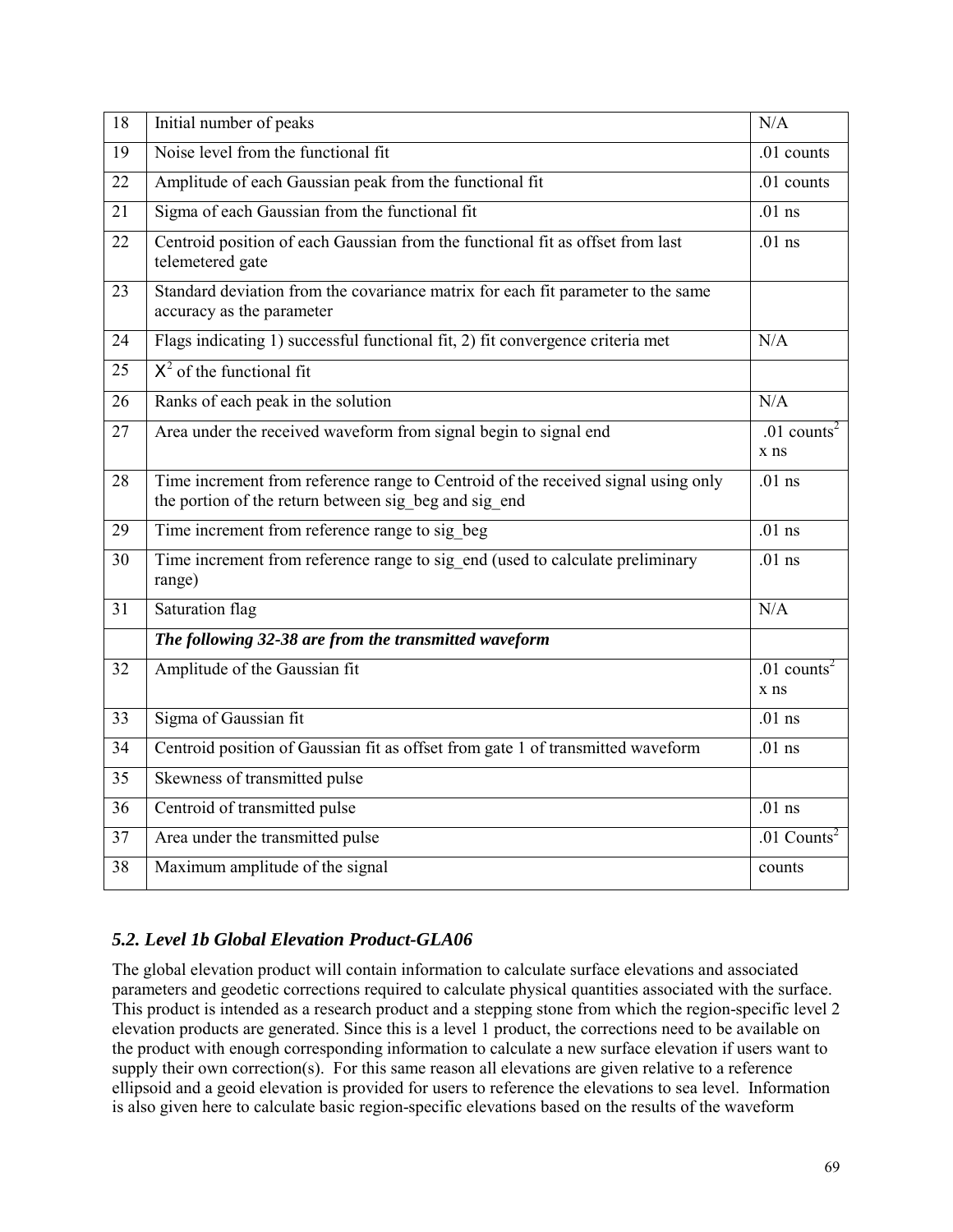assessment. The geoid, and tides are quantities that vary at long wavelengths and only need to be calculated once per second (approximately 7 km along the ground). Users can linearly interpolate between the one second values for the value associated with the individual measurement. Table 5-2 lists parameters that are to be output for every measurement. Table 5-3 lists parameters that are to be output every second.

## *5.2.1. Region Specific Range Increments*

Based on current knowledge, the region-specific range increments are defined to the position on the waveform corresponding to the centroid of the peak closest to the ground. This centroid is calculated from the functional fit. For the land range correction the land parameters are used in the fitting procedure. For the ocean, sea ice, and ice sheet range correction the ice sheet parameters are used in the fitting procedure. More research needs to be done with data that more closely resemble GLAS output. We hope to achieve this with special aircraft instrumentation flights over the next two years. These tests may show that a different location on the waveform should be used for some regions. To accommodate any changes, this global output product should have distinct parameters for four different region-specific range corrections. Whereas on the waveform parameter product all range values are given in ns, on the elevation products the range values will be given in mm. The values given in ns are a two-way travel time. To convert Range ref, which is the two-way time in ns, to a one way range in mm use the following

Range ref<sub>mm</sub>=Range ref<sub>ns</sub>\*c/2, where c is the speed of light in mm/ns

All other ranges are on the data record as increments to Range  $ref_{mm}$ . These increments are calculated using the following

Range inc= (t(inc) - t<sub>ngates</sub>) \*c/2, where t(inc) is the time (in ns from gate 1) associated with the location on the waveform to which the range increment corresponds.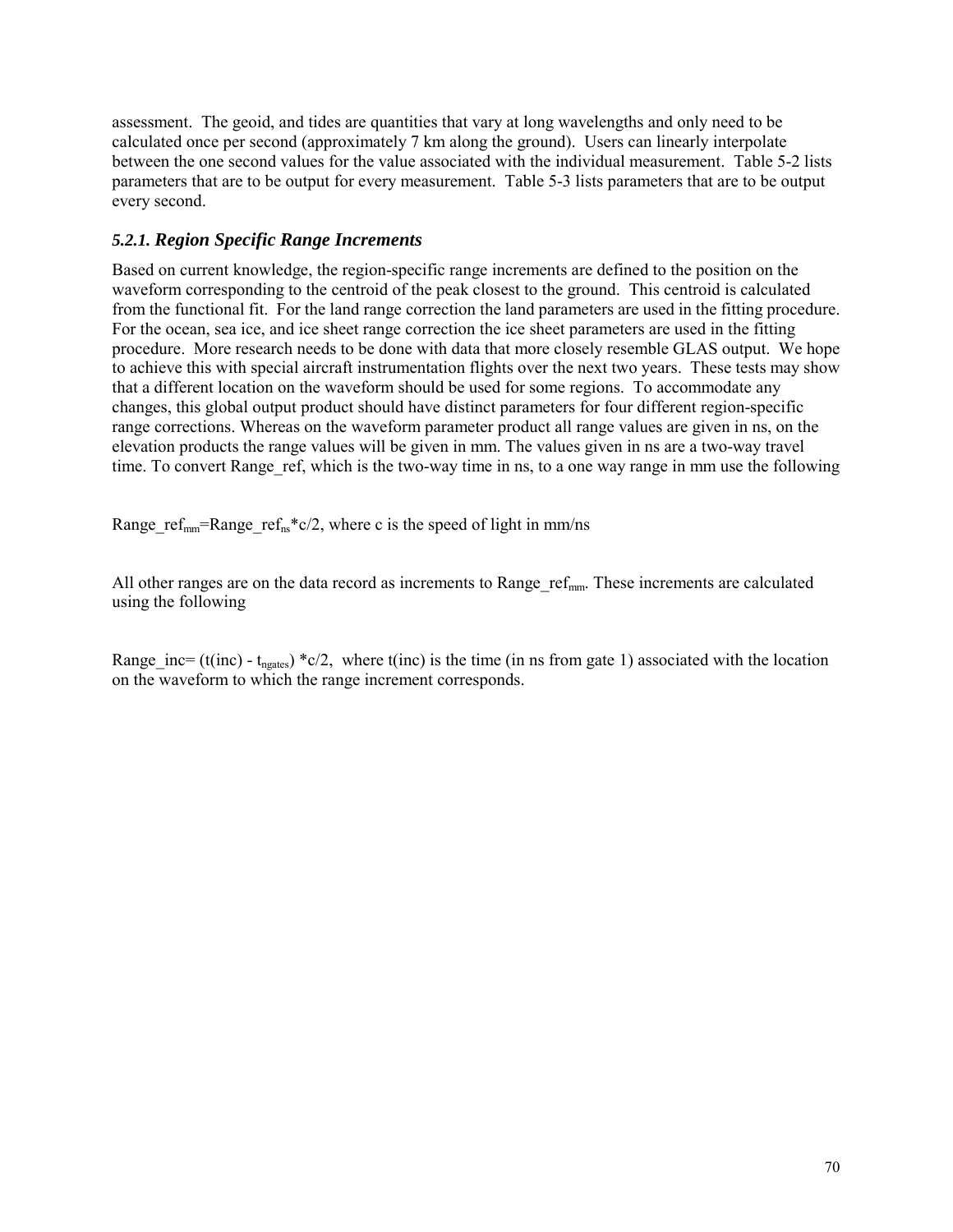### *5.2.2. Calculation Of Surface Elevation*

Calculating an accurate surface elevation from the altimetry measurement involves accounting for not only the waveform range corrections which are discussed in section 4.1 but also correcting the range for atmospheric delay and applying appropriate tidal elevations to remove the time-varying tidal effect. After these corrections are applied to the range, the geolocation then needs to be recalculated because of the non-nadir pointing direction. The algorithms for calculating the atmospheric corrections and the tides and how to apply these to calculate the correct geolocation and surface elevation are presented in other



**Figure 17 – Calculate Range Corrections** 

ATBDs in the GLAS document series. The mean range calculated from the centroid position of the last peak using the ice sheet, ocean, and sea ice functional fit results will be used to calculate the geolocation for GLA05. Block diagrams showing the order in which the parameters will be calculated are given in Figures 17 and 18.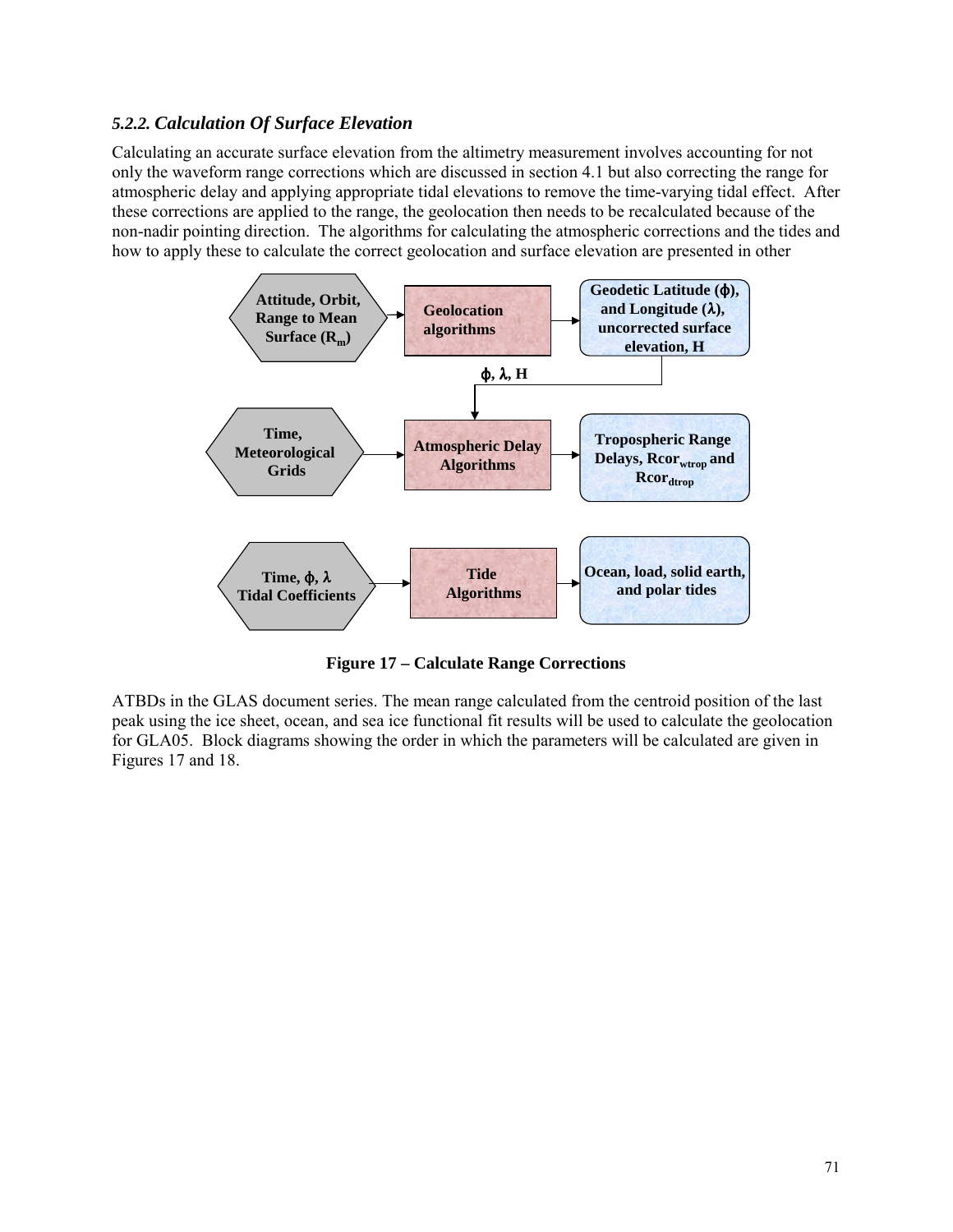

**Figure 18 – Correct Range and Calculate Precise Geolocation and Elevation** 

First, as shown in Figure 17, the mean range, PAD, and POD are used to calculate a more precise geolocation. This geolocation along with time and meteorological data is input to the atmospheric delay algorithms to calculate the range corrections due to the signal interaction with the troposphere. The geolocation and time are then input to the tidal algorithms to calculate the ocean, load, and solid earth tides. The polar tide correction is included in the PAD. Figure 18 then shoes how these corrections are used to correct the range from which a more accurate geolocation and surface elevation are calculated. The value of the geoid is then interpolated to allow the user to reference the elevation to mean sea level.

### *5.2.3. Calculate of Reflectance*

The reflectance is calculated as the ratio of the received energy after it has been scaled for range and the transmitted energy. The unscaled received energy is calculated as the area under the received waveform from sig\_beg to sig\_end after the noise has been subtracted scaled by the receiver gain and the optical to detector volt efficiency for the receiver pulse The transmitted energy is calculated as the area under the transmitted waveform scaled by the transmitted gain and the optical to detector volt efficiency for the transmitted pulse

The equation for the surface reflectivity is:

$$
\rho_{\text{surf}} = \frac{\pi E_{\text{rec}} R^2}{E_{\text{trans}} A_{\text{telescope}} \tau_{\text{opt}} \tau_{\text{RTatm}}}
$$
\n[37]

[38]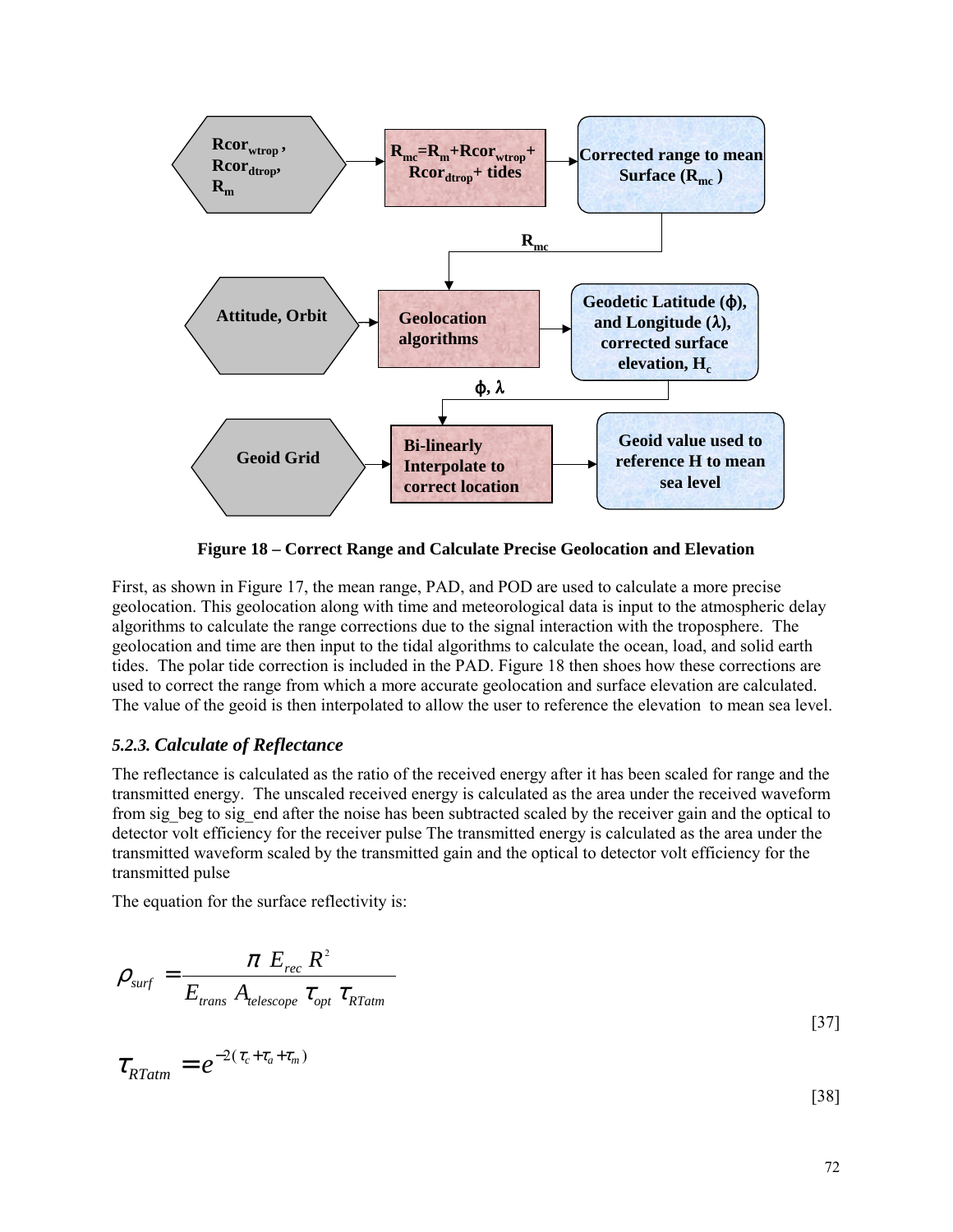where  $\rho_{\text{surf}}$  is the surface reflectivity,  $E_{rec}$  is the received energy, R is the range in meters,  $E_{trans}$  is the transmitted energy,  $A_{telescope}$  is the telescope area (0.709 m<sup>2</sup>),  $\tau_{opt}$  is the optics transmission (55.5%),  $\tau_{RTatm}$ is the roundtrip atmosphere transmission,  $\tau_c$  is the cloud (column) integrated optical depth (one per second),  $\tau_a$  is the aerosol (column) integrated optical depth (once per four seconds), and  $\tau_m$  is the molecular optical depth.

The received and transmitted energy are determined by the following procedure:

- Identify the location of the pulse (position of maximum amplitude between signal begin and end).
- Compute the threshold amplitude from the pulse amplitude and the threshold percentage (*thrPcnt* TBD).

$$
threshold\_amp_{rec} = thrPcnt * (pulse\_amp_{rec} - mean\_noise_{rec}) + mean\_noise_{rec}
$$
 [39]

The mean noise for the transmitted pulse is expected to be zero, so:

 $threshold\_amp_{trans} = thrPcnt * pulse\_amp_{trans}$  [40]

- From the pulse location, find the locations where the waveform amplitude falls below threshold amp.
- Calculate the sum of the waveform data (*Apulse* area under waveform above mean noise).
- Calculate the pulse energy as the product of the above sum and a calibration coefficient.

$$
E_{pulse} = A_{pulse} * Gain_{pulse} * calib\_coeff_{pulse}
$$
 [41]

Gain<sub>trans</sub> will be held constant (over a period of months), and Gain<sub>rec</sub> will be adjusted every second depending on the maximum received amplitude.

### *5.2.4. Calculation of The Footprint Orientation*

There will be an LCD image of the laser beam for each measurement from which the footprint orientation and shape can be derived. To facilitate further research we request that the shape and orientation of this footprint, calculated as part of the attitude determination process, explained in the GLAS PAD ATBD, be written on the output product for each measurement. Ellipsoid parameters defining the footprint shape and the orientation of the major axis relative to true north are to be saved for this product.

### *5.2.5. Ancillary Information*

The science team will provide the 1 km resolution land DEM from the Global 30 Arc-Second Elevation Data Set (GTOPO30) and geoid grids from TBD source for reference on the elevation products. These products will be provided on a latitude and longitude grid and bi-linear interpolation to the location of the footprint is to be used to calculate the specific value associated with each measurement. The LIDAR will provide some information concerning cloud coverage as explained in the GLAS atmospheric ATBDs. Several flags will be set based on this information:

- Flag indicating no cloud layers found
- Flag indicating no aerosol layers found
- Flag indicating that the LIDAR data give evidence of good conditions for forward scattering to occur. This will be based on the lowest cloud layer boundary falling within TBD km of the surface as indicated by the DEM and the optical depth associated with the cloud layer being within TBD bounds. Research is ongoing to try to determine how to set this flag.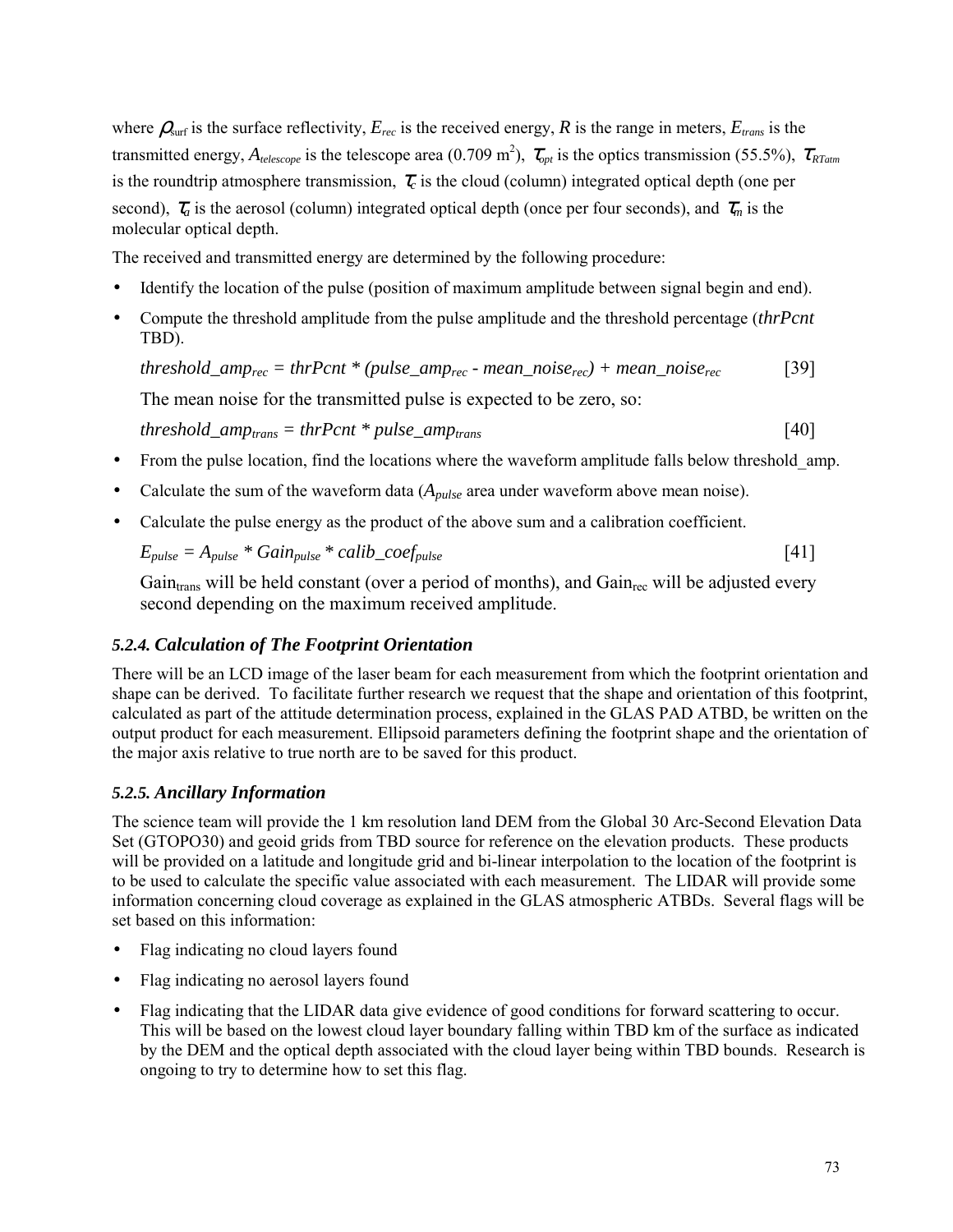# *5.2.6. Quality Information*

- To aid in using this as a research product, there needs to be some indication of whether there was a problem in calculating any of the parameters on the product. For the following parameters this indication is to be a flag set to 0 if there was no problem and set to 1 if any problem occurred in the calculation. Quantities calculated and flags set once per second:
- Solid earth tides
- Ocean tides
- Load tides
- Geoid interpolation

Quantities calculated and flags set once per measurement:

- DEM interpolation
- Wet troposphere correction
- Dry troposphere correction
- Off-nadir pointing direction
- Satellite position
- Range increments based on the waveform for ice sheet
- Range increments based on the waveform for sea ice
- Range increments based on the waveform for land
- Range increments based on the waveform for ocean

#### **Table 5-2 Parameters to be output every measurement –level 1b elevation product**

| <b>Parameter Description</b>                                                                                                                    | <b>Precision</b> |
|-------------------------------------------------------------------------------------------------------------------------------------------------|------------------|
| UTC time of laser pulse corrected for system and transit delay from<br>Jan 0 2000                                                               | usec             |
| Altimeter range to the telemetered gate farthest from the spacecraft -<br>reference range = Range ref (ns) $* c/2$                              | mm               |
| Satellite position from the best available POD as a vector in ITRF at<br>the ground bounce time of the measurement                              | mm               |
| Off-nadir pointing direction (unit vector) in ITRF from the Precision<br>attitude calculation                                                   | 1.5 arc sec      |
| Geodetic Latitude and longitude calculated using range increment to<br>centroid of last peak with all atmospheric corrections and tides applied | udeg             |
| Surface Elevation calculated using range increment to centroid of last<br>peak with all atmospheric corrections and tides applied               | mm               |
| Surface Identifier flags from regional ID grid –                                                                                                | N/A              |
| All 4, locean.lice, lseaice, lland                                                                                                              |                  |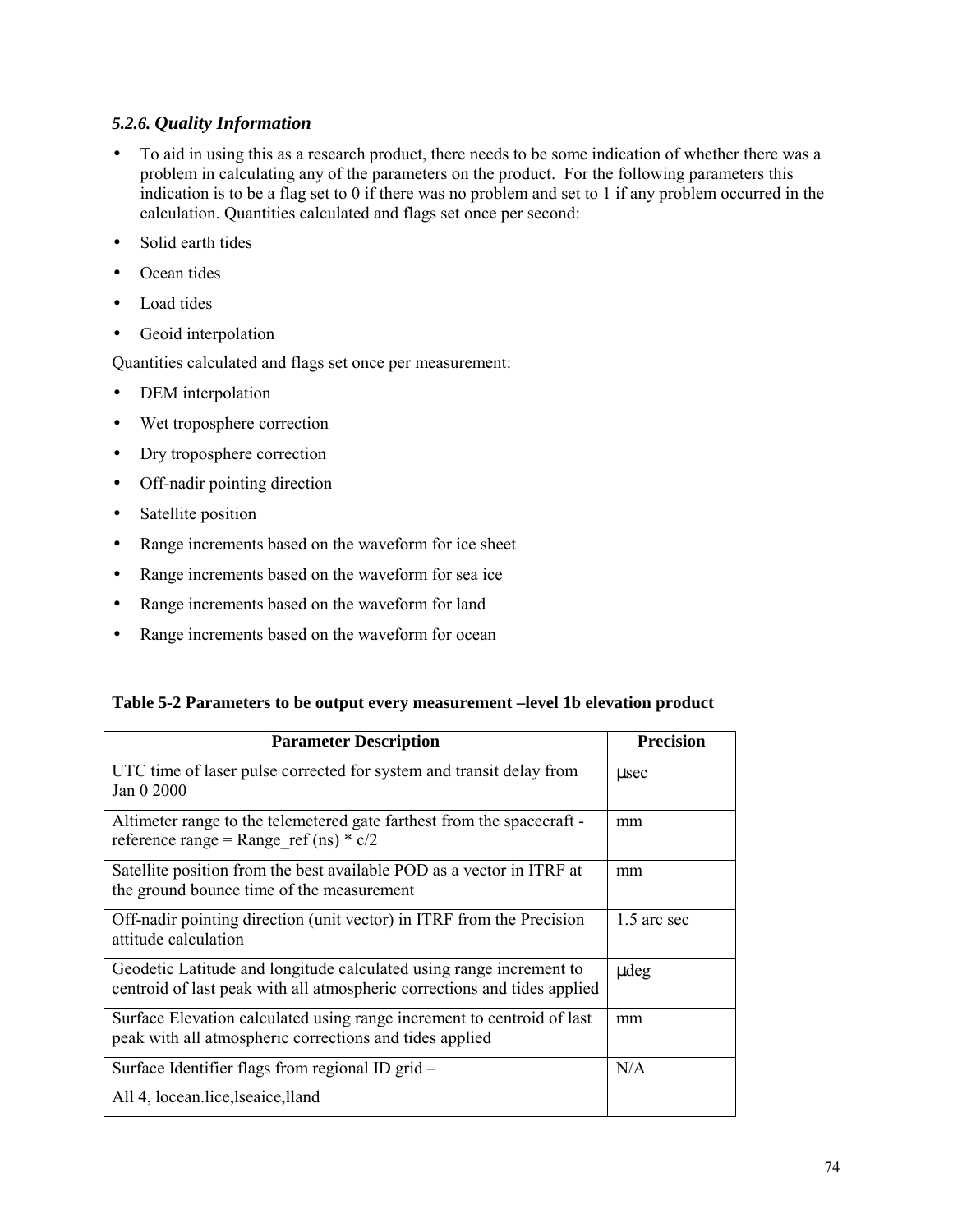| Range increment from reference range to threshold retracker range                                                                                                                                | mm        |
|--------------------------------------------------------------------------------------------------------------------------------------------------------------------------------------------------|-----------|
| Range increment from reference range to signal begin                                                                                                                                             | mm        |
| Range increment from reference range to signal end                                                                                                                                               | mm        |
| Range increment from reference range to ice sheet specific range.                                                                                                                                | mm        |
| Range increment from reference range to sea ice specific range                                                                                                                                   | mm        |
| Range increment from reference range to land specific range                                                                                                                                      | mm        |
| Range increment from reference range to ocean specific range                                                                                                                                     | mm        |
| Number of peaks from smoothed waveform                                                                                                                                                           | N/A       |
| Peak Amplitude from smoothed waveform                                                                                                                                                            | counts    |
| Range increment from reference range to centroid of received<br>waveform from signal begin to signal end                                                                                         | mm        |
| Solar incidence angle                                                                                                                                                                            | $.01$ deg |
| Reflectance * round trip atmospheric transmission                                                                                                                                                |           |
| Surface Roughness from Ice sheet algorithms                                                                                                                                                      | mm        |
| Surface slope from ice sheet algorithms                                                                                                                                                          | $.01$ deg |
| A set of flags indicating problems with any of the parameters to<br>include: surface elevation from DEM, waveform-based range<br>corrections, orbit, attitude, and atmospheric delay corrections | N/A       |
| Surface elevation from DEM                                                                                                                                                                       | cm        |
| Orientation of the laser footprint measured clockwise from true north<br>from attitude determination system                                                                                      | $.01$ deg |
| Wet troposphere atmospheric delay correction                                                                                                                                                     | mm        |
| Dry troposphere atmospheric delay correction                                                                                                                                                     | mm        |
| Length of the major axis of the laser footprint from attitude<br>determination system                                                                                                            | cm        |
| Length of the minor axis of the laser footprint from attitude<br>determination system                                                                                                            | cm        |

# **Table 5-3 Parameters to be output once per second level 1b elevation product**

|                                                                                                                        | <b>Parameter Description</b> | <b>Precision</b> |  |
|------------------------------------------------------------------------------------------------------------------------|------------------------------|------------------|--|
| Cloud coverage flag from LIDAR products                                                                                |                              |                  |  |
| Solid earth tide elevation                                                                                             |                              | mm               |  |
| Ocean tide elevation                                                                                                   |                              | mm               |  |
| Load tide elevation                                                                                                    |                              | mm               |  |
| A set of flags indicating problems with any of the parameters to<br>obit general dend tiden gelid tiden op de generale |                              | N/A              |  |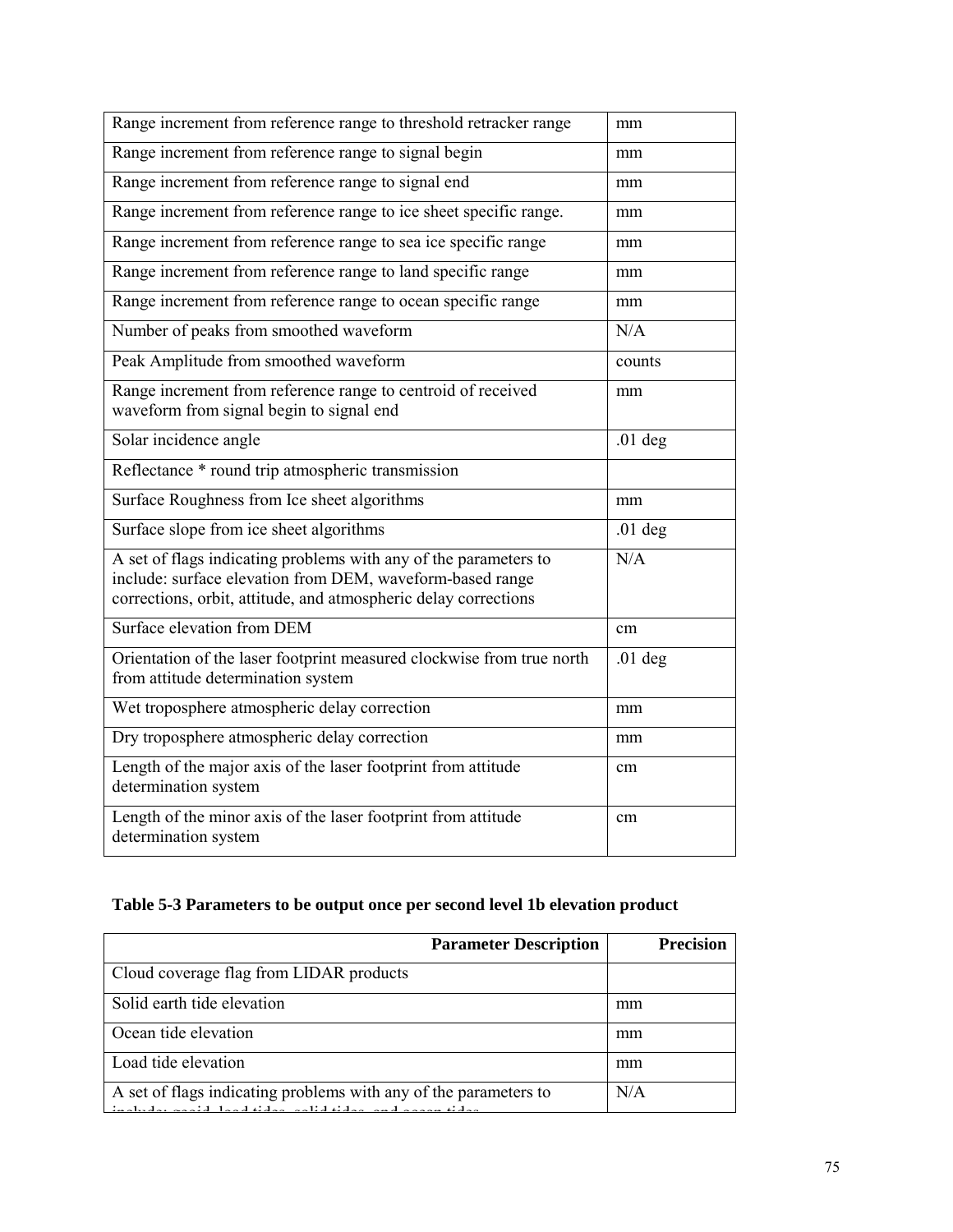| include: geoid, load tides, solid tides, and ocean tides                                  |     |
|-------------------------------------------------------------------------------------------|-----|
| For the atmospheric corrections a flag indicating what source was<br>used.                | N/A |
| Flag indicating aerosol layer (s) were detected in LIDAR data                             | N/A |
| Flag indicating conditions for forward scattering to occur were<br>detected in LIDAR data | N/A |
| Flag indicating cloud layer (s) were detected in LIDAR data                               | N/A |
| Geoid                                                                                     | mm  |

# *5.3. Ice Sheet Product – GLA12*

The level 2 ice sheet product is generated for the ice sheet community with the intent that it be usable by glaciologists as a source of ice sheet elevation and surface characteristics within the limitations of the GLAS system. To this extent, the surface elevation will be calculated using a pre-determined "best" algorithm for ice sheets applying all pertinent corrections and accounting for the time-varying tidal effects. Since this is a level 2 product, the corrections need to be available on the product with enough corresponding information to calculate a new surface elevation if users want to supply their own correction(s). For this same reason all elevations are given relative to a reference ellipsoid and a geoid elevation is provided for users to reference it to sea level. As with the level 1b elevation product, the corrections and tides that vary at a long wavelength need to be calculated every second and can be linearly interpolated for the correct value to correspond to the 40/sec measurement.

Over most of the ice sheets the return waveform will resemble a simple Gaussian with one peak. There will be exceptions over crevasses and near cliffs and other features where the return will have multiple peaks. Multiple peaks can also occur due to low clouds or ice fog. The main requirement of ICESat is to measure elevation changes. This requires that a mean elevation be associated with each ice sheet measurement. Therefore when there are multiple peaks, the range will be calculated based on the position of the centroid of the last peak. The increment in range between the last and first peaks needs to be tabulated also so users can recalculate the surface elevation based on the first peak if conditions warrant it. The number of peaks needs to be indicated so the user can tell how complicated the surface was. This product should also contain  $P^2$  of the received waveform to the functional fit as an indication of surface or transmit pulse irregularities that the user may want to research further using the lower level products. The range to the centroid of the received waveform and the ranges to the beginning and end of signal, and the skewness and kurtosis of the received waveform need also be supplied so the user can use these to look for surface characteristics specific to their research.

All flags present in the level 1b elevation product that affect the ice sheet surface elevations need also be provided along with the ancillary information discussed in 5.2. Table 5-4 lists the parameters to be supplied every measurement. The parameters to be output every second are the same as those listed in Table 5.3.

#### **Table 5-4 Parameters to be output every measurement-level 2 ice sheet product**

| <b>Parameter Description</b>                                                      | <b>Precision</b> |
|-----------------------------------------------------------------------------------|------------------|
| UTC time of laser pulse corrected for system and transit delay from<br>Jan 0 2000 | usec             |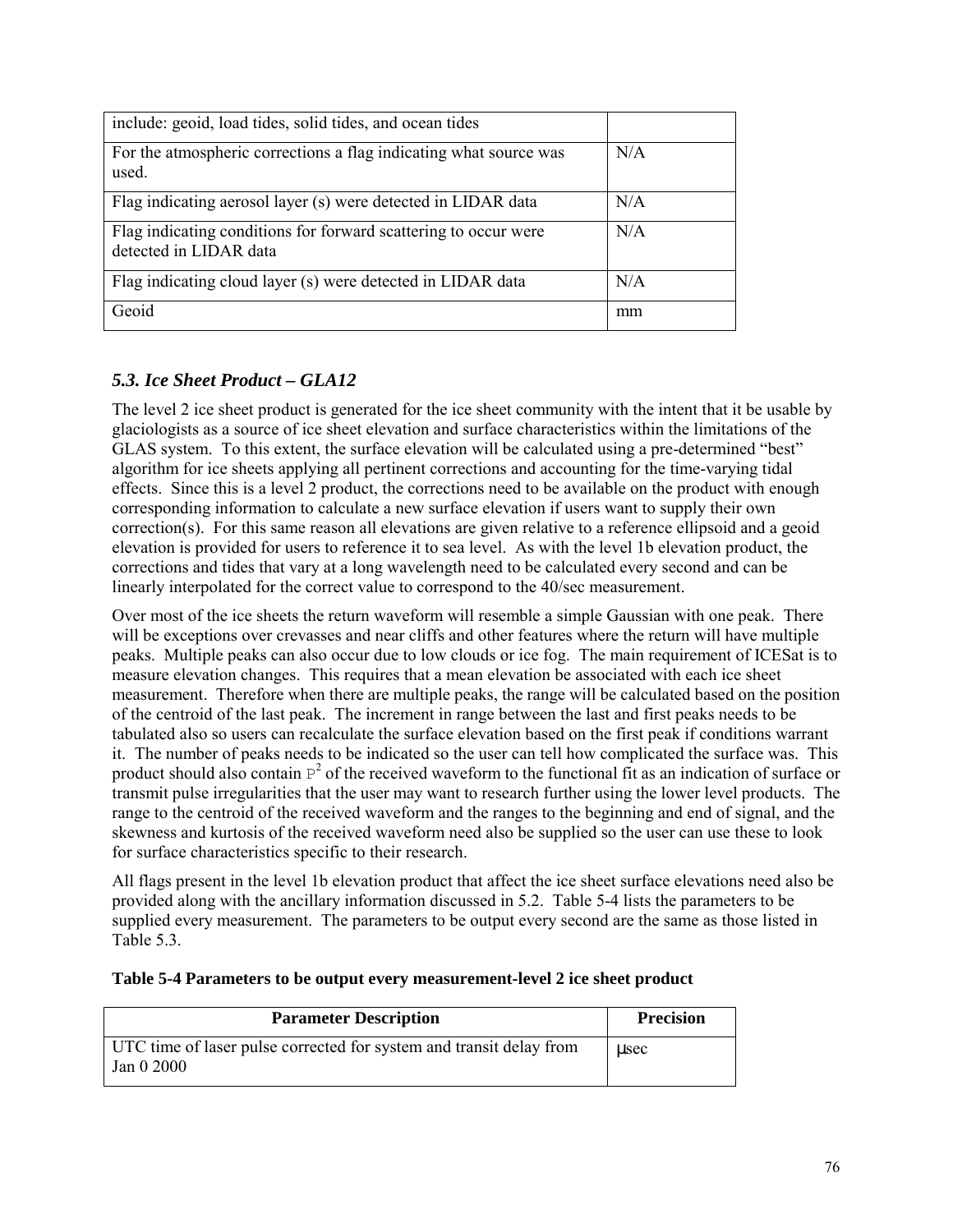| Altimeter range to telemetered gate farthest from the spacecraft -<br>reference range                                                   | mm          |
|-----------------------------------------------------------------------------------------------------------------------------------------|-------------|
| Range increment from reference range to threshold retracker range                                                                       | mm          |
| Satellite position from the best available POD as a vector in ITRF at<br>the ground bounce time of the measurement                      | mm          |
| Off-nadir pointing direction (unit vector) in ITRF from the Precision<br>attitude calculation                                           | 1.5 arc sec |
| Geodetic Latitude and longitude calculated using ice sheet-specific<br>range with all atmospheric corrections and tides applied         | udeg        |
| Surface Elevation calculated using the ice sheet-specific range with all<br>atmospheric corrections and tides applied                   | mm          |
| Surface Identifier flags from regional ID grid -                                                                                        | N/A         |
| All 4, locean.lice, lseaice, lland                                                                                                      |             |
| Range increment from reference range to signal begin                                                                                    | mm          |
| Range increment from reference range to signal end                                                                                      | mm          |
| Range increment from reference range to produce ice sheet specific<br>range based on the last peak in the return                        | mm          |
| Range increment from reference range to produce ice sheet specific<br>range based on the first peak in the return                       | mm          |
| Standard deviation of received waveform to fit using ice sheet<br>parameters                                                            | .01 counts  |
| Solar Incidence Angle                                                                                                                   | $.01$ deg   |
| Number of peaks from Gaussian fit                                                                                                       | N/A         |
| Peak Amplitude from smoothed waveform                                                                                                   | counts      |
| Kurtosis of the received waveform from signal begin to signal end                                                                       |             |
| Skewness of the received waveform from signal begin to signal end                                                                       |             |
| Range increment from reference range to centroid of received<br>waveform                                                                | mm          |
| Reflectance * round trip atmospheric transmission                                                                                       |             |
| Surface Roughness from Ice sheet algorithms                                                                                             | mm          |
| Surface slope from ice sheet algorithms                                                                                                 | $.01$ deg   |
| A set of flags indicating problems with any of the parameters to<br>include: DEM, waveform-based range corrections, orbit, and attitude | N/A         |
| <b>DEM</b>                                                                                                                              | cm          |
| Orientation of the laser footprint measured clockwise from true north<br>from attitude determination system                             | $.01$ deg   |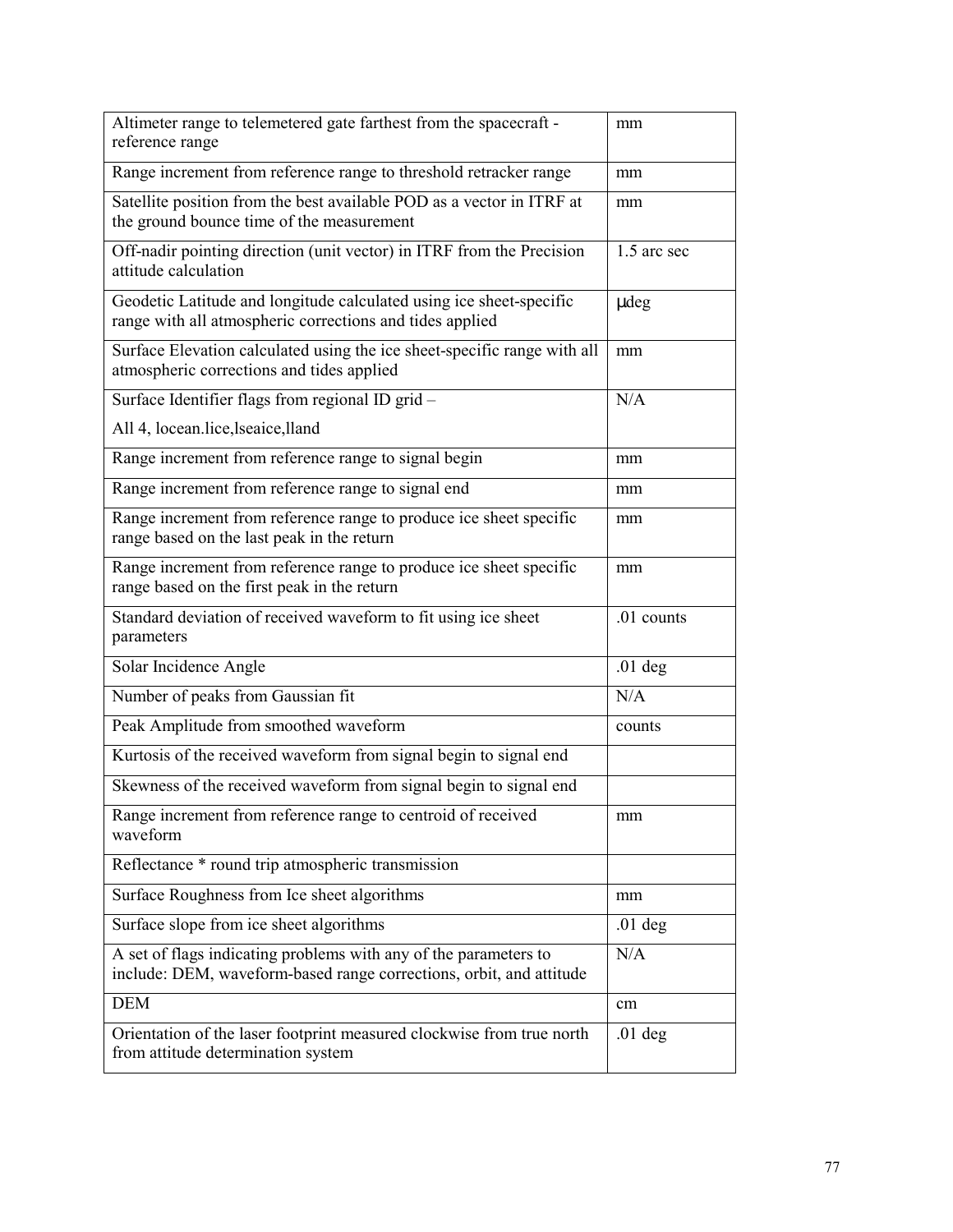| Length of the major axis of the laser footprint from attitude<br>determination system | cm |
|---------------------------------------------------------------------------------------|----|
| Length of the minor axis of the laser footprint from attitude<br>determination system | cm |

# *5.4. Level 2 Sea Ice Product – GLA13*

The sea-ice algorithm is designed to provide estimates of:

- a. Average range to the surface of smooth or randomly rough ice or of open water within the footprint will be inferred from the time delay of the centroid of the best-fit Gaussian associated with the latest peak in the return pulse. For sea ice, this elevation will be slightly above the local sea surface, and time series of such data might provide an indication of the temporal variability of sea-ice freeboard during the period of the mission if we also have information on temporal variability of sea-surface elevation in the same regions. For orbit tracks crossing open-water leads and polynas, is should be possible to estimate the freeboard of surrounding sea ice, giving an indication of sea-ice thickness (Wadhams et al, 1992), as proposed by Peacock et al, (1998) using satellite radar-altimeter data.
- b. Average range to all surfaces in the footprint will be inferred from the time delay of the centroid of return waveform above noise threshold. For smooth and randomly rough sea ice and for open water, this should be almost identical to (a). The difference between (a) and (b) gives an indication of whether a significant fraction of the footprint is occupied by a large ice ridge or an iceberg, causing an asymmetric, non-Gaussian return waveform.
- c. Sea-ice surface roughness estimates will be obtained from the RMS width of the whole return pulse as well as from the RMS width of best-fit Gaussian associated with its latest peak. The first is a measure of the total surface elevation variation, and the latter a measure of the roughness of the smooth ice of or open ocean surface within the footprint.
- d. Range to the highest surface in the footprint will be inferred from the time delay of the centroid of the best-fit Gaussian associated with the first peak in the return waveform. This indicates the highest large roughness element, or surface of iceberg, floating glacier tongue, or land within the footprint.
- e. Average reflectivity within the footprint will be obtained from the total energy in the return pulse, taking account of the transmitted energy, height of spacecraft, receiver characteristics etc.

| Table 5-5 Level 2 sea-ice parameters to be output every measurement |  |  |
|---------------------------------------------------------------------|--|--|
|---------------------------------------------------------------------|--|--|

| <b>Parameter Description</b>                                                                                       | <b>Precision</b> |
|--------------------------------------------------------------------------------------------------------------------|------------------|
| UTC time of laser pulse corrected for system and transit delay from<br>Jan 0 2000                                  | usec             |
| Altimeter range to telemetered gate farthest from the spacecraft -<br>reference range                              | mm               |
| Range increment from reference range to threshold retracker range                                                  | mm               |
| Satellite position from the best available POD as a vector in ITRF at<br>the ground bounce time of the measurement | mm               |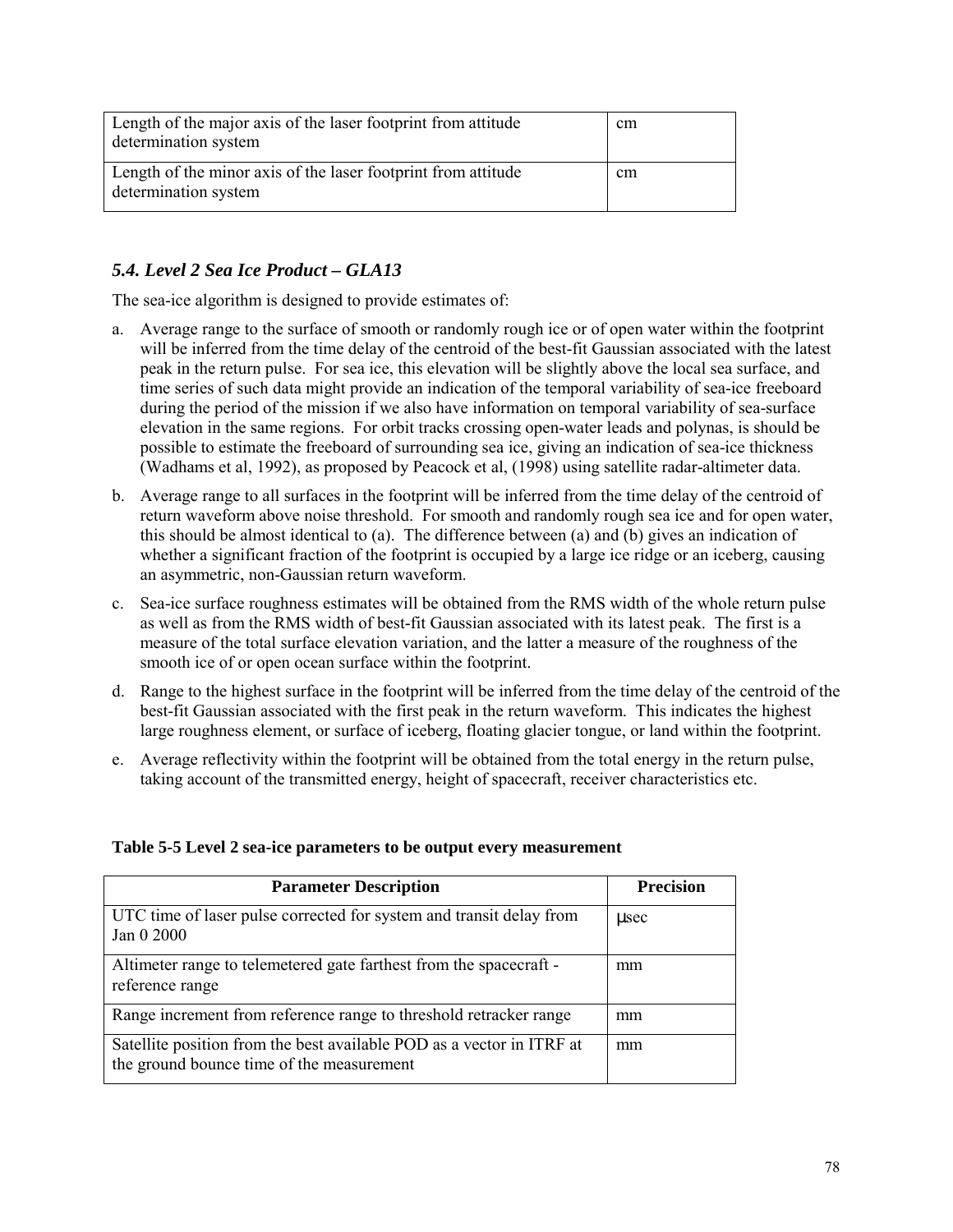| Off-nadir pointing direction (unit vector) in ITRF from the Precision<br>attitude calculation                                                                        | 1.5 arc sec |
|----------------------------------------------------------------------------------------------------------------------------------------------------------------------|-------------|
| Geodetic latitude and longitude calculated using sea ice-specific range<br>with all atmospheric corrections and tides applied                                        | udeg        |
| Sea-ice surface elevation calculated using the last peak of the<br>waveform, with all atmospheric corrections and tides applied                                      | mm          |
| For waveforms with more than one peak, 'iceberg' elevation<br>calculated using the first peak in the waveform, with all atmospheric<br>corrections and tides applied | mm          |
| Average elevation of all surfaces in the footprint from the centroid of<br>the received waveform, with all atmospheric corrections and tides<br>applied              | mm          |
| Surface Identifier flags from regional ID grid -                                                                                                                     | N/A         |
| All 4, locean.lice, lseaice, lland                                                                                                                                   |             |
| Range increment from reference range to signal begin                                                                                                                 | mm          |
| Range increment from reference range to signal end                                                                                                                   | mm          |
| Range increment from reference range to produce sea ice specific<br>range based on the last peak in the return                                                       | mm          |
| Range increment from reference range to produce sea ice specific<br>range based on the first peak in the return                                                      | mm          |
| Standard deviation of received waveform to fit using sea ice<br>parameters                                                                                           | .01 counts  |
| Solar incidence angle                                                                                                                                                | $.01$ deg   |
| Number of peaks from smoothed waveform                                                                                                                               | N/A         |
| Peak amplitude from smoothed waveform                                                                                                                                | counts      |
| Skewness of the received waveform from signal begin to signal end                                                                                                    |             |
| Range increment from reference range to centroid of received                                                                                                         |             |
| waveform between signal begin and signal end                                                                                                                         | mm          |
| Reflectance * round trip atmospheric transmission                                                                                                                    |             |
| Surface roughness of 'flat' sea ice or ocean within the footprint from<br>the RMS width of the best fit Gaussian to the last peak                                    | mm          |
| Average surface roughness of the entire footprint from the RMS width<br>of the entire waveform                                                                       | mm          |
| A set of flags indicating problems with any of the parameters to<br>include: DEM, waveform-based range corrections, orbit, and attitude                              | N/A         |
| <b>DEM</b>                                                                                                                                                           | cm          |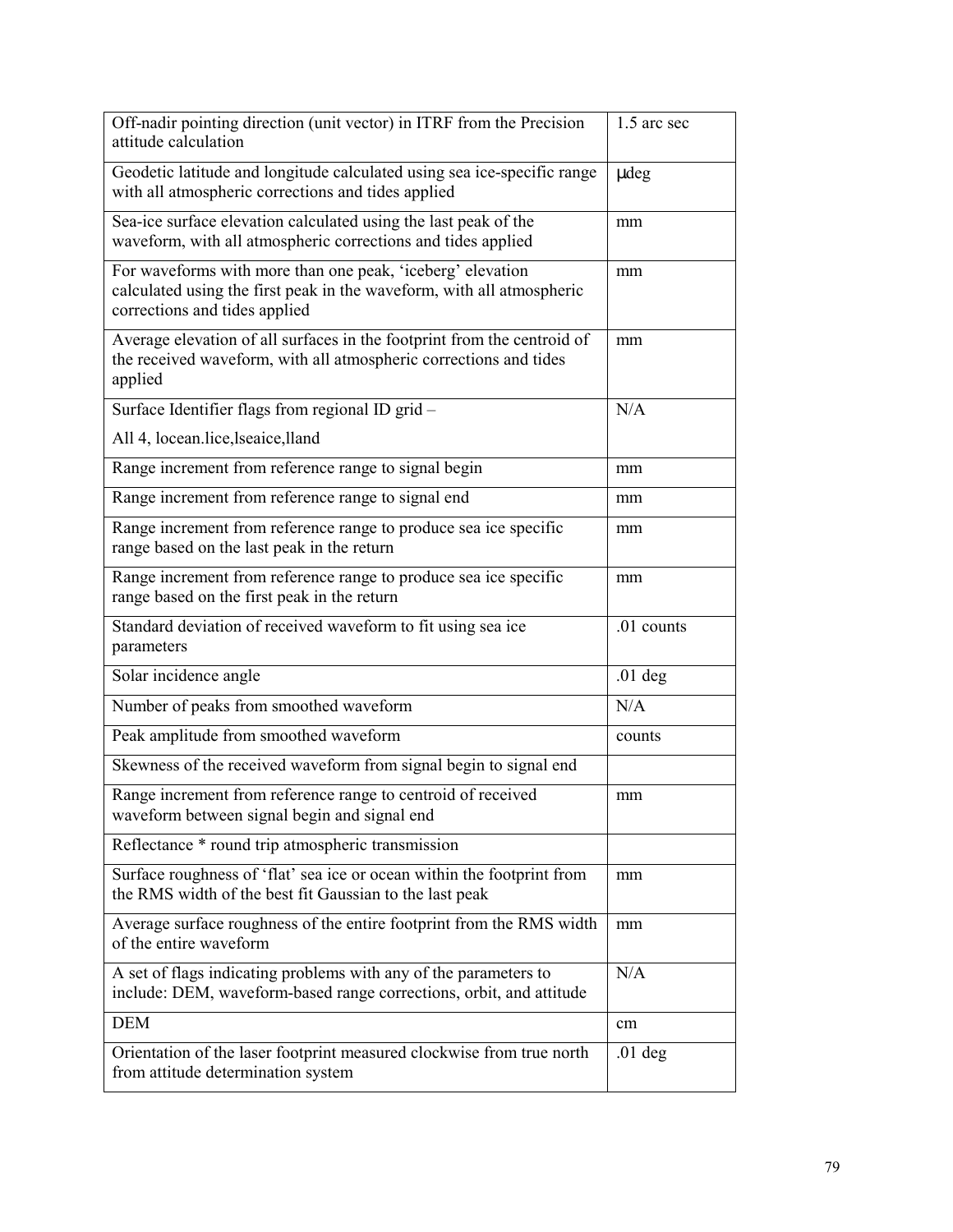| Length of the major axis of the laser footprint from attitude<br>determination system | cm |
|---------------------------------------------------------------------------------------|----|
| Length of the minor axis of the laser footprint from attitude<br>determination system | cm |

# *5.4.1. Ancillary Information*

In addition to the information needed to correct measured ranges for atmospheric effects, and to locate the footprint, these sets of information will be required:

- a. Sea-ice mask, defined from the GSFC SMMR-SSM/I ice concentration data
- b. Land mask, to include most recent estimates of the seaward margins of icebergs and glaciers. For Greenland and Antarctica, this could probably best be obtained from available SAR imagery. For other land masses, the best-available sources should be used. Sea-ice products should be produced for all ocean and lake areas included within a mask bounded by the lowest latitude of sea-ice extent plus 50 km, and excluding land areas.

Users may find it useful if the following parameters are archived with each GLAS sea-ice product:

Mean sea surface and geoid for high latitudes, with best estimates of sea-surface height variability. For much of the Arctic, this can probably be obtained from work done by S. Laxon and his group at Mullard Space Science Laboratory (Personal communication from S. Laxon, November, 1998).

#### *5.5. Level 2 Land Product – GLA14*

Because of the potential complexities of land returns, the level 2 land product is intended to describe the waveform in a way that, in combination with independent knowledge of, or assumptions about, local relief and land cover interpretations can be made regarding elevation, slope, roughness, and vegetation and/or cultural feature height. To this end, a land-specific range is defined which is the centroid of the received waveform signal between the defined signal start and signal end. This land-specific range is used for computation of the final Geolocated Latitude and Longitude and Footprint Elevation. Absent independent information this is the best, most representative elevation for the land. Range offsets from this land-specific range to the start and end of signal are to be provided that, in combination with the provided laser pointing vector, can be used to compute the elevation of the highest and lowest detected features within the footprint. For the most common orientation (nadir pointing) the range offsets are equivalent to elevation offsets. Similarly range offsets from the land-specific range to the centroid for each of the Gaussian distributions fit to the waveform peaks is to be provided. This includes up to 6 Gaussian fits. Where more than 6 peaks were fit to the waveform (anticipated to be rare), the fit to the last (lowest) peak and the 5 other most significant fits (based on the area of the Gaussian distributions) are to be used. The one sigma width of each Gaussian fit, converted to units of range, and the amplitude and area of each of the Gaussian fits is also to be provided. From these data the Gaussian fit approximation of the waveform can be recreated along the laser pointing vector positioned with respect to the geolocated land-specific range. Inferences can then be made, in conjunction with independent knowledge or assumptions, about how, and if, the return signal is separated into surface, vegetation and cultural feature components. With these inferences, measures of surface elevation and relief and vegetation and/or building height can be derived. In order for the user to know how robust the Gaussian fits conformed to the waveform, Chi<sup>2</sup> and standard deviation measures of the fit to the waveform should be provided using all the Gaussian fits as well as using the 6 stored fits. For cases of 6 or fewer fits these measures will be equivalent. In order to provide model measures of slope and roughness, the ice sheet algorithms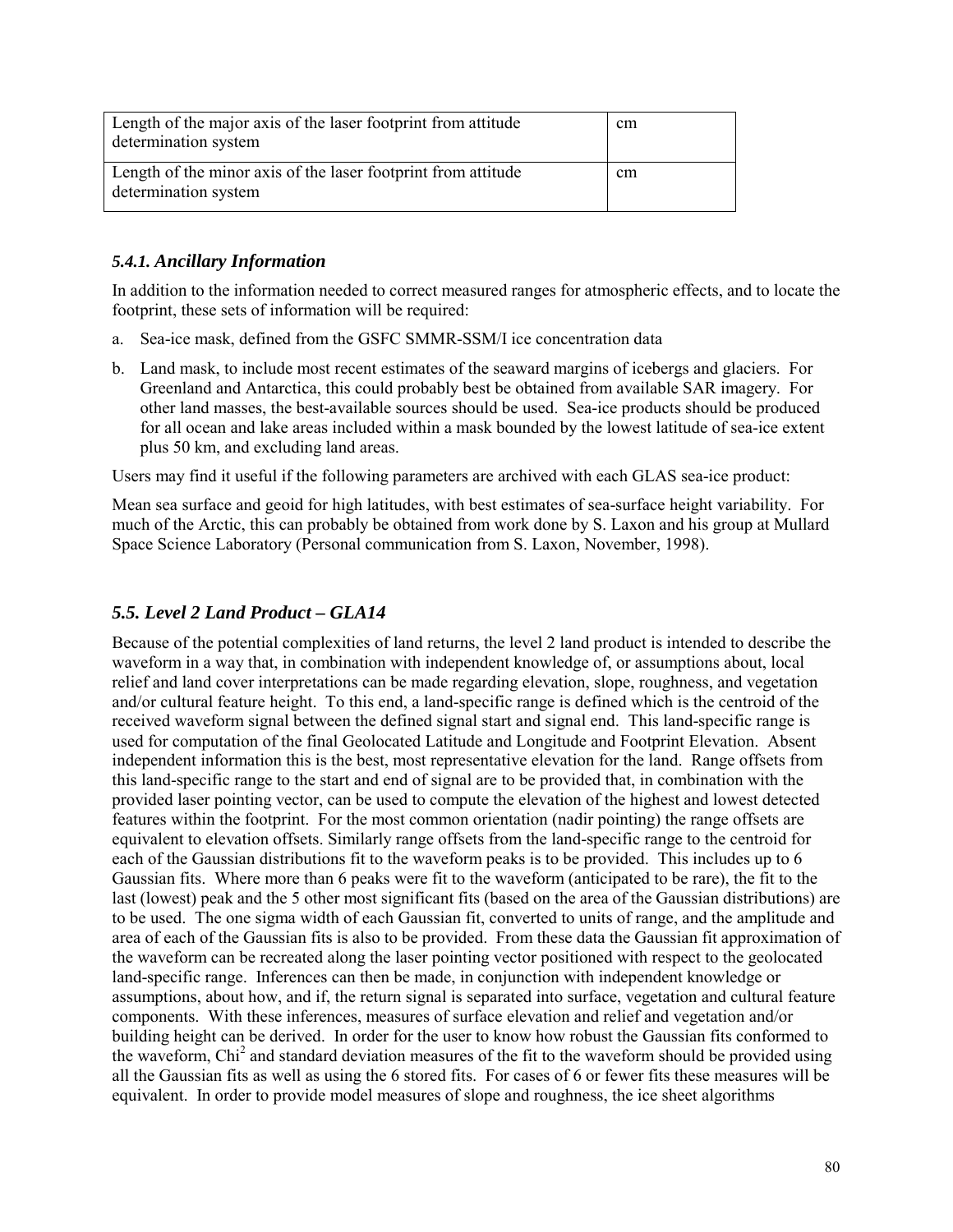assuming no-roughness and no-slope end-members will also be applied. These algorithms will be applied to the Gaussian fit to the last (lowest) peak. Last peak model results are provided for those cases where it is inferred that the last peak corresponds to the surface beneath vegetation and/or cultural features. Full peak model results are also provided for those cases where it is decided that no vegetation and/or cultural features are present, or where it is decided that multiple components in the footprint have not been reliably separated in the waveform. Additional parameters are provided analogous to those provided for the ice sheet product.

Table 5-6 Lists the Level 2 land parameters to be output for every measurement. In addition, the same parameters as found in Table 5-3 for ice sheets need to be output once per second

| <b>Parameter Description</b>                                                                                               | <b>Precision</b> |
|----------------------------------------------------------------------------------------------------------------------------|------------------|
| UTC time of laser pulse corrected for system and transit delay from<br>Jan 0 2000                                          | usec             |
| Altimeter range to farthest telemetered gate from the spacecraft-<br>reference range                                       | mm               |
| Range increment from reference range to threshold retracker range                                                          | mm               |
| Satellite position from the best available POD as a vector in ITRF at<br>the ground bounce time of the measurement         | mm               |
| Off-nadir pointing direction (unit vector) in ITRF from the Precision<br>attitude calculation                              | 1.5 arc sec      |
| Geodetic Latitude and longitude calculated using land-specific range<br>with all atmospheric corrections and tides applied | udeg             |
| Surface Elevation calculated using the land-specific range with all<br>atmospheric corrections and tides applied           | mm               |
| Surface Identifier flags from regional ID grid -                                                                           | N/A              |
| All 4, locean.lice, lseaice, lland                                                                                         |                  |
| Range increment from reference range to signal begin                                                                       | mm               |
| Range increment from reference range to signal end                                                                         | mm               |
| Range increment from reference range to land-specific range                                                                | mm               |
| Range increment from reference range to centroid of Gaussian fits (6<br>elements)                                          | mm               |
| One-sigma width of Gaussian fits (6 elements)                                                                              | mm               |
| Amplitude of Gaussian fits (6 elements)                                                                                    | counts           |
| Area of Gaussian fits (6 elements)                                                                                         | counts           |
| Standard deviation of received waveform using all fits                                                                     | .01 counts       |
| Standard deviation of received waveform using stored fits                                                                  | .01 counts       |
| Solar Incidence Angle                                                                                                      | $.01$ deg        |
| Number of peaks from smoothed waveform                                                                                     | N/A              |

**Table 5-6 Parameters to be output every measurement for level 2 land product**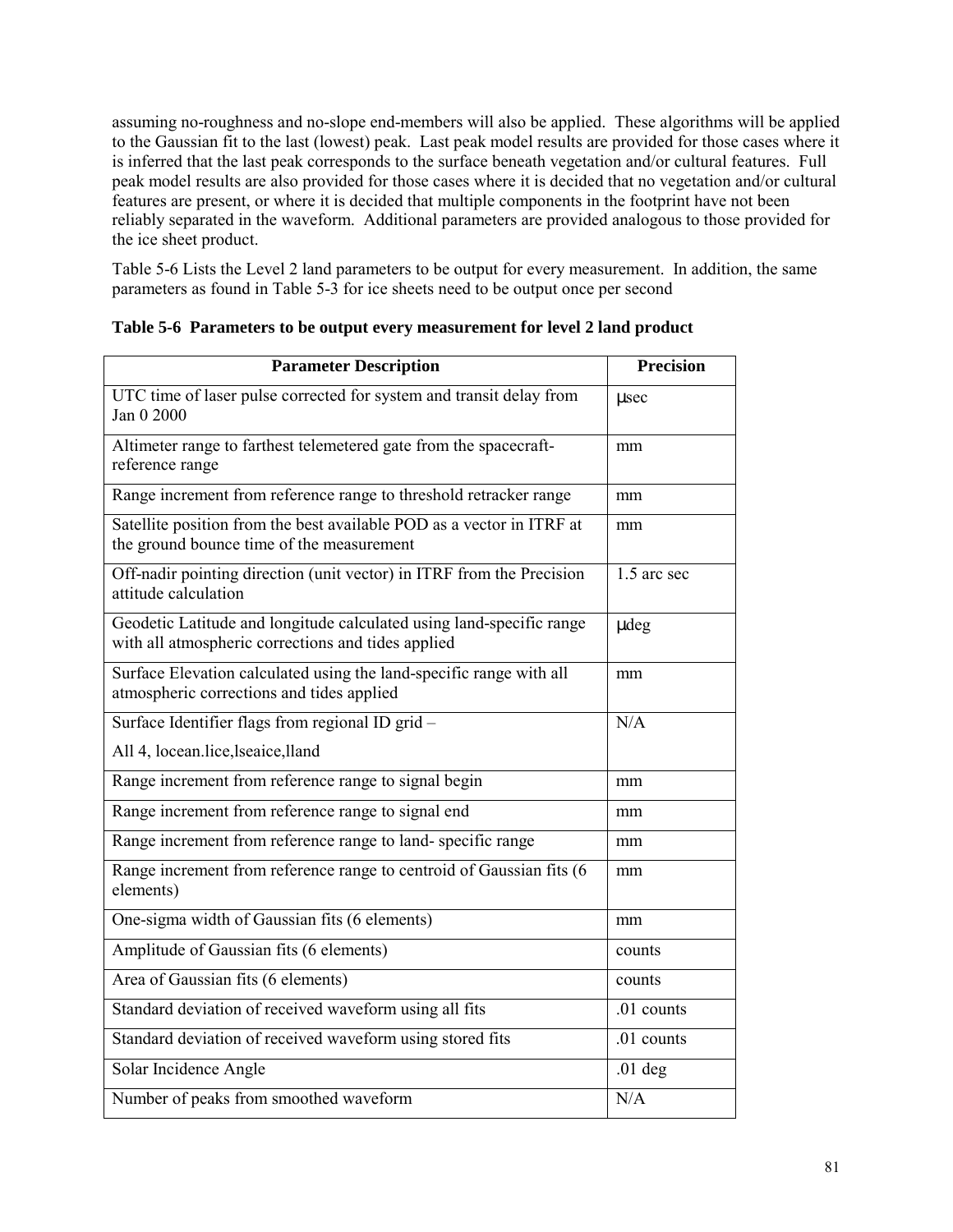| Peak Amplitude from smoothed waveform                                                                                                   | counts    |
|-----------------------------------------------------------------------------------------------------------------------------------------|-----------|
| Skewness of the received waveform from signal begin to signal end                                                                       |           |
| Reflectance * round trip atmospheric transmission                                                                                       |           |
| Surface Roughness from Ice sheet algorithms using last (lowest) fit                                                                     | mm        |
| Surface slope from ice sheet algorithms using last (lowest) fit                                                                         | $.01$ deg |
| A set of flags indicating problems with any of the parameters to<br>include: DEM, waveform-based range corrections, orbit, and attitude | N/A       |
| <b>DEM</b>                                                                                                                              | cm        |
| Orientation of the laser footprint measured clockwise from true north<br>from attitude determination system                             | $.01$ deg |
| Length of the major axis of the laser footprint from attitude<br>determination system                                                   | cm        |
| Length of the minor axis of the laser footprint from attitude<br>determination system                                                   | cm        |
|                                                                                                                                         |           |

# *5.6. Level 2 Ocean Product – GLA15*

The ocean algorithm is designed to provide estimates of:

- a. Average elevation of each footprint.
- b. Highest and lowest elevations within each footprint.
- c. The product of reflectance and the roundtrip atmospheric transmission of each footprint.
- d. Mean elevation over 1 sec segment.
- e. RMS roughness within this 1 sec segment .

'Ocean' data will be as determined from the global DEM, to include all regions larger than, say 1000 sq km that are at sea level. Thus, 'ocean' tracking will be implemented over large lakes and over sea ice, in addition to the special tracking appropriate to these areas.

Table 5-7 lists the ocean parameters to be provided every measurement; parameters listed in Table 5-3 will be provided every second.

#### **Table 5-7 Level 2 ocean parameters to be output every measurement**

| <b>Parameter Description</b>                                                         | Precision |
|--------------------------------------------------------------------------------------|-----------|
| UTC time of laser pulse corrected for system and transit delay from<br>Jan 0 2000    | usec      |
| Altimeter range to farthest telemetered gate from the spacecraft-<br>reference range | mm        |
| Range increment from reference range to threshold retracker range                    | mm        |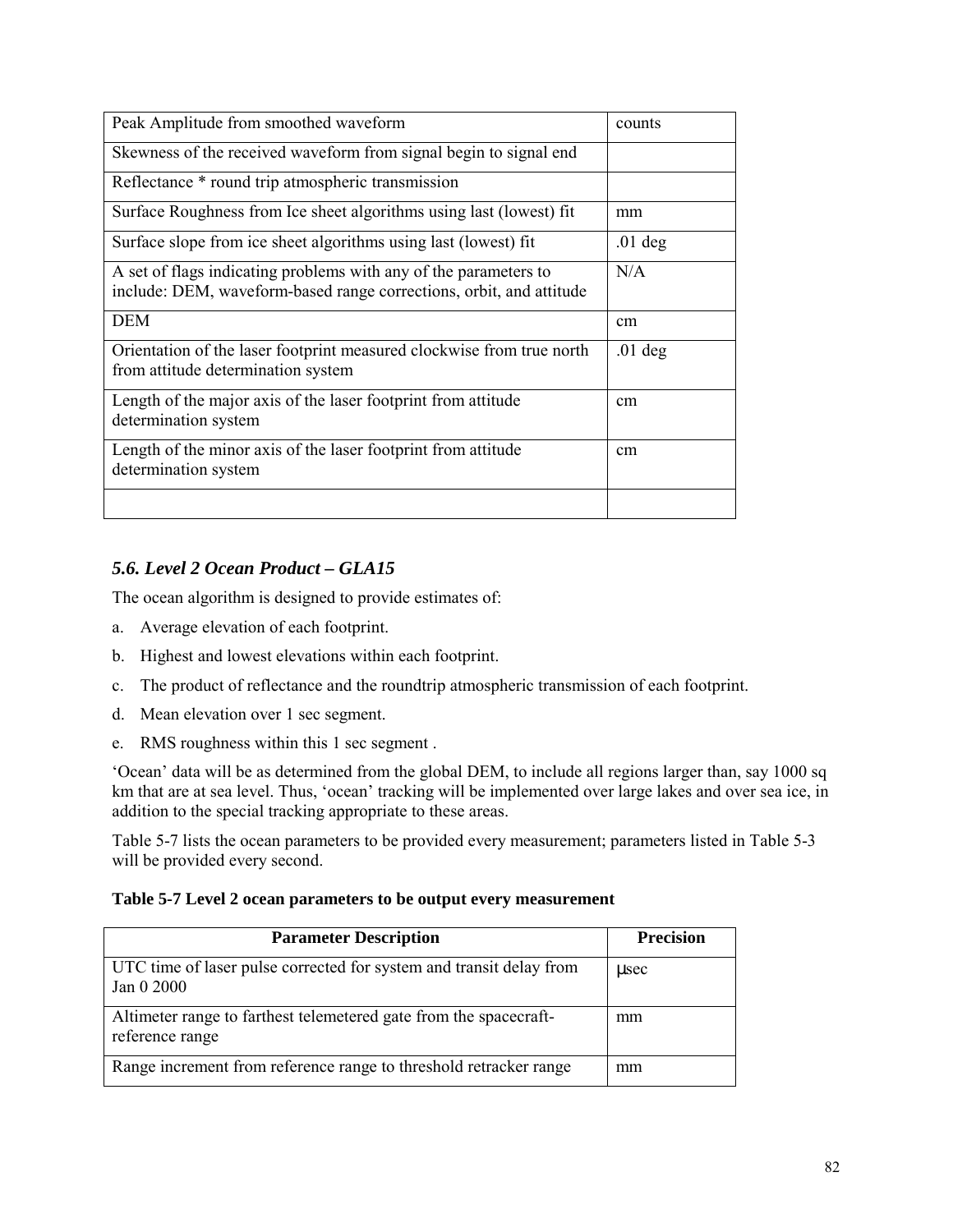| Satellite position from the best available POD as a vector in ITRF at<br>the ground bounce time of the measurement                                | mm          |
|---------------------------------------------------------------------------------------------------------------------------------------------------|-------------|
| Off-nadir pointing direction (unit vector) in ITRF from the Precision<br>attitude calculation                                                     | 1.5 arc sec |
| Geodetic latitude and longitude calculated using ocean-specific range<br>with all atmospheric corrections and tides applied                       | udeg        |
| Ocean surface elevation calculated using the centroid of the waveform,<br>with all atmospheric corrections and tides applied                      | mm          |
| Highest elevation in the footprint, with all atmospheric corrections and<br>tides applied (corresponds to signal begin)                           | mm          |
| Lowest elevation in the footprint, with all atmospheric corrections and<br>tides applied (corresponds to signal end)                              | mm          |
| Elevation associated with the threshold retracker                                                                                                 | mm          |
| 1-sec Elevation calculated using a linear filter to the full rate (40/sec)<br>ocean elevations with all atmospheric corrections and tides applied | mm          |
| RMS of the full rate elevations that went into calculation of the 1-sec<br>elevation                                                              | mm          |
| Surface Identifier flags from regional ID grid -                                                                                                  | N/A         |
| All 4, locean.lice, lseaice, lland                                                                                                                |             |
| Range increment from reference range to signal begin                                                                                              | mm          |
| Range increment from reference range to signal end                                                                                                | mm          |
| Range increment from reference range to produce ocean specific range<br>based on the last peak in the return                                      | mm          |
| Range increment from reference range to produce ocean specific range<br>based on the first peak in the return                                     | mm          |
| Standard deviation of received waveform to fit using ocean parameters                                                                             | .01 counts  |
| Solar incidence angle                                                                                                                             | $.01$ deg   |
| Number of peaks from smoothed waveform                                                                                                            | N/A         |
| Peak amplitude from smoothed waveform                                                                                                             | counts      |
| Skewness of the received waveform between signal begin and signal<br>end                                                                          |             |
| Range increment from reference range to centroid of the received<br>waveform between signal begin and signal end                                  | mm          |
| Reflectance                                                                                                                                       |             |
| A set of flags indicating problems with any of the parameters to<br>include: DEM, waveform-based range corrections, orbit, and attitude           | N/A         |
| <b>DEM</b>                                                                                                                                        | cm          |
| Orientation of the laser footprint measured clockwise from true north<br>from attitude determination system                                       | $.01$ deg   |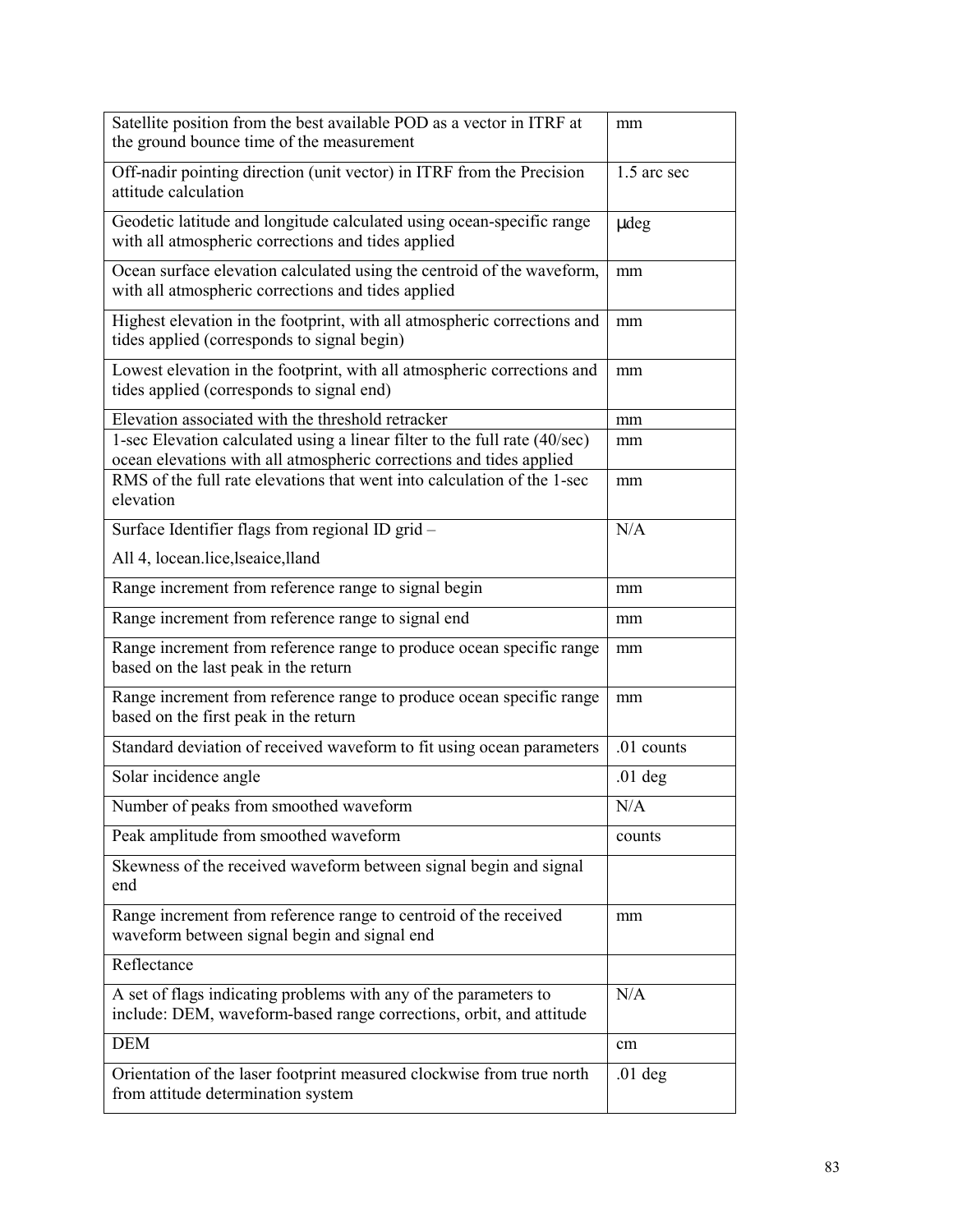| Length of the major axis of the laser footprint from attitude<br>determination system | <sub>cm</sub> |
|---------------------------------------------------------------------------------------|---------------|
| Length of the minor axis of the laser footprint from attitude<br>determination system | cm            |

# *5.6.1. Ancillary Information*

In addition to the information needed to correct measured ranges for atmospheric effects, and to locate the footprint, these sets of information will be required:

- a. Ocean mask, including sea-ice covered areas
- b. Geoid elevation, with a tidal model to permit correction of geoid elevation to a sea-surface elevation appropriate to the time of GLAugust 10, 2000March 31, 1999AS footprints

### **6.0 CONSTRAINTS, LIMITATIONS, AND ASSUMPTIONS**

This section speaks to the effect on the derived physical surface properties and elevation of the constraints, limitations, and assumptions that have been used to develop the algorithms presented in this document. Also discussed are research studies that need to be carried out to better understand the effect of these assumptions on the products.

# *6.1. Surface Characteristics*

All the algorithms presented assume a Gaussian distribution of the surface undulations. Over the ice sheets the slope algorithm assumes a linear slope within the footprint and over sea ice the roughness algorithm assumes no slope. Actual ice sheet, sea ice and land surfaces do not behave as assumed though to first order these assumptions are valid over the ice sheets and sea ice. In addition to non-Gaussian uniform undulations there are many sudden irregularities in the surface all of which contribute to errors in the slope, roughness, and surface elevation calculated using our algorithms.

# *6.1.1. Effect On Slope Calculations*

The algorithm for calculating the slope within the laser footprint is based on the assumption that the slope is linear at the 70m level and therefore the maximum and minimum surface heights lie on opposite edges of the footprint. The error in the slope calculated using this algorithm could be as great as 100% if, for example, a uniform mound is centered in the footprint. We rely here on an assertion that the spectrum of surface irregularities has a minimum at wavelengths of a few hundred meters. For ice sheets, this theoretically appears to be valid, since these wavelengths are too long for wind-caused features and too short to reflect subglacial topography. We need to study the existing aircraft laser data over Greenland for information on the spectrum of surface irregularities that exist over the ice sheets and use the results in the GLAS simulator to obtain realistic error envelopes for this calculation.

# *6.1.2. Effect On Roughness Calculations*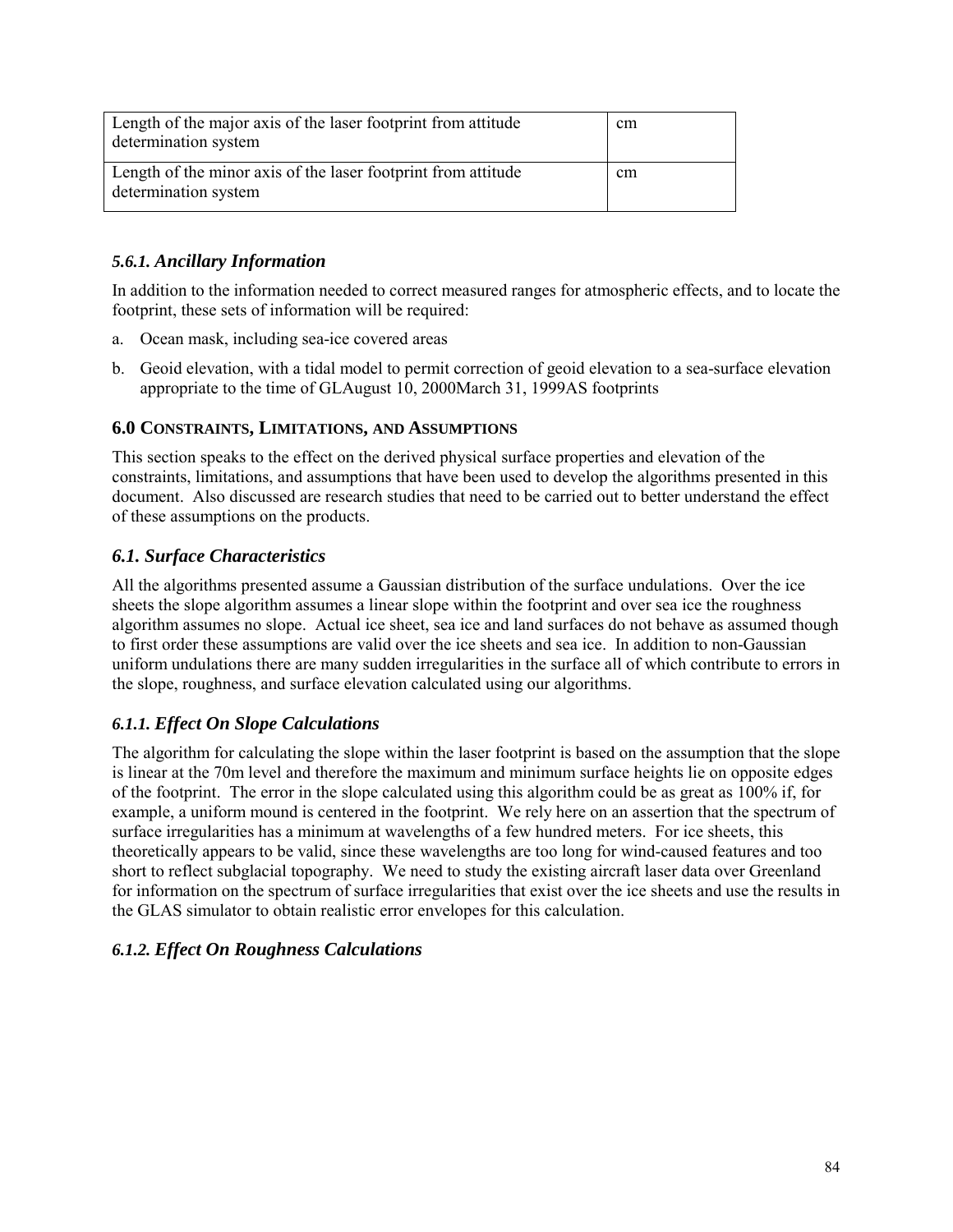The algorithm used to calculate the roughness over the sea ice and ice sheet surfaces assumes a pure Gaussian distribution. The actual surface has roughness characteristics that presumably lie somewhere between a Gaussian distribution of irregularities and a uniform distribution of linear wave-like features with a single amplitude. As mentioned previously surface roughness and slope cannot be empirically solved for from the information provided in one measurement. As the mission progresses, if the density of the elevation measurements will allow us to calculate slopes without using the waveform shape on a small enough scale then we can use this slope to calculate the roughness more accurately. This will allow us to remove the effect of slope from the waveform shape and then study the remaining roughness effect.

Over ice sheets, crevasses introduce a disturbance of the surface that can effect the roughness calculation. In most crevassed regions most of the illuminated spots on the surface will fall between individual crevasses and will therefore not be affected at all. Where the spot overlaps the edge of an open crevasse there will probably be multiple returns from different levels of a discontinuous surface. In cases where crevasses, ridges, vegetation or buildings (as could occur over land) cause multiple peaks in the return, no meaningful value for roughness can be calculated. However, it should be possible to devise an algorithm to filter out such returns. The existence of multiple peaks and or large discrepancies between the functional fit and the waveform, both of which are carried on the level 1 and 2 elevation products, can be used to filter out regions where these surface irregularities are present. This can also be used by glaciologists to point them to crevasse regions where the waveforms and other products from GLAS may be used to better understand the crevasse distribution.

The roughness calculation over sea ice assumes a horizontal surface. This is not always locally the case, causing similar problems to those encountered over grounded ice: pulse broadening caused by roughness and that caused by the slope of the surface cannot be separated without additional information. However, large slopes are rare, and a sloping sea-ice surface within the footprint will be caused by some larger-scale undulation that can reasonably be included as a roughness feature.

Real surfaces exhibit anisotropy and non-stationarity. Our algorithms assume isotropy and stationarity. Isotropy means that the statistics of the surface is independent of the direction along the surface. Stationarity means translational invariance, so that the statistics of one section of the surface will be the same as the statistics determined from a different section of the same surface. As the laser beam has a Gaussian or near-Gaussian far field pattern, the central part of the footprint receives more energy. Pulse spreading is determined by weighting the elevations with the normalized intensity cross section of the laser beam as described by Gardner (1982). Thus, surface roughness computed from the waveform is most representative of conditions near the middle of the footprint. This should not have any significant impact on roughness statistics derived from many footprints.

A non-uniform reflectivity distribution could affect sea ice roughness calculations. Sea ice reflectivity may vary greatly inside the laser footprint, especially during the summer melting season. Initial results (Csathó and Thomas, 1995) suggest that although the reflectivity distribution has a profound influence on the shape of the waveform, its RMS width is the same for models with different reflectivity distribution but the same topography.

The effect of other factors, such as non-Lambertian reflectivity, non-Gaussian far field pattern etc. requires further study, but is not expected to be large.

Penetration of the beam will also affect the roughness calculation. Although the light signal does not penetrate the ice-sheet signal nearly as deeply as the signal from a radar altimeter, there nevertheless may be penetration that must be evaluated. Experiments in Greenland show that there is still measurable 1064-nm energy from sunlight at a depth of 50 mm below the surface in Greenland (A. Nolin, personal communication, 1996). This effect has not yet been evaluated quantitatively, but at a first guess we can estimate that volume scattering from within the upper 0.1 m of the firn will broaden the return pulse by an amount comparable to that produced by a 0.1 m roughness. This is another error source that the GLAS Team will be evaluating further.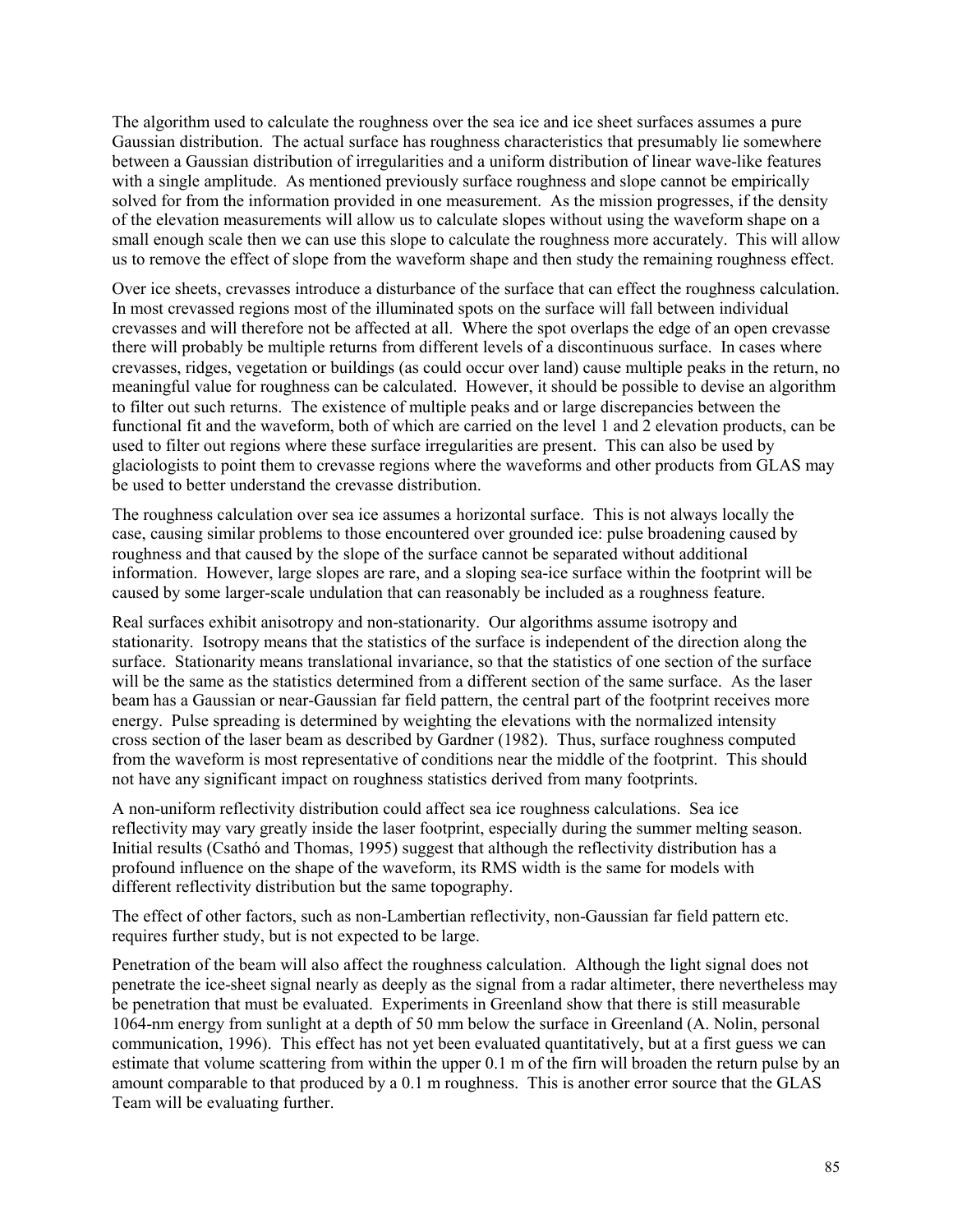# *6.1.3. Effect On Surface Elevation*

Small amplitude roughness and slopes will cause a broadening of the return pulse. Multiple surface elevations within the footprint will cause the return waveform to be a sum of the Gaussian-type distribution from each surface elevation present within the footprint. Most of the ice sheet surface returns will contain a single pulse. No matter what the shape of the return, if we ignore forward scattering, which is discussed in Section 6.3, the mean surface within the footprint is calculated using the centroid of the return waveform. However, the main mission requirement is to calculate elevation changes over the ice sheets. Therefore we need to take into account how the calculation of the elevation for each measurement affects our ability to calculate elevation change.

Measuring elevation changes requires comparing multiple elevation measurements over the same location at different times. The ICESat ground track passes over the same location for two types of circumstances; 1) when an ascending pass crosses a descending pass, referred to as crossovers and 2) when the orbit repeats itself (for GLAS the main mission will consist of six repeat cycles of 183 days each). Due to instrument characteristics and laser pointing accuracy and knowledge, even when the ICESat ground track overpasses a previous ground track, the portion of the surface illuminated will be different.

For repeat passes, the project is considering dynamic pointing control to maintain the footprint as close as possible to footprints from corresponding repeats. The precision of the pointing control is 30 arc sec or 87 m on the ground with post-processing expecting to improve the knowledge of the pointing to 1.5 arc sec or 4.4 m. The footprint is expected to look like an irregularly shaped ellipse with a major axis of 70m. The irregularities and the orientation of the major axis of the ellipse are expected to change slowly with time. Therefore for repeat passes, the footprints may overlap some, but still will not be illuminating the exact same portion of the surface.

At crossover locations, it will be necessary to interpolate between measurements that are approximately 175 m apart and have an error in location of 4.4m due to the accuracy of the pointing knowledge. In addition, crossovers on the same tracks from different repeats will be calculated from footprints that are offset from each other.

The main challenge in calculating elevation changes from GLAS is to find a method to calculate the surface elevation from the measurement that is as insensitive as possible to small scale topography at the shot spacing level. Several different methodologies can be used to decide to where to calculate the range. These include 1) for multiple peaks taking the average of the centroid positions of the multiple Gaussian fit, 2) for single peaks taking the centroid of the Gaussian fit, 3) taking the centroid of the peak closest to the ground, and 4) taking the centroid of the received or smooth return. More research needs to be carried out to test what method will give the most repeatable results for repeat groundtracks and crossovers.

# *6.2. Instrument Effects*

The biggest effect the instrument will have on the algorithms is in the shape of the transmitted pulse. The engineers (J. Abshire and X. Sun personal communication 1999) have told us that after it comes through the detector for all practical purposes it will be Gaussian. If this pulse is not circularly symmetric, the returned pulse-shape will contain a bias toward the part of the footprint illuminated by an excess of energy. This bias would cause an error in the surface elevation calculated using our centroid algorithm over sloping surfaces. J. Abshire (personal communication, 1995) has calculated as an extreme case that a side lobe containing 10% of the outgoing energy on one edge of the beam would cause an error in a centroid detector of surface height of 18 cm on a surface with a 3deg slope. This is about 5% of the height difference across the footprint.

For a flat surface of uniform roughness the error in the roughness calculation would be extremely small, because the entire footprint is illuminated at essentially the same instant.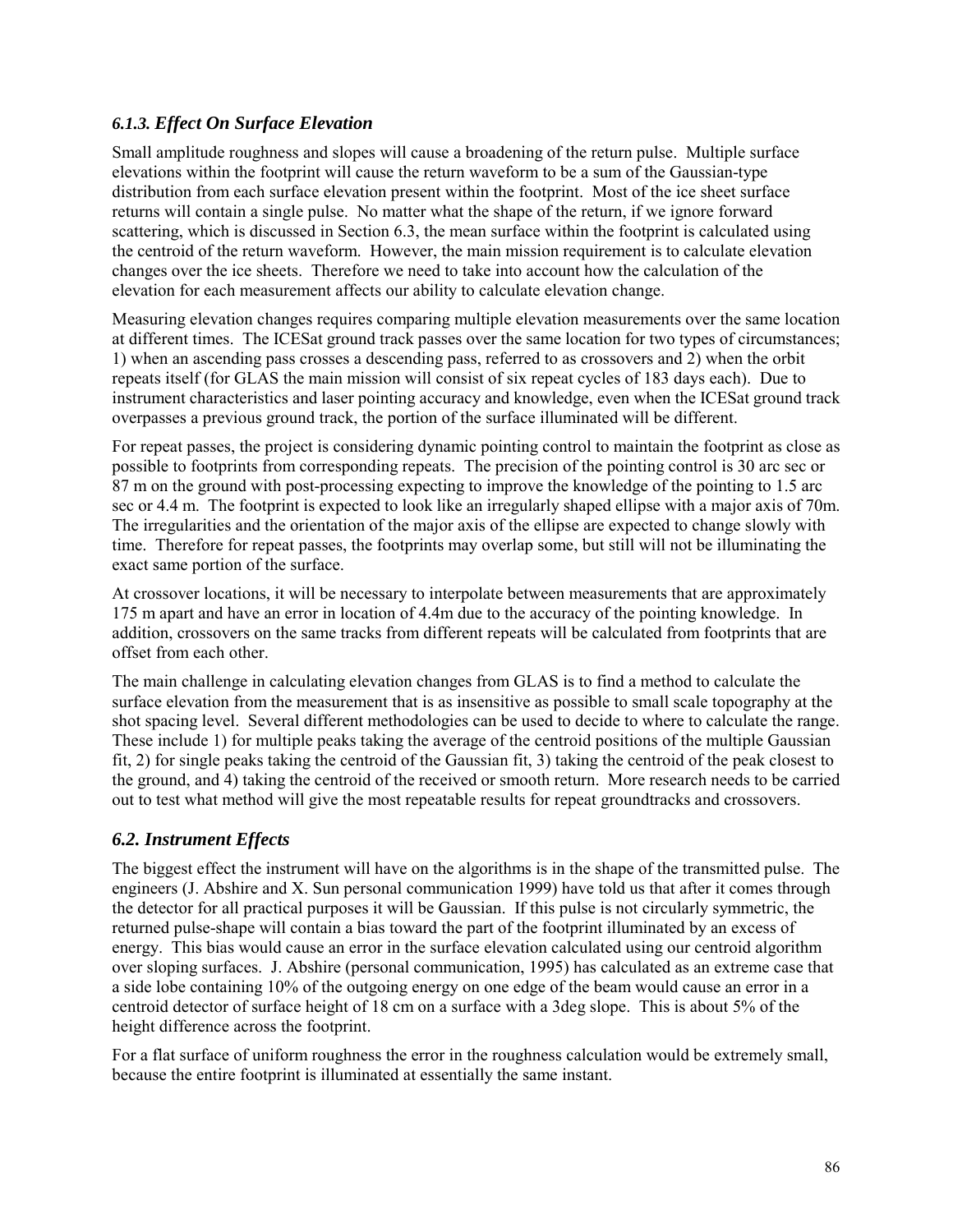### *6.3. Atmospheric Effects*

When there are thin clouds or aerosols in the atmosphere such that there is atmospheric interference with the light beam, yet a significant fraction of the signal is transmitted through the atmosphere so that a return is received at the GLAS telescope, there may be a broadening of the return pulse due to forward scattering of the light. Forward scattering produces ray paths that are slightly longer than the straight-line path and thus produces a delayed arrival of some energy. This has the effect of broadening the pulse and causing the tail to be longer and higher than the leading edge.

Our surface-slope/roughness algorithm is based on pulse broadening, so forward scattering, if not recognized, will lead to overestimates of the roughness and/or slope. Preliminary calculations by J. Spinhirne (personal communication, 1996) suggest that the broadening could be on the order of 1 ns. An error of this magnitude would lead to an overestimate of the roughness by 0.15 m, a figure that is comparable to the expected real values. The error in the slope from a 1-ns broadening would be about 0.1, again a significant factor in the central parts of the ice sheets where the actual slopes are of the same order.

The elevation calculation can also be significantly affected. As presented in the section 4.3.2 , this effect can be minimized by using the centroid of the Gaussian fit to calculate the range.

Forward scattering will have to be dealt with, either by correcting for its effects or deleting data that are affected. The GLAS Science Team is supporting research in the area. Results to date show that there will be insufficient atmospheric information from the LIDAR with which to model the forward scattering effect. However, we can tell from the LIDAR when conditions are present that could cause forward scattering and a flag is placed on the level 1 and 2 elevation products indicating this.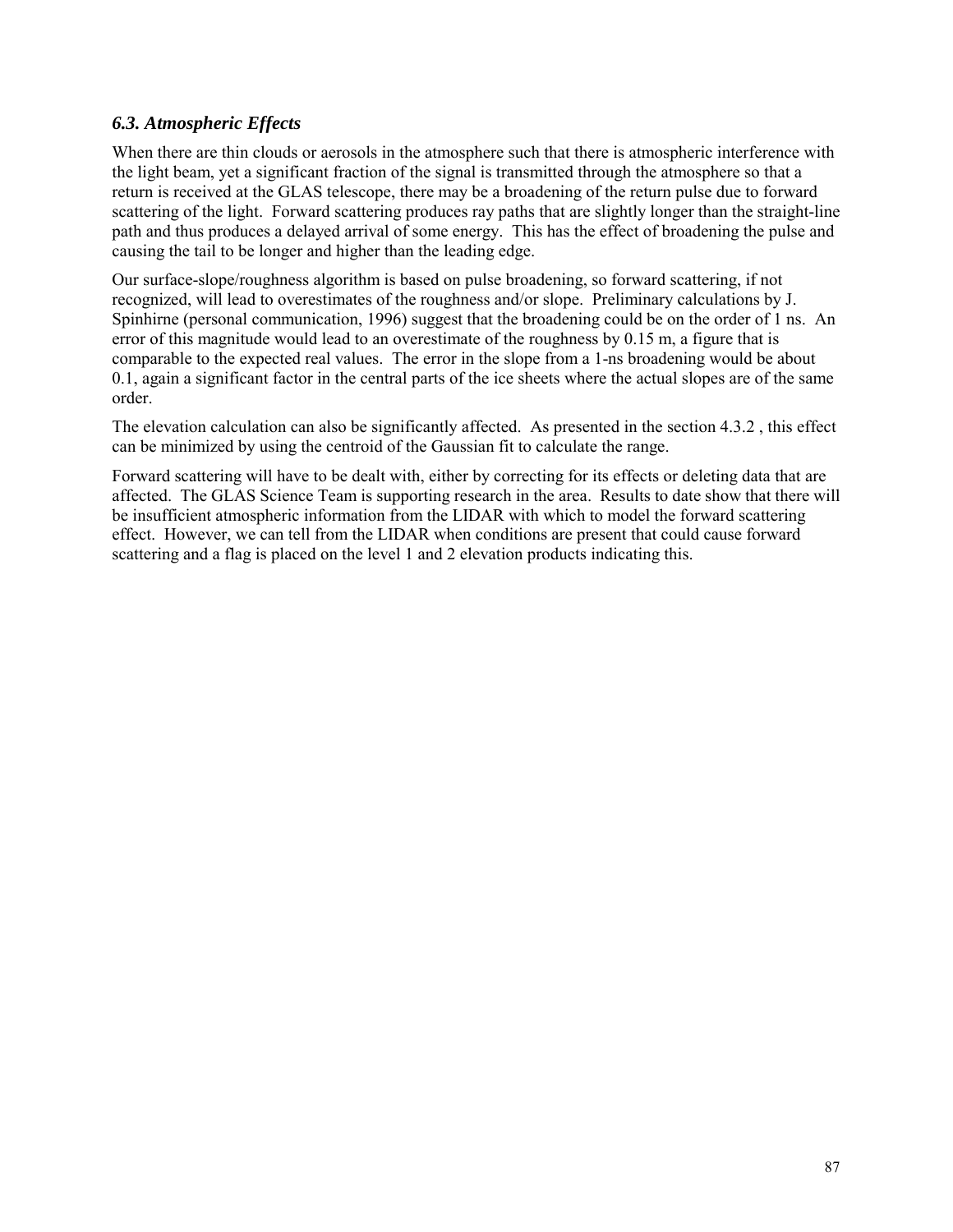# **REFERENCES**

Abshire, J.B., J.F. McGarry, L. K. Pacini, J.B. Blair, and G.C. Elman (1994) Laser Altimetry Simulator, Version 3.0 User's Guide. NASA Technical Memorandum 104588, NASA/GSFC, Greenbelt, MD, 70 p

Abshire, J. and X. Sun (1999) Personal communication

Abshire, J.B. (1995) Personal communication

Aldred, A., and G. Bonner (1985) Application of Airborne Lasers to Forest Surveys, Canadian Forestry Service, Petawawa National Forestry Centre, Information Report PI-X-51, 62 pp

Bamber, J.L., and J.P. Muller (1998) Derivation of a global land elevation data set from satellite radar altimeter data for topographic mapping. J. Geophys. Res.-Atmos., Vol. 103, No. D24, 32159-32168

Bamber, J.L. (1994) Ice sheet altimeter processing scheme. Int. J. Remote Sensing, Vol. 15, No. 4, 925- 938

Bamber, J.L., and P. Huybrechts (in press) Geometric boundary conditions for modeling the velocity field of the Antarctic ice sheet. Annals of Glaciology, 23

Bevington, P.R. and D.K. Robinson (1992) Data Reduction and Error Analysis for the Physical Sciences, second edition. McGraw-Hill, NY

Blair, J.B., D.B. Coyle, J.L. Bufton, and D.J. Harding (1994) Optimization of an airborne laser altimeter for remote sensing of vegetation and tree canopies. Proc. IGARSS'94, 939-941

Brenner, A.C., H.V. Frey, and H.J. Zwally (1990) Comparisons between GEOSAT and SEASAT tracking over nonocean surfaces. Geophys. Res. Lett., Vol. 17, No. 10, 1537-1540

Brenner, A.C., R. Bindschadler, R.H. Thomas, and H.J. Zwally (1983) Slope-induced errors in radar altimetry over continental ice sheets. J. Geophys. Res. Vol. 88, 1617-1623

Brooks, R.L., W.J. Campbell, R.O. Ramseier, H.R. Stanley and H.J. Zwally (1978) Ice sheet topography by satellite altimetry. Nature, 274, 539-543

Brown, G.S. (1977) The average impulse response of a rough surface and its applications. IEEE Transactions on Antennas and Propagation, Vol. Ap-25, No. 1, 67-74

Budd, W.F. (1970) Ice flow over bedrock perturbations. J. Glaciology, Vol. 9, No. 55, 29-48

Budd, W.F., and D.B. Carter (1971) An analysis of the relation between the surface and bedrock profiles of ice caps. J. Glaciology, Vol. 10, No. 59, 197-209

Bufton, J.L., J.B. Garvin, J.F. Cavanaugh, L. Ramosizquierdo, T.D. Clem, and W.B. Krabill (1991) Airborne lidar for profiling of surface topography. Opt. Eng., Vol. 30, No. 1, 72-78

Bufton, J.L., J.E. Robinson, M.D. Femiano, and F.S. Flatow (1982) Satellite laser altimeter for measurement of ice sheet topography. IEEE Transactions on Geoscience and Remote Sensing, GE-20 (4), 544-549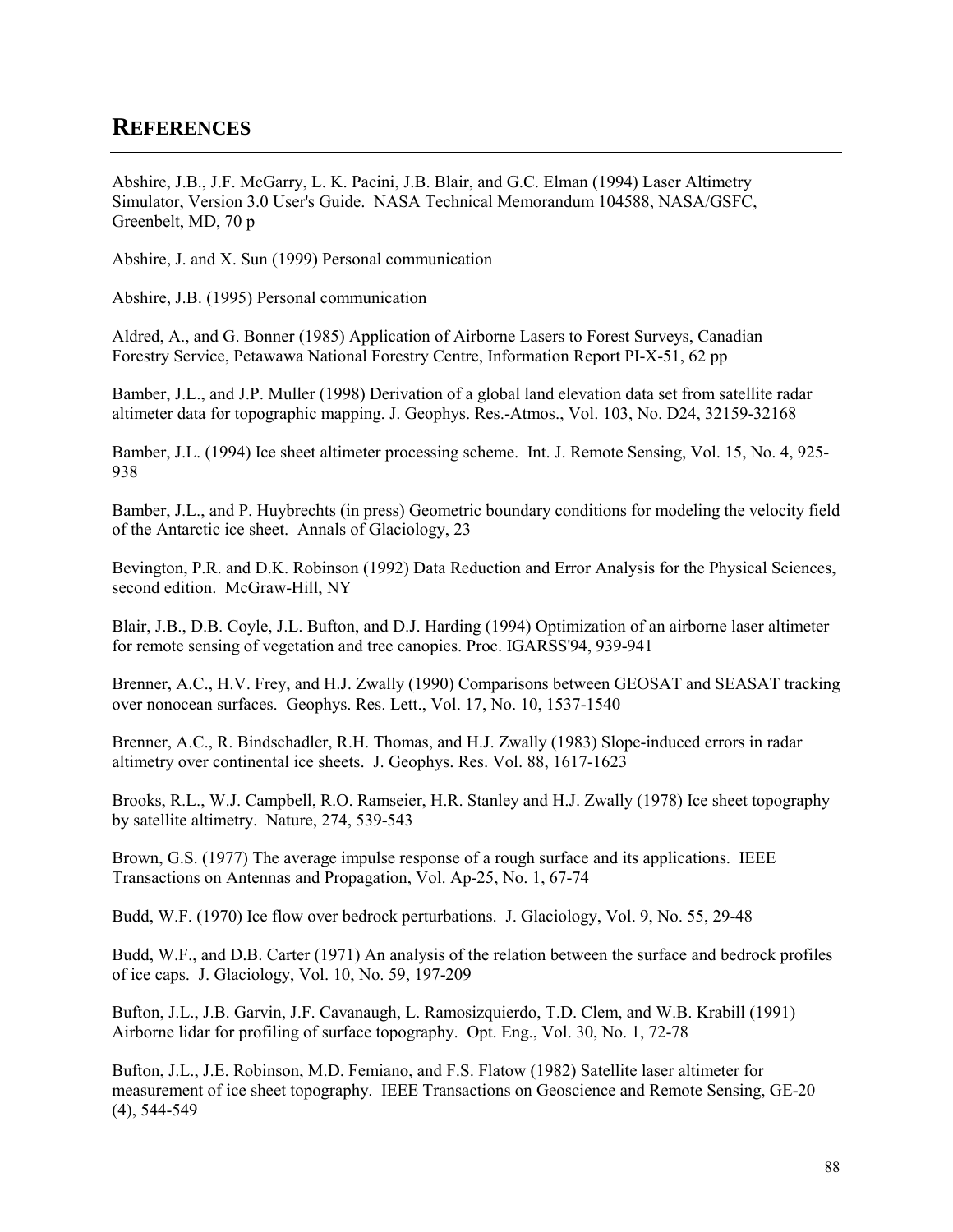Bufton, J.L. (1989) Laser altimetry measurements from aircraft and spacecraft. Proceedings of the IEEE, 77(3), 463-477

Carsey, F.D., ed. (1992) Microwave remote sensing of sea ice. American Geophysical Union, 462 pages

Comiso, J.C. (1995) Satellite remote sensing of the Arctic Ocean and adjacent seas. Arctic Oceanography: Marginal ice zones and continental shelves, Coastal and estuarines studies, 49, 1-50

Csathó, B.M. and R.H. Thomas (1995) Determination of sea ice surface roughness from laser altimetry waveform. BPRC Technical Report No. 95-03, Byrd Polar Research Center, The Ohio State University, Columbus, Ohio, 45 pages

Davis, C.H., and H.J. Zwally (1993) Geographic and seasonal variations in the surface properties of the ice sheets by satellite-radar altimetry. J. Glaciology, Vol. 39, No. 133, 687-697

Davis, C.H., C.A Kluever, and B.J. Haines (1998) Elevation Change of the Southern Greenland Ice Sheet. Science, Vol. 279, pp. 2086-2088

Doumani, G.A., 1967. Surface structures in snow. H. Oura, ed., Physics of Snow and Ice: Sapporo Conference, 1966, Inst. of Low Temp. Science, U. Hokkaido, 1119-1136.

Duda, D. and J. Spinhirne, Personal Communication

Drewry, D.J., N.F. McIntyre, and P. Cooper (1985) The Antarctic ice sheet: a surface model for satellite altimeter studies. Woldenberg, H. J., ed. Models in Geomorphology. Allen and Unwin, Boston, 1-23

Endo, Y., and K. Fujiwara (1973) Characteristics of the snow cover in East Antarctica along the route of the JARE South Pole traverse and factors controlling such characteristics. Japanese Antarctic Research Expedition Scientific Reports, C, 4-11

Fifield, R. (1987) International Research in the Antarctic. Oxford University Press, New York, 146 p

Frey, H. and A.C. Brenner (1990) Australian topography from SEASAT overland altimetry. Geophys. Res. Lett., Vol. 17, No. 10, 1533-1536

Furukawa, T., O. Watanabe, K. Seko, and Y. Fujii (1992) Distribution of surface conditions of ice sheet in Enderby Land and East Queen Maud Land, East Antarctica. Proceeding of NIPR Symposium on Polar Meteorology and Glaciology, Vol. 5, 140-144

Gardner, C. S. (1982) Target signatures for laser altimeters: An analysis. Applied Optics, 21(3), 448- 453

Gardner, C. S. (1992) Ranging performance of satellite laser altimeters. IEEE Transactions on Geoscience and Remote Sensing, 30(5), 1061-1072

Garvin, J., J. Bufton, J. Blair, D. Harding, S. Luthcke, J. Frawley, and D. Rowlands (1998) Observations of the Earth's topography from the Shuttle Laser Altimeter(SLA): laser-pulse echo-recovery measurements of terrestrial surfaces. Phys. Chem. Earth, Vol. 23, No. 9-10, 1053-1068

Grenfell, T.C., and D.K. Perovich (1984) Spectral albedos of sea ice and incident solar irradiance in the southern Beaufort Sea. J. Geophys. Res., 89(C3), 3,573-3,580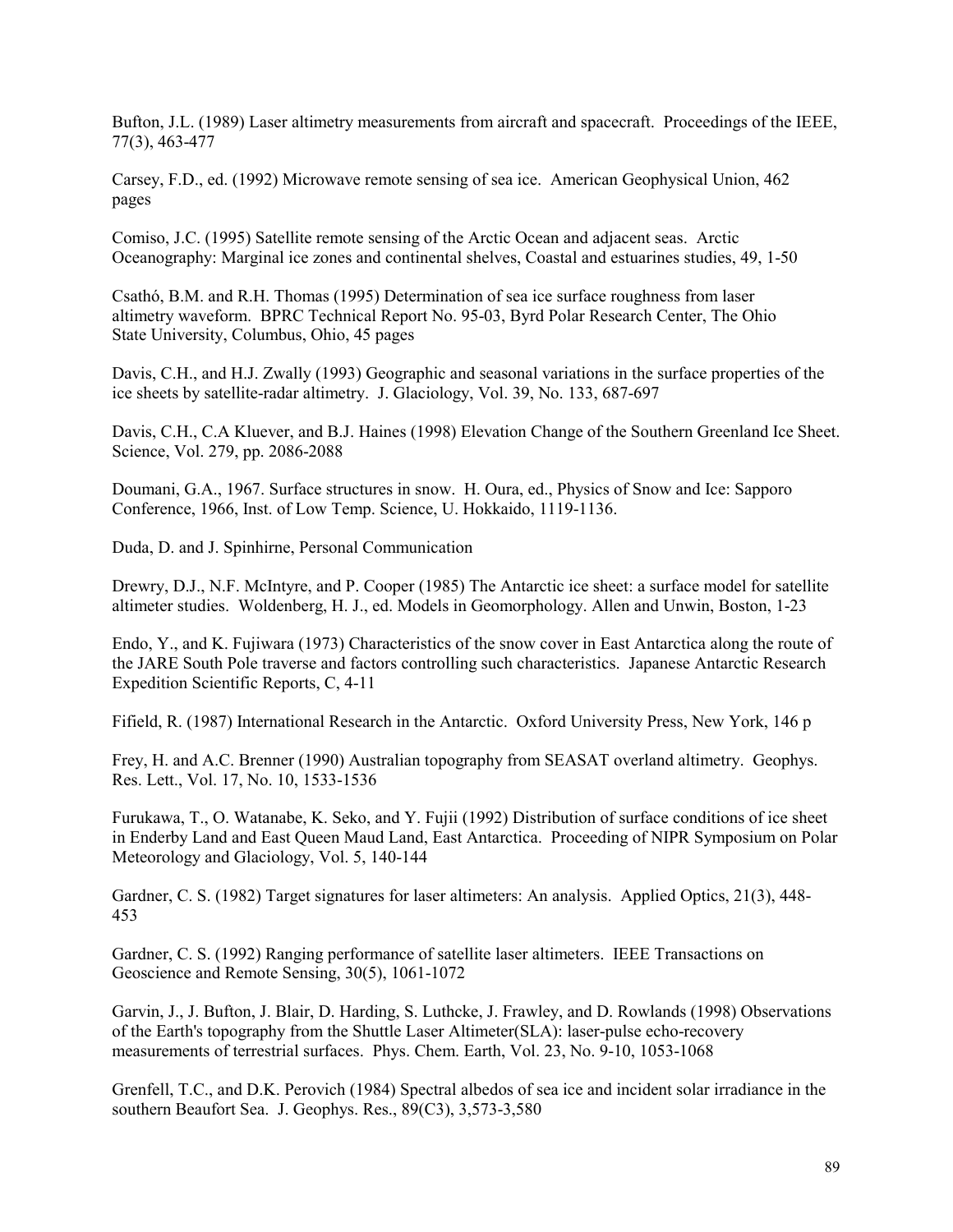Harding, D.J., J.L. Bufton, and J.J. Frawley (1994) Satellite laser altimetry of terrestrial topography: vertical accuracy as a function of surface slope, roughness, and cloud cover. IEEE Transactions on Geoscience and Remote Sensing, 32(2), 329-339

Harding, D., C. Carabajal, and W. Fong (1998) Suggested ICESat Waveform Processing Procedures Based on SLA Methodologies. Input to Waveform ATBD Working Group

Harding, D.J., J.B. Blair, J.B. Garvin, and W.T. Lawrence (1994) Laser altimetry waveform measurement of vegetation canopy structure. Proc. IGARSS'94, 1251-1253

Harding, D.J., (1998) Airborne lidar observations of canopy structure at the BOREAS tower flux sites. Proc. IGARSS '98, 1550-1552

Herzfeld, U. (1996) Personal communication

Hofton, M.A., J.B. Blair, J.B. Minster, J.R. Ridgway, N.P. Williams, J.L. Bufton, D.L. Rabine (in press) An airborne scanning laser altimetry survey of Long Valley, California. Int. J. Rem. Sens.

Hofton, M.A., J.B. Minster, J.R. Ridgway, N.P. Williams, J.B. Blair, D.L. Rabine, J.L. Bufton (in press) Using Airborne

Laser Altimetry to Detect Topographic Change at Long Valley Caldera, California. Remote

Sensing of Active Volcanism, ed. P. Mouginis Mark, AGU Monograph Series

Hutter, K., F. Legerer, and U. Spring (1981) First-order stresses and deformations in glaciers and ice sheets. J. Glaciology, Vol. 27, No. 96, 227-270

Koblinsky, C.J., R.T. Clarke, A.C. Brenner, and H. Frey, (1993) Measurement of rive level variations with satellite altimetry. Water Resour. Res., Vol. 29, No. 6, 1839-1848

Kotlyakov, V.M. (1966) The snow cover of the Antarctic and its role in the present-day glaciation of the continent. Israel Program for Scientific Translation, Jerusalem, 256 p

Krabill, W., R. Thomas, C. Martin, R. Swift, and E. Frederick (1995) Accuracy of airborne laser altimetry over the Greenland ice sheet, Int. J. Remote Sensing, 16, 1211-1222.

Krabill, W., W. Abdalati, E. Frederick, S. Manizade, C. Martin, J. Sonntag, R. Swift, R. Thomas, W. Wright, and J. Yungel (2000) Greenland ice sheet: high-elevation balance and peripheral thinning, Science, 289, 428-429.

Laxon, S (1998) Personal communication

Ledroit, M., F. RÈmy, and J.F. Minster (1992) Observation of the Antarctic ice sheet by Seasat scatterometer: relation to katabatic wind intensity and direction. J. Glaciology, Vol. 39, No. 132, 385-396

Lefsky, M.J. (1997) Application of Lidar Remote Sensing to the Estimation of Forest Canopy Structure. Univ. of Virginia, Ph.D. Dissertation, 185 pp

Lefsky, M.A, D.J. Harding, W.B. Cohen, G.G. Parker, and H.H. Shugart (1999) Surface lidar remote sensing of basal area and biomass in deciduous forests of Eastern Maryland, USA. Rem. Sens. Environ,, Vol. 67, 83-98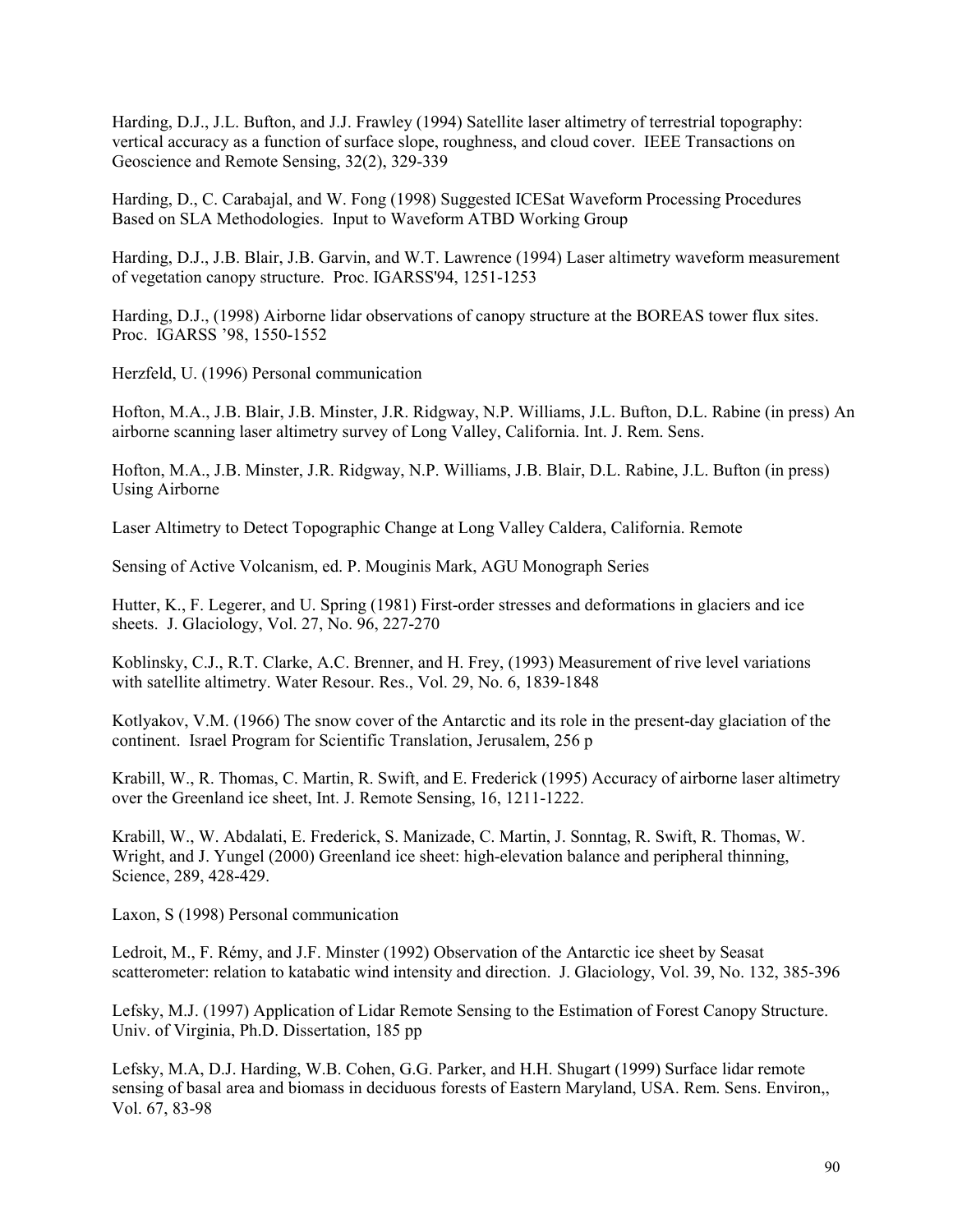Lefsky, A., W.B. Cohen, S.A. Acker, T.A. Spies, G.G. Parker, and D.J. Harding (1998) Lidar remote sensing of forest canopy structure and related biophysical parameters at the H.J. Andrews experimental forest, Oregon, USA. Proc. IGARSS'98, 1252-1254

Martin, T.V., A.C. Brenner, H.J. Zwally, and R.A. Bindschadler (1983) Analysis and retracking of continental ice sheet radar altimeter waveforms. J. Geophys. Res., Vol. 88, 1608-1616

McGarry, J.F., J B. Abshire, X. Sun, J. Saba, A. Brenner, and D. Yi, GLAS Flight Science Data Selection Algorithms For The Altimeter (1064nm) Version 4.03, in process

McIntyre, N. F. (1986) Antarctic ice-sheet topography and surface-bedrock relationships. Annals of Glaciology, Vol. 8, 124-128

Means, J.E., S.A. Acker, D.J. Harding, J.B. Blair, M.A. Lefsky, W.B. Cohen, M.E. Harmon, and W.A. McKee, W.A. (in press) Use of a large-footprint scanning airborne lidar to estimate forest stand characteristics in the western Cascades of Oregon. Rem. Sens. Environ. Vol. 67, 298-308

Menke W. (1989) Geophysical Data Analysis: Discrete Inverse Theory, revised edition. International Geophysical Series, Vol. 45, Academic Press, NY

Nilsson, M. (1996) Estimation of tree heights and stand volume using an airborne lidar system. Remote Sens. Environ, Vol. 56, 1-7

Nolin, A. (1996) Personal communication

Ogilvy, J. A. (1991) Theory of Wave Scattering from Random Rough Surfaces. Adam Hilger, Bristol, England, 277 p

Partington, K. C., J. K. Ridley, C. G. Rapley, and H. J. Zwally (1989) Observations of the surface properties of the ice sheets by satellite radar altimetry. J. Glaciology, Vol. 35, No. 120, 267-275

Paterson, W. S. B. (1994) The Physics of Glaciers. Permagon, Tarrytown, New York, 480 p

Peacock, N. R., S. W. Laxon, W. Maslowski, D. P. Winebrenner, and R. J. Arthern (1998) Geophysical signatures from precise altimetric height measurements in the Arctic Ocean

Perovich, D. K. (1996) The optical properties of sea ice. CRREL Monograph 96-1, U.S. Army Corps of Engineers CRREL, Hanover, NH, 24 p

Press, W.H., B.P. Flannery, S.A. Teuloksky, and W.T. Vettering (1986) Numerical Recipes. Cambridge U Press

Reeh, N., S. J. Johnsen, and D. Dahl-Jensen (1985) Dating of the Dye 3 deep ice core by flow model calculations. C. C. Langway, Jr., H. Oeschger, and W. Dangaard, eds. Greenland ice core, geophysics, geochemistry, and the environment, Am. Geophys. Union Geophys. Monograph 33, 57-65

RÈmy, F., P. Mazzega, S Houry, C. Brossier, and J. F. Minster (1989) Mapping of the topography of continental ice by inversion of satellite-altimeter data. J. Glaciology, Vol. 35, 38-97

RÈmy, F., C. Brossier, and J. F. Minster (1990) Intensity of satellite radar-altimeter return power over continental ice: a potential measurement of katabatic wind intensity. J. Glaciology, Vol. 36, No. 123, 133-142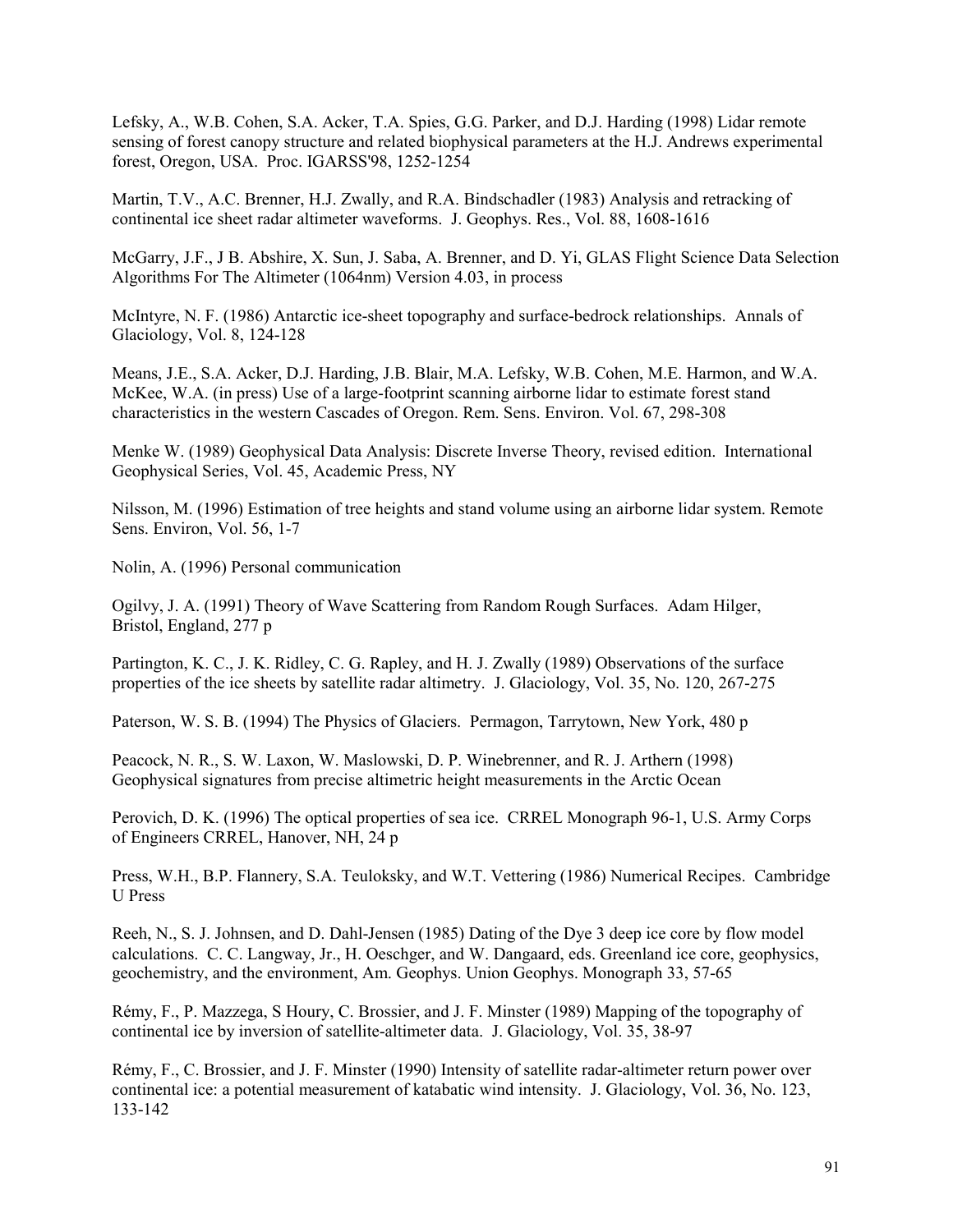RÈmy, F., and J.F. Minster (1991) A comparison between active and passive microwave measurements of the Antarctic ice sheet and their association with the surface katabatic winds. J. Glaciology, Vol. 37, No. 125, 3-10

RÈmy, F., M. Ledroit, and J.F. Minster (1992) Katabatic wind intensity and direction over Antarctica derived from scatterometer data. Geophys. Res. Letters, Vol. 19, 1021-1024

Robin, G. de Q. (1967) Surface topography of ice sheets. Nature, Vol. 189, 1029-1032

Seko, K., T. Furukawa, and O. Watanabe (1991) The surface condition on the Antarctic ice sheet. G. Weller, ed., International Conference on the Pole of the Polar Regions in Global Change, Vol. 1, U. Alaska - Fairbanks, 238-242

Spinhirne, J (1996) Personal Communication

Stremler, F. G. (1990) Introduction to Communication Systems. Addison-Wesley Publishing Company, Reading, Massachusetts, 757p. East Antarctic ice sheet. Annals of Glaciology, 20, 137-142

Sun X. (1996) unpublished, presented at GLAS Science Team Meeting

Thomas, R.H., W. Krabill, S. Manizade, R. Swift, and A. Brenner (1994) Comparison of Radar Altimetry Data over Greenland with Surface Topography Derived from Airborne Laser Altimetry. Proceedings Second ERS-1 Symposium, 11-14 Oct 1993, ESA SP-361

Tsai, B. M., and C. S. Gardner (1982) Remote sensing of sea state using laser altimeters. Applied Optics, 21(21), 3932-3940

Tucker, W. B., D. K. Perovich, A. J. Gow, W. F. Weeks, and M. R. Drinkwater (1992) Physical properties of sea ice relevant to remote sensing. F. D. Carsey, ed. Microwave remote sensing of sea ice, American Geophysical Union, 9-27

Wadhams, P., W. B. Tucker III, W. B. Krabill, R. N. Swift, J.C. Comiso, and N. R. Davis (1992) Relationship between sea-ice freeboard and draft in the Arctic basin, and implications for ice-sheet monitoring. J. Geophys. Res, 97(C12), 20,325-20,334

Watanabe, O. (1978) Distribution of surface features of snow cover in Mizuho Plateau. Memoirs of National Institute of Polar Research (Japan), Special Issue #7, 44-62

Whillans, I. M., and S. J. Johnsen (1983) Longitudinal variations in glacial flow: theory and test using data from the Byrd Station strain network. J. Glaciology, Vol. 29, No 101, 78-97

Wingham, D.J., A.J. Ridout, R. Scharroo, R.J. Arthern, and C.K. Shum (1998) Antarctic Elevation Change from 1992-1996. Science, Vol 282 456-458

Yi, D., and C. R. Bentley, (1994). Analysis of satellite radar-altimeter return wave forms over the East Antarctic ice sheet. Annals of Glaciology, 20, 137-142

Zuber, M.T., D.E. Smith, S.C. Solomon, J.B. Abshire, R.S. Afzal, O. Aharonson, K. Fishbaugh, P.G. Ford, H.V. Frey, J.B, Garvin, J.W. Head, A.B. Ivanov, C.L. Johnson, D.O. Muhleman, G.A. Neumann, G.H. Pettengill, R.J. Phillips. X. Sun, H.J. Zwally, W.B. Banerdt, T.C. Duxbury (1998) Observations of